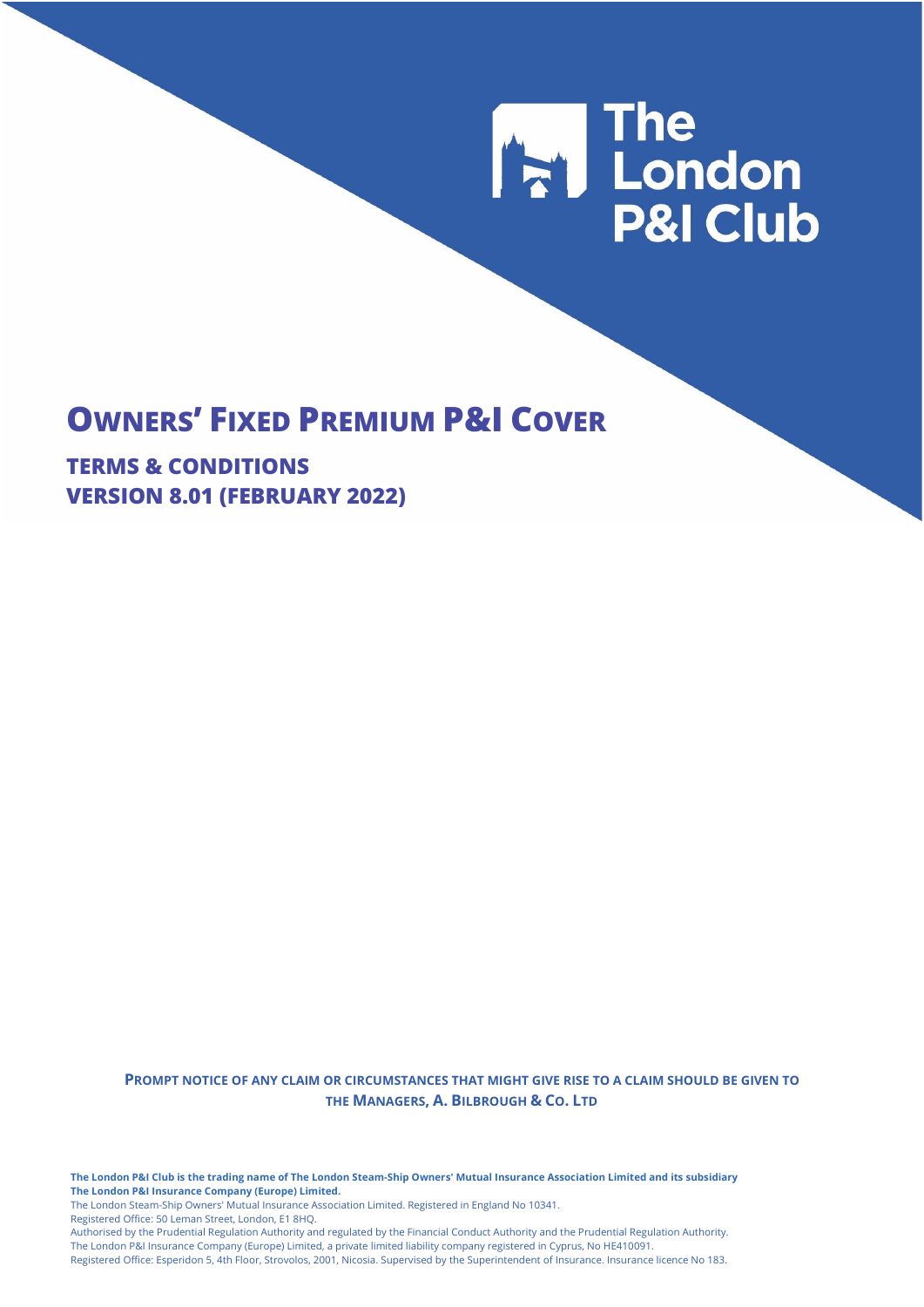### **CONTENTS**

| <b>SECTION A - HEADS OF COVER</b>              | Clause |
|------------------------------------------------|--------|
| <b>RISKS COVERED</b>                           | 1      |
| Liability to Persons other than Seaman         | 2      |
| Injury and Death - Seamen                      | 3      |
| Illness - Seamen                               | 4      |
| Wages and Shipwreck Unemployment Indemnity 5   |        |
| Repatriation and Substitutes                   | 6      |
| Diversion                                      | 7      |
| Spouses and Children                           | 8      |
| Stowaways, Deserters and Refugees              | 9      |
| Life Salvage                                   | 10     |
| Effects of Seamen and Others                   | 11     |
| Quarantine                                     | 12     |
| Collision with Other Ships                     | 13     |
| Property not on board the Insured Ship         | 14     |
| Pollution                                      | 15     |
| Towage                                         | 16     |
| Indemnities and Contracts for Services         | 17     |
| Wreck Removal                                  | 18     |
| Cargo                                          | 19     |
| Irrecoverable General Average Contributions    | 20     |
| Ship's Proportion of General Average           | 21     |
| Property other than Cargo on board the Insured |        |
| Ship                                           | 22     |
| Fines                                          | 23     |
| Confiscation                                   | 24     |
| <b>Official Enquiries</b>                      | 25     |
| Special Direction of the Members' Committee    | 26     |
| Sue and Labour and Legal Costs                 | 27     |
| <b>SECTION B - EXCLUDED RISKS</b>              | Clause |
| Damage to the Insured Ship, Loss of Hire etc.  | 1      |
| Exclusion of certain Specialist Risks          | 2      |
| Illegal, Hazardous or improper Adventures      | 3      |
| <b>War Risks</b>                               | 4      |
| <b>Nuclear Risks</b>                           | 5      |
| Declared Communicable Disease Exclusion        | 6      |
| Marine Cyber Exclusion                         | 7      |
| <b>SECTION C - EXTENSIONS</b>                  | Clause |
| Excess P&I War Risks                           | 1      |
|                                                |        |

| <b>SECTION D - BASIS OF INDEMNITY</b>                                                        | Clause        |
|----------------------------------------------------------------------------------------------|---------------|
| Duty of Disclosure                                                                           | 1             |
| Certificates of Entry and Endorsements                                                       | 2             |
| Limit of Liability                                                                           | 3             |
| Right to Recover and Subrogation                                                             | 4             |
| Classification, Inspection of Ships and Statutory                                            |               |
| Requirements                                                                                 | 5             |
| Hull Insurance                                                                               | 6             |
| Other Insurances                                                                             | 7             |
| Unreasonable Conduct                                                                         | 8             |
| Amendment of Terms and Conditions                                                            | 9             |
| Sanctions                                                                                    | 10            |
| Reinsurances                                                                                 | 11            |
| Premiums                                                                                     | 12            |
| <b>SECTION E - CLAIMS</b>                                                                    | <b>Clause</b> |
| Obligations of the Assured in respect of Claims                                              | 1             |
| <b>Time Bars</b>                                                                             | 2             |
| Bail                                                                                         | 3             |
| Powers of the Association relating to the Handling                                           |               |
| and Settlement of Claims                                                                     | 4             |
| Settlement of Claims                                                                         | 5             |
|                                                                                              |               |
|                                                                                              |               |
| <b>SECTION F - GENERAL PROVISIONS</b>                                                        | Clause        |
| Guarantees, Certificates and Undertakings                                                    | 1             |
| Claims prioritisation and Assured's Indemnity to                                             |               |
| the Association in respect of Guarantees,                                                    | 2             |
| Certificates and Undertakings                                                                | 3             |
| Cover for Co-assureds and Other Assureds<br>Cover for Affiliates and Associates not named in |               |
| the Certificate of Entry                                                                     | 4             |
| Fleet Insurance                                                                              | 5             |
| Assignment                                                                                   | 6             |
| Period of Insurance, Termination by Contractual                                              |               |
| Notice and Novation                                                                          | 7             |
| Termination upon Sale, Loss etc.                                                             | 8             |
| Termination upon Insolvency or Liquidation                                                   | 9             |
| Termination                                                                                  | 10            |
| <b>Notices</b>                                                                               | 11            |
| Forbearance                                                                                  | 12            |
| Jurisdiction and Law                                                                         | 13            |
| Definitions                                                                                  | 14            |
| Subsidiary Cover                                                                             | 15            |

**The London P&I Club is the trading name of The London Steam-Ship Owners' Mutual Insurance Association Limited and its subsidiary**

**The London P&I Insurance Company (Europe) Limited.**

The London Steam-Ship Owners' Mutual Insurance Association Limited. Registered in England No 10341.

Registered Office: 50 Leman Street, London, E1 8HQ.

Authorised by the Prudential Regulation Authority and regulated by the Financial Conduct Authority and the Prudential Regulation Authority.

The London P&I Insurance Company (Europe) Limited, a private limited liability company registered in Cyprus, No HE410091.

Registered Office: Esperidon 5, 4th Floor, Strovolos, 2001, Nicosia. Supervised by the Superintendent of Insurance. Insurance licence No 183.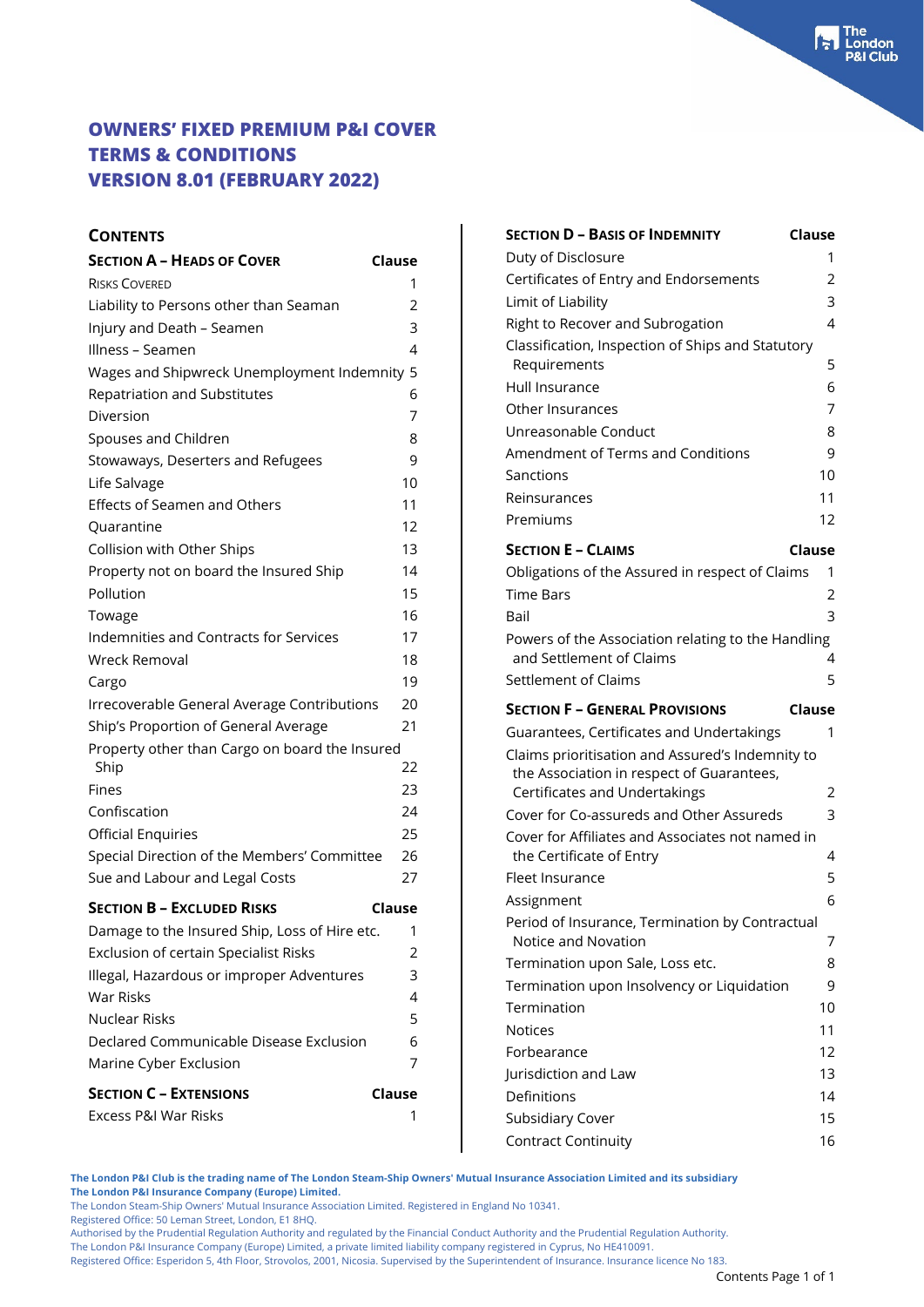| <b>SECTION</b><br><b>CLAUSE</b> | <b>HEADS OF COVER</b>                                                                                                                                              | <b>TERMS AND CONDITIONS</b>                                                                                                                                                                                                                                                                                                                                                                                                                                                                                                                                                                                  |
|---------------------------------|--------------------------------------------------------------------------------------------------------------------------------------------------------------------|--------------------------------------------------------------------------------------------------------------------------------------------------------------------------------------------------------------------------------------------------------------------------------------------------------------------------------------------------------------------------------------------------------------------------------------------------------------------------------------------------------------------------------------------------------------------------------------------------------------|
| A1                              | <b>RISKS COVERED</b>                                                                                                                                               | Subject to any special terms which may be agreed by the<br>Association in writing the Assured is covered for the risks set out in<br>this Section A,                                                                                                                                                                                                                                                                                                                                                                                                                                                         |
|                                 |                                                                                                                                                                    | PROVIDED that such risks arise:                                                                                                                                                                                                                                                                                                                                                                                                                                                                                                                                                                              |
|                                 |                                                                                                                                                                    | 1.1<br>in respect of the Assured's interest in the insured Ship; and                                                                                                                                                                                                                                                                                                                                                                                                                                                                                                                                         |
|                                 |                                                                                                                                                                    | in connection with the operation of the insured Ship by or on<br>1.2<br>behalf of the Assured; and                                                                                                                                                                                                                                                                                                                                                                                                                                                                                                           |
|                                 |                                                                                                                                                                    | out of events occurring during the period of cover of the<br>1.3<br>insured Ship by the Association.                                                                                                                                                                                                                                                                                                                                                                                                                                                                                                         |
| A2                              | <b>Liability to</b><br><b>Persons other</b><br>than Seamen,<br><b>Persons engaged</b><br>to Handle Cargo<br>and Passengers<br>(persons holding<br>passage tickets) | Liability to pay damages or compensation for personal injury,<br>2.1<br>illness or death of any person (other than a seaman of an<br>entered Ship, a person engaged to handle the cargo of an<br>entered Ship or a passenger on board an entered Ship) and<br>hospital, medical, funeral and other expenses necessarily<br>incurred in relation to such injury, illness or death,<br>Liability to pay damages or compensation for personal injury,<br>2.2<br>illness or death of any person engaged to handle the cargo of<br>an entered Ship,                                                               |
|                                 |                                                                                                                                                                    | PROVIDED that:                                                                                                                                                                                                                                                                                                                                                                                                                                                                                                                                                                                               |
|                                 |                                                                                                                                                                    | cover under Rule 9.2.1 and Rule 9.2.2 is limited to<br>(i)<br>liabilities arising out of a negligent act or omission on<br>board or in relation to an entered Ship or in relation to<br>the handling of her cargo from the time of receipt of that<br>cargo from the shipper or pre-carrier at the port of<br>shipment until delivery of that cargo to the consignee or<br>onward carrier at the port of discharge;<br>where the liability arises under the terms of any contract<br>(ii)<br>or indemnity and would not have arisen but for those<br>terms, such liability is not covered under Rule 9.2 but |
|                                 |                                                                                                                                                                    | may be recoverable under Rule 9.16 or 9.17;<br>where the liability is in respect of a person on another<br>(iii)<br>Ship, and arises out of a collision between that Ship and<br>the entered Ship, such liability is not covered under Rule                                                                                                                                                                                                                                                                                                                                                                  |
|                                 |                                                                                                                                                                    | 9.2 but may be recoverable under Rule 9.13.                                                                                                                                                                                                                                                                                                                                                                                                                                                                                                                                                                  |
|                                 |                                                                                                                                                                    | 2.3<br>Liability to pay damages or compensation to passengers                                                                                                                                                                                                                                                                                                                                                                                                                                                                                                                                                |
|                                 |                                                                                                                                                                    | (persons holding passage tickets):<br>for personal injury, illness or death of any passenger and<br>(i)<br>hospital, medical or funeral expenses incurred in                                                                                                                                                                                                                                                                                                                                                                                                                                                 |

**The London P&I Club is the trading name of The London Steam-Ship Owners' Mutual Insurance Association Limited and its subsidiary The London P&I Insurance Company (Europe) Limited.**

The London Steam-Ship Owners' Mutual Insurance Association Limited. Registered in England No 10341.

Registered Office: 50 Leman Street, London, E1 8HQ.

Authorised by the Prudential Regulation Authority and regulated by the Financial Conduct Authority and the Prudential Regulation Authority.

The London P&I Insurance Company (Europe) Limited, a private limited liability company registered in Cyprus, No HE410091. Registered Office: Esperidon 5, 4th Floor, Strovolos, 2001, Nicosia. Supervised by the Superintendent of Insurance. Insurance licence No 183.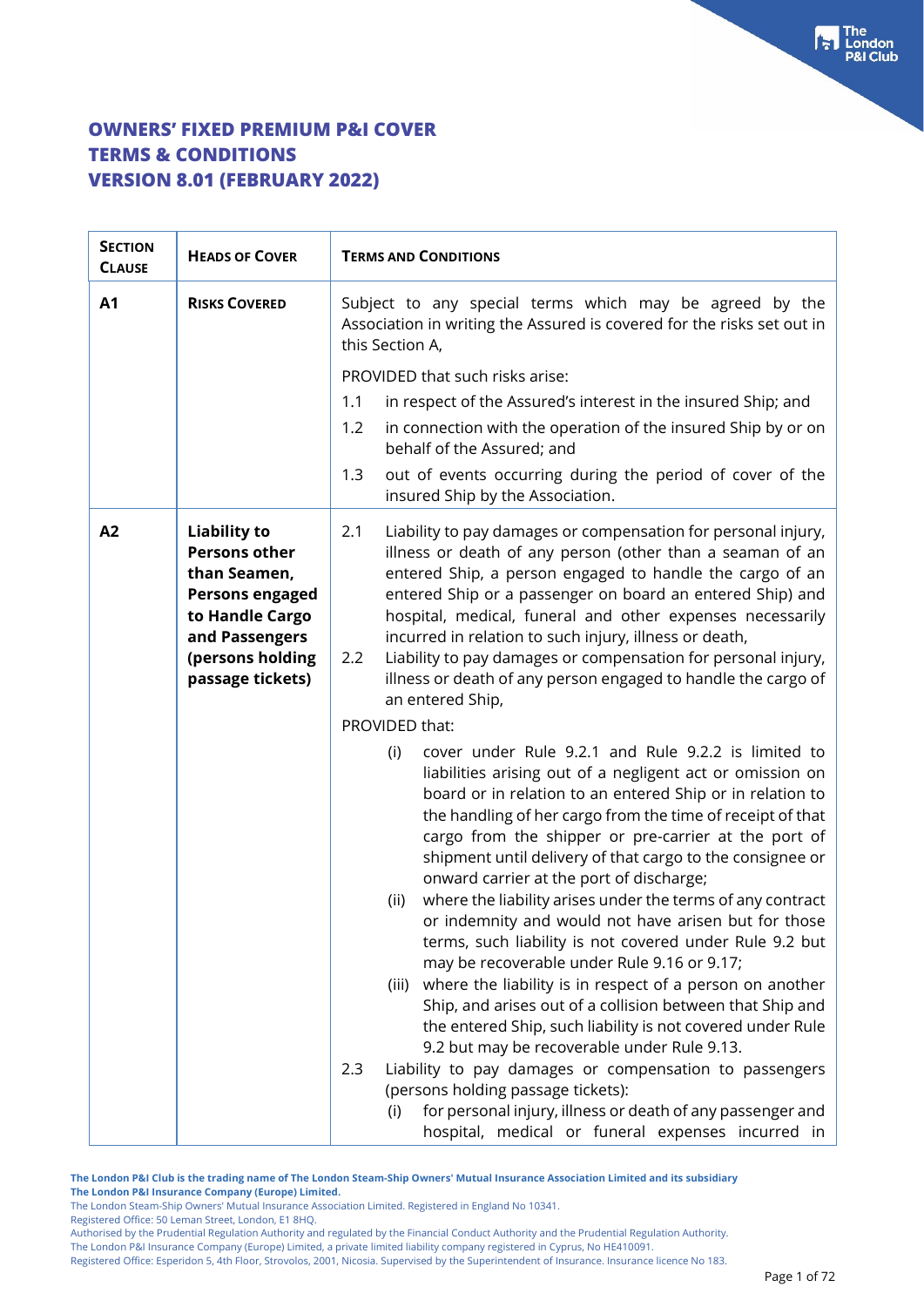| <b>SECTION</b><br><b>CLAUSE</b> | <b>HEADS OF COVER</b> | <b>TERMS AND CONDITIONS</b>                                                                                                                                                                                                                                                                                                                                                                           |  |
|---------------------------------|-----------------------|-------------------------------------------------------------------------------------------------------------------------------------------------------------------------------------------------------------------------------------------------------------------------------------------------------------------------------------------------------------------------------------------------------|--|
|                                 |                       | relation to such injury, illness or death;<br>to or in respect of passengers on board an entered Ship<br>(ii)<br>arising as a consequence of a casualty to that Ship,<br>including the cost of forwarding passengers to<br>destination or return to port of embarkation and of<br>maintenance of passengers ashore;<br>(iii) for loss of or damage to the effects of any passenger;<br>PROVIDED that: |  |
|                                 |                       | 2.3.1<br>the terms of the passage ticket or other contract<br>between the passenger and the Assured have<br>been approved by the Association in writing and<br>cover for the liabilities set out in this Rule has<br>been agreed between the Assured and the<br>Association in writing on such terms as the<br>Association may require;                                                               |  |
|                                 |                       | there shall be no recovery from the Association<br>2.3.2<br>under this Rule in respect of liabilities for<br>personal injury or death, or loss of or damage to<br>property, delay or any other consequential loss<br>sustained by any passenger by reason of<br>carriage by air, except where such liability occurs<br>either:                                                                        |  |
|                                 |                       | (i) during repatriation by air of injured or sick<br>passengers or of passengers following a<br>casualty to the entered Ship; or                                                                                                                                                                                                                                                                      |  |
|                                 |                       | (ii) subject always to Rule 9.2.3.3, during an<br>excursion from the entered Ship;                                                                                                                                                                                                                                                                                                                    |  |
|                                 |                       | there shall be no recovery from the Association<br>2.3.3<br>in respect of the contractual liability of an<br>Assured to a passenger whilst on an excursion<br>from the entered Ship in circumstances where<br>either:                                                                                                                                                                                 |  |
|                                 |                       | (i) that contract has been separately entered<br>into by the passenger for the excursion,<br>whether or not with the Assured; or                                                                                                                                                                                                                                                                      |  |
|                                 |                       | (ii) the Assured has waived any or all of his<br>rights of recourse against any subcontractor<br>or other third party in respect of the                                                                                                                                                                                                                                                               |  |

**The London P&I Club is the trading name of The London Steam-Ship Owners' Mutual Insurance Association Limited and its subsidiary The London P&I Insurance Company (Europe) Limited.**

The London Steam-Ship Owners' Mutual Insurance Association Limited. Registered in England No 10341.

Registered Office: 50 Leman Street, London, E1 8HQ.

Authorised by the Prudential Regulation Authority and regulated by the Financial Conduct Authority and the Prudential Regulation Authority. The London P&I Insurance Company (Europe) Limited, a private limited liability company registered in Cyprus, No HE410091.

Registered Office: Esperidon 5, 4th Floor, Strovolos, 2001, Nicosia. Supervised by the Superintendent of Insurance. Insurance licence No 183.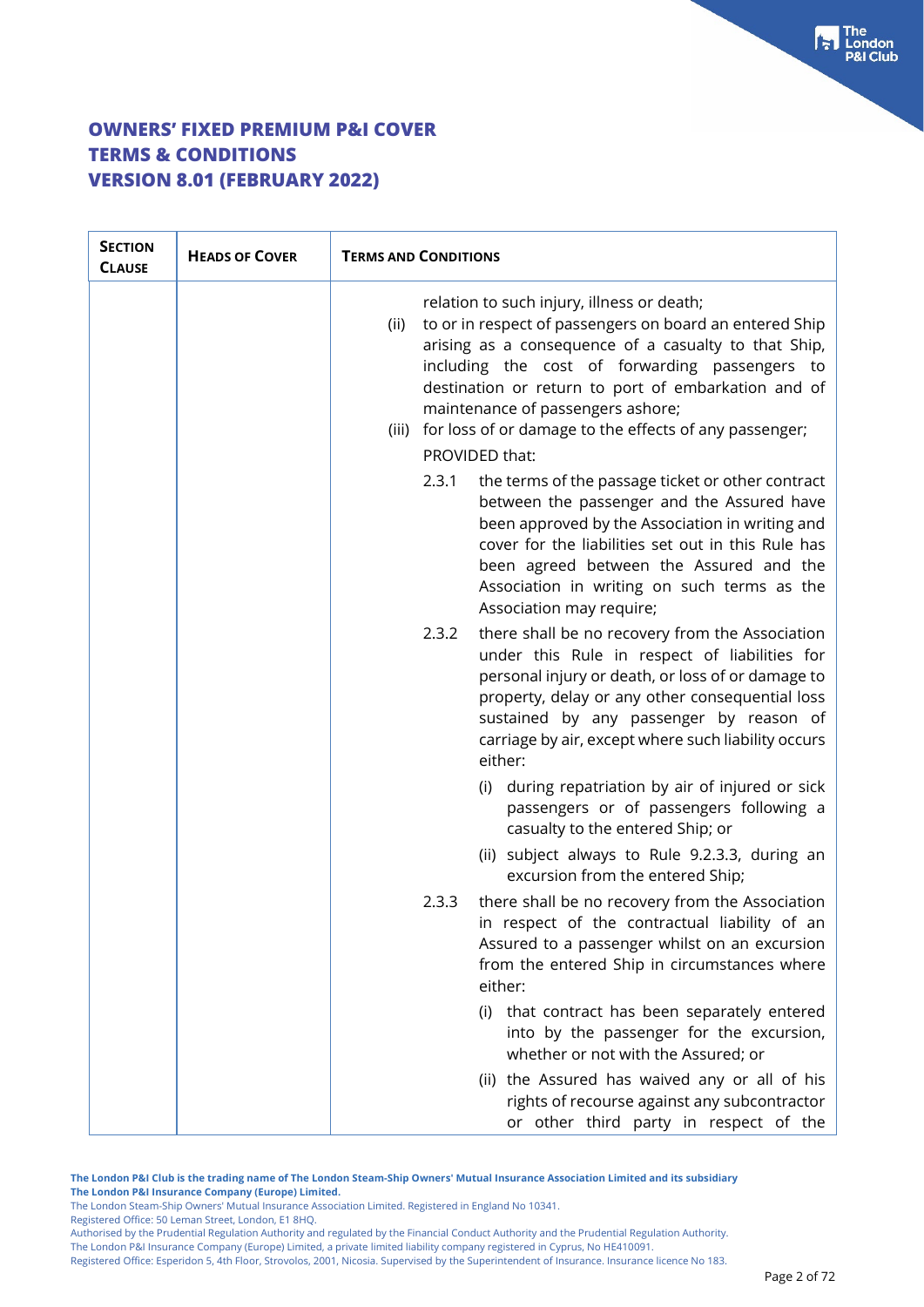| <b>SECTION</b><br><b>CLAUSE</b> | <b>HEADS OF COVER</b>               | <b>TERMS AND CONDITIONS</b>                                                                                                                                                                                                                                                                                                                                                      |
|---------------------------------|-------------------------------------|----------------------------------------------------------------------------------------------------------------------------------------------------------------------------------------------------------------------------------------------------------------------------------------------------------------------------------------------------------------------------------|
|                                 |                                     | excursion;                                                                                                                                                                                                                                                                                                                                                                       |
|                                 |                                     | in the context of Rule 9.2.3 (ii), "casualty" shall<br>2.3.4<br>mean an incident involving either (i) a collision,<br>stranding, explosion, fire, or any other cause<br>affecting the physical condition of the entered<br>Ship so as to render it incapable of safe<br>navigation to its intended destination; or (ii) a<br>threat to the life, health or safety of passengers. |
| A3                              | <b>Injury and Death</b><br>- Seamen | Liability to pay damages or compensation for personal injury or<br>death of any seaman of the insured Ship and hospital, medical,<br>funeral and other expenses necessarily incurred in relation to such<br>injury or death, including expenses of repatriating the seaman and<br>sending abroad and/or awaiting a substitute to replace the seaman,<br>PROVIDED that            |
|                                 |                                     | where the liability arises or the costs or expenses are incurred<br>3.1<br>under the terms of a crewing agreement, collective<br>agreement or other contract of service or employment and<br>would not have arisen but for those terms, such liability is<br>only covered to the extent that those terms shall have been<br>previously approved by the Association in writing.   |
|                                 |                                     | subject to Clause 3.1 where the liability arises or the costs or<br>3.2<br>expenses are incurred while a seaman is on leave, the<br>seaman shall be deemed to have been serving at the material<br>time on the Ship on which the seaman last served prior to the<br>seaman's injury or death.                                                                                    |
| A4                              | <b>Illness - Seamen</b>             | Liability to pay damages or compensation for illness or industrial<br>disease of a seaman of the insured Ship and hospital, medical,<br>funeral and other expenses necessarily incurred in relation to such<br>illness or industrial disease including expenses of repatriating the<br>seaman and sending abroad and/or awaiting a substitute to replace<br>the seaman.          |
|                                 |                                     | PROVIDED that                                                                                                                                                                                                                                                                                                                                                                    |
|                                 |                                     | 4.1<br>where the liability arises or the costs or expenses are incurred<br>under the terms of a crewing agreement, collective<br>agreement or other contract of service or employment and<br>would not have arisen but for those terms, such liability is                                                                                                                        |

**The London P&I Club is the trading name of The London Steam-Ship Owners' Mutual Insurance Association Limited and its subsidiary The London P&I Insurance Company (Europe) Limited.**

The London Steam-Ship Owners' Mutual Insurance Association Limited. Registered in England No 10341.

Registered Office: 50 Leman Street, London, E1 8HQ.

Authorised by the Prudential Regulation Authority and regulated by the Financial Conduct Authority and the Prudential Regulation Authority.

The London P&I Insurance Company (Europe) Limited, a private limited liability company registered in Cyprus, No HE410091.

Registered Office: Esperidon 5, 4th Floor, Strovolos, 2001, Nicosia. Supervised by the Superintendent of Insurance. Insurance licence No 183.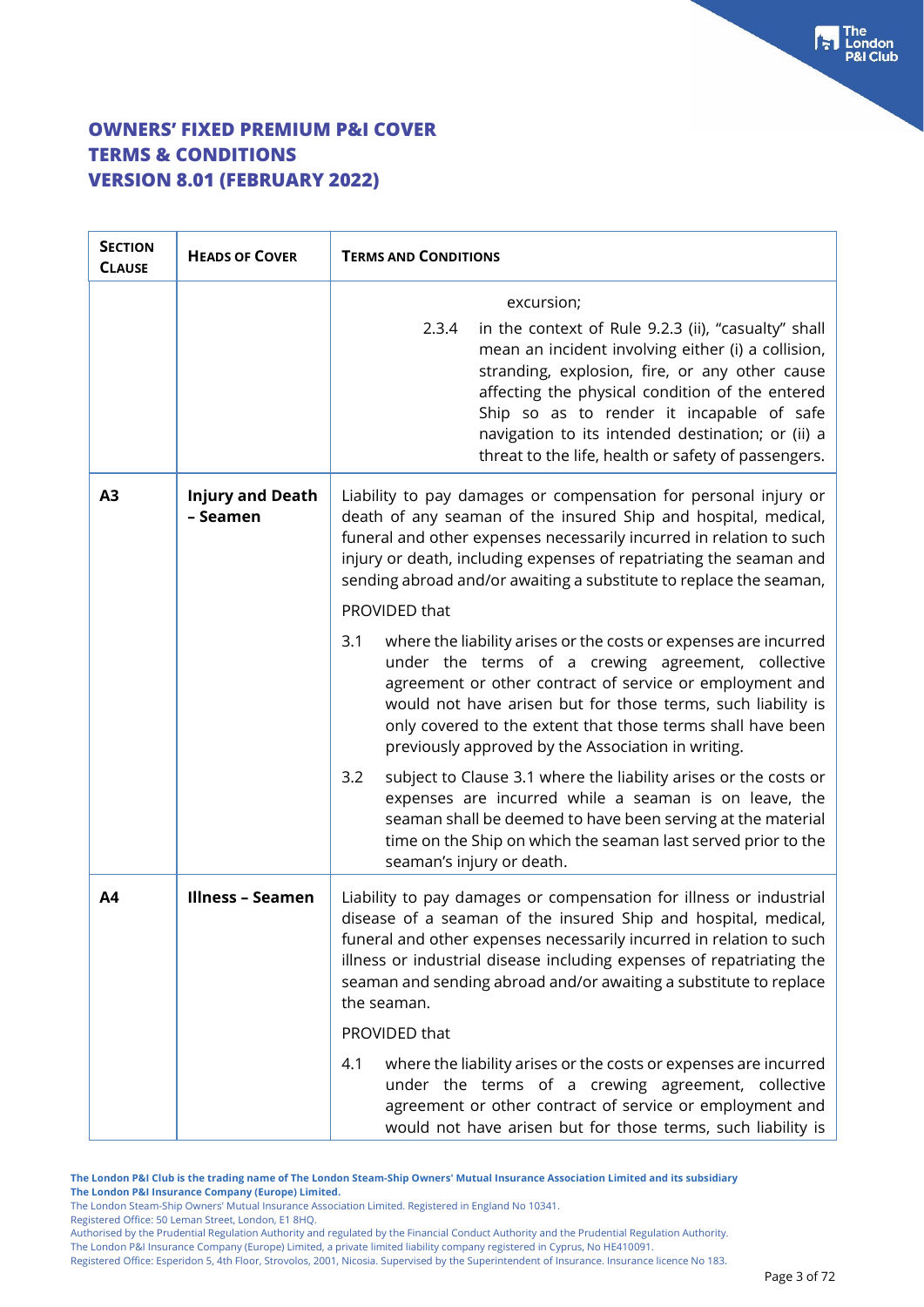| <b>SECTION</b><br><b>CLAUSE</b> | <b>HEADS OF COVER</b>                                             | <b>TERMS AND CONDITIONS</b>                                                                                                                                                                                                                                                                                                                                                    |
|---------------------------------|-------------------------------------------------------------------|--------------------------------------------------------------------------------------------------------------------------------------------------------------------------------------------------------------------------------------------------------------------------------------------------------------------------------------------------------------------------------|
|                                 |                                                                   | only covered to the extent that those terms shall have been<br>previously approved by the Association in writing.                                                                                                                                                                                                                                                              |
|                                 |                                                                   | 4.2<br>subject to Clause 4.1 where the liability arises or the costs or<br>expenses are incurred while a seaman is on leave, the<br>seaman shall be deemed to have been serving at the material<br>time on the Ship on which the seaman last served prior to the<br>seaman's illness or industrial disease.                                                                    |
| <b>A5</b>                       | <b>Wages and</b><br>Shipwreck<br><b>Unemployment</b><br>Indemnity | 5.1<br>Liability to pay wages to a seaman of the insured Ship:<br>5.1.1<br>during medical or hospital treatment abroad or<br>during repatriation consequent upon injury or illness;<br>in the case of a seaman engaged abroad as a<br>5.1.2<br>substitute, while awaiting and during repatriation.                                                                             |
|                                 |                                                                   | 5.2<br>Liability to compensate a seaman who is on board or<br>proceeding to or from the insured Ship for the loss of the<br>seaman's employment caused by the actual or constructive<br>total loss of that Ship or to pay the seaman's wages in<br>consequence of the actual or constructive total loss of that<br>Ship.                                                       |
|                                 |                                                                   | PROVIDED that                                                                                                                                                                                                                                                                                                                                                                  |
|                                 |                                                                   | 5.3<br>where the liability arises or the costs or expenses are incurred<br>under the terms of a crewing agreement, collective<br>agreement or other contract of service or employment and<br>would not have arisen but for those terms, such liability is<br>only covered to the extent that those terms shall have been<br>previously approved by the Association in writing. |
| A <sub>6</sub>                  | <b>Repatriation and</b><br><b>Substitutes</b>                     | The expense of repatriating a seaman of the insured Ship in<br>6.1<br>unforeseen circumstances and, where applicable, the<br>expense of sending abroad and/or awaiting a substitute to<br>replace the seaman other than under Clause 3 or Clause 4<br>where:                                                                                                                   |
|                                 |                                                                   | 6.1.1<br>the Assured is under statutory obligation to repatriate<br>the seaman;                                                                                                                                                                                                                                                                                                |
|                                 |                                                                   | the Assured is obliged to repatriate the seaman under<br>6.1.2<br>the terms of a crewing agreement, collective<br>other<br>contract of<br>agreement<br>service or<br>or                                                                                                                                                                                                        |

**The London P&I Club is the trading name of The London Steam-Ship Owners' Mutual Insurance Association Limited and its subsidiary The London P&I Insurance Company (Europe) Limited.**

The London Steam-Ship Owners' Mutual Insurance Association Limited. Registered in England No 10341.

Registered Office: 50 Leman Street, London, E1 8HQ.

Authorised by the Prudential Regulation Authority and regulated by the Financial Conduct Authority and the Prudential Regulation Authority. The London P&I Insurance Company (Europe) Limited, a private limited liability company registered in Cyprus, No HE410091.

Registered Office: Esperidon 5, 4th Floor, Strovolos, 2001, Nicosia. Supervised by the Superintendent of Insurance. Insurance licence No 183.

For The<br>P&I Club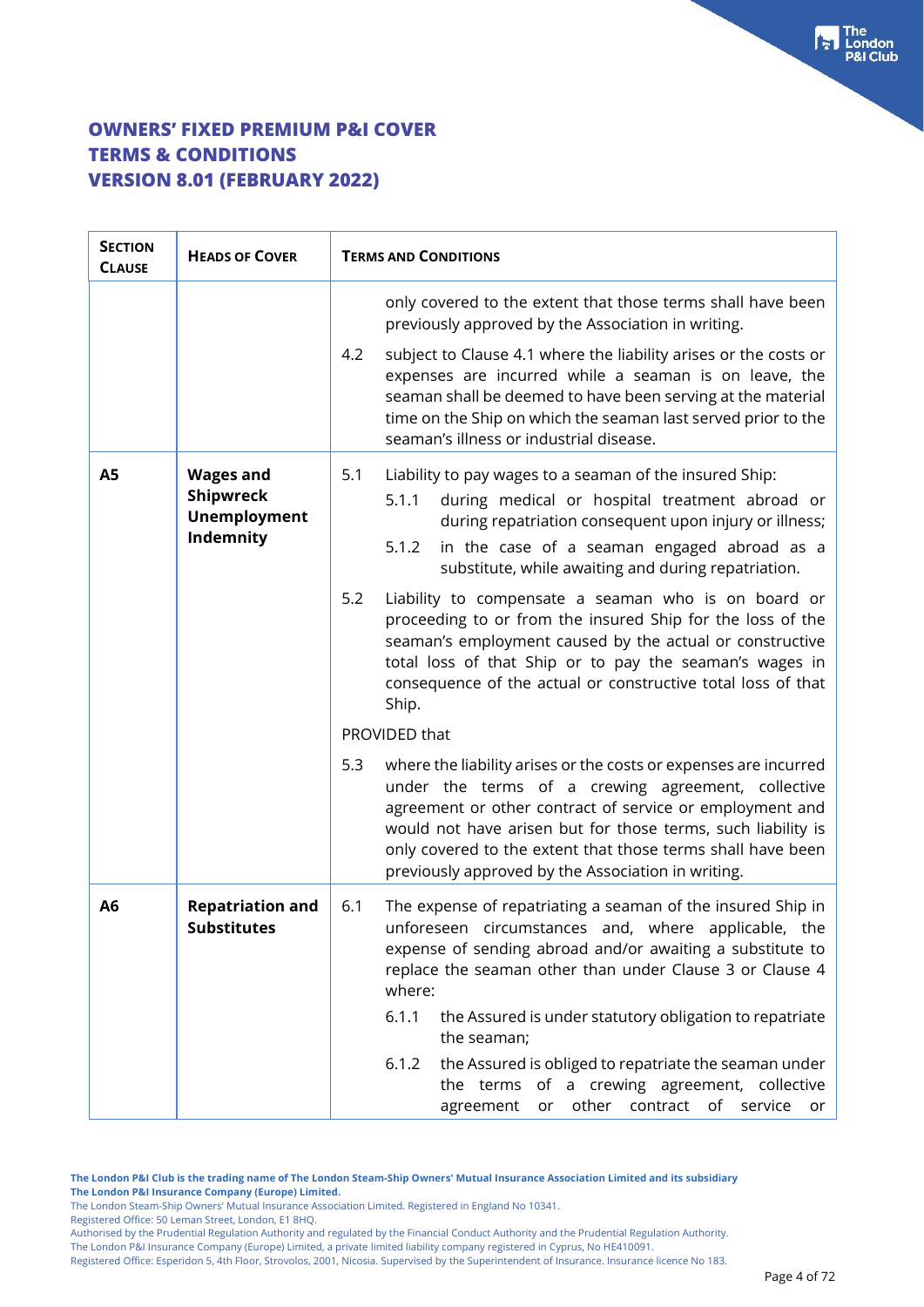| <b>SECTION</b><br><b>CLAUSE</b> | <b>HEADS OF COVER</b>          | <b>TERMS AND CONDITIONS</b>                                                                                                                                                                                                                                                                          |
|---------------------------------|--------------------------------|------------------------------------------------------------------------------------------------------------------------------------------------------------------------------------------------------------------------------------------------------------------------------------------------------|
|                                 |                                | employment previously approved by the Association<br>in writing;                                                                                                                                                                                                                                     |
|                                 |                                | 6.1.3<br>the seaman's presence is necessarily required to<br>attend the seaman's spouse, child or parent who has<br>died or become dangerously ill during the course of<br>the voyage;                                                                                                               |
|                                 |                                | 6.1.4<br>the repatriation and/or substitution is necessary for<br>the safety of the crew, insured Ship or her cargo;                                                                                                                                                                                 |
|                                 |                                | 6.2.1<br>PROVIDED that there shall be no recovery under this<br>Clause 6 in respect of expenses which arise out of or<br>are the consequence of:                                                                                                                                                     |
|                                 |                                | 6.2.1.1<br>the termination of any agreement, whether<br>the termination is in accordance with the<br>terms of that agreement or by mutual<br>consent of the parties to it; or                                                                                                                        |
|                                 |                                | 6.2.1.2<br>breach by the Assured of any agreement or<br>other contract of service or employment; or                                                                                                                                                                                                  |
|                                 |                                | sale of the insured Ship; or<br>6.2.1.3                                                                                                                                                                                                                                                              |
|                                 |                                | any other voluntary disposition by the<br>6.2.1.4<br>Assured of the insured Ship.                                                                                                                                                                                                                    |
| A7                              | <b>Diversion</b>               | Expenses of diversion of the insured Ship to the extent that those<br>expenses:                                                                                                                                                                                                                      |
|                                 |                                | represent the net loss to the Assured (over and above such<br>7.1<br>expenses as would have been incurred but for the diversion)<br>in respect of the cost of bunkers, insurance, wages, stores,<br>provisions and port charges; and                                                                 |
|                                 |                                | are reasonably incurred for the sole purpose of securing<br>7.2<br>treatment for an injured or sick person or while awaiting a<br>substitute for such person or for the purpose of landing<br>stowaways, refugees or persons saved at sea, or for the<br>purposes of attempting to save life at sea. |
| A8                              | <b>Spouses and</b><br>Children | Hospital, medical, funeral, repatriation and other expenses<br>8.1<br>necessarily incurred in relation to the injury, illness or death of<br>any seaman's spouse or child travelling on board the insured<br>Ship.                                                                                   |

**The London P&I Club is the trading name of The London Steam-Ship Owners' Mutual Insurance Association Limited and its subsidiary The London P&I Insurance Company (Europe) Limited.**

The London Steam-Ship Owners' Mutual Insurance Association Limited. Registered in England No 10341.

Registered Office: 50 Leman Street, London, E1 8HQ.

Authorised by the Prudential Regulation Authority and regulated by the Financial Conduct Authority and the Prudential Regulation Authority.

The London P&I Insurance Company (Europe) Limited, a private limited liability company registered in Cyprus, No HE410091. Registered Office: Esperidon 5, 4th Floor, Strovolos, 2001, Nicosia. Supervised by the Superintendent of Insurance. Insurance licence No 183. The<br>London **&I Club**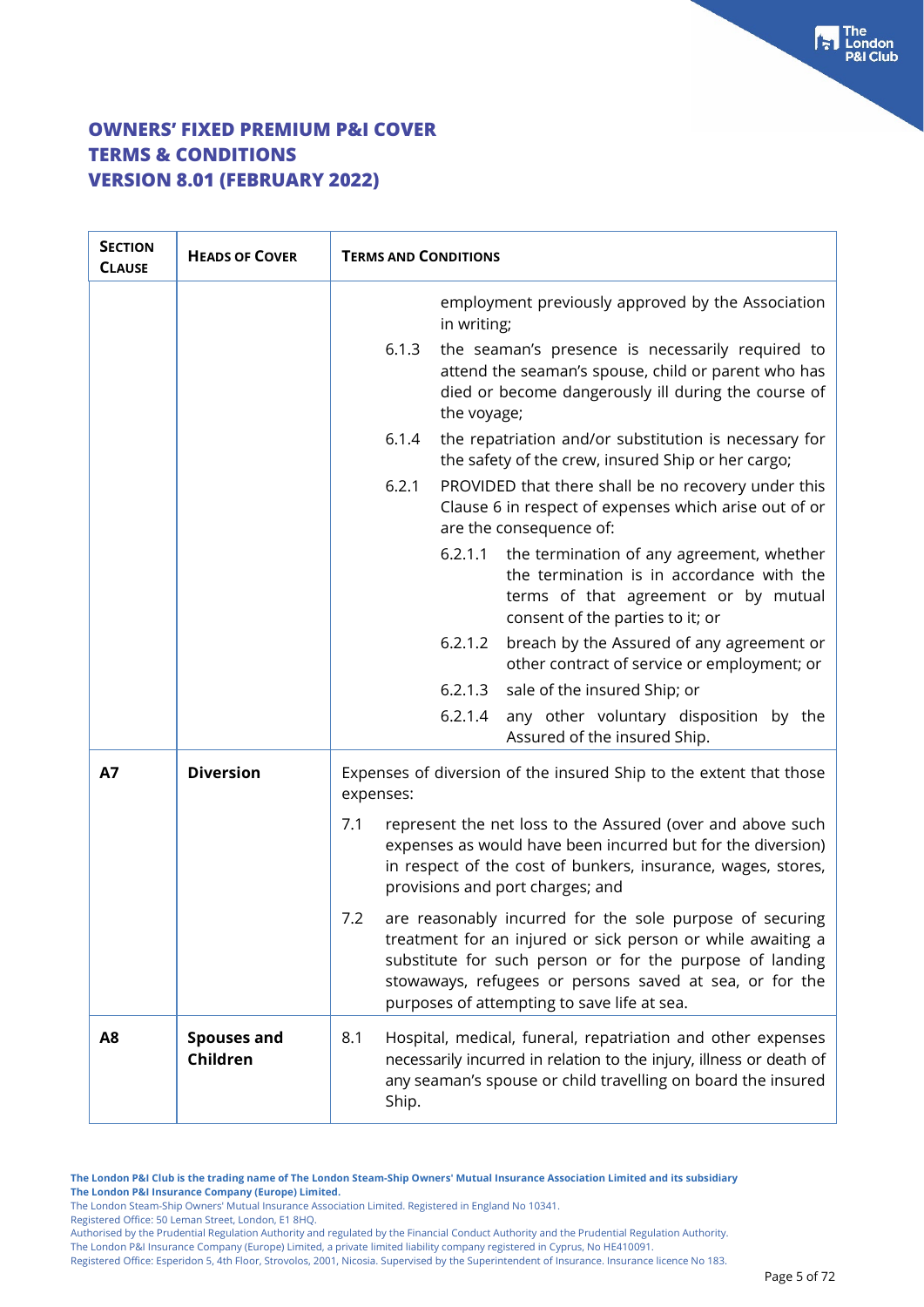| <b>SECTION</b><br><b>CLAUSE</b> | <b>HEADS OF COVER</b>                                 | <b>TERMS AND CONDITIONS</b>                                                                                                                                                                                                                                                                                                                                                                                                                     |
|---------------------------------|-------------------------------------------------------|-------------------------------------------------------------------------------------------------------------------------------------------------------------------------------------------------------------------------------------------------------------------------------------------------------------------------------------------------------------------------------------------------------------------------------------------------|
|                                 |                                                       | Repatriation expenses of a spouse or child travelling on board<br>8.2<br>the insured Ship in the event of the seaman's repatriation or<br>if the spouse's presence is necessarily required to attend a<br>child who has become dangerously ill during the course of the<br>voyage.                                                                                                                                                              |
| A <sub>9</sub>                  | Stowaways,<br><b>Deserters and</b><br><b>Refugees</b> | Expenses, other than under Clause 7, incurred by the Assured<br>9.1<br>in discharging the Assured's obligations towards or making<br>necessary arrangements for stowaways, deserters, refugees<br>and persons saved at sea but only to the extent that either<br>the Assured is legally liable for them or they are incurred with<br>the prior approval of the Association in writing.                                                          |
|                                 |                                                       | The cost of employing shore watchmen approved by the<br>9.2<br>Association, or the cost of maintaining crew members,<br>stowaways or refugees ashore in safe custody, in<br>circumstances where a detainment notice is served by the<br>appropriate Authorities;                                                                                                                                                                                |
|                                 |                                                       | PROVIDED that there shall be no recovery from the<br>Association unless the Assured can satisfy the Association<br>that proper steps were taken to guard against desertion and<br>landing without permission of the proper authority.                                                                                                                                                                                                           |
| A10                             | <b>Life Salvage</b>                                   | 10.1 Sums legally due to third parties who have saved or<br>attempted to save the life of any person on the insured Ship<br>to the extent that such payments are not recoverable under<br>the hull policies of the insured Ship or from cargo owners or<br>underwriters.                                                                                                                                                                        |
|                                 |                                                       | 10.2 Such sums as the Assured shall have paid to other ships which<br>have stood by or in any way assisted the insured Ship or<br>persons on that Ship, and as shall be determined by the<br>Members' Committee in its sole discretion to have been<br>reasonable; the Members' Committee in its sole discretion<br>may also allow recovery of expenses incurred by a sister Ship<br>in assisting the insured Ship in these same circumstances. |
| A11                             | <b>Effects of</b><br>Seamen and<br><b>Others</b>      | Liability for loss of or damage to the effects belonging to or in the<br>charge of any seaman, passenger or other person on board the<br>insured Ship,<br>PROVIDED that:                                                                                                                                                                                                                                                                        |

**The London P&I Club is the trading name of The London Steam-Ship Owners' Mutual Insurance Association Limited and its subsidiary The London P&I Insurance Company (Europe) Limited.**

The London Steam-Ship Owners' Mutual Insurance Association Limited. Registered in England No 10341.

Registered Office: 50 Leman Street, London, E1 8HQ.

The London P&I Insurance Company (Europe) Limited, a private limited liability company registered in Cyprus, No HE410091.

Registered Office: Esperidon 5, 4th Floor, Strovolos, 2001, Nicosia. Supervised by the Superintendent of Insurance. Insurance licence No 183.

Authorised by the Prudential Regulation Authority and regulated by the Financial Conduct Authority and the Prudential Regulation Authority.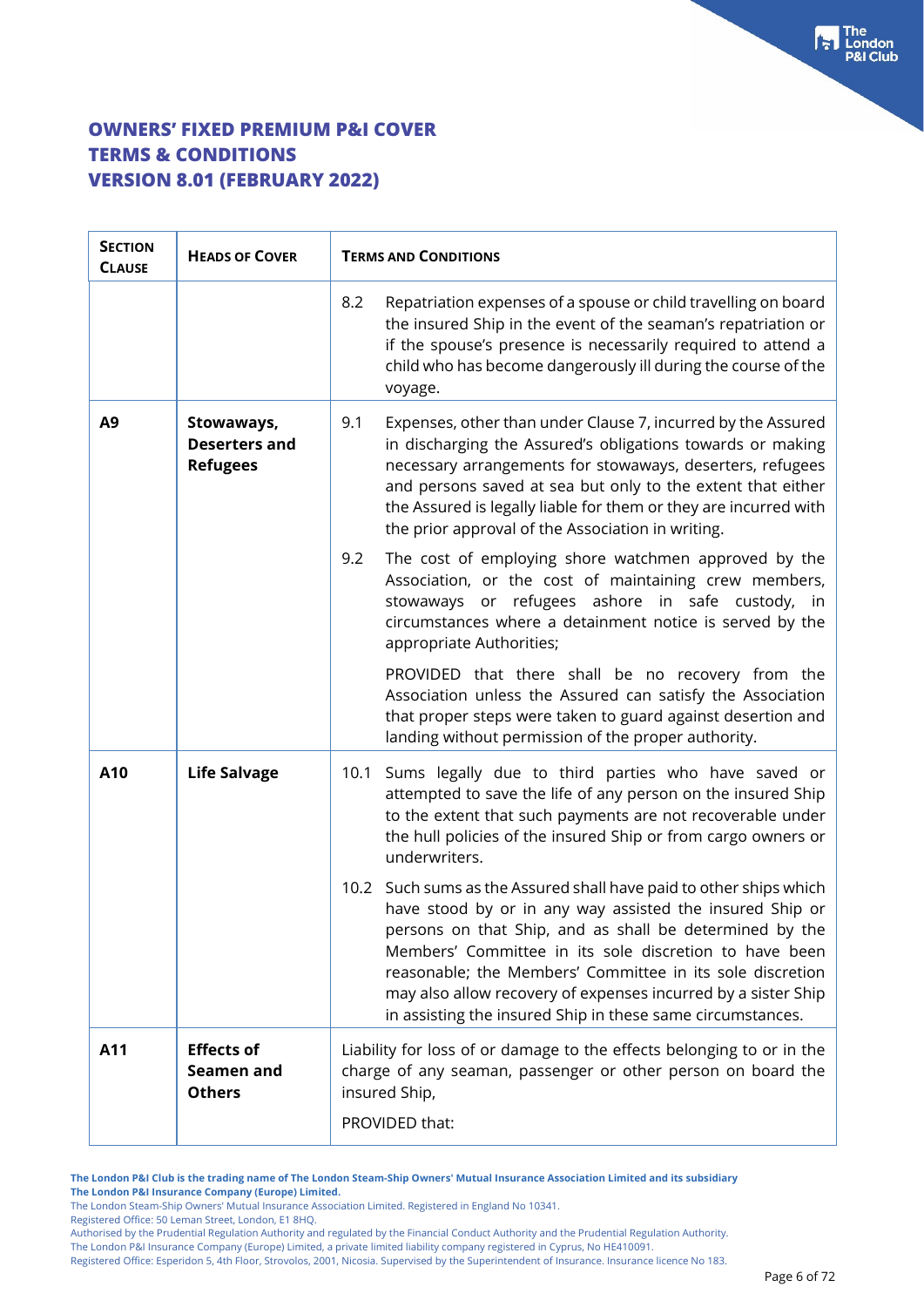| <b>SECTION</b><br><b>CLAUSE</b> | <b>HEADS OF COVER</b>                       | <b>TERMS AND CONDITIONS</b>                                                                                                                                                                                                                                                                                                                                                                                                                                                                                             |
|---------------------------------|---------------------------------------------|-------------------------------------------------------------------------------------------------------------------------------------------------------------------------------------------------------------------------------------------------------------------------------------------------------------------------------------------------------------------------------------------------------------------------------------------------------------------------------------------------------------------------|
|                                 |                                             | 11.1 unless previously agreed by the Association in writing, there<br>shall be no recovery in respect of cash, negotiable<br>instruments, valuables or objects of a rare or precious nature<br>including rare or precious metals or stones;                                                                                                                                                                                                                                                                             |
|                                 |                                             | 11.2 where the liability arises under the terms of a contract and<br>would not have arisen but for those terms, such liability is<br>only covered to the extent that those terms shall have been<br>previously approved by the Association in writing;                                                                                                                                                                                                                                                                  |
|                                 |                                             | 11.3 there shall be no recovery in respect of loss of or damage to<br>property, delay or any other consequential loss sustained by<br>any passenger by reason of carriage by air, except where such<br>liability occurs during repatriation by air of injured or sick<br>passengers, or following a casualty to the insured Ship.                                                                                                                                                                                       |
| A12                             | Quarantine                                  | Additional expenses incurred by the Assured as a direct<br>consequence of an outbreak of infectious disease on the insured<br>Ship, including quarantine and disinfection expenses and the net<br>loss to the Assured (over and above such expenses as would have<br>been incurred but for such outbreak) in respect of bunkers,<br>insurance, wages, stores, provisions and port charges,                                                                                                                              |
|                                 |                                             | PROVIDED that:                                                                                                                                                                                                                                                                                                                                                                                                                                                                                                          |
|                                 |                                             | unless the Members' Committee in its sole discretion shall<br>12.1<br>otherwise determine, in the case of an insured Ship, which is<br>not already under contract, being ordered or chartered to<br>proceed to a port where it is known or should be reasonably<br>anticipated that such Ship will, as a result, be subject to<br>quarantine there or elsewhere, there shall be no recovery of<br>expenses arising at, or consequent upon the Ship having been<br>at such port.                                         |
| A13                             | <b>Collision with</b><br><b>Other Ships</b> | Liabilities set out in this Clause 13 to pay damages to any other<br>person as a consequence of a collision between the insured Ship<br>and any other ship to the extent that such liabilities are not covered<br>by the hull policies of the insured Ship or would not be covered<br>under the usual form of Lloyd's Policy with the Institute Time<br>Clauses Hulls including the Three-Fourths Collision Liability Clause<br>(under which the insured Ship is deemed by Section D Clause 6 to<br>be insured) namely: |

The London Steam-Ship Owners' Mutual Insurance Association Limited. Registered in England No 10341.

Registered Office: 50 Leman Street, London, E1 8HQ.

Authorised by the Prudential Regulation Authority and regulated by the Financial Conduct Authority and the Prudential Regulation Authority. The London P&I Insurance Company (Europe) Limited, a private limited liability company registered in Cyprus, No HE410091.

Registered Office: Esperidon 5, 4th Floor, Strovolos, 2001, Nicosia. Supervised by the Superintendent of Insurance. Insurance licence No 183.

The<br>London **&I Club**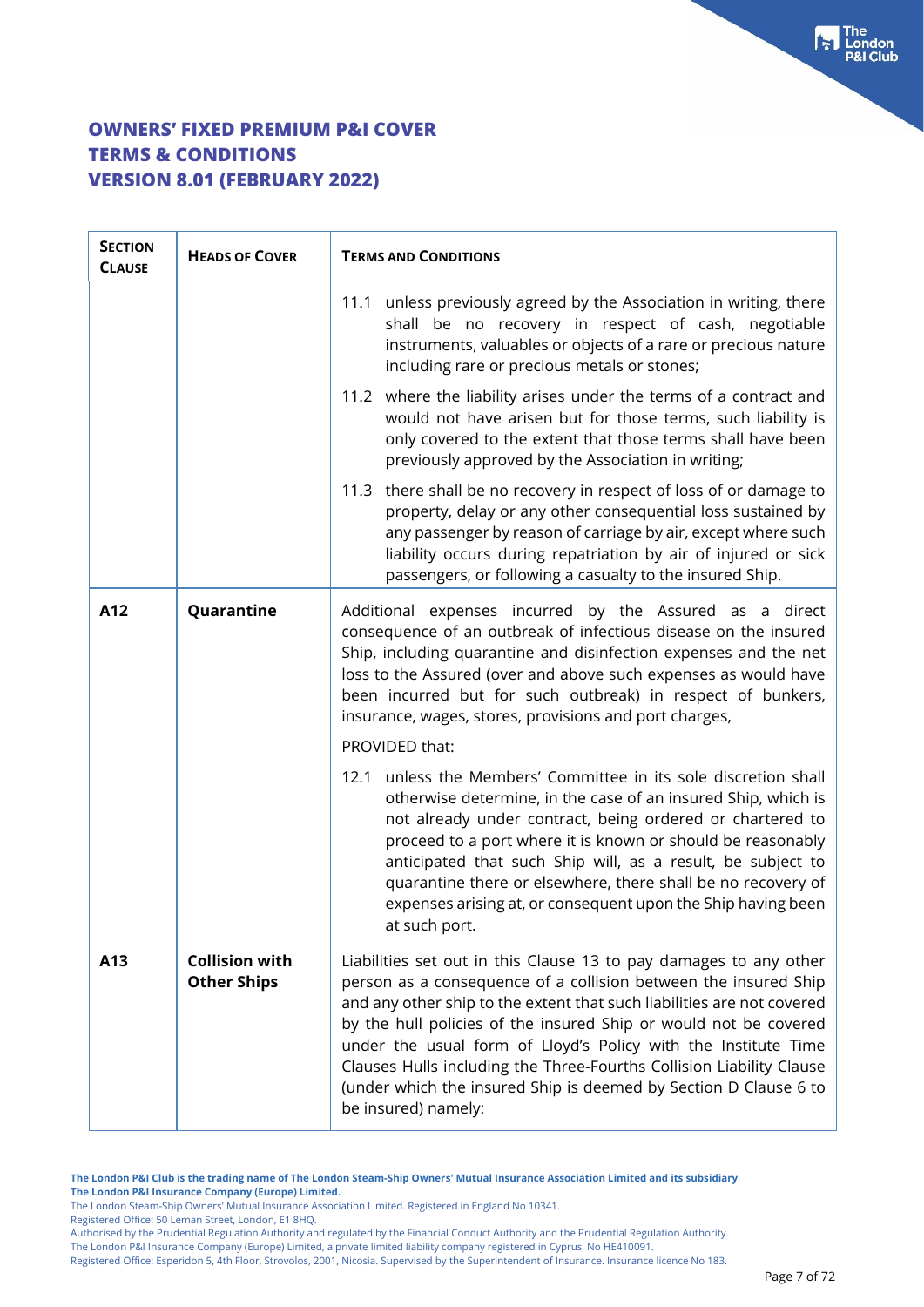| <b>SECTION</b><br><b>CLAUSE</b> | <b>HEADS OF COVER</b> | <b>TERMS AND CONDITIONS</b>                                                                                                                                                                                                                                                                                                                                                                                    |
|---------------------------------|-----------------------|----------------------------------------------------------------------------------------------------------------------------------------------------------------------------------------------------------------------------------------------------------------------------------------------------------------------------------------------------------------------------------------------------------------|
|                                 |                       | One-fourth of the liability arising out of the collision, other<br>13.1<br>than the liabilities set out in Clause 13.2 hereof which shall be<br>recoverable in full; or where the Association shall have<br>previously agreed in writing (which may include the<br>requirement of an increased premium) four-fourths of such<br>liability.                                                                     |
|                                 |                       | 13.2 Four-fourths liability arising out of the collision for or relating<br>to:                                                                                                                                                                                                                                                                                                                                |
|                                 |                       | 13.2.1 the raising, removal, destruction, lighting or marking<br>of obstructions, wrecks, cargoes or any other thing;                                                                                                                                                                                                                                                                                          |
|                                 |                       | 13.2.2 any real or personal property except other ships with<br>which the insured Ship is in collision and property on<br>such other ships;                                                                                                                                                                                                                                                                    |
|                                 |                       | 13.2.3 pollution or contamination of any real or personal<br>property, or the threat thereof, except other ships<br>with which the insured Ship is in collision and<br>property on such other ships;                                                                                                                                                                                                           |
|                                 |                       | 13.2.4 the cargo or other property on the insured Ship or<br>general average contributions, special charges or<br>salvage paid by the owners of that cargo or property;                                                                                                                                                                                                                                        |
|                                 |                       | 13.2.5 loss of life, personal injury or illness, repatriation or<br>substitute expenses.                                                                                                                                                                                                                                                                                                                       |
|                                 |                       | 13.3 That part of the Assured's remaining three-fourths liability,<br>which exceeds the greater of three-fourths of the actual<br>insured value in the hull policies of the insured Ship or<br>three-fourths of whatever value the Members' Committee in<br>its sole discretion may determine as the appropriate full value<br>for which the insured Ship is deemed to be insured under<br>Section D Clause 6. |
|                                 |                       | 13.4 The Assured's liability which exceeds the greater of the actual<br>insured value in the hull policies of the insured Ship or<br>whatever value the Members' Committee in its sole discretion<br>may determine as the appropriate full value for which the<br>insured Ship is deemed to be insured under Section D<br>Clause 6                                                                             |

**The London P&I Club is the trading name of The London Steam-Ship Owners' Mutual Insurance Association Limited and its subsidiary The London P&I Insurance Company (Europe) Limited.**

The London Steam-Ship Owners' Mutual Insurance Association Limited. Registered in England No 10341.

Registered Office: 50 Leman Street, London, E1 8HQ.

Authorised by the Prudential Regulation Authority and regulated by the Financial Conduct Authority and the Prudential Regulation Authority.

The London P&I Insurance Company (Europe) Limited, a private limited liability company registered in Cyprus, No HE410091.

Registered Office: Esperidon 5, 4th Floor, Strovolos, 2001, Nicosia. Supervised by the Superintendent of Insurance. Insurance licence No 183.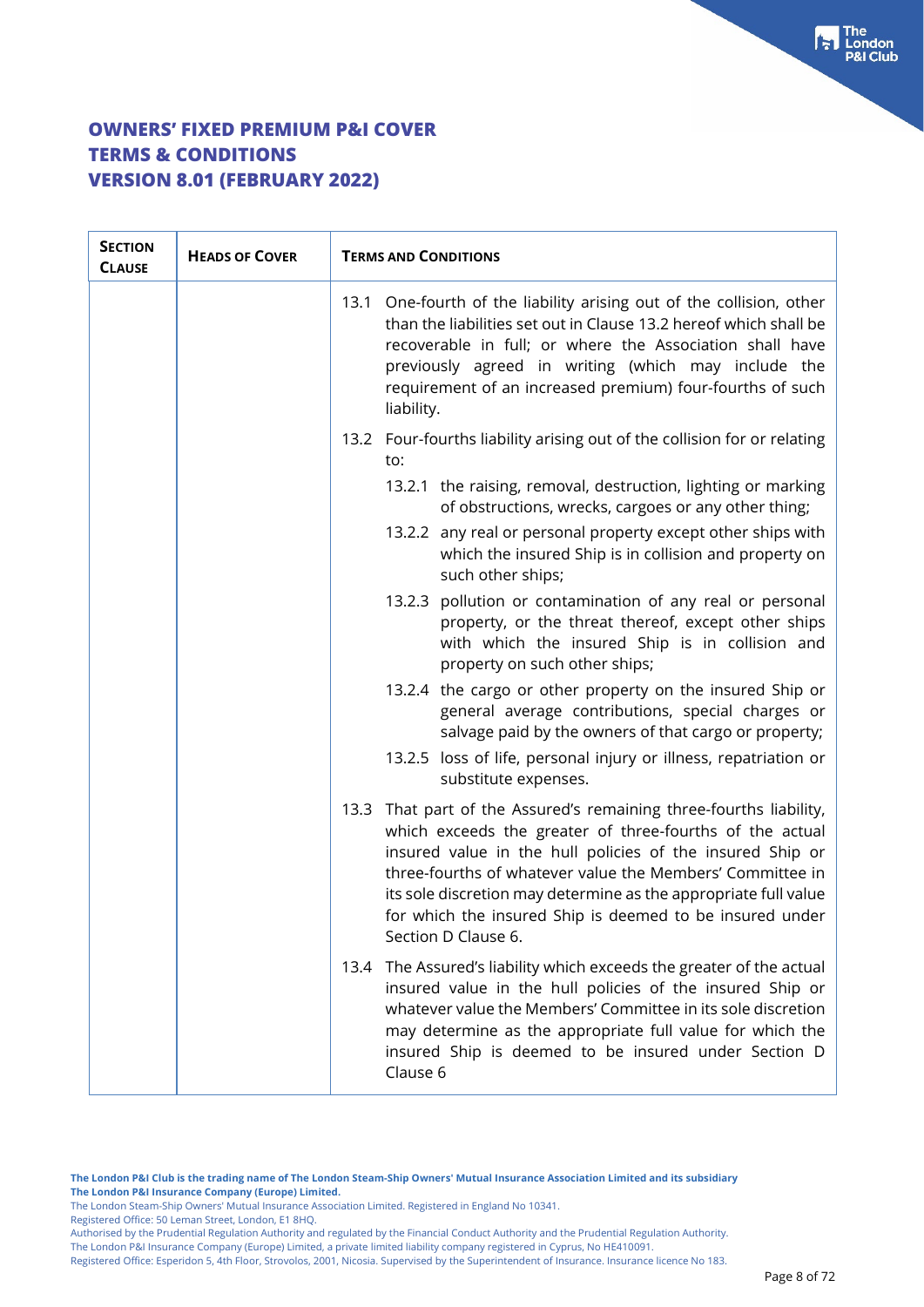| <b>SECTION</b><br><b>CLAUSE</b> | <b>HEADS OF COVER</b>                               | <b>TERMS AND CONDITIONS</b>                                                                                                                                                                                                                                                                                                                                                                                                                                                                                                                                                                                                                                  |
|---------------------------------|-----------------------------------------------------|--------------------------------------------------------------------------------------------------------------------------------------------------------------------------------------------------------------------------------------------------------------------------------------------------------------------------------------------------------------------------------------------------------------------------------------------------------------------------------------------------------------------------------------------------------------------------------------------------------------------------------------------------------------|
|                                 |                                                     | PROVIDED that the terms on which the Ship is insured<br>specifically exclude recovery of those liabilities defined in<br>Clause 13.1;                                                                                                                                                                                                                                                                                                                                                                                                                                                                                                                        |
|                                 |                                                     | PROVIDED that:                                                                                                                                                                                                                                                                                                                                                                                                                                                                                                                                                                                                                                               |
|                                 |                                                     | 13.5 the Assured shall not be entitled to recover under this Clause<br>13 any franchise or deductible borne by the Assured under<br>the hull policies of the insured Ship;                                                                                                                                                                                                                                                                                                                                                                                                                                                                                   |
|                                 |                                                     | 13.6 if the insured Ship shall come into collision with another ship<br>belonging wholly or in part to the Assured, the Assured shall<br>be entitled to recover the same amounts from the<br>Association, and the Association shall have the same rights,<br>as if such other ship belonged wholly to a different owner;                                                                                                                                                                                                                                                                                                                                     |
|                                 |                                                     | 13.7 if both the ships in collision are to blame, then where the<br>liability of either or both becomes limited by law, or is treated<br>by agreement as if so limited, claims under this Clause 13<br>shall be settled upon the principle of single liability, but in all<br>other cases claims under this Clause 13 shall be settled upon<br>the principle of cross liabilities, as if the owner of each Ship<br>had been compelled to pay the owner of the other ship such<br>proportion of the latter's damages as may have been properly<br>allowed in ascertaining the balance or sum payable by or to<br>the Assured in consequence of the collision. |
| A14                             | Property not on<br>board the<br><b>Insured Ship</b> | Liability to pay damages or compensation for any loss of or damage<br>to or loss of use of or infringement of rights in connection with any<br>property whether on land or water and whether fixed or movable,                                                                                                                                                                                                                                                                                                                                                                                                                                               |
|                                 |                                                     | PROVIDED that there shall be no recovery under this<br>14.1<br>Clause 14 in respect of liability:                                                                                                                                                                                                                                                                                                                                                                                                                                                                                                                                                            |
|                                 |                                                     | 14.1.1 arising under the terms of any contract or indemnity<br>which would not have arisen but for those terms and<br>for which recovery, if any, shall only be under<br>Clauses 16 or 17                                                                                                                                                                                                                                                                                                                                                                                                                                                                    |
|                                 |                                                     | 14.1.2 against which cover is available (or would have been<br>available but for the operation of any proviso,<br>warranty, condition, exception, deductible or other<br>like term) under Clauses 11, 13, 15, 18, 19 or 22.                                                                                                                                                                                                                                                                                                                                                                                                                                  |

**The London P&I Club is the trading name of The London Steam-Ship Owners' Mutual Insurance Association Limited and its subsidiary The London P&I Insurance Company (Europe) Limited.**

The London Steam-Ship Owners' Mutual Insurance Association Limited. Registered in England No 10341.

Registered Office: 50 Leman Street, London, E1 8HQ.

Authorised by the Prudential Regulation Authority and regulated by the Financial Conduct Authority and the Prudential Regulation Authority. The London P&I Insurance Company (Europe) Limited, a private limited liability company registered in Cyprus, No HE410091.

Registered Office: Esperidon 5, 4th Floor, Strovolos, 2001, Nicosia. Supervised by the Superintendent of Insurance. Insurance licence No 183.

 $\begin{bmatrix} \bullet \\ \bullet \end{bmatrix}$  The **&I Club**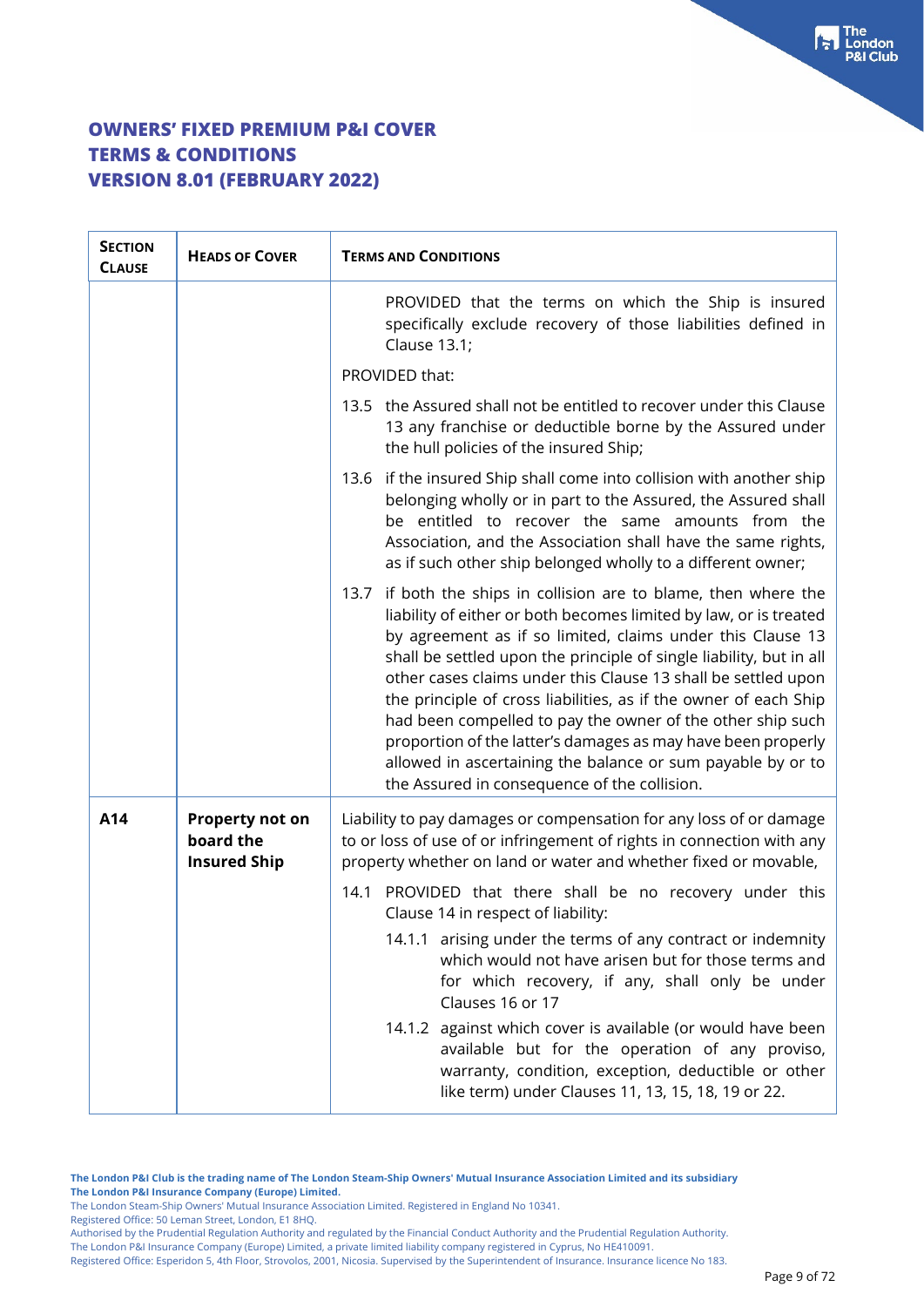| <b>SECTION</b><br><b>CLAUSE</b> | <b>HEADS OF COVER</b> | <b>TERMS AND CONDITIONS</b>                                                                                                                                                                                                                                                                                                                                                                                                                                                                                                                                                                                                                                                                                        |
|---------------------------------|-----------------------|--------------------------------------------------------------------------------------------------------------------------------------------------------------------------------------------------------------------------------------------------------------------------------------------------------------------------------------------------------------------------------------------------------------------------------------------------------------------------------------------------------------------------------------------------------------------------------------------------------------------------------------------------------------------------------------------------------------------|
|                                 |                       | 14.2 Where there would be a valid claim for damage to any<br>property but for such property belonging to the Assured, the<br>Assured shall nevertheless be entitled to recovery under this<br>Clause 14 corresponding with the liability which the Assured<br>would have incurred if such property had belonged to<br>another person, subject to determination by the Members'<br>Committee in its sole discretion of the appropriate law<br>(including any right to limit liability) which shall be deemed to<br>apply for the purpose of evaluating such notional liability, and<br>in any event only for the excess of any amount recoverable by<br>the Assured under any other insurance on the said property. |
| A15                             | <b>Pollution</b>      | Liabilities, costs and expenses set out in this Clause 15 to the extent<br>that they are the result of the discharge or escape from the insured<br>Ship of oil or any other polluting substance, or the threat of such<br>discharge or escape, namely:                                                                                                                                                                                                                                                                                                                                                                                                                                                             |
|                                 |                       | 15.1 liability for loss, damage or contamination;                                                                                                                                                                                                                                                                                                                                                                                                                                                                                                                                                                                                                                                                  |
|                                 |                       | liability of the Assured as a party to any agreement previously<br>15.2<br>approved by the Association in writing, and the costs and<br>expenses incurred by the Assured in performing the<br>Assured's obligations under such agreements;                                                                                                                                                                                                                                                                                                                                                                                                                                                                         |
|                                 |                       | the costs of measures reasonably taken (or taken in<br>15.3<br>compliance with any order or direction given by any<br>government or authority) for the purpose of avoiding the<br>threat of or minimising pollution, and liability incurred as a<br>result of such measures:                                                                                                                                                                                                                                                                                                                                                                                                                                       |
|                                 |                       | 15.4 liability of the Assured to pay special compensation to a salvor<br>of the insured Ship in respect of work done or measures<br>taken to prevent or minimise damage to the environment, but<br>only to the extent that such liability is imposed on the Assured<br>pursuant to Article 14 of the International Convention on<br>Salvage 1989, or is assumed by the Assured under the terms<br>of a standard form of salvage agreement approved by the<br>Association, or the Lloyd's Open Form of Salvage Agreement,                                                                                                                                                                                           |
|                                 |                       | PROVIDED that, unless the Members' Committee in its sole<br>15.5<br>discretion shall otherwise determine, there shall be no<br>recovery under this Clause:                                                                                                                                                                                                                                                                                                                                                                                                                                                                                                                                                         |

**The London P&I Club is the trading name of The London Steam-Ship Owners' Mutual Insurance Association Limited and its subsidiary The London P&I Insurance Company (Europe) Limited.**

The London Steam-Ship Owners' Mutual Insurance Association Limited. Registered in England No 10341.

Registered Office: 50 Leman Street, London, E1 8HQ.

Authorised by the Prudential Regulation Authority and regulated by the Financial Conduct Authority and the Prudential Regulation Authority. The London P&I Insurance Company (Europe) Limited, a private limited liability company registered in Cyprus, No HE410091.

Registered Office: Esperidon 5, 4th Floor, Strovolos, 2001, Nicosia. Supervised by the Superintendent of Insurance. Insurance licence No 183.

For The<br>P&I Club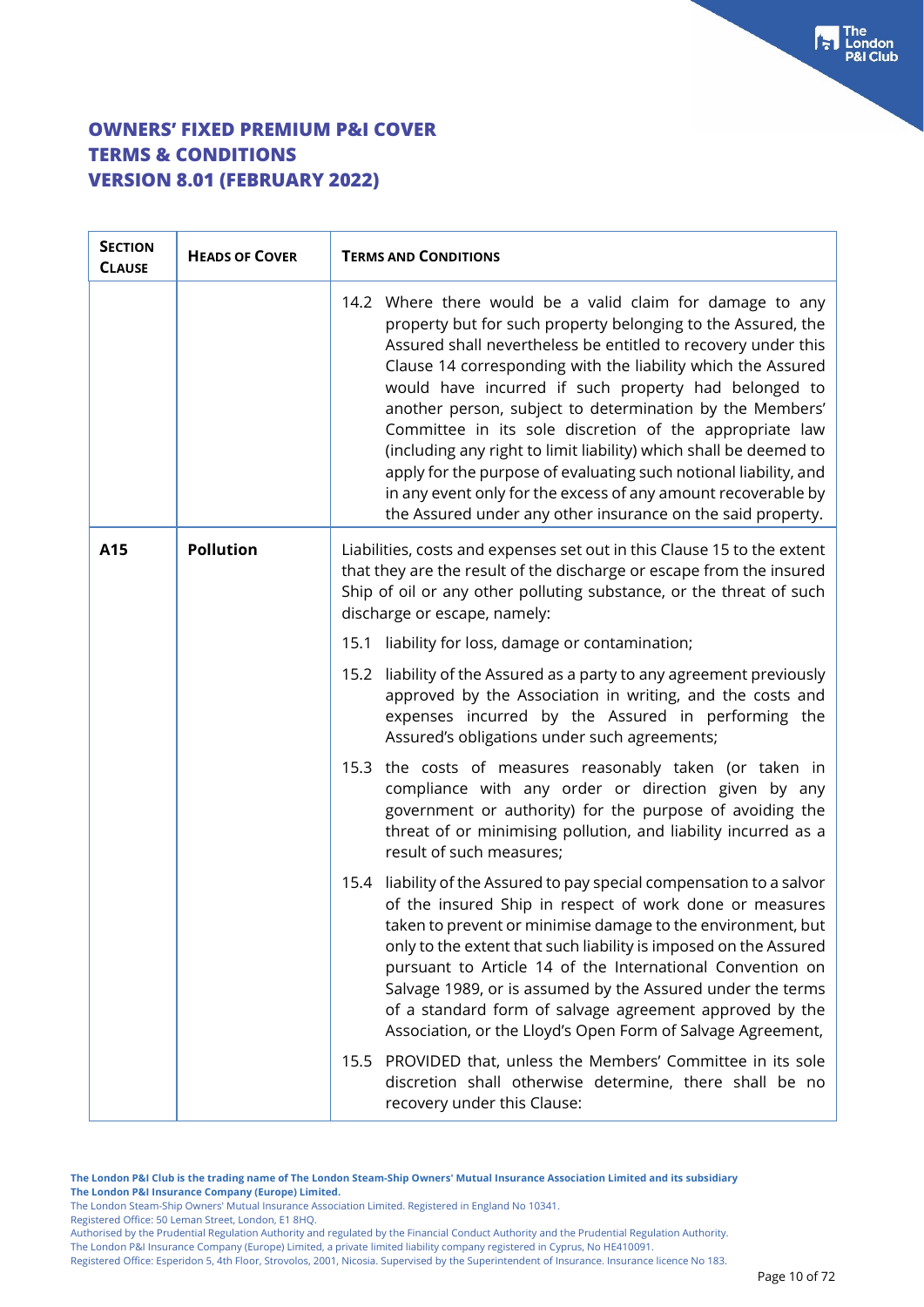| <b>SECTION</b><br><b>CLAUSE</b> | <b>HEADS OF COVER</b> | <b>TERMS AND CONDITIONS</b>                                                                                                                                                                                                                                                                                                                                                                                                                                                                                                                                                                                                                                                                                                                                                                                 |  |
|---------------------------------|-----------------------|-------------------------------------------------------------------------------------------------------------------------------------------------------------------------------------------------------------------------------------------------------------------------------------------------------------------------------------------------------------------------------------------------------------------------------------------------------------------------------------------------------------------------------------------------------------------------------------------------------------------------------------------------------------------------------------------------------------------------------------------------------------------------------------------------------------|--|
|                                 |                       | 15.5.1 in respect of any liabilities, costs and expenses which<br>but for the terms of a charter or contract of<br>employment entered into for the employment of the<br>insured Ship would have been allowable in general<br>average adjusted on terms no less favourable than<br>under the unamended York-Antwerp Rules and would<br>have been recoverable from other parties to the<br>contract;                                                                                                                                                                                                                                                                                                                                                                                                          |  |
|                                 |                       | 15.5.2 in respect of any liability for loss, damage,<br>contamination, costs and expenses arising as a<br>consequence of the discharge or escape, or the threat<br>of discharge or escape, or the presence, of any<br>substance, material, product or waste, determined or<br>deemed to be hazardous, in any dump, site, storage<br>or disposal facility, whether or not such substance,<br>material, product or waste was previously carried on<br>the insured Ship as cargo, fuel or stores;                                                                                                                                                                                                                                                                                                              |  |
|                                 |                       | 15.6 The Assured insured in respect of a Ship which is a 'Relevant<br>Ship' as defined in the Small Tanker Oil Pollution<br>Indemnification Agreement 2006 (as amended 2017)<br>("STOPIA") shall, by virtue of insurance by and through the<br>agency of the Association, and unless the Association<br>otherwise agrees in writing, become a party to STOPIA for the<br>period of cover of that Ship by the Association. In the event<br>that the Assured exercises the Assured's rights under STOPIA<br>to withdraw from that agreement, and unless the Managers<br>have agreed in writing, or unless the Members' Committee in<br>its sole discretion otherwise determines, there shall be no<br>cover under this Clause 15 in respect of such Ship so long as<br>that Assured is not a party to STOPIA. |  |
| A16                             | <b>Towage</b>         | Towage of an insured Ship<br>16.1<br>Liabilities arising out of towage of the insured Ship PROVIDED<br>that there shall be no right of recovery for liabilities, costs and<br>expenses incurred under or pursuant to the terms of a<br>contract other than:<br>16.1.1 under or pursuant to the terms of any contract for<br>customary towage of an insured Ship, namely:                                                                                                                                                                                                                                                                                                                                                                                                                                    |  |

**The London P&I Club is the trading name of The London Steam-Ship Owners' Mutual Insurance Association Limited and its subsidiary The London P&I Insurance Company (Europe) Limited.**

The London Steam-Ship Owners' Mutual Insurance Association Limited. Registered in England No 10341.

Registered Office: 50 Leman Street, London, E1 8HQ.

Authorised by the Prudential Regulation Authority and regulated by the Financial Conduct Authority and the Prudential Regulation Authority. The London P&I Insurance Company (Europe) Limited, a private limited liability company registered in Cyprus, No HE410091.

Registered Office: Esperidon 5, 4th Floor, Strovolos, 2001, Nicosia. Supervised by the Superintendent of Insurance. Insurance licence No 183.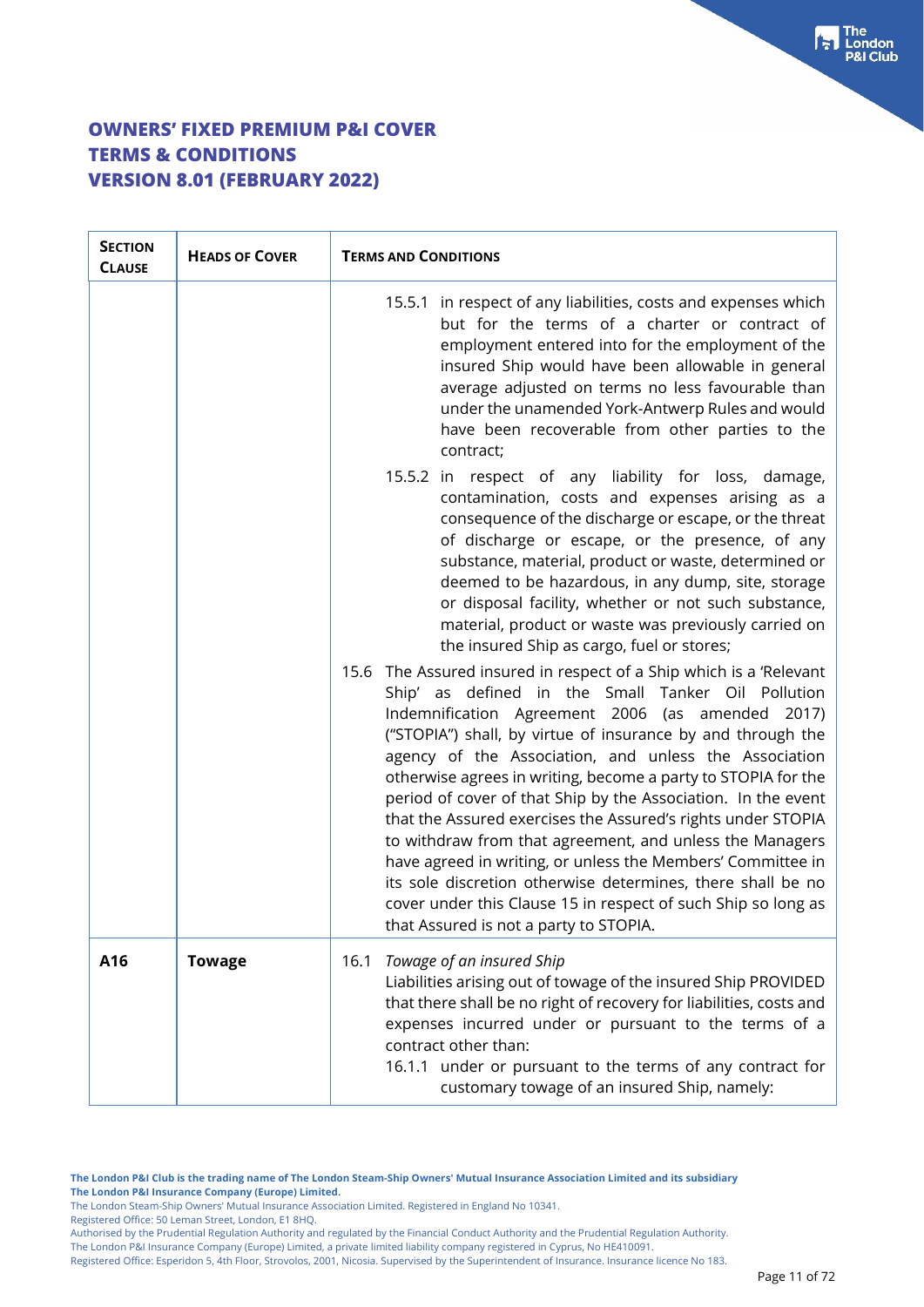| <b>SECTION</b><br><b>CLAUSE</b> | <b>HEADS OF COVER</b> | <b>TERMS AND CONDITIONS</b>                                                                                                                                                                                                                                                                                                                                                                                                                                                                                                                                                    |
|---------------------------------|-----------------------|--------------------------------------------------------------------------------------------------------------------------------------------------------------------------------------------------------------------------------------------------------------------------------------------------------------------------------------------------------------------------------------------------------------------------------------------------------------------------------------------------------------------------------------------------------------------------------|
|                                 |                       | towage of an insured Ship for the purpose of<br>(i)<br>entering or leaving port or manoeuvring within<br>the port during the ordinary course of trading; or<br>(ii) towage of an insured Ship which is habitually<br>towed in the ordinary course of trading from port<br>to port or from place to place, which has been so<br>declared to the Association in writing, PROVIDED<br>that such liabilities shall only be covered by the<br>Association to the extent that the Assured is not<br>insured against such liabilities under the hull<br>policies on the insured Ship. |
|                                 |                       | 16.1.2 under or pursuant to the terms of any other contract<br>for the towage of an insured Ship, PROVIDED that the<br>terms of the towage contract have been previously<br>approved and cover agreed by the Association in<br>writing, upon such terms as the Association may<br>require.                                                                                                                                                                                                                                                                                     |
|                                 |                       | 16.1.3 For the purpose of Section A Clause 16.1.2 the<br>Association will approve contracts for the towage of<br>an insured Ship on terms not less favourable to the<br>insured Ship than:                                                                                                                                                                                                                                                                                                                                                                                     |
|                                 |                       | (i) Lloyd's Open Form of Salvage Agreement<br>(whether or not incorporating SCOPIC); or                                                                                                                                                                                                                                                                                                                                                                                                                                                                                        |
|                                 |                       | (ii) a contract that contains a Himalaya Clause and an<br>enforceable term that the parties to the towage<br>contract, and any parties on whose behalf they<br>contract, shall be responsible for any loss of or<br>damage to or wreck removal of their own ship,<br>cargo or property and for loss of life or personal<br>injury thereon, without any recourse whatsoever<br>against the other and will indemnify the other<br>against any such liability.                                                                                                                    |
|                                 |                       | 16.2 Towage by an insured Ship:<br>Liabilities arising out of the towage by an insured Ship of a<br>vessel or floating structure PROVIDED that there shall be no<br>recovery for liability for loss or of damage to or wreck removal<br>of a vessel or other floating structure towed by an insured<br>Ship or the cargo or other property on such tow (together with                                                                                                                                                                                                          |

**The London P&I Club is the trading name of The London Steam-Ship Owners' Mutual Insurance Association Limited and its subsidiary The London P&I Insurance Company (Europe) Limited.**

The London Steam-Ship Owners' Mutual Insurance Association Limited. Registered in England No 10341.

Registered Office: 50 Leman Street, London, E1 8HQ.

Authorised by the Prudential Regulation Authority and regulated by the Financial Conduct Authority and the Prudential Regulation Authority. The London P&I Insurance Company (Europe) Limited, a private limited liability company registered in Cyprus, No HE410091.

Registered Office: Esperidon 5, 4th Floor, Strovolos, 2001, Nicosia. Supervised by the Superintendent of Insurance. Insurance licence No 183.

The<br>London **Club**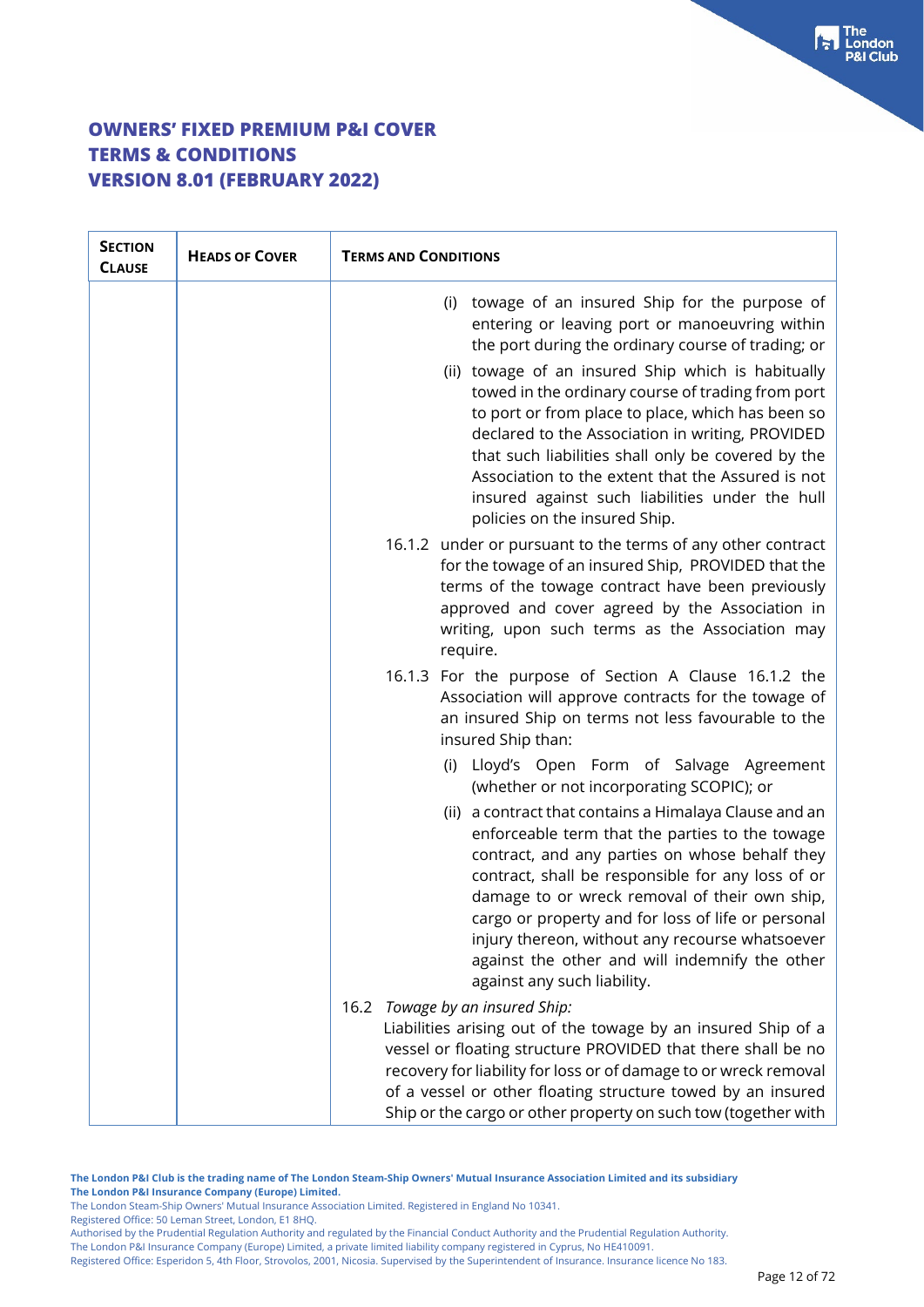| <b>SECTION</b><br><b>CLAUSE</b> | <b>HEADS OF COVER</b> | <b>TERMS AND CONDITIONS</b>                                                                                                                                                                                                                                                                                                                                                                                                                                                                                                                                                                                                    |
|---------------------------------|-----------------------|--------------------------------------------------------------------------------------------------------------------------------------------------------------------------------------------------------------------------------------------------------------------------------------------------------------------------------------------------------------------------------------------------------------------------------------------------------------------------------------------------------------------------------------------------------------------------------------------------------------------------------|
|                                 |                       | costs and expenses associated therewith) save insofar as<br>either:<br>16.2.1 the insured Ship was specially designed or converted<br>for the purposes of towage and was declared to the<br>Association as intended to be used for towing at the<br>time of conversion or when cover attached; and the<br>terms of the towage contract have been previously<br>approved and cover agreed by the Association in<br>writing, upon such terms as the Association may<br>require; or                                                                                                                                               |
|                                 |                       | 16.2.2 the Members' Committee in its sole discretion shall<br>determine that in the particular circumstances of the<br>case it was reasonable for the insured Ship to<br>undertake such towage.                                                                                                                                                                                                                                                                                                                                                                                                                                |
|                                 |                       | 16.2.3 For the purposes of Section A Clause 16.2.1, the<br>following contracts are approved:<br>(i) the United Kingdom, Netherlands, Scandinavian<br>and German standard towage conditions; or<br>(ii) 'Towcon' and 'Towhire'; or<br>(iii) Lloyd's Standard Form of Salvage Agreement<br>(whether or not incorporating SCOPIC).                                                                                                                                                                                                                                                                                                |
|                                 |                       | 16.2.4 For the purposes of Section A Clause 16.2.1, the<br>following contracts may be approved from time to<br>time by the Association:<br>(i) contracts incorporating a Himalaya Clause and an<br>enforceable term as between the owner of the<br>insured Ship on the one part, and the owner of<br>the tow and the owners of any cargo or other<br>property on board the tow on the other part, that<br>each shall be responsible for any loss or damage<br>to his own ship, cargo or other property and for<br>loss of life or personal injury on his own ship,<br>without any recourse whatsoever against the<br>other, or |
|                                 |                       | (ii) other contracts where a term or terms of the<br>contract complying with (i) above is or is likely to<br>be unenforceable in whole or in part, where the<br>contract does not impose on the owners of the                                                                                                                                                                                                                                                                                                                                                                                                                  |

**The London P&I Club is the trading name of The London Steam-Ship Owners' Mutual Insurance Association Limited and its subsidiary The London P&I Insurance Company (Europe) Limited.**

The London Steam-Ship Owners' Mutual Insurance Association Limited. Registered in England No 10341.

Registered Office: 50 Leman Street, London, E1 8HQ.

Authorised by the Prudential Regulation Authority and regulated by the Financial Conduct Authority and the Prudential Regulation Authority. The London P&I Insurance Company (Europe) Limited, a private limited liability company registered in Cyprus, No HE410091.

Registered Office: Esperidon 5, 4th Floor, Strovolos, 2001, Nicosia. Supervised by the Superintendent of Insurance. Insurance licence No 183.

 $\begin{bmatrix} \bullet \\ \bullet \end{bmatrix}$  The **Club**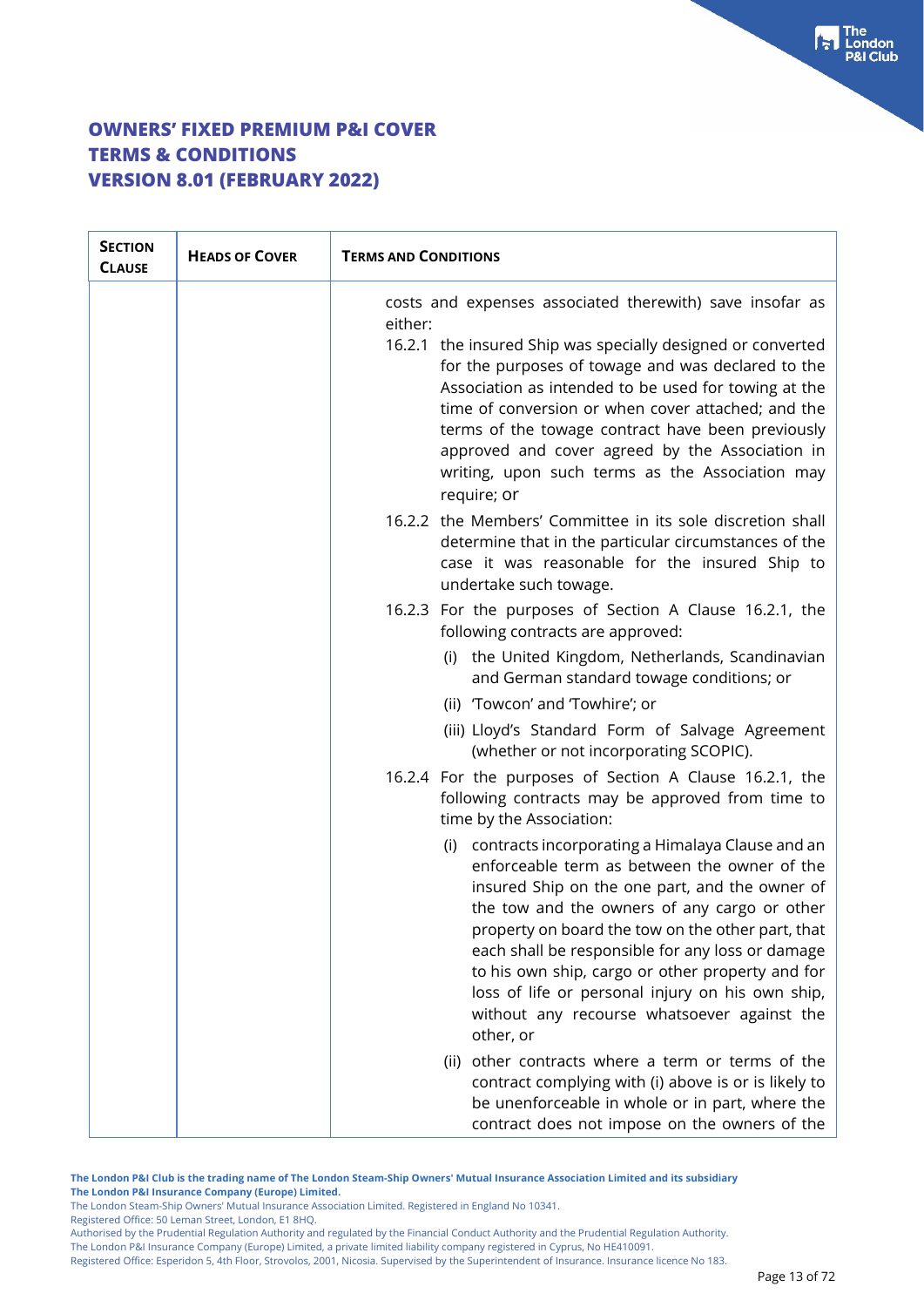| <b>SECTION</b><br><b>CLAUSE</b> | <b>HEADS OF COVER</b>                                             | <b>TERMS AND CONDITIONS</b>                                                                                                                                                                                                                                                                                                                                                                                                                |  |
|---------------------------------|-------------------------------------------------------------------|--------------------------------------------------------------------------------------------------------------------------------------------------------------------------------------------------------------------------------------------------------------------------------------------------------------------------------------------------------------------------------------------------------------------------------------------|--|
|                                 |                                                                   | insured Ship any liability to any person arising out<br>of any act, neglect or default of the owner of the<br>tow or any other person; and the contract limits<br>the liability of the owner of the insured Ship<br>under the contract or otherwise to the maximum<br>extent possible by law.                                                                                                                                              |  |
|                                 |                                                                   | 16.3 There shall be no recovery in respect of liabilities, costs and<br>expenses arising out of towage of or by an insured Ship<br>otherwise than in accordance with this Section A Clause<br>16 and cover hereunder is in any event limited to the risks<br>covered under Section A of these Terms & Conditions<br>(excluding this Clause 16) to the extent that such risks are<br>applicable to the Assured's' cover by the Association. |  |
| A17                             | <b>Indemnities and</b><br><b>Contracts for</b><br><b>Services</b> | Liability arising under the terms of an indemnity or contract relating<br>to facilities or services provided or to be provided to or in<br>connection with the insured Ship, other than under Clause 16 and<br>only to the extent that either:                                                                                                                                                                                             |  |
|                                 |                                                                   | the terms have previously been approved by the Association<br>17.1<br>in writing, and subject to payment by the Assured of whatever<br>additional premium may be required by the Association; or                                                                                                                                                                                                                                           |  |
|                                 |                                                                   | the Members' Committee in its sole discretion may determine<br>17.2<br>that the Assured should be reimbursed.                                                                                                                                                                                                                                                                                                                              |  |
|                                 |                                                                   | 17.3 PROVIDED that there shall be no recovery from the<br>Association in respect of the contractual liability of the<br>Assured to a passenger while on an excursion from the<br>insured Ship in circumstances where either:                                                                                                                                                                                                               |  |
|                                 |                                                                   | a separate contract has been entered into by the<br>(i)<br>passenger for the excursion, whether or not with the<br>Assured; or                                                                                                                                                                                                                                                                                                             |  |
|                                 |                                                                   | the Assured has waived any or all of the Assured's rights<br>(ii)<br>of recourse against any subcontractor or other third<br>party in respect of the excursion.                                                                                                                                                                                                                                                                            |  |
| A18                             | <b>Wreck Removal</b>                                              | Costs and expenses reasonably incurred by the Assured<br>18.1<br>under a contract approved by the Association, in the raising,<br>removal, destruction, lighting or marking of the wreck of the<br>insured Ship or any cargo, equipment or other property which<br>is or was carried on board the insured Ship where such is a                                                                                                             |  |

**The London P&I Club is the trading name of The London Steam-Ship Owners' Mutual Insurance Association Limited and its subsidiary The London P&I Insurance Company (Europe) Limited.**

The London Steam-Ship Owners' Mutual Insurance Association Limited. Registered in England No 10341.

Registered Office: 50 Leman Street, London, E1 8HQ.

Authorised by the Prudential Regulation Authority and regulated by the Financial Conduct Authority and the Prudential Regulation Authority.

The London P&I Insurance Company (Europe) Limited, a private limited liability company registered in Cyprus, No HE410091.

Registered Office: Esperidon 5, 4th Floor, Strovolos, 2001, Nicosia. Supervised by the Superintendent of Insurance. Insurance licence No 183.

The<br>London

**Club** 

tы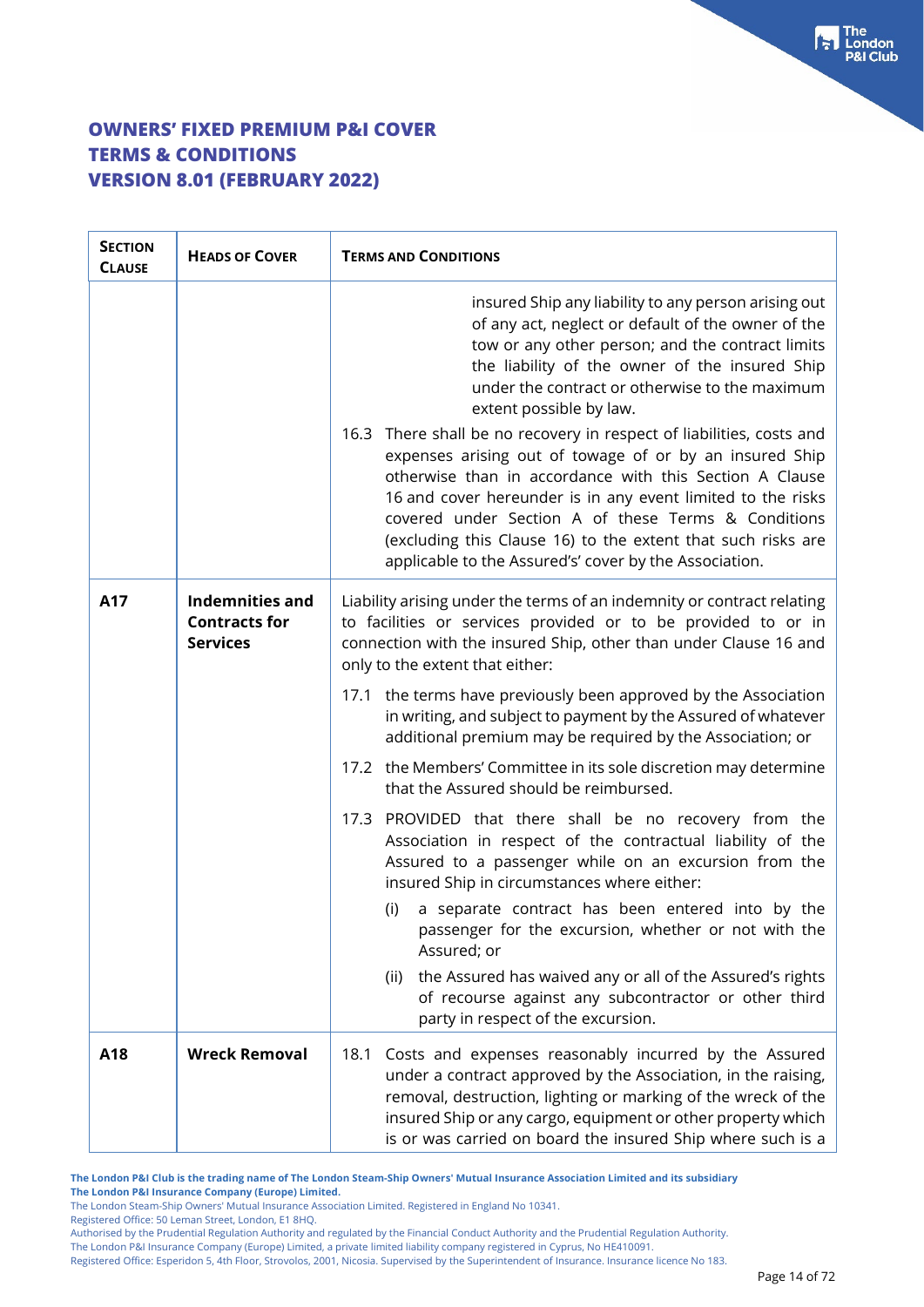| <b>SECTION</b><br><b>CLAUSE</b> | <b>HEADS OF COVER</b> | <b>TERMS AND CONDITIONS</b>                                                                                                                                                                                                                                                                                                                                                                                                                           |
|---------------------------------|-----------------------|-------------------------------------------------------------------------------------------------------------------------------------------------------------------------------------------------------------------------------------------------------------------------------------------------------------------------------------------------------------------------------------------------------------------------------------------------------|
|                                 |                       | hazard or obstruction to navigation or to the extent that such<br>measures are compulsory by law, or if (with the approval of<br>the Association in writing) the Assured has declined to take<br>such measures, the Assured's liability to any other person for<br>such costs and expenses.                                                                                                                                                           |
|                                 |                       | 18.2 Liability for costs and expenses as in Clause 18.1 under the<br>terms of use of port facilities, but only to the extent that such<br>terms shall have previously been approved by the Association<br>in writing, for which the Association may require an additional<br>premium.                                                                                                                                                                 |
|                                 |                       | Liability resulting from any raising, removal or destruction of<br>18.3<br>the wreck undertaken by the Assured as specified in Clause<br>18.1.                                                                                                                                                                                                                                                                                                        |
|                                 |                       | Liability resulting from the presence of the wreck, but if<br>18.4<br>measures as specified in Clause 18.1 have not been<br>undertaken by the Assured, only to the extent that such<br>inaction has had the approval of the Association in writing,                                                                                                                                                                                                   |
|                                 |                       | PROVIDED that:<br>18.5                                                                                                                                                                                                                                                                                                                                                                                                                                |
|                                 |                       | 18.5.1 subject to the next following provision, all cover under<br>this Clause 18 shall cease 3 years after termination of<br>the Ship's period of cover by the Association save in<br>respect of costs and expenses incurred prior to that<br>time or claims which are already by then the subject<br>of formally instituted proceedings against the Assured<br>and of which the Assured shall have promptly notified<br>the Association in writing; |
|                                 |                       | 18.5.2 cover may be continued beyond the cesser of the<br>immediately preceding<br>provision<br>but<br>only if<br>requested by the Assured within the 3 years period<br>referred to therein and agreed by the Association in<br>writing, for which the Association may require an<br>additional premium;                                                                                                                                              |
|                                 |                       | 18.5.3 from any claim under Clause 18.1 - 18.3 there shall be<br>deducted the value of the wreck and its equipment<br>including all bunkers, stores and materials saved and<br>if the Association shall have reimbursed, advanced or<br>incurred a liability to any other party whatsoever for<br>the costs and expenses of raising and removal of the                                                                                                |

**The London P&I Club is the trading name of The London Steam-Ship Owners' Mutual Insurance Association Limited and its subsidiary**

**The London P&I Insurance Company (Europe) Limited.**

The London Steam-Ship Owners' Mutual Insurance Association Limited. Registered in England No 10341.

Registered Office: 50 Leman Street, London, E1 8HQ.

Authorised by the Prudential Regulation Authority and regulated by the Financial Conduct Authority and the Prudential Regulation Authority. The London P&I Insurance Company (Europe) Limited, a private limited liability company registered in Cyprus, No HE410091.

Registered Office: Esperidon 5, 4th Floor, Strovolos, 2001, Nicosia. Supervised by the Superintendent of Insurance. Insurance licence No 183.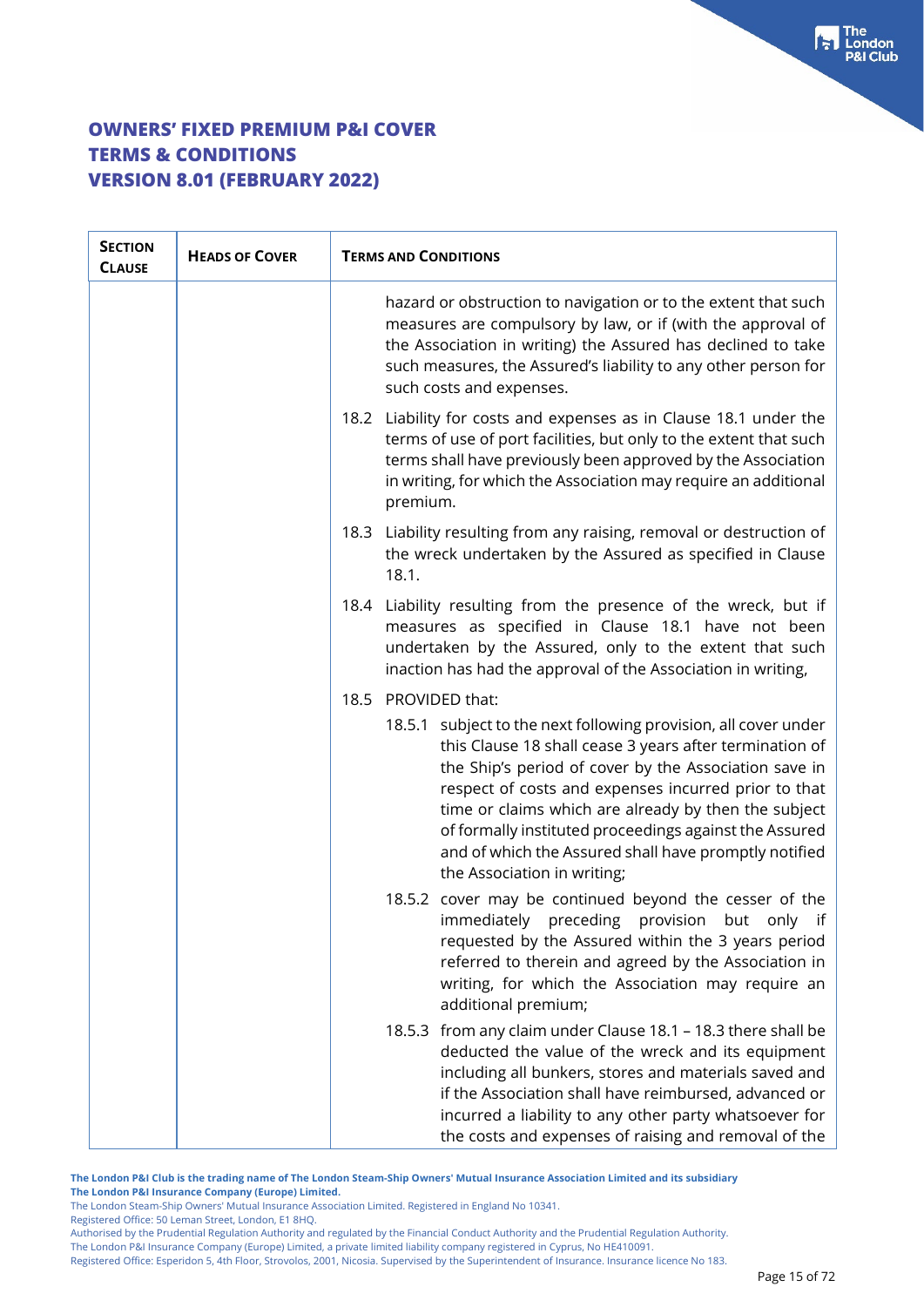| <b>SECTION</b><br><b>CLAUSE</b> | <b>HEADS OF COVER</b> | <b>TERMS AND CONDITIONS</b>                                                                                                                                                                                                                                                                                                                                                                                                                                                                                                                                                                                                               |  |
|---------------------------------|-----------------------|-------------------------------------------------------------------------------------------------------------------------------------------------------------------------------------------------------------------------------------------------------------------------------------------------------------------------------------------------------------------------------------------------------------------------------------------------------------------------------------------------------------------------------------------------------------------------------------------------------------------------------------------|--|
|                                 |                       | wreck and/or its equipment including bunkers, stores<br>and materials, then the Association shall be entitled<br>to reimbursement by the Assured of the value of the<br>wreck and its equipment, including all bunkers, stores<br>and materials saved;                                                                                                                                                                                                                                                                                                                                                                                    |  |
|                                 |                       | 18.5.4 there shall be no recovery under this Clause 18 if the<br>Assured, without the consent of the Association in<br>writing, shall have transferred the Assured's interest<br>in the wreck prior to the raising, removal, destruction,<br>lighting or marking of the wreck or prior to the<br>incident giving rise to liability; tendering of notice of<br>abandonment to hull underwriters shall not require<br>the Association's consent but prompt advice whether<br>or not the same has been accepted must nonetheless<br>be given by the Assured to the Association;<br>18.5.5 a claim under Clauses 18.1 - 18.4 shall be covered |  |
|                                 |                       | only in circumstances where the insured Ship<br>becomes a wreck as a result of a fortuitous incident<br>caused by collision, stranding, explosion, fire or<br>similar cause, and no claim shall be recoverable in the<br>event that the insured Ship becomes a wreck due to<br>dereliction or neglect of the Assured.                                                                                                                                                                                                                                                                                                                     |  |
| A19                             | Cargo                 | Liabilities, costs and expenses set out in Clause 19.1 - 19.4 in respect<br>of cargo intended to be or being or having been carried in the<br>insured Ship, extending from the time of receipt for shipment on<br>quay or wharf until final delivery from quay or wharf, namely:                                                                                                                                                                                                                                                                                                                                                          |  |
|                                 |                       | liability (other than in respect of a contract of through carriage<br>19.1<br>entered into by the Assured) for loss, shortage, damage or<br>other responsibility;                                                                                                                                                                                                                                                                                                                                                                                                                                                                         |  |
|                                 |                       | the additional costs (over and above those which would have<br>19.2<br>been incurred in any event under the contract of carriage)<br>incurred by the Assured in discharging or disposing of<br>damaged or worthless cargo, originally loaded in sound<br>condition, but only to the extent that the Assured both has to<br>incur such costs to enable the insured Ship to complete<br>discharge and continue trading and has no right to recover<br>such costs from any other person;                                                                                                                                                     |  |

**The London P&I Club is the trading name of The London Steam-Ship Owners' Mutual Insurance Association Limited and its subsidiary The London P&I Insurance Company (Europe) Limited.**

The London Steam-Ship Owners' Mutual Insurance Association Limited. Registered in England No 10341.

Registered Office: 50 Leman Street, London, E1 8HQ.

Authorised by the Prudential Regulation Authority and regulated by the Financial Conduct Authority and the Prudential Regulation Authority. The London P&I Insurance Company (Europe) Limited, a private limited liability company registered in Cyprus, No HE410091.

Registered Office: Esperidon 5, 4th Floor, Strovolos, 2001, Nicosia. Supervised by the Superintendent of Insurance. Insurance licence No 183.

The<br>London **Club**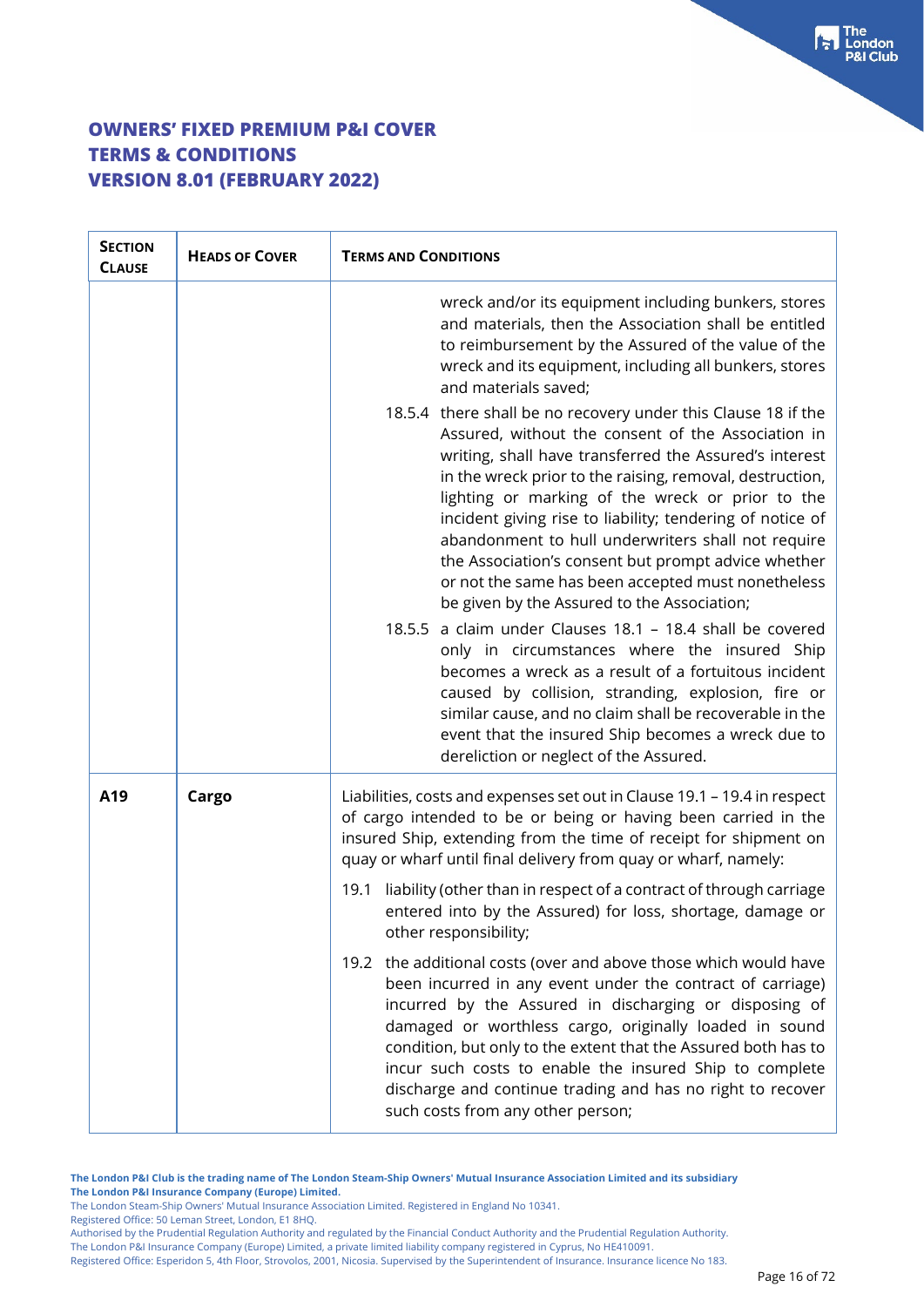| <b>SECTION</b><br><b>CLAUSE</b> | <b>HEADS OF COVER</b> | <b>TERMS AND CONDITIONS</b>                                                                                                                                                                                                                                                                                                                                                                                                                                                                                                                                                                                                                                  |
|---------------------------------|-----------------------|--------------------------------------------------------------------------------------------------------------------------------------------------------------------------------------------------------------------------------------------------------------------------------------------------------------------------------------------------------------------------------------------------------------------------------------------------------------------------------------------------------------------------------------------------------------------------------------------------------------------------------------------------------------|
|                                 |                       | 19.3 the costs of discharging, re-loading and re-stowing cargo<br>necessarily incurred to continue the safe prosecution of the<br>voyage but only to the extent that the Assured has no right to<br>recover such costs from any other person by way of general<br>average or otherwise;                                                                                                                                                                                                                                                                                                                                                                      |
|                                 |                       | liability for loss, shortage, damage or other responsibility in<br>19.4<br>respect of any contract of through carriage of cargo partly to<br>be performed by the insured Ship and including transit by<br>land, water or air to or from the insured Ship and<br>intermediate storage necessary to perform such contract, but<br>only to the extent that the terms of such contract shall have<br>been approved by the Association in writing, for which the<br>Association may require an increased premium;                                                                                                                                                 |
|                                 |                       | PROVIDED that:<br>19.5                                                                                                                                                                                                                                                                                                                                                                                                                                                                                                                                                                                                                                       |
|                                 |                       | 19.5.1 unless the Association shall have previously agreed or<br>arranged cover on special terms (which may include<br>the requirement of an additional premium) or unless<br>the Members' Committee in its sole discretion shall<br>otherwise determine, there shall be no recovery in<br>respect of liabilities, costs or expenses which would<br>not have been incurred by the Assured if the contract<br>of carriage had been subject to the Hague Rules or the<br>Hague Visby Rules, except and to the extent that such<br>are overridden by other rules, conventions or<br>provisions of national or international law which may<br>mandatorily apply; |
|                                 |                       | 19.5.2 if any means of transport or other facilities are used<br>in connection with carriage, storage or handling of<br>cargo outside the dock area where the insured Ship is<br>to load or has discharged, there shall be no recovery<br>of any amounts recoverable by the Assured from the<br>owners or operators of such other means of transport<br>or other facilities or which would have been<br>recoverable if all available rights of recourse had been<br>maintained by the Assured against such owners or<br>operators;                                                                                                                           |
|                                 |                       | 19.5.3 there shall be no recovery in the case of deviation<br>from the contractually agreed voyage if as a result of<br>such deviation the Assured is denied any defences or                                                                                                                                                                                                                                                                                                                                                                                                                                                                                 |

**The London P&I Club is the trading name of The London Steam-Ship Owners' Mutual Insurance Association Limited and its subsidiary The London P&I Insurance Company (Europe) Limited.**

The London Steam-Ship Owners' Mutual Insurance Association Limited. Registered in England No 10341.

Registered Office: 50 Leman Street, London, E1 8HQ.

Authorised by the Prudential Regulation Authority and regulated by the Financial Conduct Authority and the Prudential Regulation Authority. The London P&I Insurance Company (Europe) Limited, a private limited liability company registered in Cyprus, No HE410091.

Registered Office: Esperidon 5, 4th Floor, Strovolos, 2001, Nicosia. Supervised by the Superintendent of Insurance. Insurance licence No 183.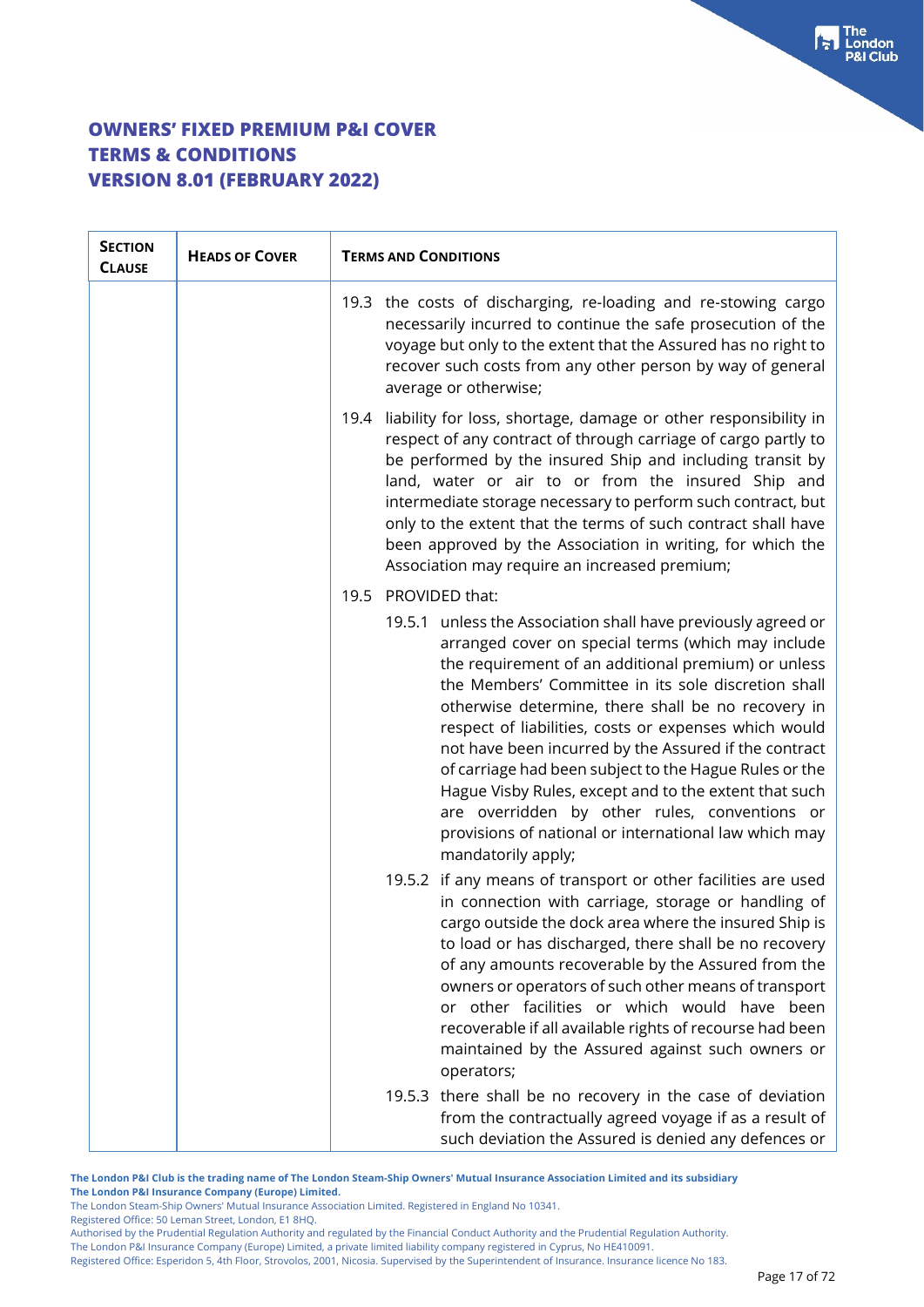| <b>SECTION</b><br><b>CLAUSE</b> | <b>HEADS OF COVER</b> | <b>TERMS AND CONDITIONS</b>                                                                                                                                                                                                                                                                                                                                                                   |
|---------------------------------|-----------------------|-----------------------------------------------------------------------------------------------------------------------------------------------------------------------------------------------------------------------------------------------------------------------------------------------------------------------------------------------------------------------------------------------|
|                                 |                       | rights of limitation which would otherwise have been<br>available to the Assured to exclude or reduce liability<br>unless either:                                                                                                                                                                                                                                                             |
|                                 |                       | 19.5.3.1 the Assured has notified the Association of<br>the deviation before it occurs or immediately<br>upon receiving information that it has<br>occurred and the Association has agreed or<br>arranged cover on special terms (which may<br>include the requirement of an additional<br>premium), or                                                                                       |
|                                 |                       | 19.5.3.2 the Members' Committee<br>in i<br>its sole<br>discretion shall determine that the Assured<br>had reasonable grounds for believing that<br>no deviation was being or had been made or<br>that the deviation was permitted under the<br>terms of the contract of carriage;                                                                                                             |
|                                 |                       | 19.5.4 unless the Members' Committee in its sole discretion<br>shall otherwise determine, there shall be no recovery<br>in respect of:                                                                                                                                                                                                                                                        |
|                                 |                       | 19.5.4.1 any bill of lading, waybill or other document<br>containing or evidencing the contract of<br>carriage issued with an incorrect date or,<br>with the knowledge of the Assured or the<br>master of the insured Ship, with an incorrect<br>description of the cargo or its quantity or its<br>condition or a misstatement of the port of<br>loading or the port of discharge;           |
|                                 |                       | 19.5.4.2 delivery of cargo carried under a negotiable<br>bill of lading or similar document of title<br>(including an electronic bill of lading) without<br>production (or the equivalent thereof in the<br>case of an electronic bill of lading) of that bill<br>of lading or document by the person to<br>whom delivery is made except where cargo<br>has been carried on the insured Ship: |
|                                 |                       | 19.5.4.2.1<br>under the terms of a non-negotiable bill<br>lading, waybill or other<br>non-<br>of<br>negotiable document (and has been<br>properly delivered as required by that                                                                                                                                                                                                               |

**The London P&I Club is the trading name of The London Steam-Ship Owners' Mutual Insurance Association Limited and its subsidiary The London P&I Insurance Company (Europe) Limited.**

The London Steam-Ship Owners' Mutual Insurance Association Limited. Registered in England No 10341.

Registered Office: 50 Leman Street, London, E1 8HQ.

Authorised by the Prudential Regulation Authority and regulated by the Financial Conduct Authority and the Prudential Regulation Authority. The London P&I Insurance Company (Europe) Limited, a private limited liability company registered in Cyprus, No HE410091.

Registered Office: Esperidon 5, 4th Floor, Strovolos, 2001, Nicosia. Supervised by the Superintendent of Insurance. Insurance licence No 183.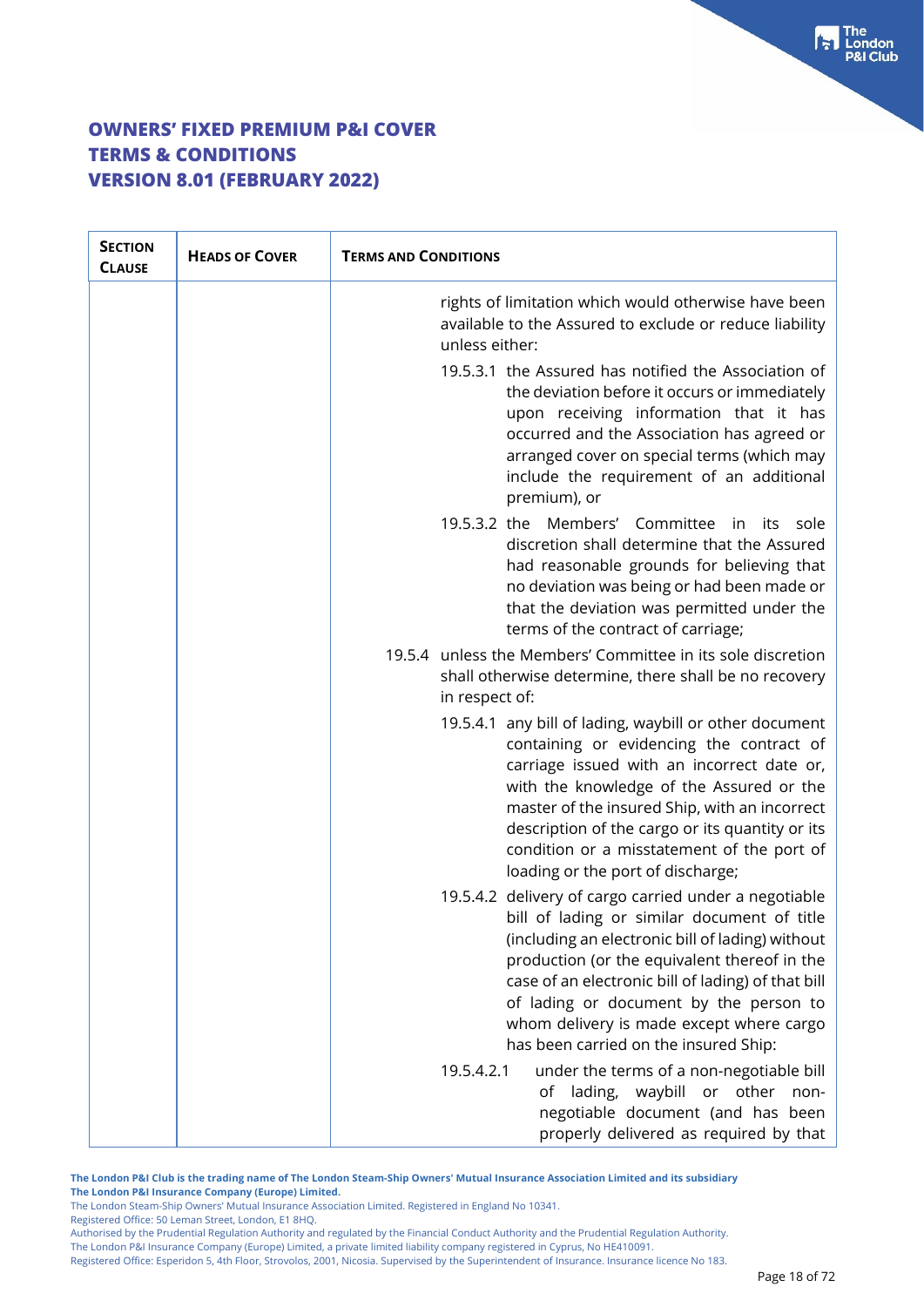| <b>SECTION</b><br><b>CLAUSE</b> | <b>HEADS OF COVER</b> | <b>TERMS AND CONDITIONS</b> |                                                                                                                                                                                                                                                                                                                                                                                                                                                                                                                                                                                                  |
|---------------------------------|-----------------------|-----------------------------|--------------------------------------------------------------------------------------------------------------------------------------------------------------------------------------------------------------------------------------------------------------------------------------------------------------------------------------------------------------------------------------------------------------------------------------------------------------------------------------------------------------------------------------------------------------------------------------------------|
|                                 |                       |                             | document) and liability arises under the<br>terms of a negotiable bill of lading or<br>other similar document of title issued<br>on behalf of a party other than the<br>Assured providing for carriage partly by<br>a means of transport other than the<br>insured Ship; or                                                                                                                                                                                                                                                                                                                      |
|                                 |                       |                             | 19.5.4.2.2 under the terms of an approved<br>electronic trading system and has<br>been properly delivered to the<br>person so entitled in accordance<br>therewith;                                                                                                                                                                                                                                                                                                                                                                                                                               |
|                                 |                       |                             | 19.5.4.3 delivery of cargo without production of the<br>relevant non-negotiable bill of lading, waybill<br>or other document containing or evidencing<br>the contract of carriage where production of<br>such document is required by the express<br>terms of that document or the law to which<br>such document, or the contract of carriage<br>contained in or evidenced by it, is subject,<br>except where the Assured is required by any<br>other law to which the Assured is subject to<br>deliver or relinquish custody or control of<br>the cargo without production of such<br>document; |
|                                 |                       |                             | 19.5.4.4 discharge of cargo at a port or place other<br>than that stated in the contract of carriage;                                                                                                                                                                                                                                                                                                                                                                                                                                                                                            |
|                                 |                       |                             | 19.5.4.5 carriage of cargo to the port or place of<br>discharge stated in the contract of carriage<br>from another port or storage or other<br>charges;                                                                                                                                                                                                                                                                                                                                                                                                                                          |
|                                 |                       |                             | 19.5.4.6 late arrival or non-arrival of the insured Ship<br>at a port or place of loading, or failure to load<br>or delay in loading any particular cargo other<br>than such liabilities, costs and expenses<br>arising under a bill of lading already issued;                                                                                                                                                                                                                                                                                                                                   |
|                                 |                       |                             | 19.5.4.7 the carriage on deck of cargo for which the<br>bill of lading does not state that such cargo<br>is being so carried and does not purport to                                                                                                                                                                                                                                                                                                                                                                                                                                             |

**The London P&I Club is the trading name of The London Steam-Ship Owners' Mutual Insurance Association Limited and its subsidiary The London P&I Insurance Company (Europe) Limited.**

The London Steam-Ship Owners' Mutual Insurance Association Limited. Registered in England No 10341.

Registered Office: 50 Leman Street, London, E1 8HQ.

Authorised by the Prudential Regulation Authority and regulated by the Financial Conduct Authority and the Prudential Regulation Authority. The London P&I Insurance Company (Europe) Limited, a private limited liability company registered in Cyprus, No HE410091.

Registered Office: Esperidon 5, 4th Floor, Strovolos, 2001, Nicosia. Supervised by the Superintendent of Insurance. Insurance licence No 183.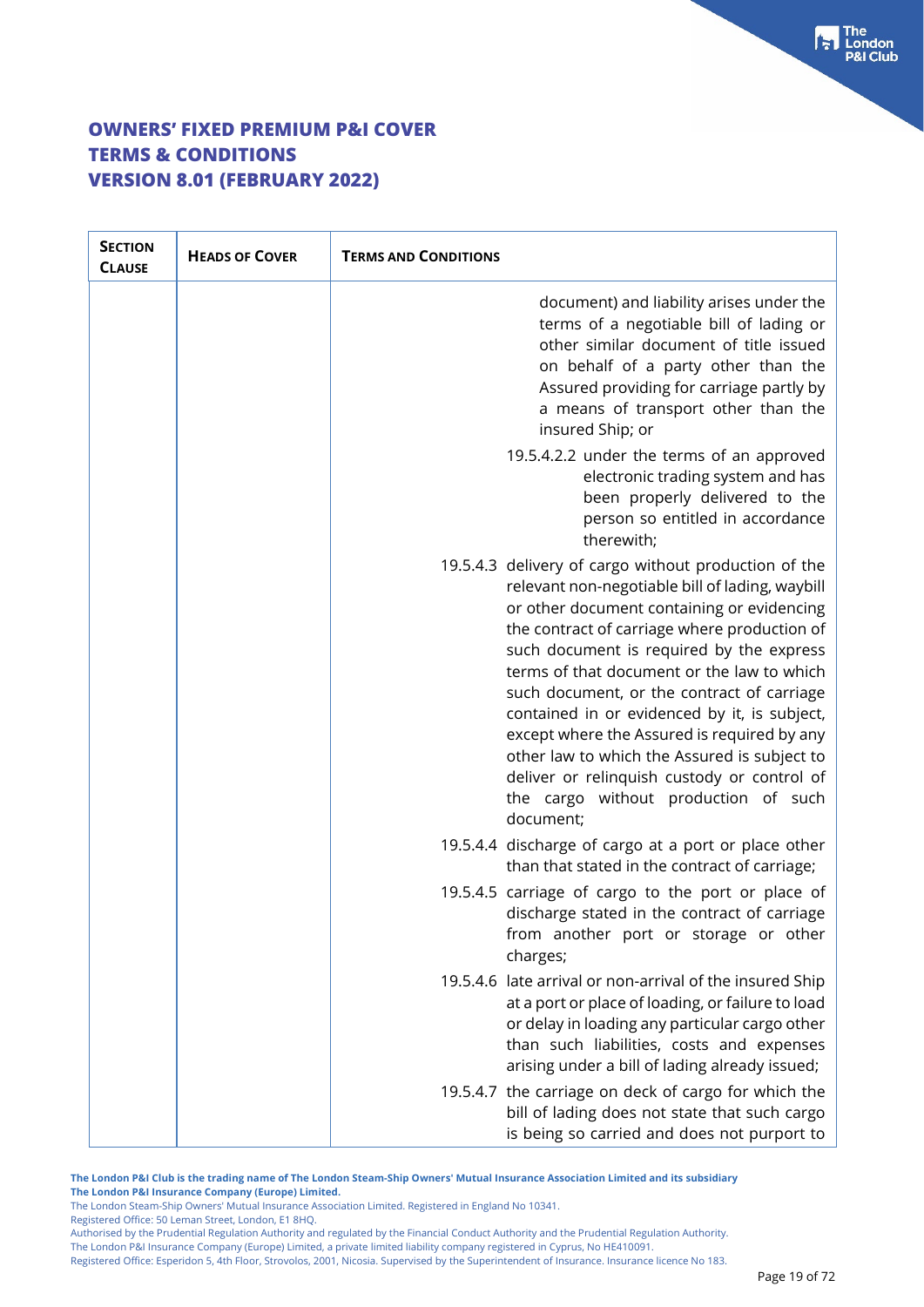| <b>SECTION</b><br><b>CLAUSE</b> | <b>HEADS OF COVER</b> | <b>TERMS AND CONDITIONS</b>                                                                                                                                                                                                                                                                                                                                                                                 |
|---------------------------------|-----------------------|-------------------------------------------------------------------------------------------------------------------------------------------------------------------------------------------------------------------------------------------------------------------------------------------------------------------------------------------------------------------------------------------------------------|
|                                 |                       | exclude the Assured's liability altogether,<br>save that in the case of cargo customarily<br>carried or suitable for carriage on deck<br>incorporation of an appropriate liberty<br>clause for on-deck carriage shall be<br>sufficient;                                                                                                                                                                     |
|                                 |                       | 19.5.4.8 any liability howsoever described arising<br>from the mistaken or illegal exercise of a lien<br>over cargo on board the insured Ship;                                                                                                                                                                                                                                                              |
|                                 |                       | 19.5.4.9 any liability howsoever described arising<br>from withdrawal or temporary interruption<br>in services performed under a time<br>charterparty where such actions have been<br>taken in order to enforce payment of hire;                                                                                                                                                                            |
|                                 |                       | 19.5.4.10 refusal to issue bills of lading in an attempt<br>to recover any sums due to the Assured<br>under a charterparty;                                                                                                                                                                                                                                                                                 |
|                                 |                       | 19.5.4.11 any liabilities, losses, costs and expenses<br>arising from the use of any electronic trading<br>system, other than an electronic trading<br>system approved by the Association, to the<br>extent that such liabilities, losses, costs and<br>expenses would not (save insofar as the<br>Association in its sole discretion otherwise<br>determines) have arisen under a paper<br>trading system. |
|                                 |                       | For the purposes of this Clause 19.5.4.11,                                                                                                                                                                                                                                                                                                                                                                  |
|                                 |                       | 19.5.4.11.1 an electronic trading system is<br>any system which replaces or is<br>intended<br>replace<br>to<br>paper<br>documents used for the sale of<br>goods and/or their carriage by<br>sea or partly by sea and other<br>means of transport and which:<br>19.5.4.11.1.1 are documents of                                                                                                               |
|                                 |                       | title, or                                                                                                                                                                                                                                                                                                                                                                                                   |
|                                 |                       | 19.5.4.11.1.2 entitle the holder<br>delivery<br>to<br>or                                                                                                                                                                                                                                                                                                                                                    |

**The London P&I Club is the trading name of The London Steam-Ship Owners' Mutual Insurance Association Limited and its subsidiary The London P&I Insurance Company (Europe) Limited.**

The London Steam-Ship Owners' Mutual Insurance Association Limited. Registered in England No 10341.

Registered Office: 50 Leman Street, London, E1 8HQ.

Authorised by the Prudential Regulation Authority and regulated by the Financial Conduct Authority and the Prudential Regulation Authority. The London P&I Insurance Company (Europe) Limited, a private limited liability company registered in Cyprus, No HE410091.

Registered Office: Esperidon 5, 4th Floor, Strovolos, 2001, Nicosia. Supervised by the Superintendent of Insurance. Insurance licence No 183.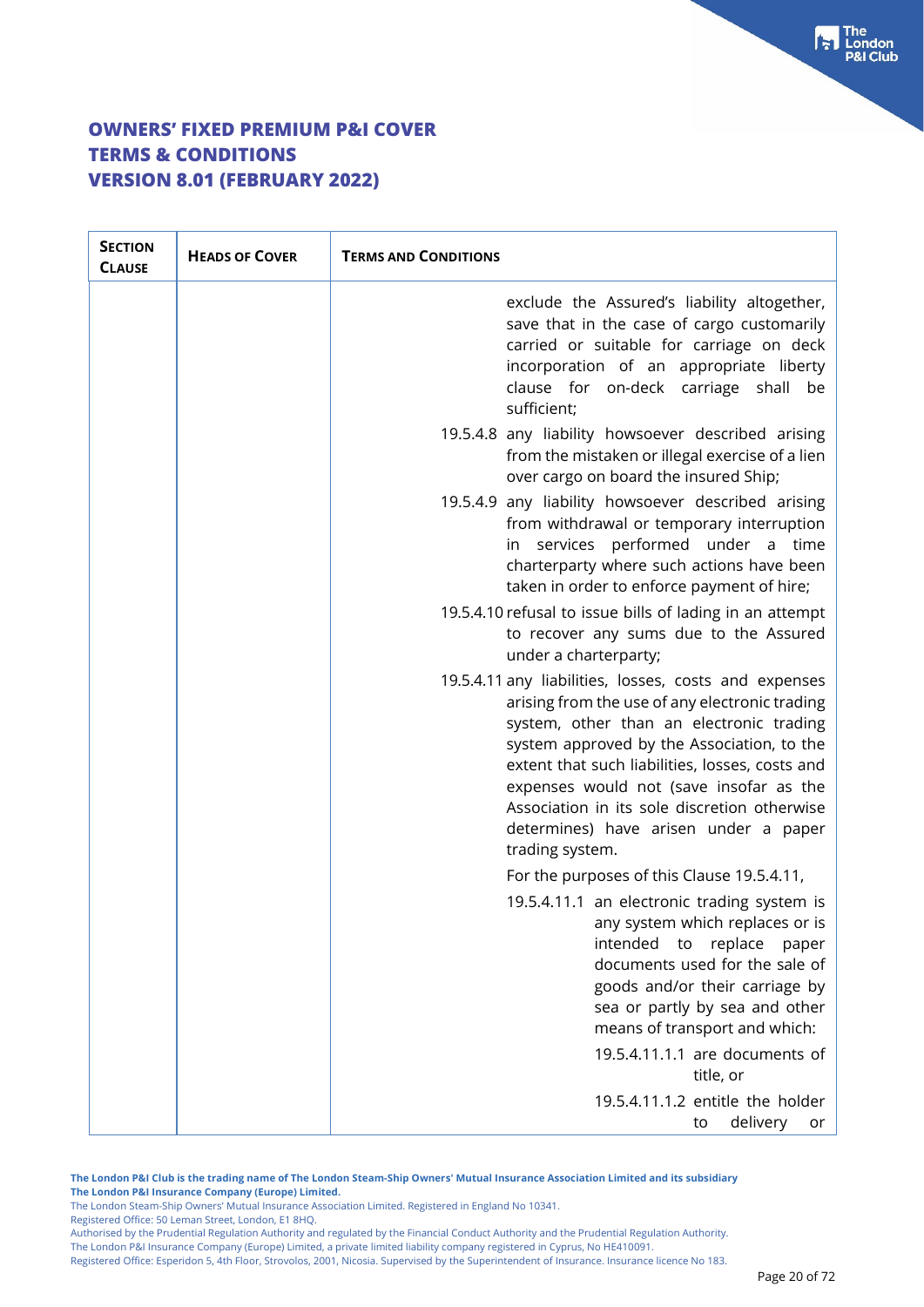| <b>SECTION</b><br><b>CLAUSE</b> | <b>HEADS OF COVER</b> | <b>TERMS AND CONDITIONS</b>                                                                                                                                                                                                                                                                                                                                                                                                                                                                                                                                                                                                                                                                                                                                                                                                                                                                                                                                                                                                                                                                                                             |
|---------------------------------|-----------------------|-----------------------------------------------------------------------------------------------------------------------------------------------------------------------------------------------------------------------------------------------------------------------------------------------------------------------------------------------------------------------------------------------------------------------------------------------------------------------------------------------------------------------------------------------------------------------------------------------------------------------------------------------------------------------------------------------------------------------------------------------------------------------------------------------------------------------------------------------------------------------------------------------------------------------------------------------------------------------------------------------------------------------------------------------------------------------------------------------------------------------------------------|
|                                 |                       | possession of the<br>goods referred to<br>in<br>such<br>docu-<br>ments, or                                                                                                                                                                                                                                                                                                                                                                                                                                                                                                                                                                                                                                                                                                                                                                                                                                                                                                                                                                                                                                                              |
|                                 |                       | 19.5.4.11.1.3 evidence a con-<br>tract of carriage<br>under which the<br>rights and oblig-<br>ations of either of<br>the<br>contracting<br>parties may be<br>transferred to a<br>third party.                                                                                                                                                                                                                                                                                                                                                                                                                                                                                                                                                                                                                                                                                                                                                                                                                                                                                                                                           |
|                                 |                       | 19.5.4.11.2 a "document" shall<br>mean<br>anything in which information<br>of any description is recorded<br>including, but not limited to,<br>computer or other electronically<br>generated information.                                                                                                                                                                                                                                                                                                                                                                                                                                                                                                                                                                                                                                                                                                                                                                                                                                                                                                                               |
|                                 |                       | 19.5.5 there shall be no recovery in excess of USD 2,500 per<br>unit, piece or package where an ad valorem bill of<br>lading, waybill or other document containing or<br>evidencing the contract of carriage has been issued in<br>which a unit value of more than USD 2,500 (or the<br>equivalent in any other currency) is declared and/or<br>inserted by reference to a unit, piece, or package or<br>by reference to an overall or aggregated value or<br>otherwise where the effect of such a declaration<br>and/or insertion is to deprive the Assured of any right<br>or rights of limitation to which the Assured would<br>otherwise have been entitled and which causes the<br>Assured to incur a greater liability than the Assured<br>would have done but for such declaration and/or<br>insertion to the extent that such liability thereby<br>exceeds USD 2,500 (or the equivalent in any other<br>currency) in respect of any such unit, piece or<br>package, unless this has been promptly notified to the<br>Association by the Assured and the Association has<br>agreed or arranged cover on special terms, which may |

**The London P&I Club is the trading name of The London Steam-Ship Owners' Mutual Insurance Association Limited and its subsidiary The London P&I Insurance Company (Europe) Limited.**

The London Steam-Ship Owners' Mutual Insurance Association Limited. Registered in England No 10341.

Registered Office: 50 Leman Street, London, E1 8HQ.

Authorised by the Prudential Regulation Authority and regulated by the Financial Conduct Authority and the Prudential Regulation Authority. The London P&I Insurance Company (Europe) Limited, a private limited liability company registered in Cyprus, No HE410091.

Registered Office: Esperidon 5, 4th Floor, Strovolos, 2001, Nicosia. Supervised by the Superintendent of Insurance. Insurance licence No 183.

 $\begin{bmatrix} \bullet \\ \bullet \end{bmatrix}$  The **8I Club**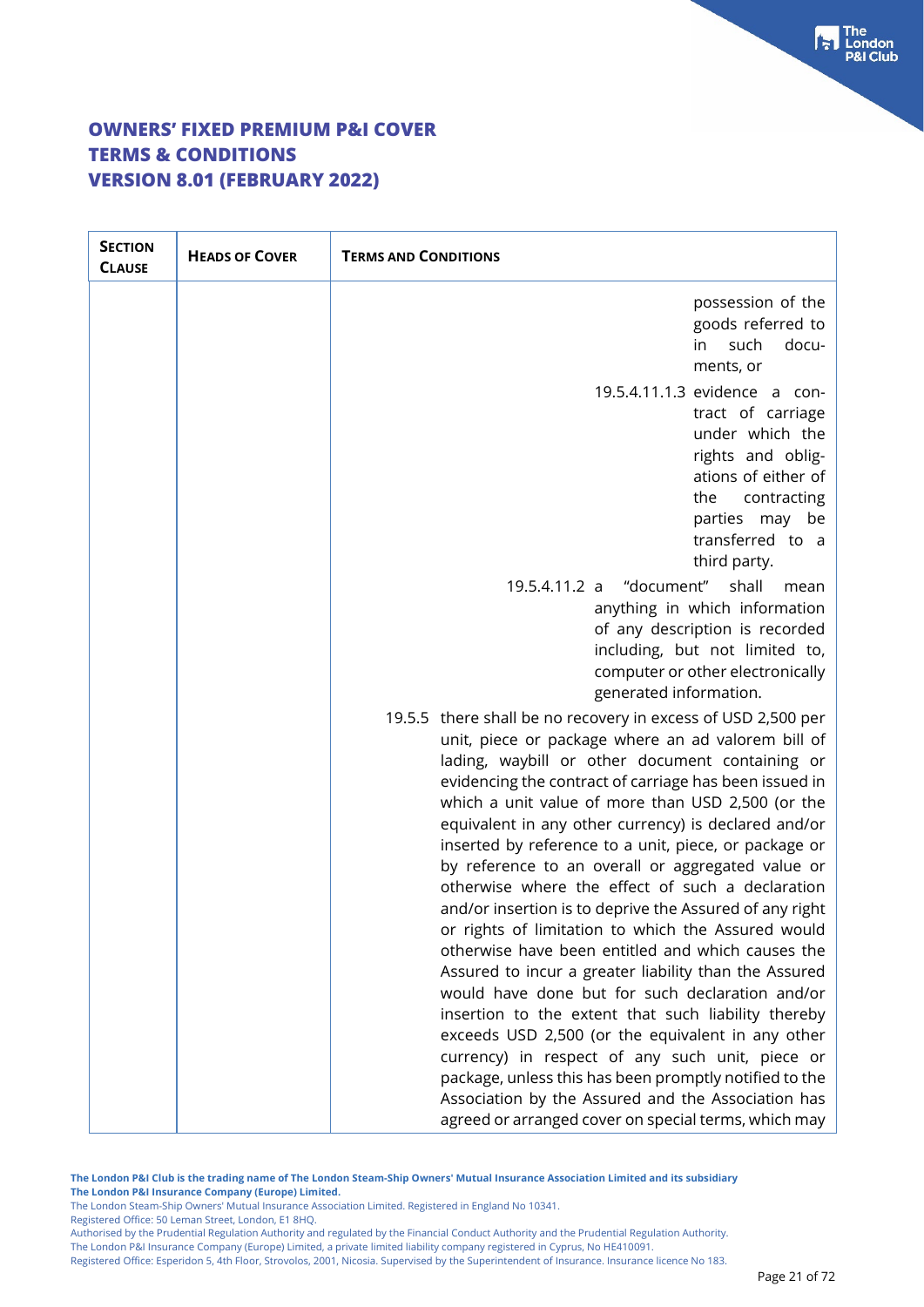| <b>SECTION</b><br><b>CLAUSE</b> | <b>HEADS OF COVER</b>                                                  | <b>TERMS AND CONDITIONS</b>                                                                                                                                                                                                                                                                                                                                                                                                                                                                                                                                                                                               |  |
|---------------------------------|------------------------------------------------------------------------|---------------------------------------------------------------------------------------------------------------------------------------------------------------------------------------------------------------------------------------------------------------------------------------------------------------------------------------------------------------------------------------------------------------------------------------------------------------------------------------------------------------------------------------------------------------------------------------------------------------------------|--|
|                                 |                                                                        | include the requirement that an additional premium<br>be paid;                                                                                                                                                                                                                                                                                                                                                                                                                                                                                                                                                            |  |
|                                 |                                                                        | 19.5.6 there shall be no recovery in respect of cash, bullion,<br>bonds, negotiable instruments, plate, valuables or<br>objects of a rare or precious nature including rare or<br>precious metals or stones, whether carried as cargo<br>or as passengers' baggage or as crew's effects and<br>whether the value is declared or not, unless the<br>spaces, apparatus and means used for the carriage<br>and the instructions given for the safe custody<br>thereof, have been approved by the Association in<br>writing prior to any such carriage and any directions<br>made by the Association have been complied with; |  |
|                                 |                                                                        | 19.5.7 where cargo on board the insured Ship is the property<br>of the Assured, the Assured shall nevertheless be<br>entitled to recovery under this Clause 19, and the<br>Association shall have the same rights, as if such cargo<br>belonged to a third party and that third party had<br>entered into a contract of carriage with the Assured.                                                                                                                                                                                                                                                                        |  |
| A20                             | <b>Irrecoverable</b><br><b>General Average</b><br><b>Contributions</b> | General average (excluding Ship's sacrifice items), special charges or<br>salvage chargeable to any other party to the marine adventure for<br>which the Assured may become liable or be unable to recover from<br>such party solely by reason of a breach of the contract of carriage,<br>PROVIDED that:                                                                                                                                                                                                                                                                                                                 |  |
|                                 |                                                                        | the Assured shall have notified the Association in writing<br>20.1<br>within 12 months both of the casualty out of which a claim<br>under this Clause 20 might arise, and of the reference of the<br>matter to adjusters;                                                                                                                                                                                                                                                                                                                                                                                                 |  |
|                                 |                                                                        | 20.2 the Provisos in Clause 19.5.1 - 19.5.7 shall apply to recovery<br>under this Clause 20.                                                                                                                                                                                                                                                                                                                                                                                                                                                                                                                              |  |
| A21                             | Ship's<br><b>Proportion of</b><br><b>General Average</b>               | Ship's proportion of general average, special charges or salvage not<br>recoverable under hull policies by reason of the value for which the<br>insured Ship is assessed for contribution to general average, special<br>charges or salvage exceeding the greater of the actual insured value<br>in the hull policies or whatever value the Members' Committee in its<br>sole discretion may determine as the appropriate full value for                                                                                                                                                                                  |  |

**The London P&I Club is the trading name of The London Steam-Ship Owners' Mutual Insurance Association Limited and its subsidiary The London P&I Insurance Company (Europe) Limited.**

The London Steam-Ship Owners' Mutual Insurance Association Limited. Registered in England No 10341.

Registered Office: 50 Leman Street, London, E1 8HQ.

Authorised by the Prudential Regulation Authority and regulated by the Financial Conduct Authority and the Prudential Regulation Authority.

The London P&I Insurance Company (Europe) Limited, a private limited liability company registered in Cyprus, No HE410091.

Registered Office: Esperidon 5, 4th Floor, Strovolos, 2001, Nicosia. Supervised by the Superintendent of Insurance. Insurance licence No 183.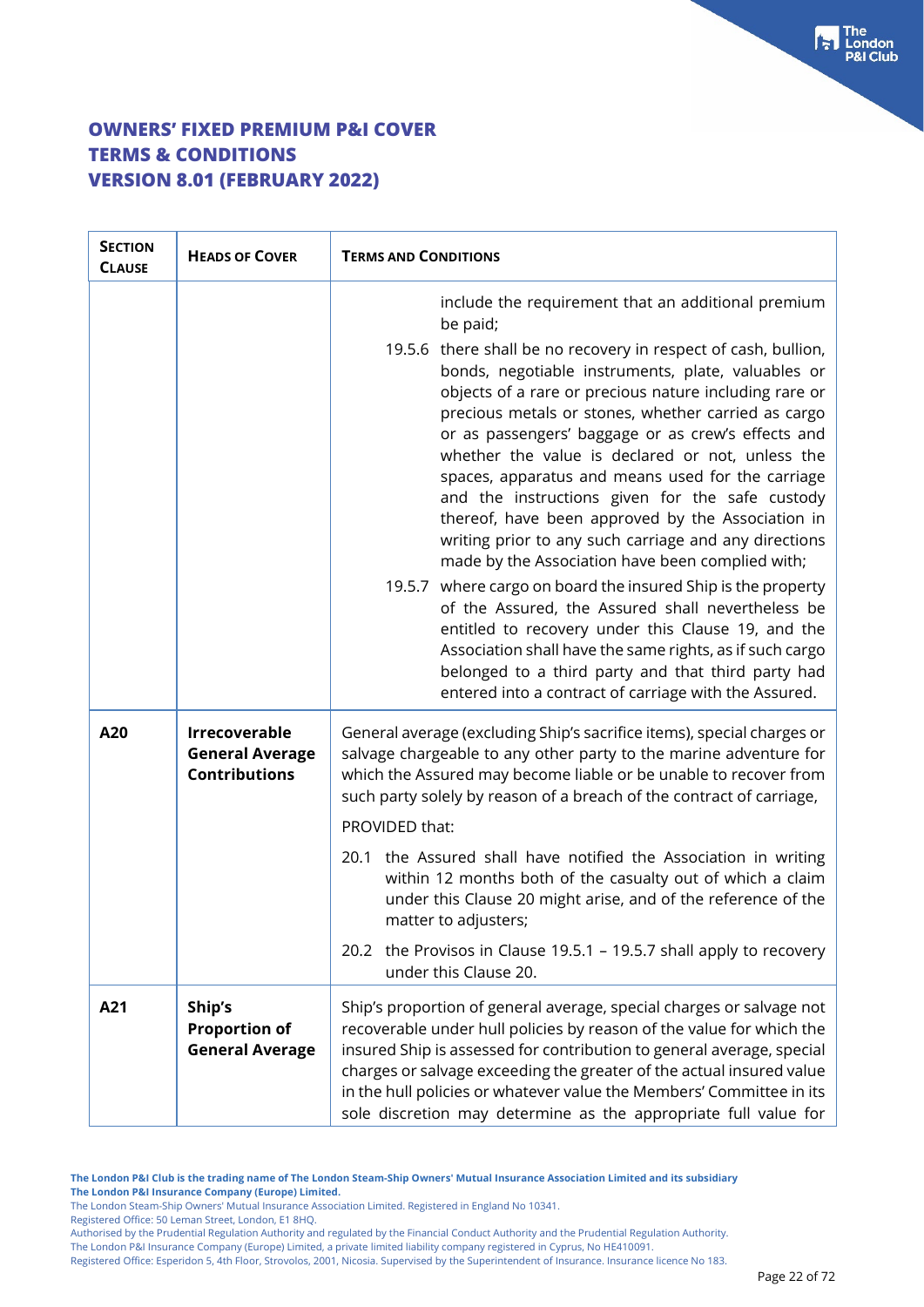| <b>SECTION</b><br><b>CLAUSE</b> | <b>HEADS OF COVER</b>                                                      | <b>TERMS AND CONDITIONS</b>                                                                                                                                                                                                                                                                                                                                             |  |
|---------------------------------|----------------------------------------------------------------------------|-------------------------------------------------------------------------------------------------------------------------------------------------------------------------------------------------------------------------------------------------------------------------------------------------------------------------------------------------------------------------|--|
|                                 |                                                                            | which the insured Ship is deemed to be insured under Section D<br>Clause 6,                                                                                                                                                                                                                                                                                             |  |
|                                 |                                                                            | PROVIDED that:                                                                                                                                                                                                                                                                                                                                                          |  |
|                                 |                                                                            | 21.1 the Assured shall have notified the Association in writing<br>within 12 months both of the casualty out of which a claim<br>under this Clause 21 might arise, and of the reference of the<br>matter to adjusters.                                                                                                                                                  |  |
| A22                             | <b>Property other</b><br>than Cargo on<br>board the<br><b>Insured Ship</b> | Liability for loss of or damage to any containers, equipment,<br>bunkers or other property on board the insured Ship other than<br>cargo and the effects of any person aboard,                                                                                                                                                                                          |  |
|                                 |                                                                            | PROVIDED that:                                                                                                                                                                                                                                                                                                                                                          |  |
|                                 |                                                                            | 22.1 there shall be no recovery in respect of any property which<br>forms part of the insured Ship or which is owned, hired,<br>leased or borrowed by the Assured or by any company<br>associated with or under the same management as the<br>Assured;                                                                                                                  |  |
|                                 |                                                                            | 22.2 where the liability arises under the terms of any contract or<br>indemnity and would not have arisen but for those terms,<br>such liability is not covered under this Clause 22 but may be<br>recoverable under Clauses 16 or 17.                                                                                                                                  |  |
| A23                             | <b>Fines</b>                                                               | Fines imposed by any court, tribunal or authority upon the<br>23.1<br>Assured (or upon a third party whom the Assured is legally<br>obliged to reimburse) in respect of the insured Ship for or in<br>respect of the following:                                                                                                                                         |  |
|                                 |                                                                            | 23.1.1 breach of any immigration law or regulations relating<br>to crew members or their spouses and children or<br>stowaways, provided that there shall be no recovery<br>from the Association unless the Assured can satisfy<br>the Association that proper steps were taken to guard<br>against desertion and landing without permission of<br>the proper authority; |  |
|                                 |                                                                            | 23.1.2 short-delivery or over-delivery of cargo or failure to<br>comply with any law or regulation relating to<br>declaration or documentation of cargo (other than<br>fines or penalties arising from the smuggling of goods<br>or cargo or any attempt thereat), but only when the                                                                                    |  |

**The London P&I Club is the trading name of The London Steam-Ship Owners' Mutual Insurance Association Limited and its subsidiary**

**The London P&I Insurance Company (Europe) Limited.** The London Steam-Ship Owners' Mutual Insurance Association Limited. Registered in England No 10341.

Registered Office: 50 Leman Street, London, E1 8HQ.

Authorised by the Prudential Regulation Authority and regulated by the Financial Conduct Authority and the Prudential Regulation Authority. The London P&I Insurance Company (Europe) Limited, a private limited liability company registered in Cyprus, No HE410091.

Registered Office: Esperidon 5, 4th Floor, Strovolos, 2001, Nicosia. Supervised by the Superintendent of Insurance. Insurance licence No 183.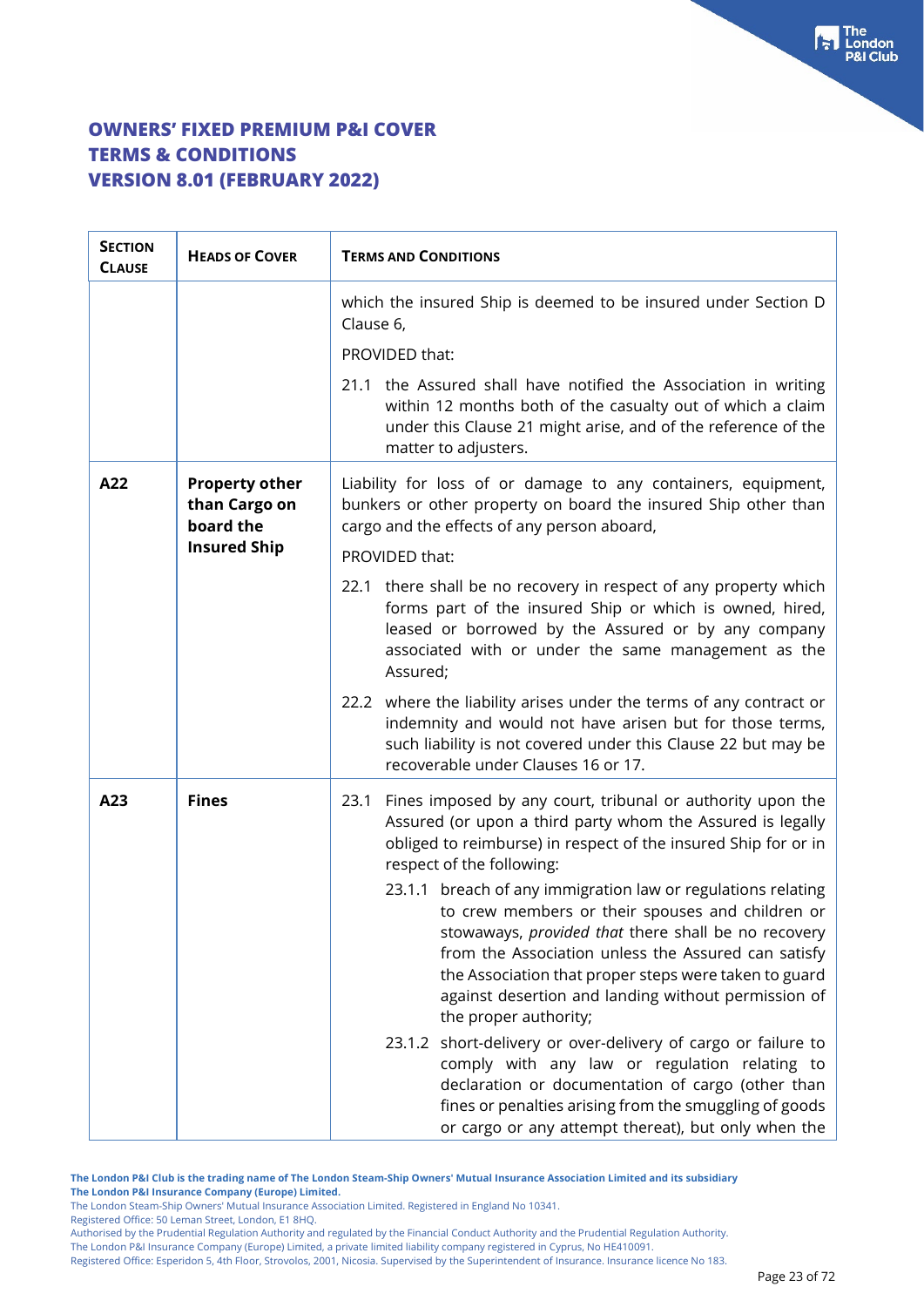| <b>SECTION</b><br><b>CLAUSE</b> | <b>HEADS OF COVER</b> | <b>TERMS AND CONDITIONS</b>                                                                                                                                                                                                                                                                                                                                                                                                                                                                                                                                                                                                                               |  |
|---------------------------------|-----------------------|-----------------------------------------------------------------------------------------------------------------------------------------------------------------------------------------------------------------------------------------------------------------------------------------------------------------------------------------------------------------------------------------------------------------------------------------------------------------------------------------------------------------------------------------------------------------------------------------------------------------------------------------------------------|--|
|                                 |                       | insured Ship is covered for cargo risks under Section<br>A Clause 19 in which case such fines shall be<br>aggregated with cargo claims for the purposes of<br>applying the cargo deductible to the same, and fines<br>under this Section A Clause 23.1.2 shall not be subject<br>to any other deductible;<br>23.1.3 the accidental discharge or escape of oil or any<br>polluting substance or threat thereof, but as regards<br>oil only where the insured Ship is covered for<br>pollution risks under Clause 15;                                                                                                                                       |  |
|                                 |                       | 23.2 All other fines shall be recoverable only to such extent as the<br>Members' Committee in its sole discretion may determine<br>and provided that:                                                                                                                                                                                                                                                                                                                                                                                                                                                                                                     |  |
|                                 |                       | 23.2.1 the Assured has satisfied the Members' Committee<br>that the Assured took such steps as appear to the<br>Members' Committee to have been reasonable to<br>avoid the event giving rise to the fine or penalty; and<br>23.2.2 any fine imposed not on the Assured but on the<br>master or crew members of the insured Ship or on<br>any other servant or agent of the Assured shall only<br>be recoverable in circumstances either where the<br>Assured has been compelled by law to pay or<br>reimburse such fine or where the Members'<br>Committee shall determine that it was reasonable for<br>the Assured to have paid or reimbursed the same. |  |
| A24                             | <b>Confiscation</b>   | Confiscation of the insured Ship by a legally empowered court,<br>tribunal or authority for breach of any customs law or regulation,                                                                                                                                                                                                                                                                                                                                                                                                                                                                                                                      |  |
|                                 |                       | PROVIDED that:                                                                                                                                                                                                                                                                                                                                                                                                                                                                                                                                                                                                                                            |  |
|                                 |                       | 24.1. recovery under this Clause 24 shall be to such extent as the<br>Members' Committee in its sole discretion shall decide but<br>shall in any event be limited to the market value of the Ship,<br>free of commitment, at the time of confiscation;                                                                                                                                                                                                                                                                                                                                                                                                    |  |
|                                 |                       | no claim shall be considered by the Members' Committee in<br>24.2<br>respect of any confiscation which has not remained in effect<br>for a continuous period of 183 days from such time as the<br>Assured shall have notified the Association in writing of the<br>confiscation, and if at any time before or after the expiry of                                                                                                                                                                                                                                                                                                                         |  |

**The London P&I Club is the trading name of The London Steam-Ship Owners' Mutual Insurance Association Limited and its subsidiary The London P&I Insurance Company (Europe) Limited.**

The London Steam-Ship Owners' Mutual Insurance Association Limited. Registered in England No 10341.

Registered Office: 50 Leman Street, London, E1 8HQ.

Authorised by the Prudential Regulation Authority and regulated by the Financial Conduct Authority and the Prudential Regulation Authority.

The London P&I Insurance Company (Europe) Limited, a private limited liability company registered in Cyprus, No HE410091.

Registered Office: Esperidon 5, 4th Floor, Strovolos, 2001, Nicosia. Supervised by the Superintendent of Insurance. Insurance licence No 183.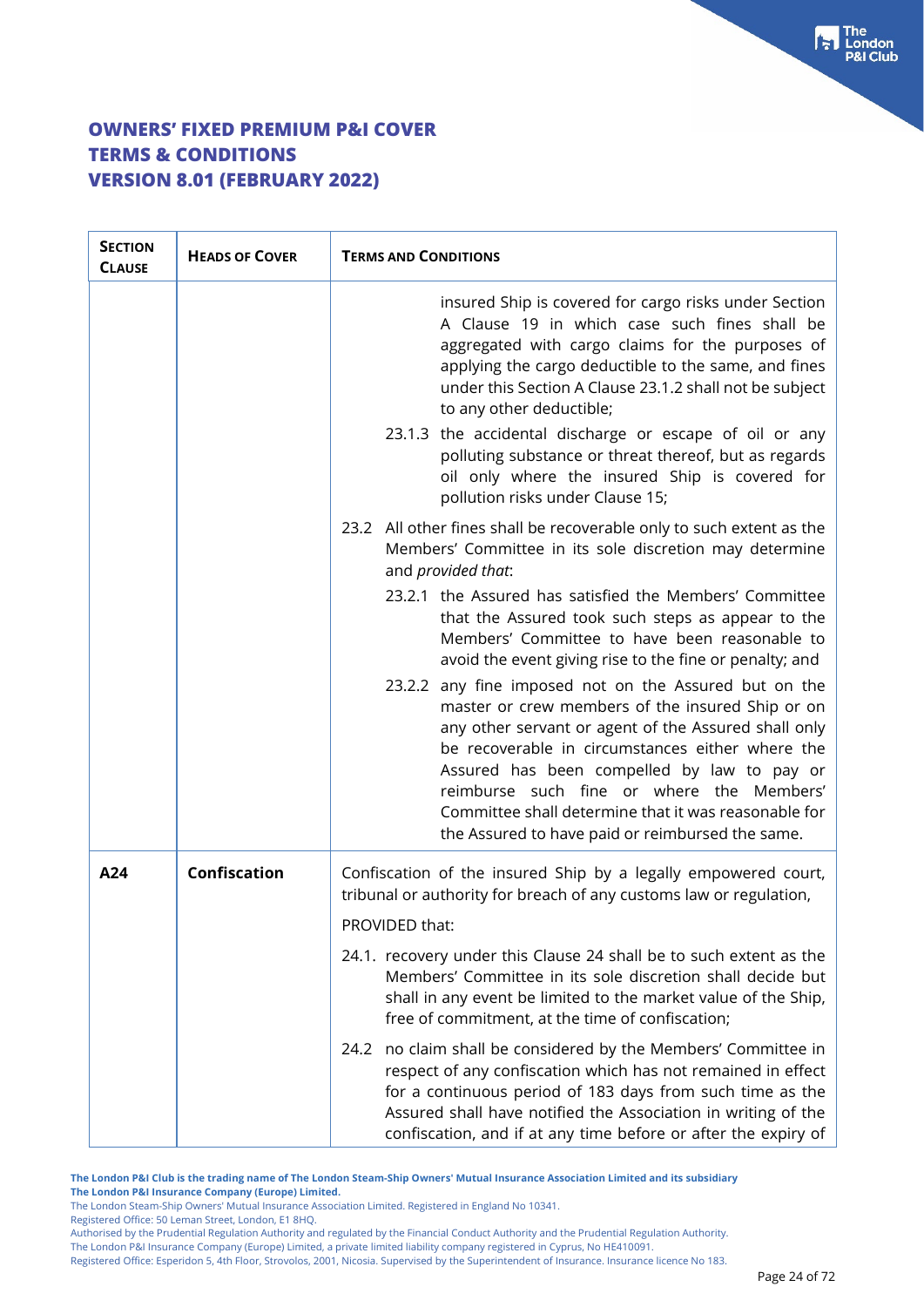| <b>SECTION</b><br><b>CLAUSE</b> | <b>HEADS OF COVER</b>                                           | <b>TERMS AND CONDITIONS</b>                                                                                                                                                                                                                                                                                                                                                                                                                                                                                            |  |
|---------------------------------|-----------------------------------------------------------------|------------------------------------------------------------------------------------------------------------------------------------------------------------------------------------------------------------------------------------------------------------------------------------------------------------------------------------------------------------------------------------------------------------------------------------------------------------------------------------------------------------------------|--|
|                                 |                                                                 | the said period terms become available for the return of the<br>Ship on payment of a monetary penalty, the Members'<br>Committee may require the Assured to accept such terms and<br>make the necessary payment which alone shall then be the<br>subject of recovery from the Association;                                                                                                                                                                                                                             |  |
|                                 |                                                                 | the Assured has satisfied the Members' Committee that the<br>24.3<br>Assured took such steps as appear to the Members'<br>Committee to have been reasonable to prevent the event<br>giving rise to the confiscation.                                                                                                                                                                                                                                                                                                   |  |
| A25                             | <b>Official</b><br><b>Enquiries</b>                             | The costs incurred to defend the interest of the Assured in an<br>enquiry conducted by the lawful authority of any country but only<br>to the extent that such enquiry relates to any risk against which the<br>Assured is insured under these terms and conditions and with the<br>previous approval of the Association in writing.                                                                                                                                                                                   |  |
| A26                             | <b>Special Direction</b><br>of the Members'<br><b>Committee</b> | Loss, costs and expenses incurred in compliance with the Members'<br>Committee's special direction (confirmed to the Assured by the<br>Association in writing under express reference to this Clause 26 and<br>subject to any special terms which the Members' Committee may<br>require) in any circumstances where the Members' Committee shall<br>in its sole discretion determine that it is in the interests of the<br>Association that the direction should be given.                                             |  |
| A27                             | <b>Sue and Labour</b><br>and Legal Costs                        | 27.1<br>Extraordinary costs and expenses reasonably incurred after<br>any casualty, event or matter for the purpose of avoiding or<br>minimising any liabilities, costs or expenses against which the<br>Assured is insured under these terms and conditions, but only<br>to the extent either that such extraordinary costs and<br>expenses have been incurred with the approval of the<br>Association or that the Members' Committee in its sole<br>discretion shall determine that the same should be<br>recovered. |  |
|                                 |                                                                 | Legal costs and expenses arising solely from any liabilities,<br>27.2<br>costs or expenses against which and during such time the<br>Assured is insured under these terms and conditions, but<br>only to the extent either that such legal costs and expenses<br>have been incurred with the written approval of the<br>Association or that the Members' Committee in its sole                                                                                                                                         |  |

The London Steam-Ship Owners' Mutual Insurance Association Limited. Registered in England No 10341.

Registered Office: 50 Leman Street, London, E1 8HQ.

Authorised by the Prudential Regulation Authority and regulated by the Financial Conduct Authority and the Prudential Regulation Authority. The London P&I Insurance Company (Europe) Limited, a private limited liability company registered in Cyprus, No HE410091.

Registered Office: Esperidon 5, 4th Floor, Strovolos, 2001, Nicosia. Supervised by the Superintendent of Insurance. Insurance licence No 183.

For The<br>P&I Club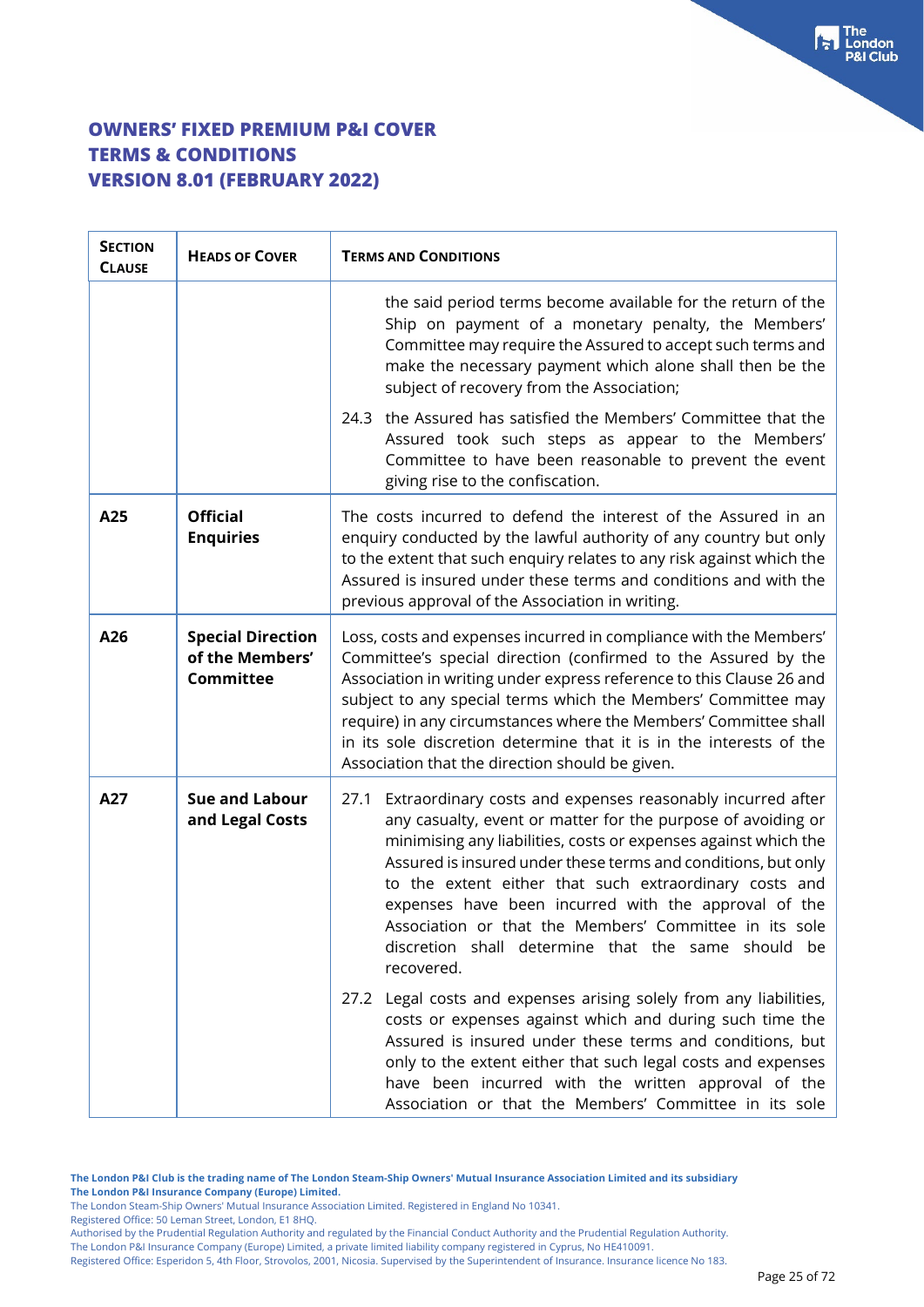| <b>SECTION</b><br><b>CLAUSE</b> | <b>HEADS OF COVER</b> | <b>TERMS AND CONDITIONS</b>                                                                                                                                                                                                                                                                                                                                                                 |  |
|---------------------------------|-----------------------|---------------------------------------------------------------------------------------------------------------------------------------------------------------------------------------------------------------------------------------------------------------------------------------------------------------------------------------------------------------------------------------------|--|
|                                 |                       | discretion shall determine that the same should be<br>recovered,                                                                                                                                                                                                                                                                                                                            |  |
|                                 |                       | PROVIDED that:<br>27.3<br>27.3.1 the operation of this Clause 27 shall require account<br>to be taken of any relevant deductible in evaluating<br>the liabilities, costs and expenses for which the<br>Assured is insured under these terms and conditions<br>and for the avoiding or minimising of which the<br>extraordinary or legal costs and expenses shall have<br>been incurred, and |  |
|                                 |                       | 27.3.2 losses, costs and expense relating to ransom shall not<br>be recoverable unless and to the extent that the<br>Members' Committee in its discretion shall otherwise<br>decide,                                                                                                                                                                                                        |  |

**The London P&I Club is the trading name of The London Steam-Ship Owners' Mutual Insurance Association Limited and its subsidiary The London P&I Insurance Company (Europe) Limited.**

The London Steam-Ship Owners' Mutual Insurance Association Limited. Registered in England No 10341.

Registered Office: 50 Leman Street, London, E1 8HQ.

Authorised by the Prudential Regulation Authority and regulated by the Financial Conduct Authority and the Prudential Regulation Authority. The London P&I Insurance Company (Europe) Limited, a private limited liability company registered in Cyprus, No HE410091.

Registered Office: Esperidon 5, 4th Floor, Strovolos, 2001, Nicosia. Supervised by the Superintendent of Insurance. Insurance licence No 183.

The<br>London **Club**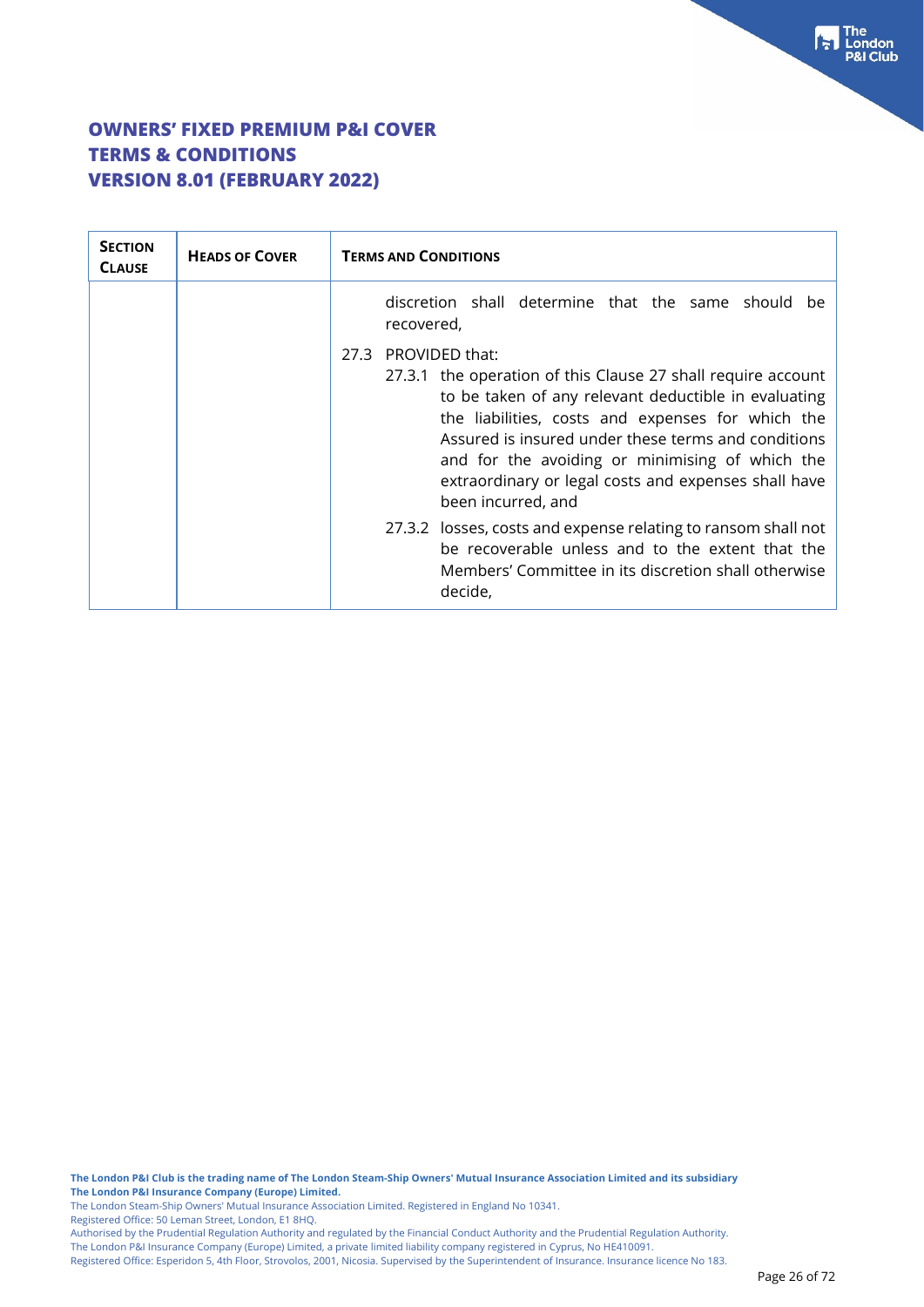| <b>SECTION</b><br><b>CLAUSE</b> | <b>EXCLUDED RISKS</b>                               | <b>TERMS AND CONDITIONS</b>                                                                                                                                                                                                                                                                                                                                                                                                                       |  |  |
|---------------------------------|-----------------------------------------------------|---------------------------------------------------------------------------------------------------------------------------------------------------------------------------------------------------------------------------------------------------------------------------------------------------------------------------------------------------------------------------------------------------------------------------------------------------|--|--|
| <b>B1</b>                       | Damage to the<br>Insured Ship,<br>Loss of Hire etc. | There shall be no recovery by the Assured in respect of the insured<br>Ship for:                                                                                                                                                                                                                                                                                                                                                                  |  |  |
|                                 |                                                     | loss of or damage to the insured Ship, its stores or fuel, or to<br>1.1<br>any equipment, containers, pallets or trailers which are used<br>in connection with such Ship and which are owned or leased<br>by the Assured or by any company associated with or under<br>the same management as the Assured, save only as may be<br>recoverable under Section A Clause 24;                                                                          |  |  |
|                                 |                                                     | freight, demurrage, hire or detention except by way of the<br>1.2<br>Assured's liability towards a third party for loss of or damage<br>to cargo;                                                                                                                                                                                                                                                                                                 |  |  |
|                                 |                                                     | salvage or services in the nature of salvage (other than under<br>1.3<br>Section A Clauses 10 and 15.4);                                                                                                                                                                                                                                                                                                                                          |  |  |
|                                 |                                                     | 1.4<br>cancellation or wrongful termination of a charter or other<br>engagement;                                                                                                                                                                                                                                                                                                                                                                  |  |  |
|                                 |                                                     | bad debts or other losses arising out of the insolvency of any<br>1.5<br>person, including insolvency of agents;                                                                                                                                                                                                                                                                                                                                  |  |  |
|                                 |                                                     | loss, damage or expense in whole or in part arising out of or<br>1.6<br>occasioned by the failure, inability or unwillingness of the<br>Assured on financial grounds to pay and/or settle all or any<br>financial obligations and demands and/or to discharge all or<br>any items of expenditure whatsoever in connection with the<br>proper prosecution and/or completion of a voyage;                                                           |  |  |
|                                 |                                                     | 1.7<br>interest on any claim or part thereof that the Assured may<br>make or bring against the Association under or in connection<br>with these terms and conditions, including any claim brought<br>by way of legal or arbitration proceedings;                                                                                                                                                                                                  |  |  |
|                                 |                                                     | PROVIDED that any recovery which would otherwise be excluded<br>under Clauses 1.1 to 1.7 may be allowed if the relevant matters shall<br>have been the direct result either of compliance by the Assured with<br>a special direction of the Members' Committee in accordance with<br>Section A Clause 26 or of suing and labouring undertaken by the<br>Assured with the approval of the Association in accordance with<br>Section A Clause 27.1. |  |  |
| <b>B2</b>                       | <b>Exclusion of</b><br>certain                      | Unless previously agreed in writing by a special agreement<br>2.1<br>between the Assured and the Association there shall be no                                                                                                                                                                                                                                                                                                                    |  |  |

**The London P&I Club is the trading name of The London Steam-Ship Owners' Mutual Insurance Association Limited and its subsidiary The London P&I Insurance Company (Europe) Limited.**

The London Steam-Ship Owners' Mutual Insurance Association Limited. Registered in England No 10341.

Registered Office: 50 Leman Street, London, E1 8HQ.

Authorised by the Prudential Regulation Authority and regulated by the Financial Conduct Authority and the Prudential Regulation Authority.

The London P&I Insurance Company (Europe) Limited, a private limited liability company registered in Cyprus, No HE410091.

Registered Office: Esperidon 5, 4th Floor, Strovolos, 2001, Nicosia. Supervised by the Superintendent of Insurance. Insurance licence No 183.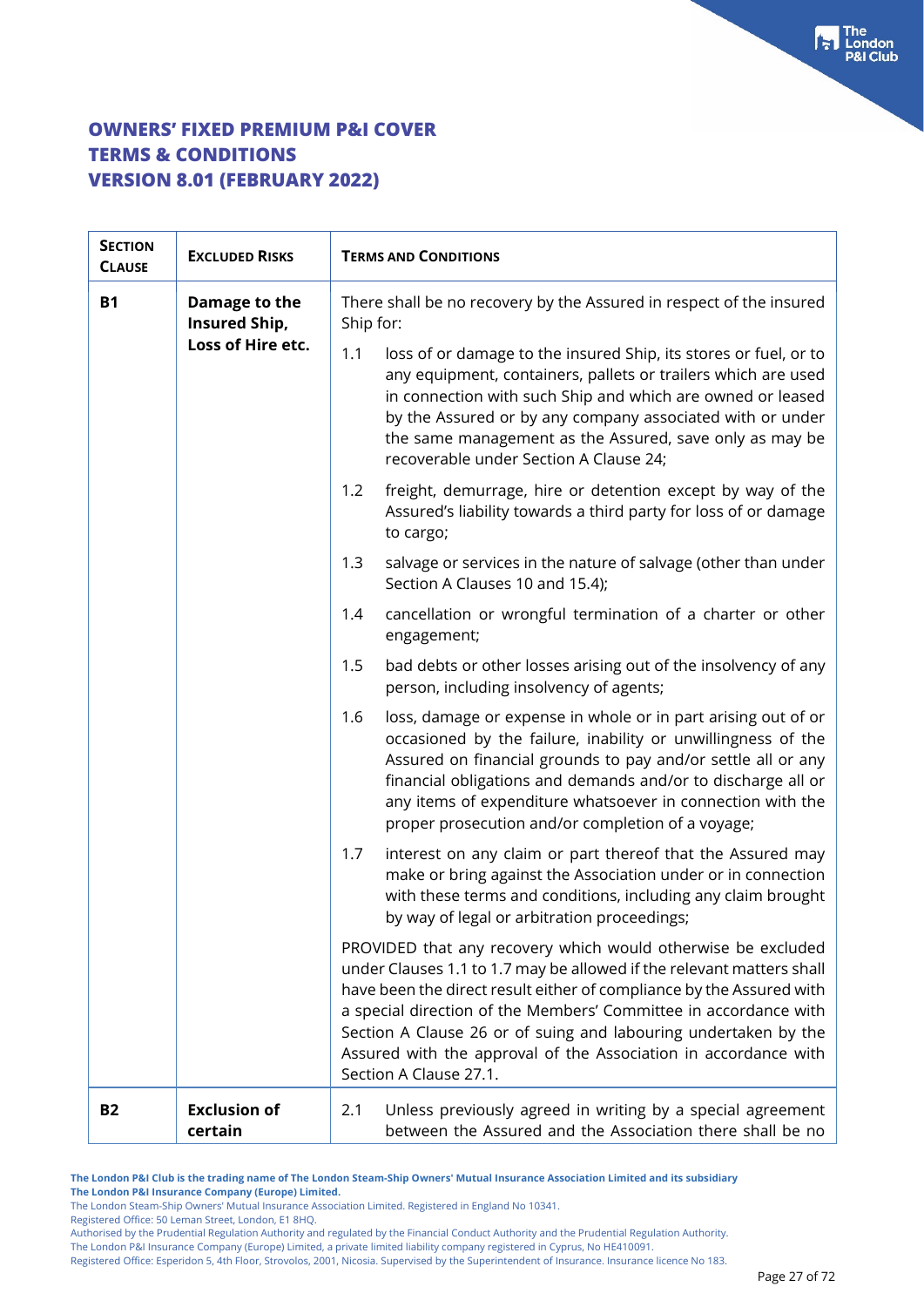| <b>SECTION</b><br><b>CLAUSE</b> | <b>EXCLUDED RISKS</b>   | <b>TERMS AND CONDITIONS</b>                                                                                                                                                                                                                                                                                                                                                                                                                                                    |  |
|---------------------------------|-------------------------|--------------------------------------------------------------------------------------------------------------------------------------------------------------------------------------------------------------------------------------------------------------------------------------------------------------------------------------------------------------------------------------------------------------------------------------------------------------------------------|--|
|                                 | <b>Specialist Risks</b> | recovery in respect of liabilities, costs and expenses:                                                                                                                                                                                                                                                                                                                                                                                                                        |  |
|                                 |                         | 2.1.1<br>arising from the operation of a semi-submersible<br>heavy lift Ship or other Ship designed exclusively for<br>the carriage of heavy lift cargo where the claim arises<br>in connection with the cargo or, notwithstanding Rule<br>9.18.1, the wreck removal of that cargo, save to the<br>extent such cargo is being carried under the terms of<br>a contract on Heavycon terms.                                                                                      |  |
|                                 |                         | 2.1.2<br>arising out of salvage operations (including wreck<br>removal) conducted by the insured Ship or provided<br>by the Assured, other than for the purpose of saving<br>or attempting to save life at sea;                                                                                                                                                                                                                                                                |  |
|                                 |                         | 2.1.3<br>incurred by an Assured during the course of<br>performing dredging, blasting, pile-driving, well<br>intervention, cable or pipelaying, construction,<br>installation or maintenance work, core sampling,<br>spoil,<br>depositing<br>of<br>power<br>generation,<br>decommissioning and such other operations as the<br>Association may from time to time determine in<br>writing to the extent that such liabilities, costs and<br>expenses arise as a consequence of: |  |
|                                 |                         | 2.1.3.1 claims brought by any party for whose benefit<br>the work has been performed, or by any third<br>party (whether connected with any party for<br>whose benefit the work has been performed<br>or not), in respect of the specialist nature of<br>the operations;                                                                                                                                                                                                        |  |
|                                 |                         | 2.1.3.2 the failure to perform such specialist<br>operations by the Assured or the fitness for<br>purpose and quality of the Assured's work,<br>products or services, including any deficiency<br>in the Assured's work, products or services;                                                                                                                                                                                                                                 |  |
|                                 |                         | 2.1.3.3 any loss of or damage to the contract work;                                                                                                                                                                                                                                                                                                                                                                                                                            |  |
|                                 |                         | 2.1.3.4 PROVIDED that this exclusion shall not apply<br>to liabilities, costs and expenses incurred by<br>the Assured in respect of loss of life, injury or<br>illness of crew and other personnel on board<br>the insured Ship, the removal of the wreck of<br>the insured Ship, and the discharge or escape                                                                                                                                                                  |  |

**The London P&I Club is the trading name of The London Steam-Ship Owners' Mutual Insurance Association Limited and its subsidiary The London P&I Insurance Company (Europe) Limited.**

The London Steam-Ship Owners' Mutual Insurance Association Limited. Registered in England No 10341.

Registered Office: 50 Leman Street, London, E1 8HQ.

Authorised by the Prudential Regulation Authority and regulated by the Financial Conduct Authority and the Prudential Regulation Authority. The London P&I Insurance Company (Europe) Limited, a private limited liability company registered in Cyprus, No HE410091.

Registered Office: Esperidon 5, 4th Floor, Strovolos, 2001, Nicosia. Supervised by the Superintendent of Insurance. Insurance licence No 183.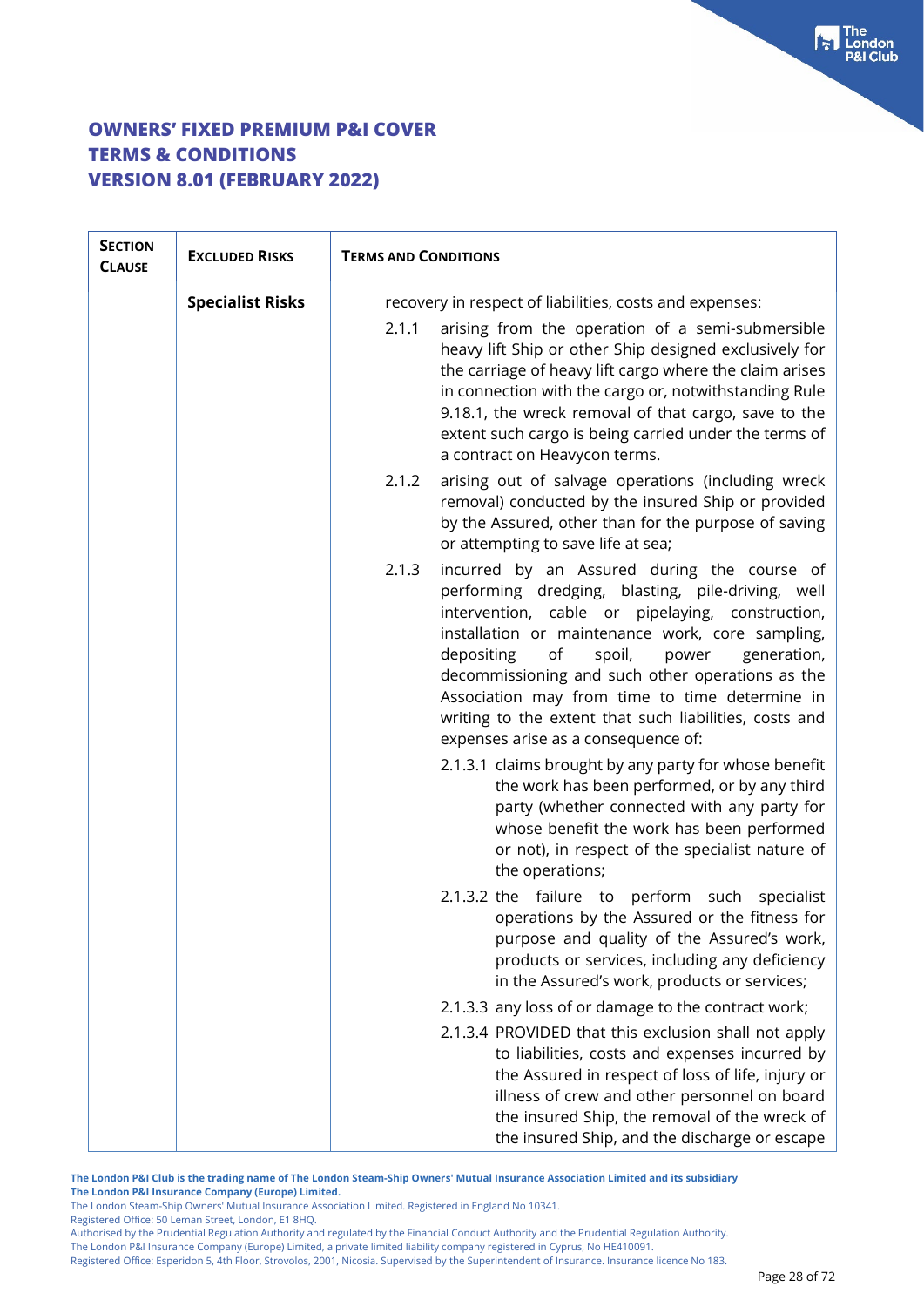| <b>SECTION</b><br><b>CLAUSE</b> | <b>EXCLUDED RISKS</b> | <b>TERMS AND CONDITIONS</b>                                                                                                                                                                                                                                                                                                                                                                                                                                                                                  |                                                                                                                                                                                                       |
|---------------------------------|-----------------------|--------------------------------------------------------------------------------------------------------------------------------------------------------------------------------------------------------------------------------------------------------------------------------------------------------------------------------------------------------------------------------------------------------------------------------------------------------------------------------------------------------------|-------------------------------------------------------------------------------------------------------------------------------------------------------------------------------------------------------|
|                                 |                       |                                                                                                                                                                                                                                                                                                                                                                                                                                                                                                              | of oil from the insured Ship or the threat<br>thereof; but only to the extent that such<br>liabilities, costs and expenses are covered<br>elsewhere in accordance with these terms and<br>conditions; |
|                                 |                       | 2.1.4<br>incurred in respect of an insured Ship carrying out<br>drilling or production operations in connection with<br>oil or gas exploration or production to the extent that<br>such liabilities, costs or expenses arise out of or<br>during drilling or production operations;                                                                                                                                                                                                                          |                                                                                                                                                                                                       |
|                                 |                       | 2.1.4.1<br>for the purposes of Clause 2.1.4, an insured<br>Ship shall be deemed to be carrying out<br>production operations if (inter alia) it is a<br>storage tanker or other vessel engaged in<br>the storage of oil, and either:                                                                                                                                                                                                                                                                          |                                                                                                                                                                                                       |
|                                 |                       | 2.1.4.2<br>the oil is transferred directly from a<br>producing well to the storage vessel; or                                                                                                                                                                                                                                                                                                                                                                                                                |                                                                                                                                                                                                       |
|                                 |                       | 2.1.4.3<br>the storage vessel has oil and gas separation<br>equipment on board and gas is being<br>separated from oil while on board the<br>storage vessel other than by natural venting;                                                                                                                                                                                                                                                                                                                    |                                                                                                                                                                                                       |
|                                 |                       | in respect of any insured Ship employed to<br>2.1.4.4<br>out production<br>operations<br>carry<br>in.<br>connection with oil or gas production, the<br>exclusion shall apply from the time that a<br>connection, whether directly or indirectly,<br>has been established between the insured<br>Ship and the well pursuant to a contract<br>under which the insured Ship is employed,<br>until such time that the insured Ship is finally<br>disconnected from the well in accordance<br>with that contract; |                                                                                                                                                                                                       |
|                                 |                       | incurred by the Assured in connection with any claim<br>2.1.5<br>arising out of:                                                                                                                                                                                                                                                                                                                                                                                                                             |                                                                                                                                                                                                       |
|                                 |                       | 2.1.5.1<br>waste incineration or disposal operations<br>carried out by the insured Ship (other than<br>any such operations carried out as an<br>incidental part<br>of<br>other<br>commercial                                                                                                                                                                                                                                                                                                                 |                                                                                                                                                                                                       |

**The London P&I Club is the trading name of The London Steam-Ship Owners' Mutual Insurance Association Limited and its subsidiary The London P&I Insurance Company (Europe) Limited.**

The London Steam-Ship Owners' Mutual Insurance Association Limited. Registered in England No 10341.

Registered Office: 50 Leman Street, London, E1 8HQ.

Authorised by the Prudential Regulation Authority and regulated by the Financial Conduct Authority and the Prudential Regulation Authority. The London P&I Insurance Company (Europe) Limited, a private limited liability company registered in Cyprus, No HE410091.

Registered Office: Esperidon 5, 4th Floor, Strovolos, 2001, Nicosia. Supervised by the Superintendent of Insurance. Insurance licence No 183.

The<br>London **8I Club**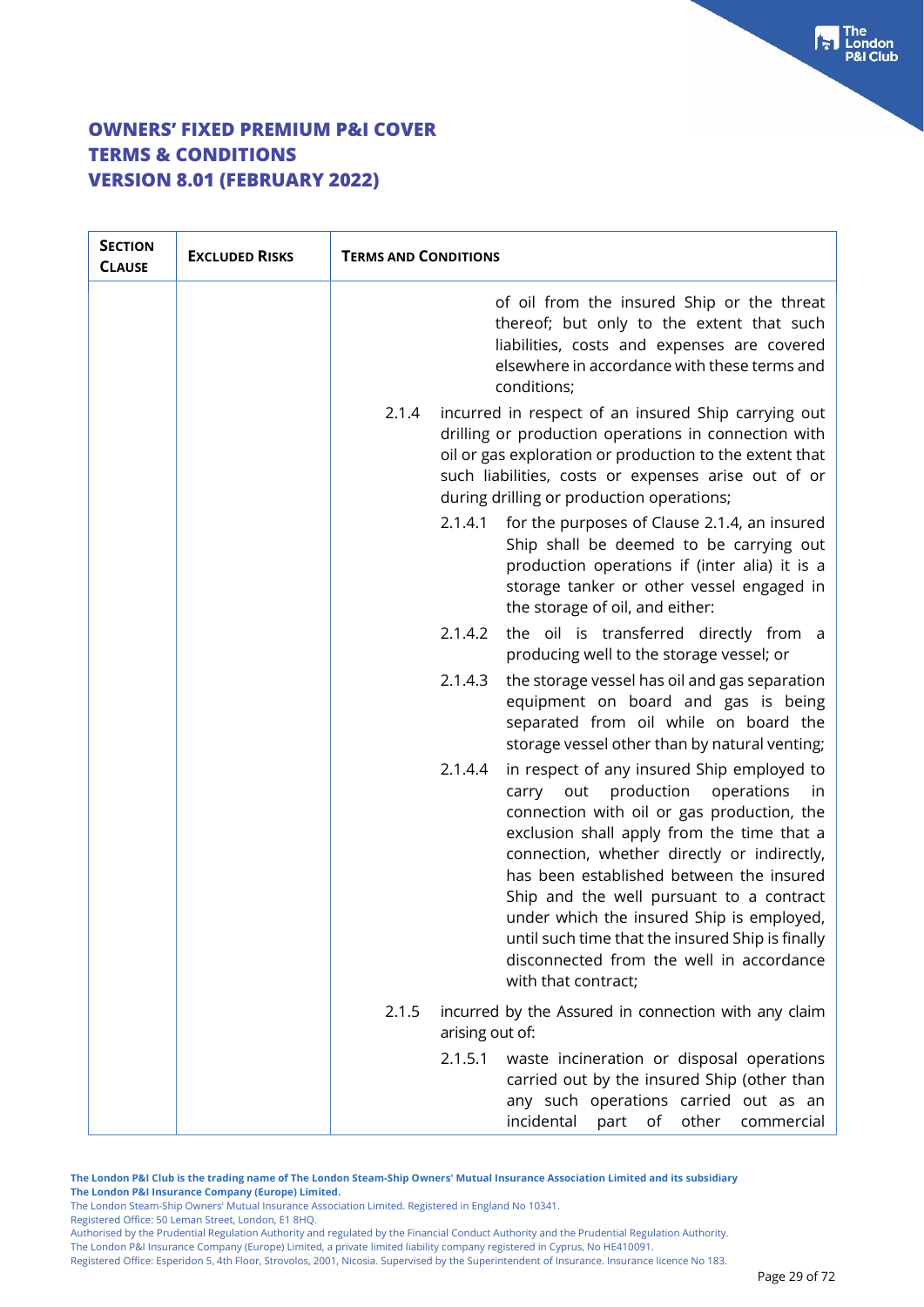| <b>SECTION</b><br><b>CLAUSE</b> | <b>EXCLUDED RISKS</b> | <b>TERMS AND CONDITIONS</b> |           |                                                                                                                                                                                                                                                                                                                                                                                                                                                                                                                                            |
|---------------------------------|-----------------------|-----------------------------|-----------|--------------------------------------------------------------------------------------------------------------------------------------------------------------------------------------------------------------------------------------------------------------------------------------------------------------------------------------------------------------------------------------------------------------------------------------------------------------------------------------------------------------------------------------------|
|                                 |                       |                             |           | activities, not being specialist operations); or                                                                                                                                                                                                                                                                                                                                                                                                                                                                                           |
|                                 |                       | 2.1.5.2                     |           | the operation by the Assured of submarines,<br>mini-submarines diving bells, or remotely<br>operated underwater vehicles; or                                                                                                                                                                                                                                                                                                                                                                                                               |
|                                 |                       | 2.1.5.3                     |           | the activities of professional or commercial<br>divers where the Assured is responsible for<br>such activities, other than:                                                                                                                                                                                                                                                                                                                                                                                                                |
|                                 |                       |                             | 2.1.5.3.1 | activities arising out of salvage<br>operations being conducted by<br>the insured Ship where the divers<br>form part of the crew of that<br>insured Ship (or of diving bells or<br>other similar equipment or craft<br>operating from the insured Ship)<br>and where the Assured, the<br>owner of that insured Ship, is<br>responsible for the activities of<br>such divers; and                                                                                                                                                           |
|                                 |                       |                             | 2.1.5.3.2 | incidental<br>diving<br>operations<br>carried out in relation to the<br>inspection, repair or maintenance<br>of the insured Ship or in relation<br>to damage caused by the insured<br>Ship; and                                                                                                                                                                                                                                                                                                                                            |
|                                 |                       |                             |           | 2.1.5.3.3 recreational diving activities;                                                                                                                                                                                                                                                                                                                                                                                                                                                                                                  |
|                                 |                       | 2.1.6                       |           | in respect of any of the following persons:                                                                                                                                                                                                                                                                                                                                                                                                                                                                                                |
|                                 |                       | 2.1.6.1                     | IS        | personnel (other than marine crew) on<br>board the entered Ship employed otherwise<br>than by the Assured where the entered Ship<br>providing accommodation to<br>such<br>personnel in relation to their engagement<br>on or about an oil or gas exploration or<br>production facility, unless a contractual<br>allocation of such risk has been approved by<br>the Association. A contractual allocation of<br>risk may be approved by the Association<br>where it is on terms no less favourable to the<br>Assured than Knock for Knock. |

**The London P&I Club is the trading name of The London Steam-Ship Owners' Mutual Insurance Association Limited and its subsidiary The London P&I Insurance Company (Europe) Limited.**

The London Steam-Ship Owners' Mutual Insurance Association Limited. Registered in England No 10341.

Registered Office: 50 Leman Street, London, E1 8HQ.

Authorised by the Prudential Regulation Authority and regulated by the Financial Conduct Authority and the Prudential Regulation Authority. The London P&I Insurance Company (Europe) Limited, a private limited liability company registered in Cyprus, No HE410091.

Registered Office: Esperidon 5, 4th Floor, Strovolos, 2001, Nicosia. Supervised by the Superintendent of Insurance. Insurance licence No 183.

The<br>London **Club**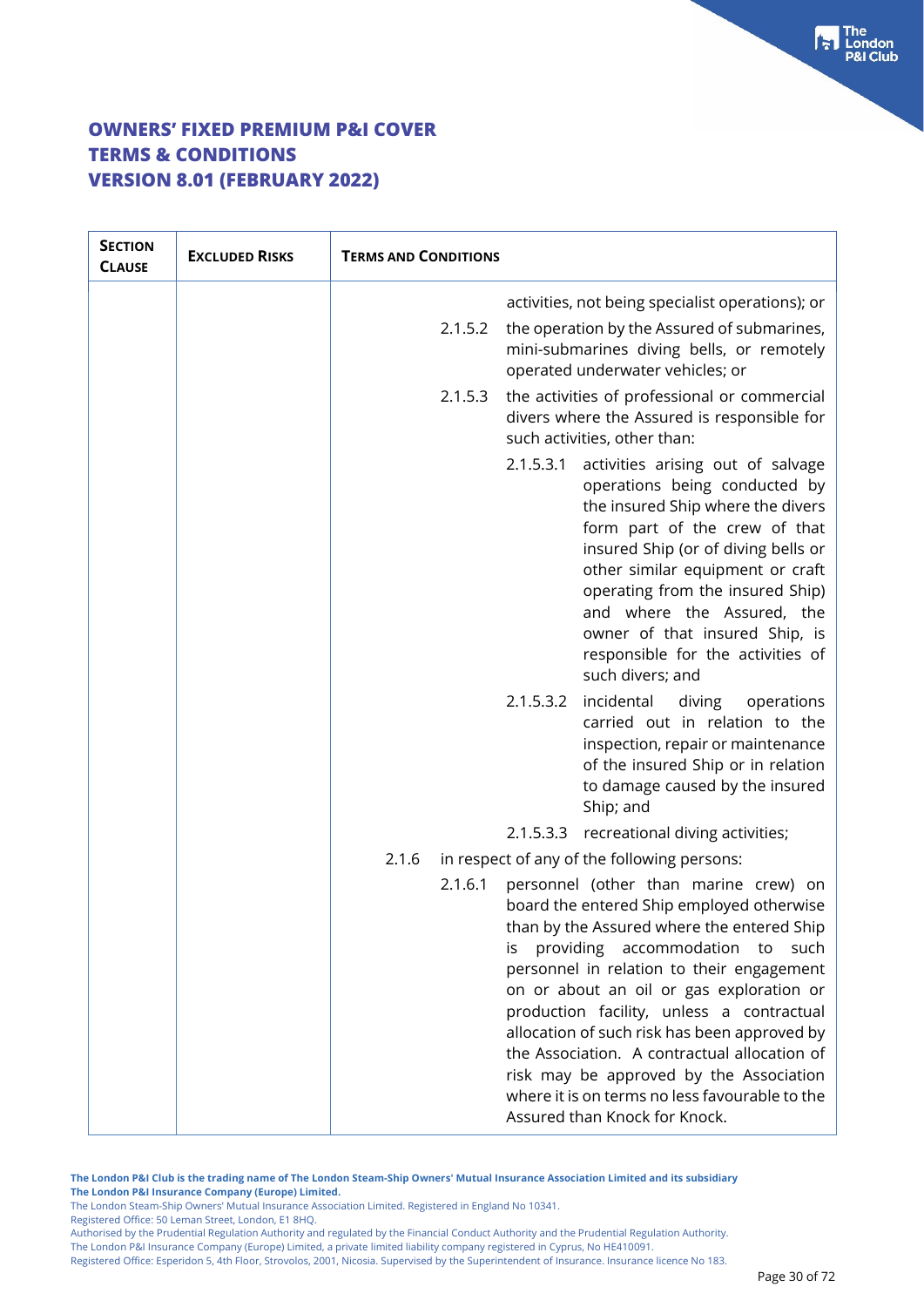| <b>SECTION</b><br><b>CLAUSE</b> | <b>EXCLUDED RISKS</b>                | <b>TERMS AND CONDITIONS</b>                                                                                                                                                                                                                                                                                                                                                                                                                                |  |  |
|---------------------------------|--------------------------------------|------------------------------------------------------------------------------------------------------------------------------------------------------------------------------------------------------------------------------------------------------------------------------------------------------------------------------------------------------------------------------------------------------------------------------------------------------------|--|--|
|                                 |                                      | 2.1.6.2<br>hotel and restaurant guests and other<br>visitors and catering crew of the insured Ship<br>when the insured Ship is moored (otherwise<br>than on a temporary basis) and is open to<br>the public as a hotel, restaurant, bar or other<br>place of entertainment.                                                                                                                                                                                |  |  |
| <b>B3</b>                       | Illegal,<br><b>Hazardous or</b>      | There shall be no recovery in respect of any liability, costs or<br>expenses arising out of or in consequence of:                                                                                                                                                                                                                                                                                                                                          |  |  |
|                                 | <b>Improper</b><br><b>Adventures</b> | 3.1<br>the insured Ship carrying contraband, blockade running or<br>being employed in an unlawful trade;                                                                                                                                                                                                                                                                                                                                                   |  |  |
|                                 |                                      | any carriage, trade or voyage of, or any other activity on board<br>3.2<br>or in connection with the insured Ship which the Members'<br>Committee shall in its sole discretion determine to be<br>imprudent, unsafe, unduly hazardous or improper.                                                                                                                                                                                                         |  |  |
| <b>B4</b>                       | <b>War Risks</b>                     | There shall be no recovery in respect of any liabilities, costs or<br>expenses (whether or not a contributory cause of the same being<br>incurred was any neglect on the part of the Assured or the Assured's<br>servants or agents) when the loss or damage, injury, illness or death<br>or other accident in respect of which such liability arises or costs or<br>expenses are incurred, shall have been caused, whether directly or<br>indirectly, by: |  |  |
|                                 |                                      | war, civil war, revolution, rebellion, insurrection or civil strife<br>4.1<br>arising therefrom, or any hostile act by or against a belligerent<br>power, or any act of terrorism,                                                                                                                                                                                                                                                                         |  |  |
|                                 |                                      | PROVIDED that in the event of any dispute as to<br>4.1.1<br>whether or not any act constitutes an act of terrorism<br>the decision of the Members' Committee shall be final;                                                                                                                                                                                                                                                                               |  |  |
|                                 |                                      | 4.2<br>capture, seizure, arrest, restraint or detainment (barratry and<br>piracy excepted), and the consequences thereof or any<br>attempt thereat;                                                                                                                                                                                                                                                                                                        |  |  |
|                                 |                                      | 4.3<br>mines, torpedoes, bombs, rockets, shells, explosives or other<br>similar weapons of war,                                                                                                                                                                                                                                                                                                                                                            |  |  |
|                                 |                                      | PROVIDED that the exclusion in Clause 4.3 shall not<br>4.3.1<br>apply to:                                                                                                                                                                                                                                                                                                                                                                                  |  |  |
|                                 |                                      | 4.3.1.1<br>liabilities, costs or expenses which arise<br>solely by reason of the transport of any such                                                                                                                                                                                                                                                                                                                                                     |  |  |

**The London P&I Club is the trading name of The London Steam-Ship Owners' Mutual Insurance Association Limited and its subsidiary**

**The London P&I Insurance Company (Europe) Limited.**

Registered Office: 50 Leman Street, London, E1 8HQ.

Authorised by the Prudential Regulation Authority and regulated by the Financial Conduct Authority and the Prudential Regulation Authority. The London P&I Insurance Company (Europe) Limited, a private limited liability company registered in Cyprus, No HE410091.

The London Steam-Ship Owners' Mutual Insurance Association Limited. Registered in England No 10341.

Registered Office: Esperidon 5, 4th Floor, Strovolos, 2001, Nicosia. Supervised by the Superintendent of Insurance. Insurance licence No 183.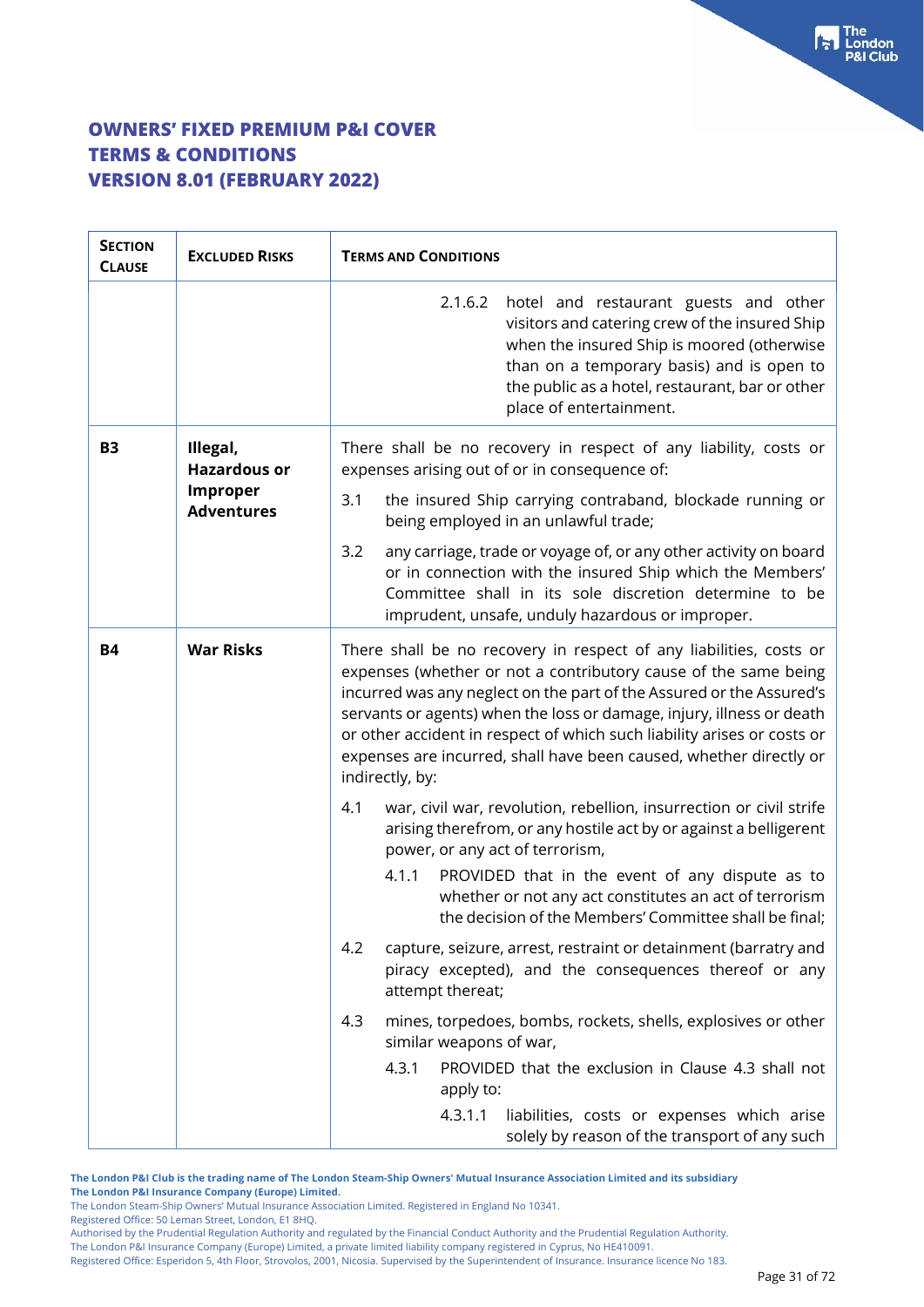| <b>SECTION</b><br><b>CLAUSE</b> | <b>EXCLUDED RISKS</b>                                                 | <b>TERMS AND CONDITIONS</b>                                                                                                                                                                                                                                                                                                                                                                                                                                |  |
|---------------------------------|-----------------------------------------------------------------------|------------------------------------------------------------------------------------------------------------------------------------------------------------------------------------------------------------------------------------------------------------------------------------------------------------------------------------------------------------------------------------------------------------------------------------------------------------|--|
|                                 |                                                                       | weapons whether on board the insured Ship<br>or not;                                                                                                                                                                                                                                                                                                                                                                                                       |  |
|                                 |                                                                       | 4.3.1.2 the use of any such weapons, either as a<br>result of government order or with the<br>agreement of the Association in writing,<br>where the reason for such use is the<br>avoidance or mitigation of liabilities, costs or<br>expenses which would otherwise<br>be<br>recoverable under Section A.                                                                                                                                                 |  |
| <b>B5</b>                       | <b>Nuclear Risks</b>                                                  | There shall be no recovery in respect of any liabilities, costs or<br>expenses (whether or not a contributory cause of the same being<br>incurred was any neglect on the part of the Assured or the Assured's<br>servants or agents) when the loss or damage, injury, illness or death<br>or other accident in respect of which such liability arises or costs or<br>expenses are incurred, shall have been caused, whether directly or<br>indirectly, by: |  |
|                                 |                                                                       | ionising radiations from or contamination by radioactivity<br>5.1<br>from any nuclear fuel or from any nuclear waste or from the<br>combustion of nuclear fuel;                                                                                                                                                                                                                                                                                            |  |
|                                 |                                                                       | 5.2<br>the radioactive, toxic, explosive or other hazardous or<br>contaminating properties of any nuclear installation, reactor<br>or other nuclear assembly or nuclear component thereof;                                                                                                                                                                                                                                                                 |  |
|                                 |                                                                       | 5.3<br>any weapon or device employing atomic or nuclear fission<br>and/or fusion or other like reaction or radioactive force or<br>matter;                                                                                                                                                                                                                                                                                                                 |  |
|                                 |                                                                       | the radioactive, toxic, explosive or other hazardous or<br>5.4<br>contaminating properties of any radioactive matter,                                                                                                                                                                                                                                                                                                                                      |  |
|                                 |                                                                       | PROVIDED that the exclusions in Clauses 5.1, 5.2, 5.3 and 5.4 shall<br>not apply to liabilities, costs and expenses arising out of carriage of<br>'excepted matter' (as defined in the Nuclear Installations Act 1965 of<br>the United Kingdom or any regulations made thereunder) as cargo<br>in an insured Ship.                                                                                                                                         |  |
| <b>B6</b>                       | <b>Declared</b><br>Communicable<br><b>Disease</b><br><b>Exclusion</b> | No coverage will be provided under this insurance for any<br>6.1<br>loss, damage, liability, cost or expense directly arising from<br>any transmission or alleged transmission of a Declared<br>Communicable Disease.                                                                                                                                                                                                                                      |  |

**The London P&I Club is the trading name of The London Steam-Ship Owners' Mutual Insurance Association Limited and its subsidiary The London P&I Insurance Company (Europe) Limited.**

The London Steam-Ship Owners' Mutual Insurance Association Limited. Registered in England No 10341.

Registered Office: 50 Leman Street, London, E1 8HQ.

Authorised by the Prudential Regulation Authority and regulated by the Financial Conduct Authority and the Prudential Regulation Authority.

The London P&I Insurance Company (Europe) Limited, a private limited liability company registered in Cyprus, No HE410091.

Registered Office: Esperidon 5, 4th Floor, Strovolos, 2001, Nicosia. Supervised by the Superintendent of Insurance. Insurance licence No 183.

The<br>London

**Club** 

tы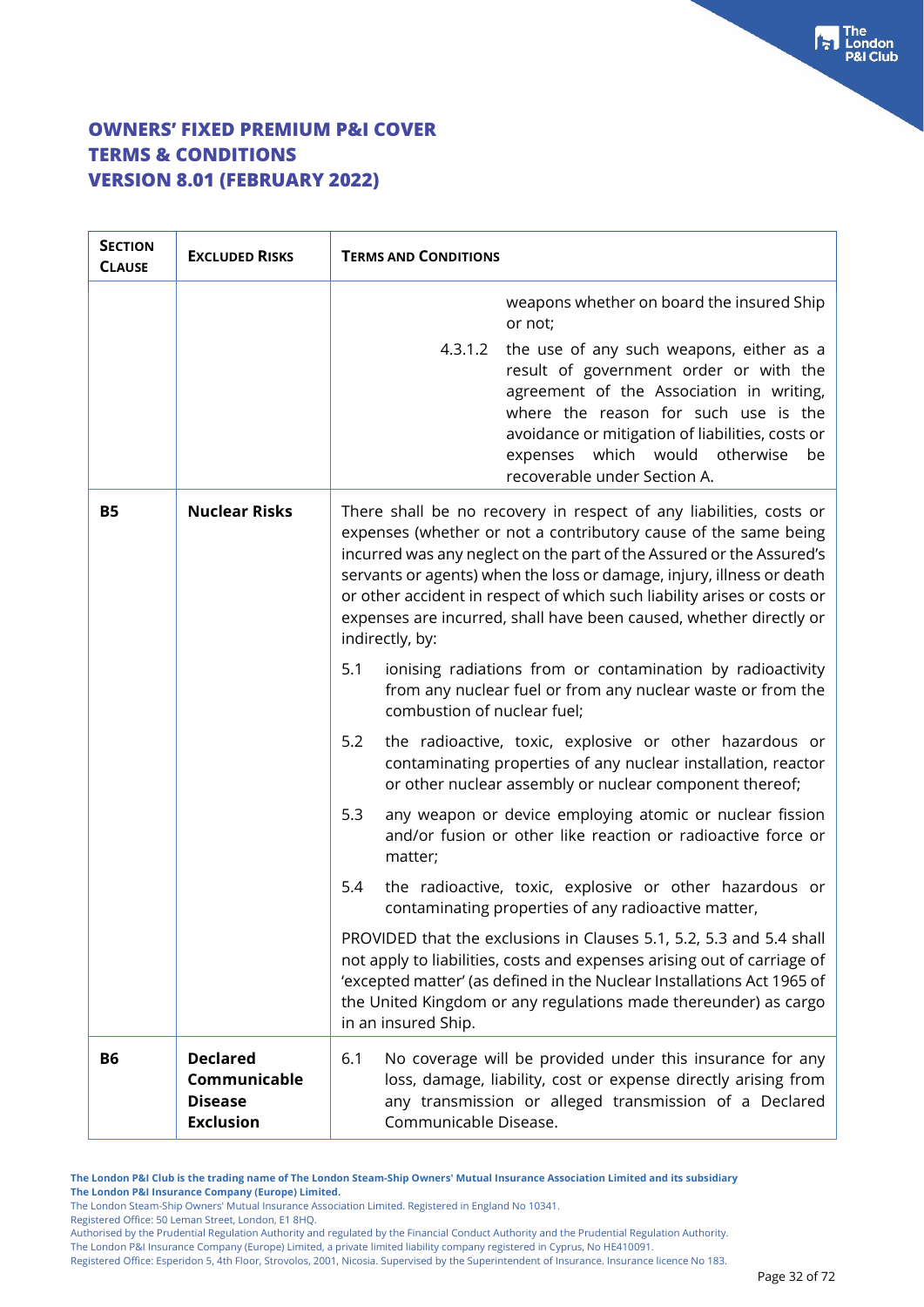| <b>SECTION</b><br><b>CLAUSE</b> | <b>EXCLUDED RISKS</b>                   | <b>TERMS AND CONDITIONS</b>                                                                                                                                                                                                                                                                                                                                                                                        |  |
|---------------------------------|-----------------------------------------|--------------------------------------------------------------------------------------------------------------------------------------------------------------------------------------------------------------------------------------------------------------------------------------------------------------------------------------------------------------------------------------------------------------------|--|
|                                 |                                         | 6.2<br>The exclusion in Clause 6.1 will not apply to any liability<br>otherwise covered by this insurance where the liability<br>directly arises from an identified instance of a transmission of<br>a Declared Communicable Disease and where the Assured<br>proves that identified instance of a transmission took place<br>before the date of determination by the WHO of the Declared<br>Communicable Disease. |  |
|                                 |                                         | 6.3<br>However even if the requirements of Clause 6.2 are met, no<br>coverage will be provided under this insurance for any:                                                                                                                                                                                                                                                                                       |  |
|                                 |                                         | 6.3.1<br>liability, cost or expense to identify, clean up, detoxify,<br>remove, monitor, or test for the Declared<br>Communicable Disease whether the measures are<br>preventative or remedial;                                                                                                                                                                                                                    |  |
|                                 |                                         | 6.3.2<br>liability for or loss, cost or expense arising out of any<br>loss of revenue, loss of hire, business interruption,<br>loss of market, delay or any indirect financial loss,<br>howsoever described, as a result of the Declared<br>Communicable Disease;                                                                                                                                                  |  |
|                                 |                                         | loss, damage, liability, cost or expense caused by or<br>6.3.3<br>arising out of fear of or the threat of the Declared<br>Communicable Disease                                                                                                                                                                                                                                                                     |  |
|                                 |                                         | The exclusion in Clause 6.1 will not apply to any loss, damage,<br>6.4<br>otherwise covered under this<br>liability, cost or expense<br>insurance up to a maximum of USD 1 Million (inclusive of<br>fees, costs and expenses) in the aggregate any one accident<br>or occurrence (or series of accidents or occurrences arising<br>out of one event).                                                              |  |
| B7                              | <b>Marine Cyber</b><br><b>Exclusion</b> | There shall be no recovery for loss, damage, liability or<br>7.1<br>expense directly or indirectly caused by or contributed to by<br>or arising from the use or operation, as a means for inflicting<br>harm, of any computer, computer system, computer software<br>programme, malicious code, computer virus, computer<br>process or any other electronic system.                                                |  |
|                                 |                                         | The indemnity otherwise recoverable hereunder shall not be<br>7.2<br>prejudiced by the use or operation of any computer,<br>computer system, computer software programme, computer                                                                                                                                                                                                                                 |  |

The London Steam-Ship Owners' Mutual Insurance Association Limited. Registered in England No 10341.

Registered Office: 50 Leman Street, London, E1 8HQ.

The London P&I Insurance Company (Europe) Limited, a private limited liability company registered in Cyprus, No HE410091. Registered Office: Esperidon 5, 4th Floor, Strovolos, 2001, Nicosia. Supervised by the Superintendent of Insurance. Insurance licence No 183. For The<br>P&I Club

Authorised by the Prudential Regulation Authority and regulated by the Financial Conduct Authority and the Prudential Regulation Authority.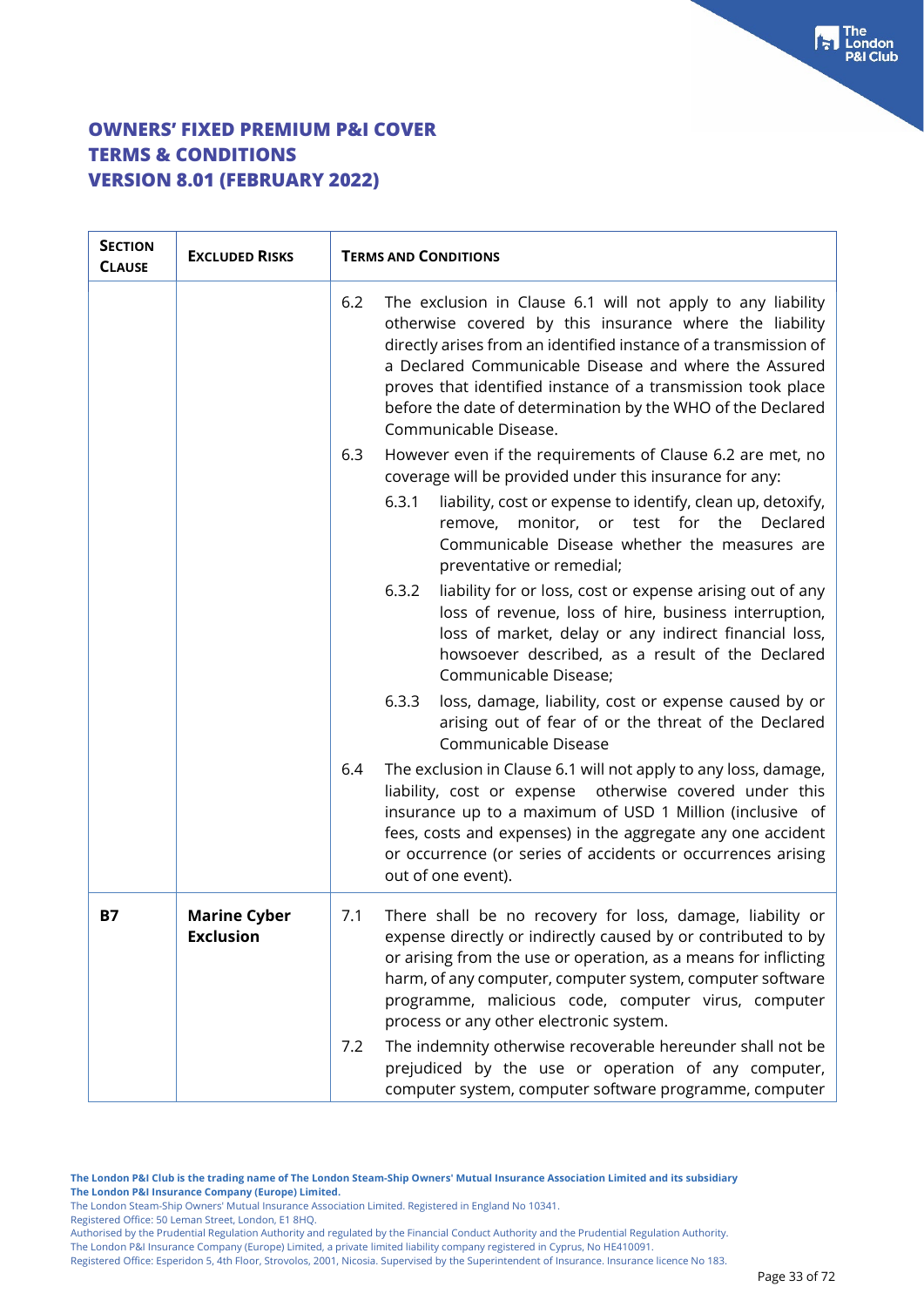| <b>SECTION</b><br><b>CLAUSE</b> | <b>EXCLUDED RISKS</b> | <b>TERMS AND CONDITIONS</b>                                                                                |  |
|---------------------------------|-----------------------|------------------------------------------------------------------------------------------------------------|--|
|                                 |                       | process or any other electronic system, if such use or<br>operation is not as a means for inflicting harm. |  |

**The London P&I Club is the trading name of The London Steam-Ship Owners' Mutual Insurance Association Limited and its subsidiary The London P&I Insurance Company (Europe) Limited.**

The London Steam-Ship Owners' Mutual Insurance Association Limited. Registered in England No 10341.

Registered Office: 50 Leman Street, London, E1 8HQ.

Authorised by the Prudential Regulation Authority and regulated by the Financial Conduct Authority and the Prudential Regulation Authority. The London P&I Insurance Company (Europe) Limited, a private limited liability company registered in Cyprus, No HE410091.

Registered Office: Esperidon 5, 4th Floor, Strovolos, 2001, Nicosia. Supervised by the Superintendent of Insurance. Insurance licence No 183.

For The<br>P&I Club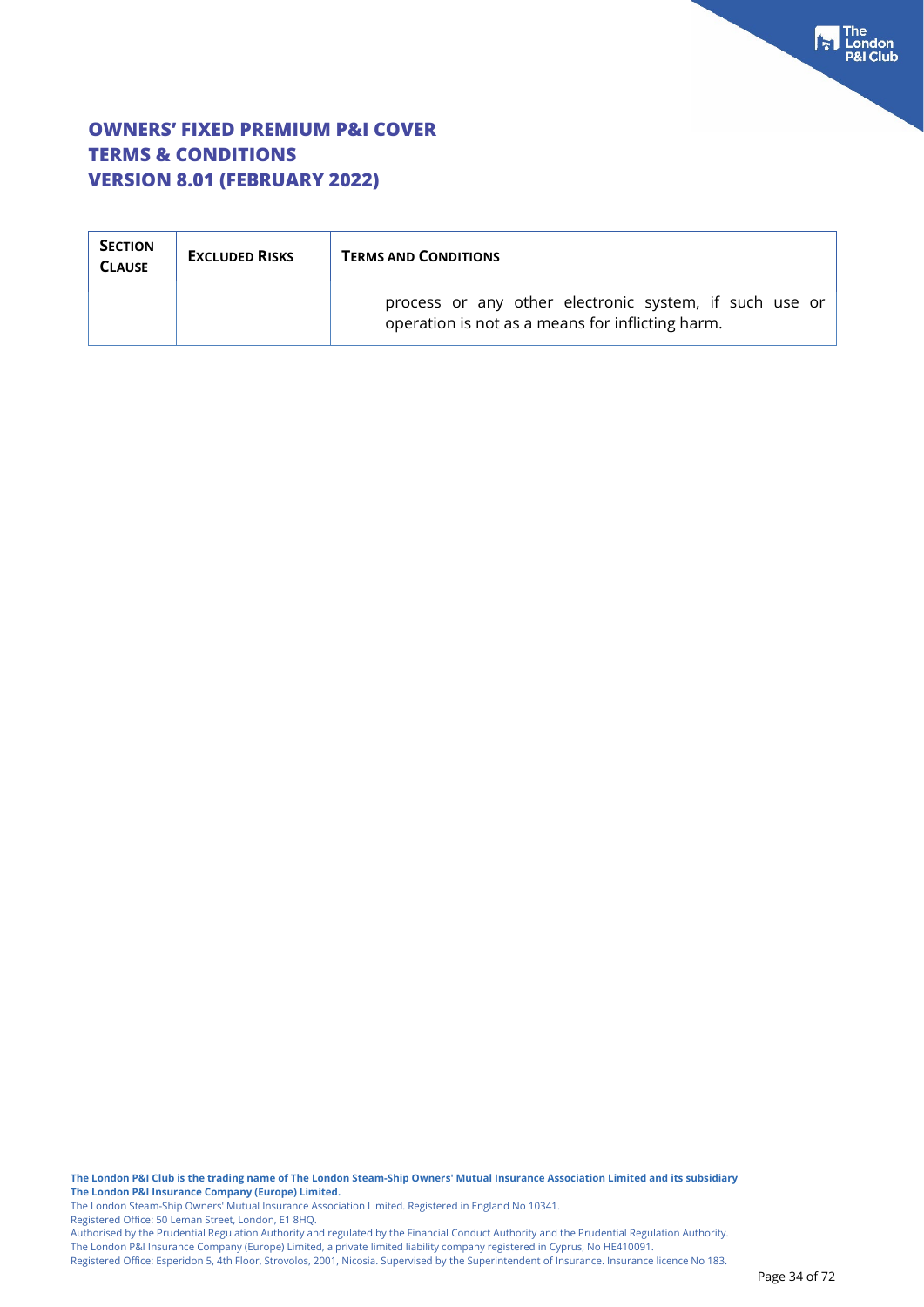| <b>SECTION</b><br><b>CLAUSE</b> | <b>EXTENSIONS</b>                         | <b>TERMS AND CONDITIONS</b>                                                                                                                                                                                                                                                                                                                                                                                                                                                                                                                                                                                                                                                                                                                                                                                                                                                |  |
|---------------------------------|-------------------------------------------|----------------------------------------------------------------------------------------------------------------------------------------------------------------------------------------------------------------------------------------------------------------------------------------------------------------------------------------------------------------------------------------------------------------------------------------------------------------------------------------------------------------------------------------------------------------------------------------------------------------------------------------------------------------------------------------------------------------------------------------------------------------------------------------------------------------------------------------------------------------------------|--|
| C <sub>1</sub>                  | <b>Excess P&amp;I War</b><br><b>Risks</b> | 1.1<br>Coverage is extended to include war risks which are otherwise<br>excluded from cover by virtue of the provisions of Section B<br>Clause 4.                                                                                                                                                                                                                                                                                                                                                                                                                                                                                                                                                                                                                                                                                                                          |  |
|                                 |                                           | Coverage under Clause 1.1 shall be excess of:<br>1.2                                                                                                                                                                                                                                                                                                                                                                                                                                                                                                                                                                                                                                                                                                                                                                                                                       |  |
|                                 |                                           | such value as the Members' Committee in its sole<br>1.2.1<br>discretion may determine as representing at the<br>relevant time the insured Ship's full market value, free<br>of commitment in accordance with Section D Clause<br>6, or                                                                                                                                                                                                                                                                                                                                                                                                                                                                                                                                                                                                                                     |  |
|                                 |                                           | 1.2.2<br>the amount recoverable in respect of the claim under<br>any other policy or policies of insurance, whether or<br>war risks or otherwise,                                                                                                                                                                                                                                                                                                                                                                                                                                                                                                                                                                                                                                                                                                                          |  |
|                                 |                                           | whichever shall be the greater.                                                                                                                                                                                                                                                                                                                                                                                                                                                                                                                                                                                                                                                                                                                                                                                                                                            |  |
|                                 |                                           | However, this extension does not apply to any ports, places,<br>1.3<br>countries, zones or areas (whether of land or sea) that the<br>Association may in its sole discretion determine.                                                                                                                                                                                                                                                                                                                                                                                                                                                                                                                                                                                                                                                                                    |  |
|                                 |                                           | Chemical, Biological, Bio-Chemical, Electromagnetic Weapons<br>1.4<br>and Computer Virus Exclusion Clause                                                                                                                                                                                                                                                                                                                                                                                                                                                                                                                                                                                                                                                                                                                                                                  |  |
|                                 |                                           | In no case shall cover for War Risks cover loss, damage,<br>liability, costs or expense directly or indirectly caused by or<br>contributed to by or arising from:                                                                                                                                                                                                                                                                                                                                                                                                                                                                                                                                                                                                                                                                                                          |  |
|                                 |                                           | any chemical, biological, bio-chemical or electromagnetic<br>(i)<br>weapon;                                                                                                                                                                                                                                                                                                                                                                                                                                                                                                                                                                                                                                                                                                                                                                                                |  |
|                                 |                                           | the use or operation, as a means for inflicting harm, of<br>(ii)<br>any computer, computer system, computer software<br>programme, malicious code, computer virus, computer<br>process or any other electronic system. However, the<br>indemnity otherwise recoverable hereunder shall not be<br>prejudiced by the use or operation of any computer,<br>computer system, computer software programme,<br>computer process or any other electronic system, if such<br>use or operation is not as a means for inflicting harm.<br>This Clause (ii) shall also not operate to exclude losses<br>(which would otherwise be covered under the terms of<br>the War Risks cover) arising from the use of any<br>computer, computer system or computer software<br>programme or any other electronic system in the launch<br>and/or guidance system and/or firing mechanism of any |  |

**The London P&I Club is the trading name of The London Steam-Ship Owners' Mutual Insurance Association Limited and its subsidiary**

**The London P&I Insurance Company (Europe) Limited.**

The London Steam-Ship Owners' Mutual Insurance Association Limited. Registered in England No 10341.

Registered Office: 50 Leman Street, London, E1 8HQ.

Authorised by the Prudential Regulation Authority and regulated by the Financial Conduct Authority and the Prudential Regulation Authority. The London P&I Insurance Company (Europe) Limited, a private limited liability company registered in Cyprus, No HE410091.

Registered Office: Esperidon 5, 4th Floor, Strovolos, 2001, Nicosia. Supervised by the Superintendent of Insurance. Insurance licence No 183.

 $\begin{bmatrix} 1 \\ 2 \end{bmatrix}$  The London **8I Club**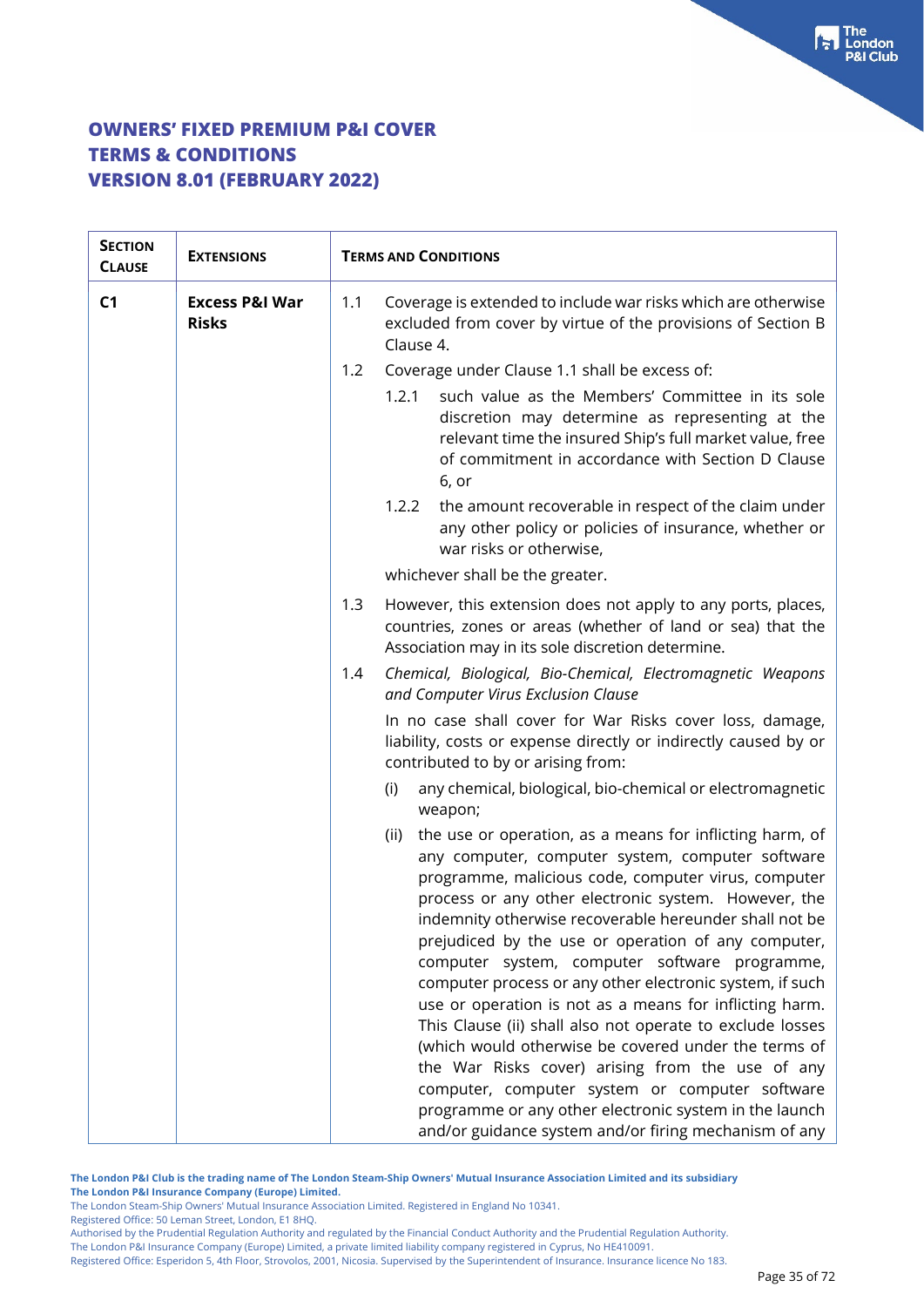| <b>SECTION</b><br><b>CLAUSE</b> | <b>EXTENSIONS</b> | <b>TERMS AND CONDITIONS</b>                                                                                                                                                                                                                                                                                                                                                                                                                                                                                                                                                                                                                                                                                                                                                                                                                                                          |
|---------------------------------|-------------------|--------------------------------------------------------------------------------------------------------------------------------------------------------------------------------------------------------------------------------------------------------------------------------------------------------------------------------------------------------------------------------------------------------------------------------------------------------------------------------------------------------------------------------------------------------------------------------------------------------------------------------------------------------------------------------------------------------------------------------------------------------------------------------------------------------------------------------------------------------------------------------------|
|                                 |                   | weapon or missile.                                                                                                                                                                                                                                                                                                                                                                                                                                                                                                                                                                                                                                                                                                                                                                                                                                                                   |
|                                 |                   | 1.5<br>Notice of Exclusion of Certain Zones, Cancellation, Automatic<br>Termination and Exclusion of Cover in respect of War Risks<br>At any time or times before, or at the commencement of, or<br>during the currency of this insurance, the Association may in<br>its sole discretion determine that any ports, places, countries,<br>zones or areas (whether of land or sea) be excluded from<br>cover hereunder in respect of War Risks. Cover hereunder in<br>respect of War Risks shall cease in respect of such ports,<br>places, countries, zones or areas on the expiry of seven days<br>from 24:00:00 GMT on the day on which notice of such<br>determination is issued. There shall be no recovery from the<br>Association in respect of War Risks for any claim howsoever<br>arising out of any event, accident, or occurrence within the<br>said area after such date. |
|                                 |                   | Cover hereunder in respect of War Risks may be cancelled by<br>the Association giving seven days' notice. Such cancellation<br>shall become effective on the expiry of seven days from<br>24:00:00 GMT on the day on which the notice of cancellation<br>is issued. However, the Association agrees to reinstate cover<br>subject to reaching agreement with the Assured prior to the<br>expiry of this notice period as to any new premium terms,<br>conditions and warranties that are to apply.                                                                                                                                                                                                                                                                                                                                                                                   |
|                                 |                   | Whether or not such notice of cancellation under this<br>Section C has been given, cover hereunder in respect of War<br>Risks shall terminate automatically in the following<br>circumstances:                                                                                                                                                                                                                                                                                                                                                                                                                                                                                                                                                                                                                                                                                       |
|                                 |                   | the outbreak of war (whether there be a declaration of<br>(i)<br>war or not) between any of the following: United<br>Kingdom, United States of America, France, The Russian<br>Federation, The People's Republic of China;                                                                                                                                                                                                                                                                                                                                                                                                                                                                                                                                                                                                                                                           |
|                                 |                   | in respect of any Ship in connection with which cover is<br>(ii)<br>provided hereunder, in the event of such Ship being<br>requisitioned either for title or use.                                                                                                                                                                                                                                                                                                                                                                                                                                                                                                                                                                                                                                                                                                                    |
|                                 |                   | Cover hereunder in respect of War Risks shall in no case<br>indemnify the Assured in respect of damage, liabilities, losses,<br>costs and expenses arising out of:                                                                                                                                                                                                                                                                                                                                                                                                                                                                                                                                                                                                                                                                                                                   |
|                                 |                   | the outbreak of war (whether there be a declaration of<br>(i)                                                                                                                                                                                                                                                                                                                                                                                                                                                                                                                                                                                                                                                                                                                                                                                                                        |

**The London P&I Club is the trading name of The London Steam-Ship Owners' Mutual Insurance Association Limited and its subsidiary The London P&I Insurance Company (Europe) Limited.**

The London Steam-Ship Owners' Mutual Insurance Association Limited. Registered in England No 10341.

Registered Office: 50 Leman Street, London, E1 8HQ.

Authorised by the Prudential Regulation Authority and regulated by the Financial Conduct Authority and the Prudential Regulation Authority. The London P&I Insurance Company (Europe) Limited, a private limited liability company registered in Cyprus, No HE410091.

Registered Office: Esperidon 5, 4th Floor, Strovolos, 2001, Nicosia. Supervised by the Superintendent of Insurance. Insurance licence No 183.

Fraction<br>P&I Club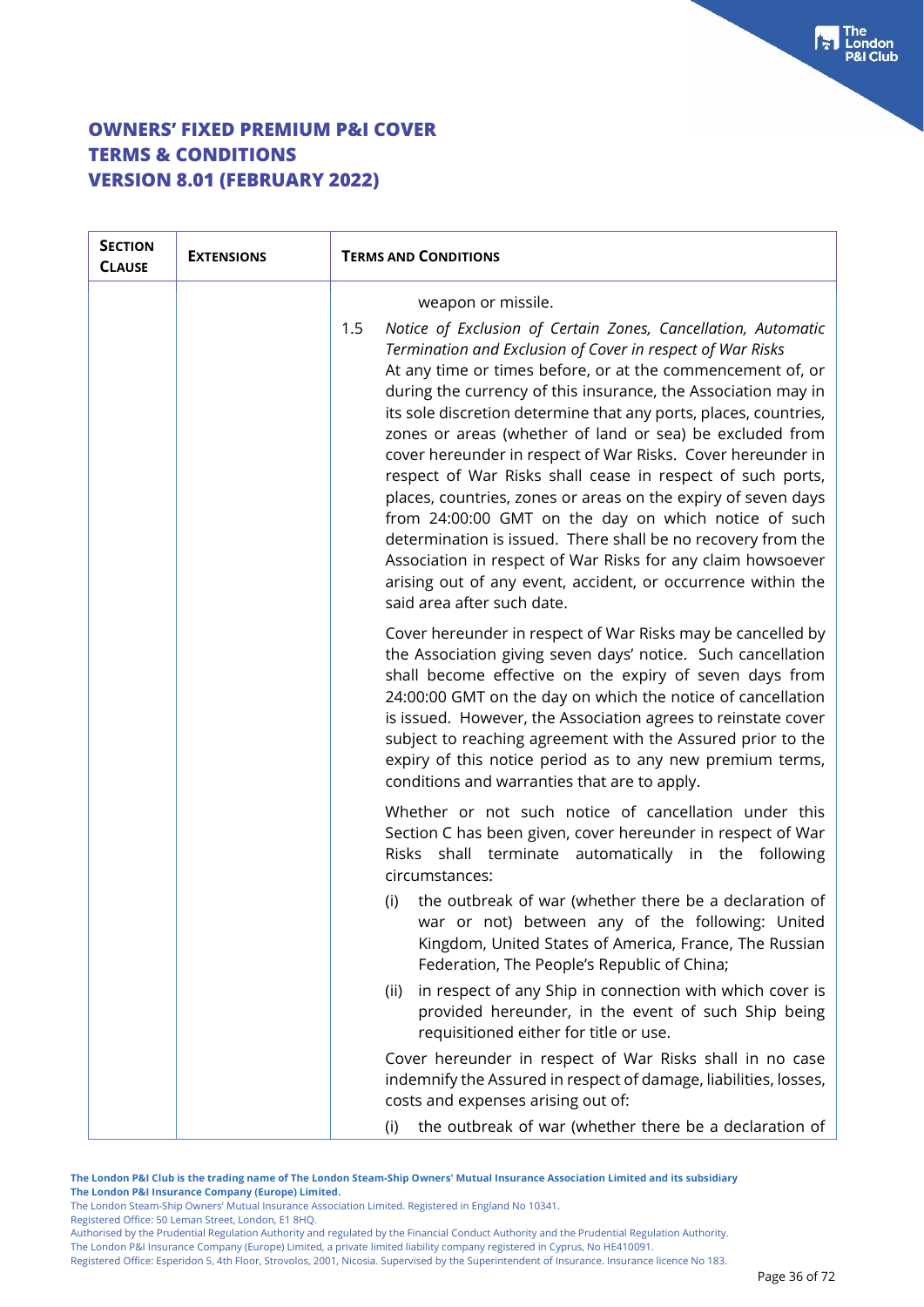| <b>SECTION</b><br><b>CLAUSE</b> | <b>EXTENSIONS</b> | <b>TERMS AND CONDITIONS</b>                                                                                                                                                                                                                                                                                                                                                                                                                                                                                                                                                                                                                                                                                   |
|---------------------------------|-------------------|---------------------------------------------------------------------------------------------------------------------------------------------------------------------------------------------------------------------------------------------------------------------------------------------------------------------------------------------------------------------------------------------------------------------------------------------------------------------------------------------------------------------------------------------------------------------------------------------------------------------------------------------------------------------------------------------------------------|
|                                 |                   | war or not) between any of the following: United<br>Kingdom, United States of America, France, The Russian<br>Federation, The People's Republic of China;<br>(ii) requisition either for title or use.<br>There shall in any event be no cover hereunder in respect of<br>War Risks if prior to the attachment of risk any event has<br>occurred which would have automatically terminated cover.                                                                                                                                                                                                                                                                                                             |
|                                 |                   | PROVIDED that:<br>1.6                                                                                                                                                                                                                                                                                                                                                                                                                                                                                                                                                                                                                                                                                         |
|                                 |                   | 1.6.1<br>It is a condition precedent to the Association's liability<br>under this excess P&I War Risks Section that the Ship<br>is insured in respect of primary P&I War Risks for a<br>limit of liability equivalent to such value as the<br>Members' Committee in its sole discretion may<br>determine as representing at the relevant time the<br>insured Ship's full market value, free of commitment<br>in accordance with Section D Clause 6. Such primary<br>P&I War Risks insurance shall be no narrower than the<br>coverage afforded by the Institute War and Strikes<br>Clauses Hulls - Time 01/11/95 (CL. 281) together with<br>customary Protection and Indemnity and Crew<br>inclusion clauses. |
|                                 |                   | 1.6.2<br>In the event that the Association makes any payment<br>under the                                                                                                                                                                                                                                                                                                                                                                                                                                                                                                                                                                                                                                     |
|                                 |                   | International Convention on Civil Liability for<br>$\circ$<br>Oil Pollution Damage, 1992; and/or                                                                                                                                                                                                                                                                                                                                                                                                                                                                                                                                                                                                              |
|                                 |                   | International Convention on Civil Liability for<br>$\circ$<br>Bunker Oil Pollution Damage, 2001; and/or                                                                                                                                                                                                                                                                                                                                                                                                                                                                                                                                                                                                       |
|                                 |                   | Small Tanker Oil Pollution Indemnification<br>$\circ$<br>Agreement 2006<br>amended<br>2017)<br>(as<br>("STOPIA"); and/or                                                                                                                                                                                                                                                                                                                                                                                                                                                                                                                                                                                      |
|                                 |                   | Nairobi International Convention on the<br>$\circ$<br>Removal of Wrecks, 2007; and/or                                                                                                                                                                                                                                                                                                                                                                                                                                                                                                                                                                                                                         |
|                                 |                   | Maritime Labour Convention, 2006; and/or<br>$\circ$                                                                                                                                                                                                                                                                                                                                                                                                                                                                                                                                                                                                                                                           |
|                                 |                   | any other guarantee<br>$\circ$                                                                                                                                                                                                                                                                                                                                                                                                                                                                                                                                                                                                                                                                                |
|                                 |                   | and that payment (or part thereof) is in respect of P&I<br>War Risks, the Assured shall indemnify the<br>Association to the extent that such payment is                                                                                                                                                                                                                                                                                                                                                                                                                                                                                                                                                       |

**The London P&I Club is the trading name of The London Steam-Ship Owners' Mutual Insurance Association Limited and its subsidiary The London P&I Insurance Company (Europe) Limited.**

The London Steam-Ship Owners' Mutual Insurance Association Limited. Registered in England No 10341.

Registered Office: 50 Leman Street, London, E1 8HQ.

Authorised by the Prudential Regulation Authority and regulated by the Financial Conduct Authority and the Prudential Regulation Authority. The London P&I Insurance Company (Europe) Limited, a private limited liability company registered in Cyprus, No HE410091.

Registered Office: Esperidon 5, 4th Floor, Strovolos, 2001, Nicosia. Supervised by the Superintendent of Insurance. Insurance licence No 183.

 $\begin{bmatrix} \bullet \\ \bullet \end{bmatrix}$  The **8I Club**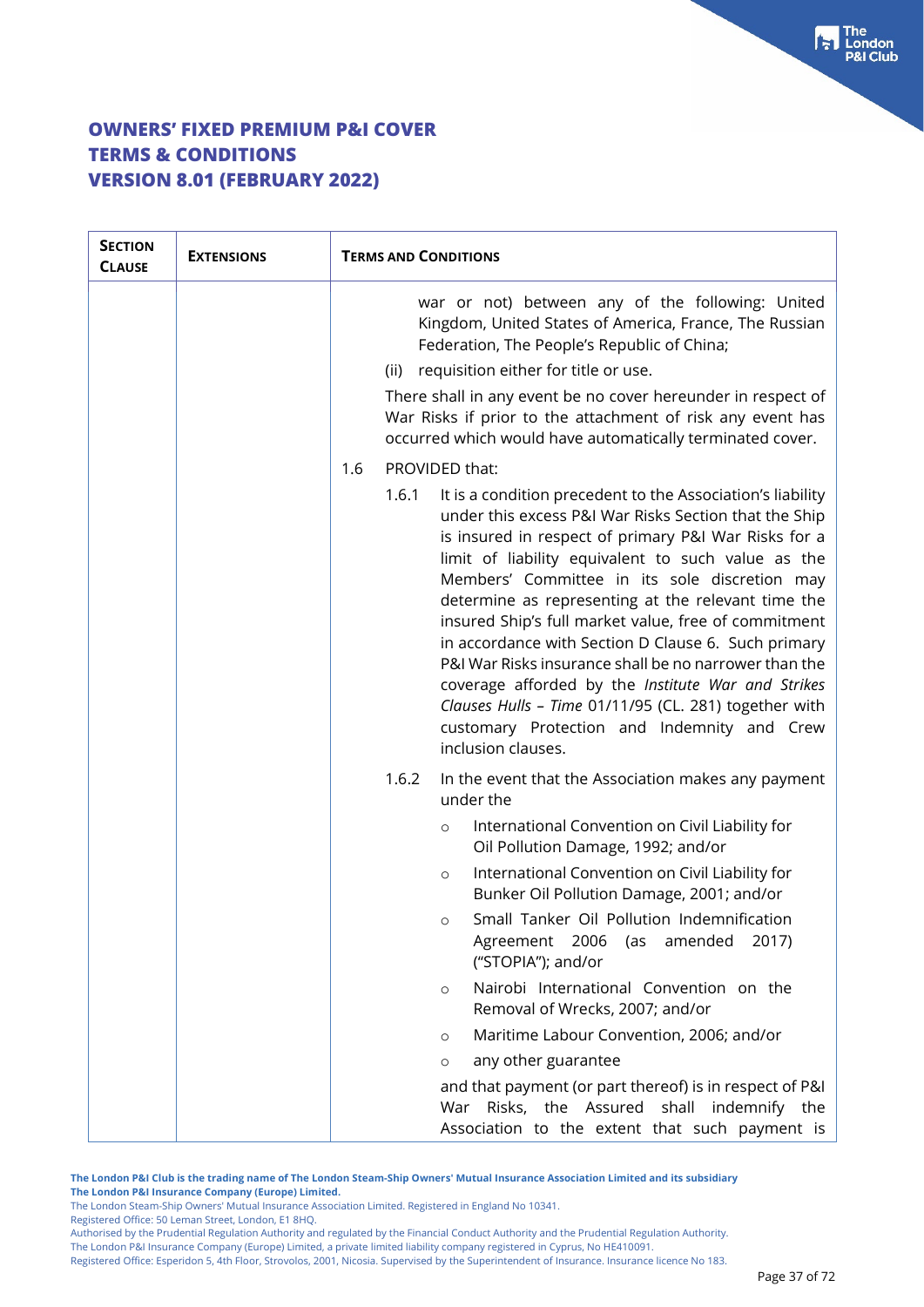| <b>SECTION</b><br><b>CLAUSE</b> | <b>EXTENSIONS</b> | <b>TERMS AND CONDITIONS</b>                                                                                                                                                                                                                                                                                          |
|---------------------------------|-------------------|----------------------------------------------------------------------------------------------------------------------------------------------------------------------------------------------------------------------------------------------------------------------------------------------------------------------|
|                                 |                   | recoverable under the Assured's primary P&I War<br>Risks cover or would have been recoverable if the<br>Assured had complied with the requirements of<br>Clause 1.6.1. The Assured further agrees to assign to<br>the Association all the rights of the Assured under<br>such insurance and against any third party. |

**The London P&I Club is the trading name of The London Steam-Ship Owners' Mutual Insurance Association Limited and its subsidiary The London P&I Insurance Company (Europe) Limited.**

The London Steam-Ship Owners' Mutual Insurance Association Limited. Registered in England No 10341.

Registered Office: 50 Leman Street, London, E1 8HQ.

Authorised by the Prudential Regulation Authority and regulated by the Financial Conduct Authority and the Prudential Regulation Authority. The London P&I Insurance Company (Europe) Limited, a private limited liability company registered in Cyprus, No HE410091.

Registered Office: Esperidon 5, 4th Floor, Strovolos, 2001, Nicosia. Supervised by the Superintendent of Insurance. Insurance licence No 183.

The<br> **Following**<br>
P&I Club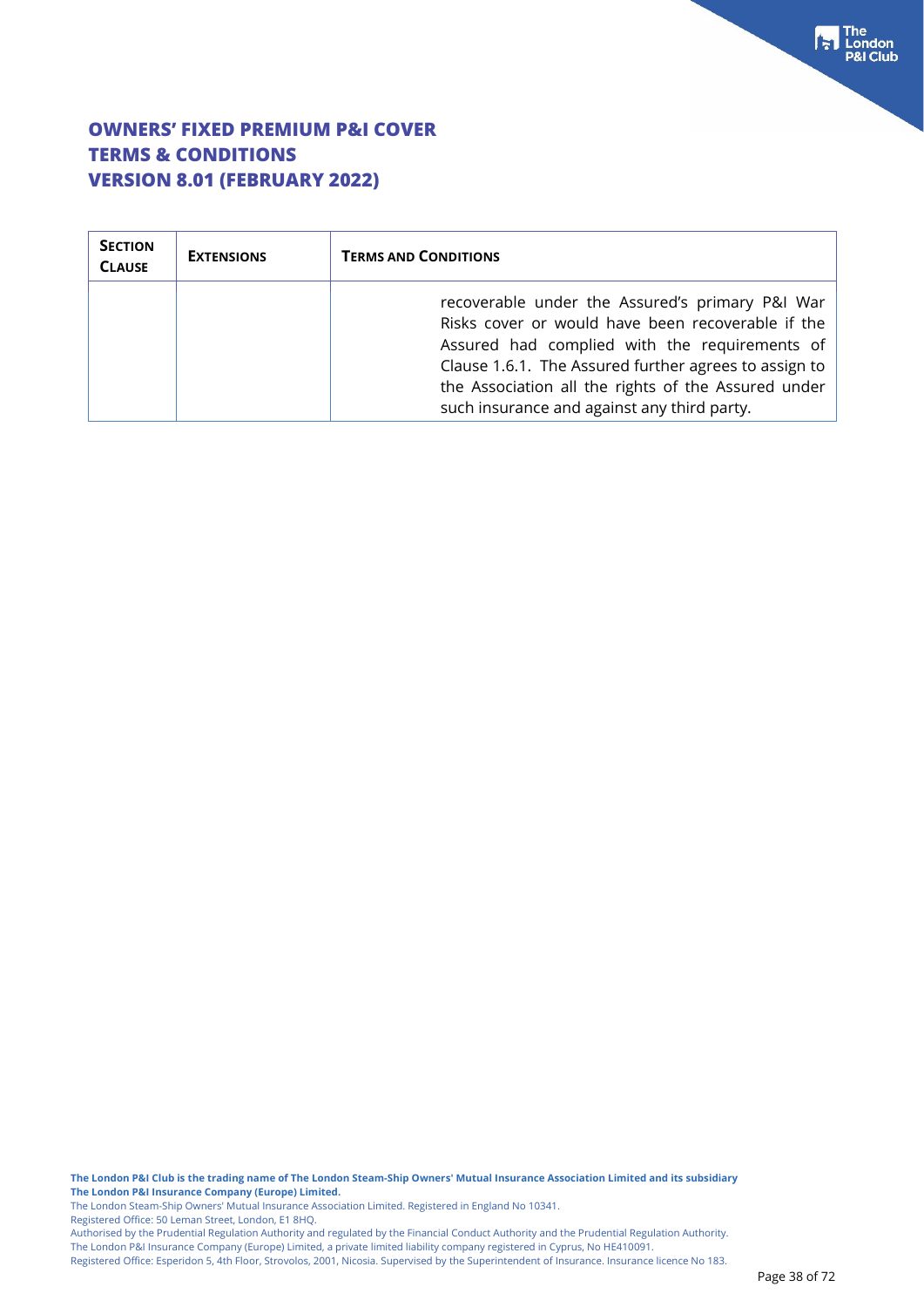| <b>SECTION</b><br><b>CLAUSE</b> | <b>BASIS OF</b><br><b>INDEMNITY</b>                               | <b>TERMS AND CONDITIONS</b>                                                                                                                                                                                                                                                                                                                                                                                                                                                                                |
|---------------------------------|-------------------------------------------------------------------|------------------------------------------------------------------------------------------------------------------------------------------------------------------------------------------------------------------------------------------------------------------------------------------------------------------------------------------------------------------------------------------------------------------------------------------------------------------------------------------------------------|
| D <sub>1</sub>                  | Duty of<br><b>Disclosure</b>                                      | The Assured must make a fair presentation of the risk to the<br>1.1<br>Association by providing the Association with all material facts<br>and must ensure that every material representation as to a<br>matter of fact is both complete and accurate and that every<br>material representation as to a matter of expectation is made<br>in good faith. This duty exists not only prior to the conclusion<br>of the contract of insurance but also at the time of any<br>variation thereof and on renewal. |
|                                 |                                                                   | 1.2<br>The Assured must disclose to the Association in writing any<br>material changes to those facts during the period of this<br>insurance. Upon such disclosure, or failure to disclose, the<br>Association may terminate the Assured's contract of<br>insurance or amend the Assured's premium rating and/or<br>terms and conditions with effect from the time of disclosure<br>or failure to disclose.                                                                                                |
|                                 |                                                                   | 1.3<br>A material fact or a material change to those facts is a fact<br>which may influence an underwriter's judgment in his or her<br>assessment of a risk, including its terms and pricing. If the<br>Assured is in any doubt as to whether a fact is material the<br>Association recommends that the Assured should disclose it.                                                                                                                                                                        |
| D <sub>2</sub>                  | <b>Certificates of</b><br><b>Entry and</b><br><b>Endorsements</b> | On acceptance of an application for insurance the Association<br>2.1<br>shall issue a Certificate of Entry for the Ship as evidence of<br>cover, including, as applicable:<br>Names of all the Assureds and their respective interests in the<br>insured Ship<br>Period of cover<br>Details of the Ship<br>Limit of the Association's liability<br>Deductibles<br>Special terms of cover (if any)<br>Premium                                                                                               |
|                                 |                                                                   | 2.2<br>If at any time the Association agrees to vary the terms of the<br>insurance the Association shall at its option issue an<br>Endorsement detailing such variation and the date from<br>which the variation is effective.                                                                                                                                                                                                                                                                             |

**The London P&I Club is the trading name of The London Steam-Ship Owners' Mutual Insurance Association Limited and its subsidiary The London P&I Insurance Company (Europe) Limited.**

The London Steam-Ship Owners' Mutual Insurance Association Limited. Registered in England No 10341.

Registered Office: 50 Leman Street, London, E1 8HQ.

Authorised by the Prudential Regulation Authority and regulated by the Financial Conduct Authority and the Prudential Regulation Authority.

The London P&I Insurance Company (Europe) Limited, a private limited liability company registered in Cyprus, No HE410091.

Registered Office: Esperidon 5, 4th Floor, Strovolos, 2001, Nicosia. Supervised by the Superintendent of Insurance. Insurance licence No 183.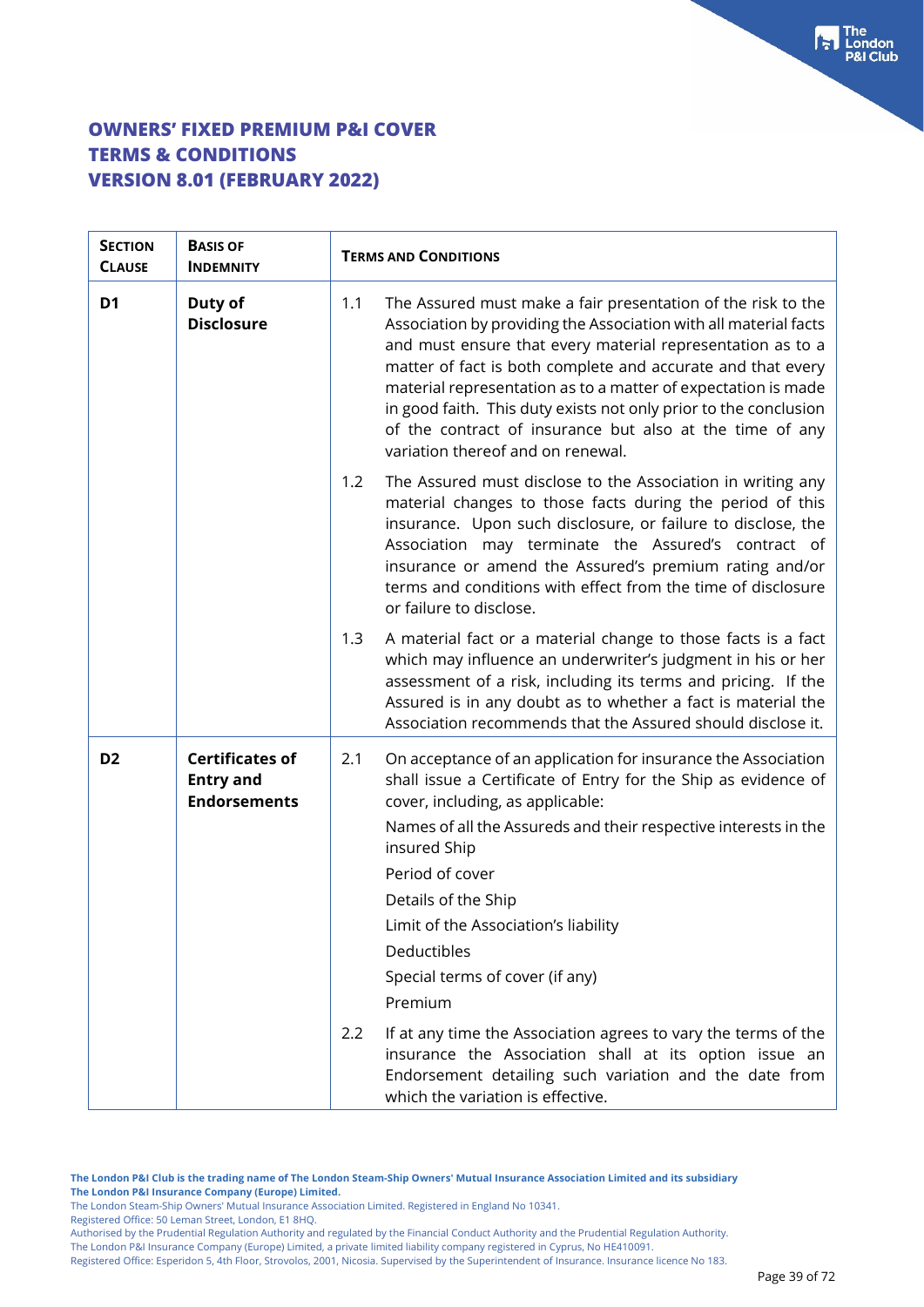| <b>SECTION</b><br><b>CLAUSE</b> | <b>BASIS OF</b><br><b>INDEMNITY</b>        | <b>TERMS AND CONDITIONS</b>                                                                                                                                                                                                                                                                                                                                                                                                                                                                                                                                       |
|---------------------------------|--------------------------------------------|-------------------------------------------------------------------------------------------------------------------------------------------------------------------------------------------------------------------------------------------------------------------------------------------------------------------------------------------------------------------------------------------------------------------------------------------------------------------------------------------------------------------------------------------------------------------|
| D <sub>3</sub>                  | <b>Limit of Liability</b>                  | The liability of the Association shall not exceed the limit of<br>3.1<br>liability set out in the Certificate of Entry in respect of the<br>insured Ship.                                                                                                                                                                                                                                                                                                                                                                                                         |
|                                 |                                            | Notwithstanding the limit of liability agreed with the<br>3.2<br>Association and set out in the Certificate of Entry in respect of<br>the insured Ship, when the Assured is entitled to limit any<br>liability for which the Assured is insured under these terms<br>and conditions, there shall be no recovery hereunder in<br>respect of such liability for more than that limited amount<br>plus interest and costs, subject always in the aggregate to the<br>limit of liability stated in the Certificate of Entry.                                          |
|                                 |                                            | 3.3<br>Notwithstanding that the Association may accept an<br>application for insurance of interests in the same Ship in the<br>names or on behalf of more than one person as Co-assureds<br>or Other Assureds who may thereby each have an<br>independent right of recovery from the Association, such<br>multiple rights of recovery shall not in aggregate exceed such<br>amount to which the Assured alone might otherwise have<br>limited the Assured's liability and/or the limit of liability stated<br>in the Certificate of Entry, whichever is the less. |
|                                 |                                            | Notwithstanding the limit of liability agreed with the<br>3.4<br>Association and as set out in the Certificate of Entry in respect<br>of the insured Ship, it is solely the Assured's responsibility to<br>choose the limit of liability appropriate to the Assured's<br>regulatory,<br>contractual,<br>statutory<br>other<br>and<br>any<br>requirements.                                                                                                                                                                                                         |
| D4                              | <b>Right to Recover</b><br>and Subrogation | It shall be a condition precedent to recovery by the Assured<br>4.1<br>that the Assured shall have made actual payment (out of<br>monies belonging to the Assured absolutely and not by way<br>of loan or otherwise) of the full amount of such liabilities,<br>costs and expenses in respect of which the Assured seeks<br>recovery;                                                                                                                                                                                                                             |
|                                 |                                            | Where the Assured has failed to pay promptly any amount<br>4.2<br>due by the Assured to the Association on account of premium<br>or otherwise, the Assured shall thereupon without further<br>notice cease to have any rights of recovery from the<br>Association, notwithstanding that the liabilities, costs or<br>expenses in relation to which such rights of recovery would                                                                                                                                                                                  |

**The London P&I Club is the trading name of The London Steam-Ship Owners' Mutual Insurance Association Limited and its subsidiary The London P&I Insurance Company (Europe) Limited.**

The London Steam-Ship Owners' Mutual Insurance Association Limited. Registered in England No 10341.

Registered Office: 50 Leman Street, London, E1 8HQ.

Authorised by the Prudential Regulation Authority and regulated by the Financial Conduct Authority and the Prudential Regulation Authority.

The London P&I Insurance Company (Europe) Limited, a private limited liability company registered in Cyprus, No HE410091.

Registered Office: Esperidon 5, 4th Floor, Strovolos, 2001, Nicosia. Supervised by the Superintendent of Insurance. Insurance licence No 183.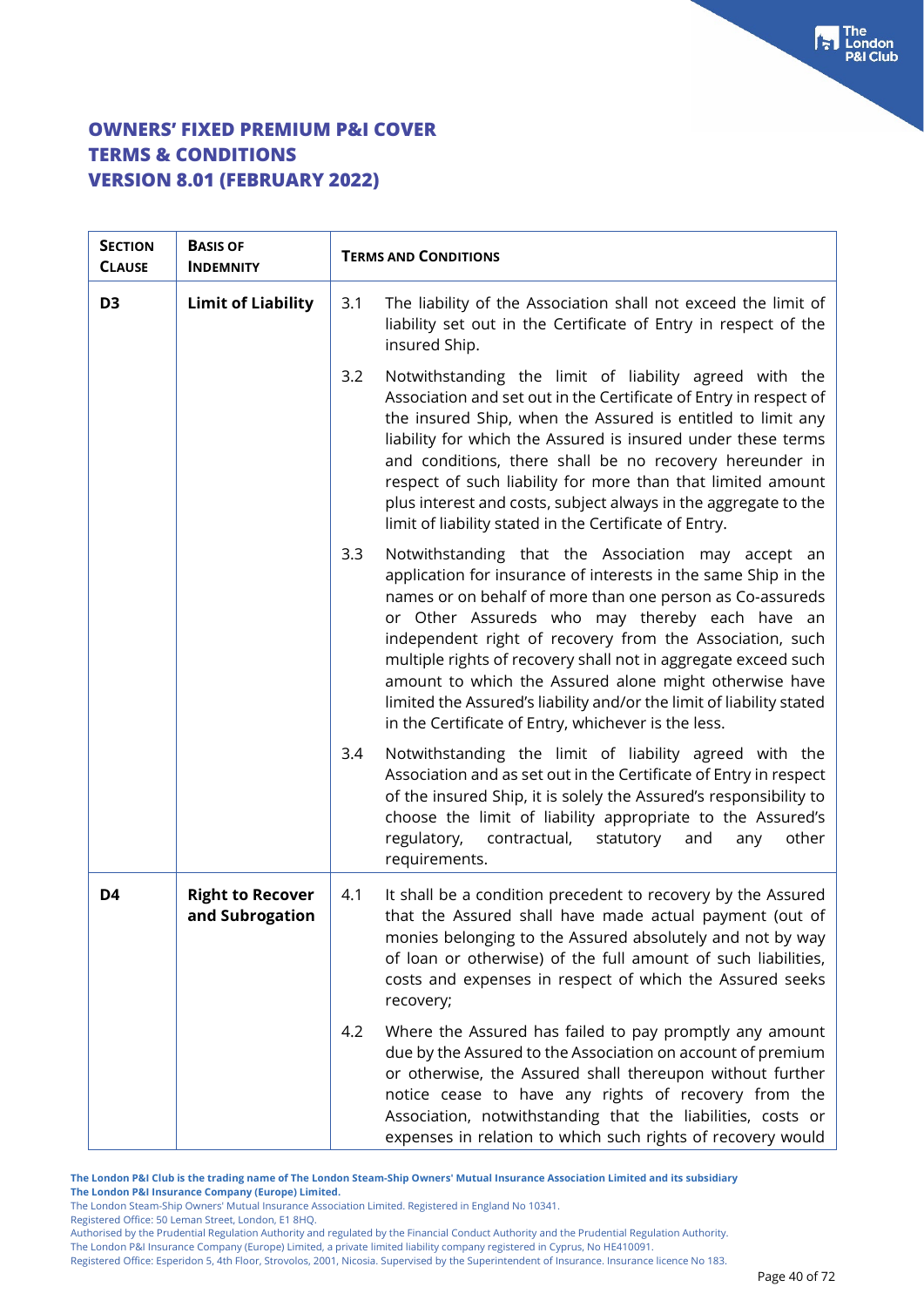| <b>SECTION</b><br><b>CLAUSE</b> | <b>BASIS OF</b><br><b>INDEMNITY</b>                                                                     | <b>TERMS AND CONDITIONS</b>                                                                                                                                                                                                                                                                                                                                                                                                                                                                                                                                                                                                                                                                                                                                                                                                                                                                                                                                                                                                                                                                                                                                                                                                                                                  |
|---------------------------------|---------------------------------------------------------------------------------------------------------|------------------------------------------------------------------------------------------------------------------------------------------------------------------------------------------------------------------------------------------------------------------------------------------------------------------------------------------------------------------------------------------------------------------------------------------------------------------------------------------------------------------------------------------------------------------------------------------------------------------------------------------------------------------------------------------------------------------------------------------------------------------------------------------------------------------------------------------------------------------------------------------------------------------------------------------------------------------------------------------------------------------------------------------------------------------------------------------------------------------------------------------------------------------------------------------------------------------------------------------------------------------------------|
|                                 |                                                                                                         | otherwise have been exercisable may have been incurred by<br>the Assured at a time when all amounts due to the<br>Association may have been paid by the Assured in full, or may<br>have been incurred during periods of cover or in respect of<br>the insured Ship for which all amounts so due may similarly<br>have been paid.                                                                                                                                                                                                                                                                                                                                                                                                                                                                                                                                                                                                                                                                                                                                                                                                                                                                                                                                             |
|                                 |                                                                                                         | 4.3<br>The Association shall be subrogated to all rights and claims<br>which the Assured may have against any person in relation to<br>any matter and/or claim giving rise to a right of recovery by<br>the Assured against the Association or in relation to any<br>matter and/or claim in respect of and/or as a result of which<br>the Association incurs or may incur liability under any security<br>the Association provides on behalf of the Assured. The<br>Assured shall notify the Association of any such rights or<br>claims immediately upon becoming aware of the same and<br>shall do all such things and execute all such documents as the<br>Association may require in relation to such rights and claims,<br>including the execution of any assignment of such rights or<br>claims in favour of the Association.<br>Until any such<br>assignment, the Assured shall hold all such rights and claims<br>on trust for the benefit of the Association to the extent of any<br>right of recovery by the Assured from the Association from<br>the time of the relevant incident. All of the foregoing<br>provisions shall be without limitation of and without prejudice<br>to any right of subrogation which the Association may have<br>by operation of law. |
| D <sub>5</sub>                  | Classification,<br><b>Inspections of</b><br><b>Ships and</b><br><b>Statutory</b><br><b>Requirements</b> | Unless otherwise agreed by the Association in writing, the<br>5.1<br>insured Ship shall be fully classed throughout the period of<br>cover with a Classification Society approved by the<br>Association, regardless of any separate inspections which the<br>Association may have required. The Association shall be<br>given 30 days' notice preceding any proposed change of<br>Classification Society.                                                                                                                                                                                                                                                                                                                                                                                                                                                                                                                                                                                                                                                                                                                                                                                                                                                                    |
|                                 |                                                                                                         | 5.2<br>Any occurrence known or likely to have caused damage to the<br>insured Ship in respect of which the Classification Society<br>might reasonably be expected to make recommendations as<br>to repairs or other action to be taken, must be promptly called<br>to the attention of the Classification Society.                                                                                                                                                                                                                                                                                                                                                                                                                                                                                                                                                                                                                                                                                                                                                                                                                                                                                                                                                           |

**The London P&I Club is the trading name of The London Steam-Ship Owners' Mutual Insurance Association Limited and its subsidiary The London P&I Insurance Company (Europe) Limited.**

The London Steam-Ship Owners' Mutual Insurance Association Limited. Registered in England No 10341.

Registered Office: 50 Leman Street, London, E1 8HQ.

Authorised by the Prudential Regulation Authority and regulated by the Financial Conduct Authority and the Prudential Regulation Authority. The London P&I Insurance Company (Europe) Limited, a private limited liability company registered in Cyprus, No HE410091.

Registered Office: Esperidon 5, 4th Floor, Strovolos, 2001, Nicosia. Supervised by the Superintendent of Insurance. Insurance licence No 183.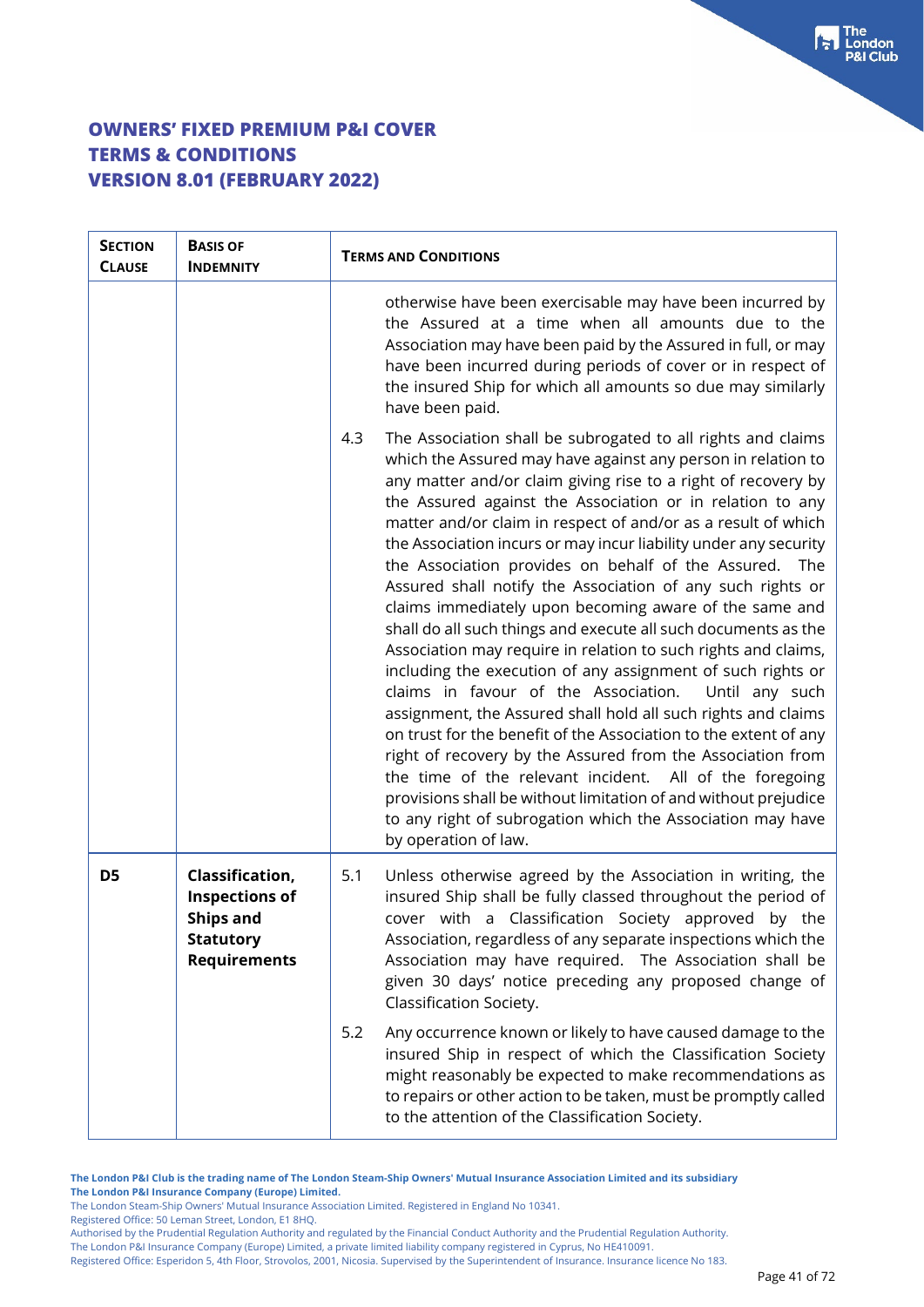| <b>SECTION</b><br><b>CLAUSE</b> | <b>BASIS OF</b><br><b>INDEMNITY</b> | <b>TERMS AND CONDITIONS</b>                                                                                                                                                                                                                                                                                                                                                                                                                                                                                                                                                                                                                                                                                                                                                                                                                                                                                                                                                             |
|---------------------------------|-------------------------------------|-----------------------------------------------------------------------------------------------------------------------------------------------------------------------------------------------------------------------------------------------------------------------------------------------------------------------------------------------------------------------------------------------------------------------------------------------------------------------------------------------------------------------------------------------------------------------------------------------------------------------------------------------------------------------------------------------------------------------------------------------------------------------------------------------------------------------------------------------------------------------------------------------------------------------------------------------------------------------------------------|
|                                 |                                     | 5.3<br>All the rules, recommendations and requirements of the<br>Classification Society relating to the insured Ship must be<br>complied with within the time or times specified by the<br>Classification Society.                                                                                                                                                                                                                                                                                                                                                                                                                                                                                                                                                                                                                                                                                                                                                                      |
|                                 |                                     | The Association shall have the right to inspect any records or<br>5.4<br>information relating to the classification of the insured Ship<br>during any period of insurance and if required, the Assured<br>shall authorise the Classification Society to make available all<br>such records and information to the Association.                                                                                                                                                                                                                                                                                                                                                                                                                                                                                                                                                                                                                                                          |
|                                 |                                     | Without derogation from and in addition to Clauses 5.1 to 5.4,<br>5.5<br>the Association may but shall not be obliged to require the<br>insured Ship to be submitted to inspection of its condition<br>and structure or any part thereof and its safety management<br>(including the Ship's managers and/or operators) by an<br>inspector nominated by the Association at any time or within<br>any period of time as may be specified by the Association, and<br>the Association may require the cost of such inspection to be<br>borne by the Assured.                                                                                                                                                                                                                                                                                                                                                                                                                                |
|                                 |                                     | Any deficiencies noted and/or any recommendations made<br>5.6<br>as to repair or remedy as a result of any inspection<br>undertaken in accordance with Clause 5.5 shall be corrected<br>and/or carried out forthwith or within such period of time as<br>may be specified by the Association. Notwithstanding<br>anything herein, no action, lack of action or omission by the<br>Association with regard to any inspection, noting of<br>deficiency, recommendation, or lack thereof by the<br>Association or its nominated inspector under this Clause 5<br>constitute an<br>approval, disapproval, warranty,<br>shall<br>undertaking, certification or assumption of responsibility of<br>any kind by the Association regarding the Assured, the<br>Assured's Ship(s) or management, nor shall any such action,<br>lack of action or omission by the Association relieve the<br>Assured of any of the Assured's responsibilities or obligations<br>under these terms and conditions. |
|                                 |                                     | The Assured shall ensure compliance with all the statutory<br>5.7<br>requirements of the state of the insured Ship's flag relating to<br>the construction, adaptation, condition, fitment, equipment,<br>manning, safety management and ship security of the insured                                                                                                                                                                                                                                                                                                                                                                                                                                                                                                                                                                                                                                                                                                                    |

**The London P&I Club is the trading name of The London Steam-Ship Owners' Mutual Insurance Association Limited and its subsidiary The London P&I Insurance Company (Europe) Limited.**

Registered Office: 50 Leman Street, London, E1 8HQ.

Authorised by the Prudential Regulation Authority and regulated by the Financial Conduct Authority and the Prudential Regulation Authority. The London P&I Insurance Company (Europe) Limited, a private limited liability company registered in Cyprus, No HE410091.

Registered Office: Esperidon 5, 4th Floor, Strovolos, 2001, Nicosia. Supervised by the Superintendent of Insurance. Insurance licence No 183.

The London Steam-Ship Owners' Mutual Insurance Association Limited. Registered in England No 10341.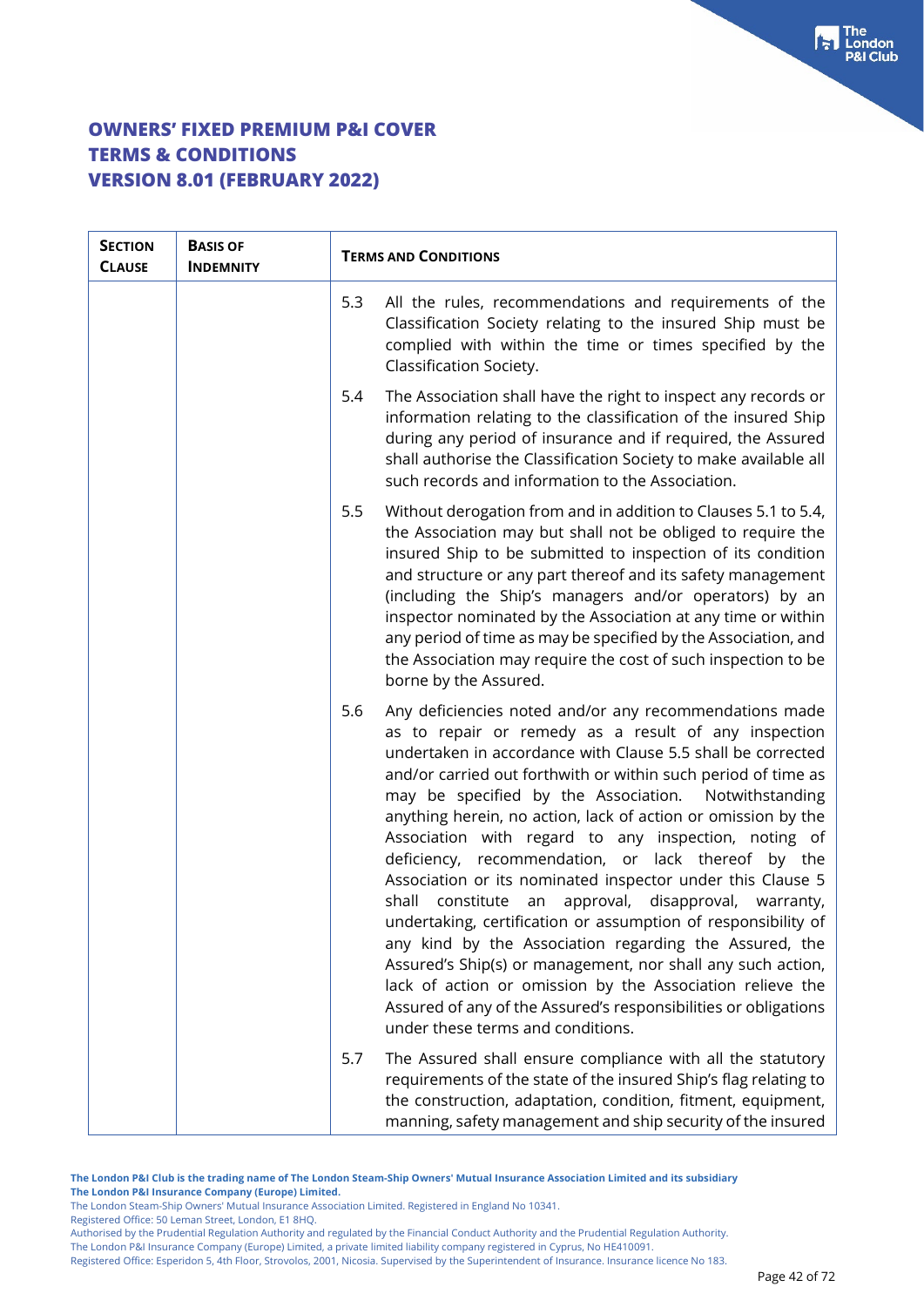| <b>SECTION</b><br><b>CLAUSE</b> | <b>BASIS OF</b><br><b>INDEMNITY</b> | <b>TERMS AND CONDITIONS</b>                                                                                                                                                                                                                                                                                                                                                                                                                                                                                                                                                  |
|---------------------------------|-------------------------------------|------------------------------------------------------------------------------------------------------------------------------------------------------------------------------------------------------------------------------------------------------------------------------------------------------------------------------------------------------------------------------------------------------------------------------------------------------------------------------------------------------------------------------------------------------------------------------|
|                                 |                                     | Ship and ensure at all times the maintenance of the validity of<br>such statutory certificates as are required to be issued by or<br>on behalf of the state of the insured Ship's flag.                                                                                                                                                                                                                                                                                                                                                                                      |
|                                 |                                     | Save to the extent that the Members' Committee in its sole<br>5.8<br>discretion may otherwise determine, there shall be no<br>recovery in respect of any liability, costs or expenses arising<br>during a period when any of the foregoing requirements have<br>not been fulfilled.                                                                                                                                                                                                                                                                                          |
|                                 |                                     | 5.9<br>Without prejudice to Clause 5.8, the Association may:<br>5.9.1<br>immediately terminate any contract of insurance after                                                                                                                                                                                                                                                                                                                                                                                                                                               |
|                                 |                                     | deficiencies or failures have been noted under<br>Clause 5.6;                                                                                                                                                                                                                                                                                                                                                                                                                                                                                                                |
|                                 |                                     | 5.9.2<br>exclude cover for any liability, costs or expenses<br>arising out of any accident or occurrence which is<br>caused in whole or in part by any deficiency in or<br>condition of the insured Ship and/or its safety<br>management (including the Ship's managers and/or<br>operators) in respect of which an inspector has made<br>any recommendations under Clause 5.6.                                                                                                                                                                                              |
|                                 |                                     | 5.9.3<br>from a specified date exclude cover for any liability,<br>costs or expenses arising out of any accident or<br>occurrence which is caused in whole or in part by any<br>deficiency in or condition of the insured Ship and/or<br>its safety management (including the Ship's managers<br>and/or operators) in respect of which an inspector has<br>made any recommendations, unless by that date the<br>Assured has submitted the insured Ship for a further<br>inspection and the recommended repairs have been<br>effected to the satisfaction of the Association. |
| D <sub>6</sub>                  | <b>Hull Insurance</b>               | Subject to Clause 7 below, for the purposes of this insurance the<br>insured Ship shall be deemed to be insured throughout the period<br>of cover on terms no narrower than a customary Lloyd's Policy Form<br>incorporating the Institute Time Clauses - Hulls 01/10/83 (including<br>34ths Collision Liability) for such value as the Members' Committee<br>in its sole discretion may determine as representing at the relevant<br>time the insured Ship's full market value, free of commitment.                                                                         |

Registered Office: 50 Leman Street, London, E1 8HQ.

Authorised by the Prudential Regulation Authority and regulated by the Financial Conduct Authority and the Prudential Regulation Authority. The London P&I Insurance Company (Europe) Limited, a private limited liability company registered in Cyprus, No HE410091.

Registered Office: Esperidon 5, 4th Floor, Strovolos, 2001, Nicosia. Supervised by the Superintendent of Insurance. Insurance licence No 183.

The London Steam-Ship Owners' Mutual Insurance Association Limited. Registered in England No 10341.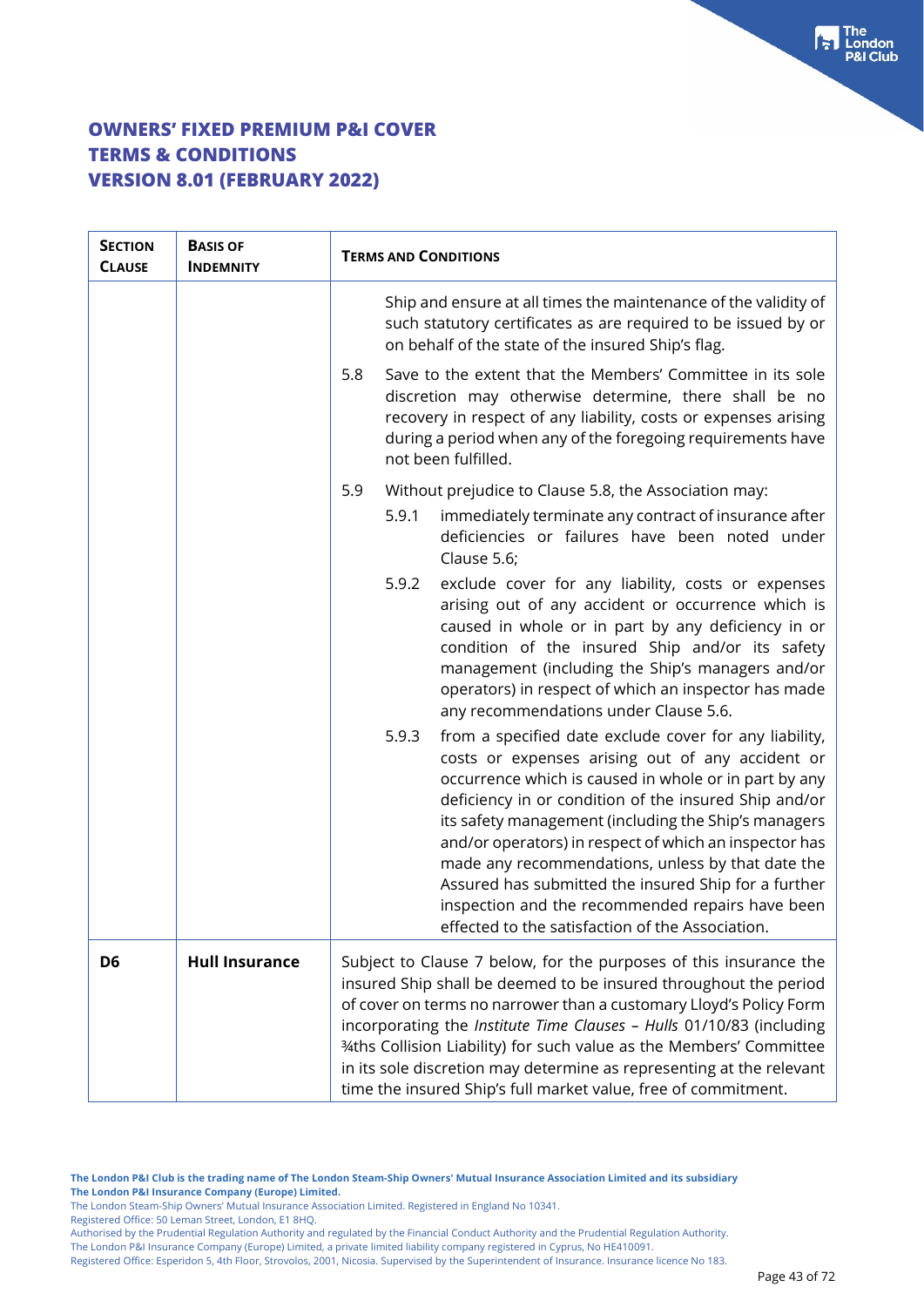| <b>SECTION</b><br><b>CLAUSE</b> | <b>BASIS OF</b><br><b>INDEMNITY</b>                          | <b>TERMS AND CONDITIONS</b>                                                                                                                                                                                                                                                                                                                                                                                                                                                                                                                                                                                                                                                                                                                                                             |
|---------------------------------|--------------------------------------------------------------|-----------------------------------------------------------------------------------------------------------------------------------------------------------------------------------------------------------------------------------------------------------------------------------------------------------------------------------------------------------------------------------------------------------------------------------------------------------------------------------------------------------------------------------------------------------------------------------------------------------------------------------------------------------------------------------------------------------------------------------------------------------------------------------------|
| D7                              | <b>Other</b><br>insurances                                   | Unless and to the extent that the Members' Committee in its sole<br>discretion otherwise decides, or the Association agrees in writing as<br>a term of cover, there shall be no recovery for any liability, costs or<br>expenses for which the insured Ship is deemed to be insured under<br>Clause 6 or which the Assured is entitled (or but for the insurance<br>of the Ship concerned, would be entitled) to recover under any<br>other insurance or otherwise howsoever.                                                                                                                                                                                                                                                                                                           |
| D <sub>8</sub>                  | <b>Unreasonable</b><br><b>Conduct</b>                        | The Members' Committee may reject or reduce any recovery by the<br>Assured where in its sole discretion it determines that the Assured<br>has not at any time (whether before, at the time of, during or after<br>any casualty, event or matter liable to give rise to a claim upon the<br>Association) taken such steps to protect the Assured's interests as<br>the Members' Committee in its sole discretion would have expected<br>an uninsured person acting reasonably in similar circumstances to<br>have taken.                                                                                                                                                                                                                                                                 |
| D <sub>9</sub>                  | <b>Amendment of</b><br><b>Terms and</b><br><b>Conditions</b> | Notwithstanding and without prejudice to any other provision of<br>these terms and conditions or the Articles relating to the<br>amendment of these terms and conditions, these terms and<br>conditions may, on such notice as the Board may in its sole<br>discretion decide, be amended at any time to such extent as the<br>Board may in its sole discretion determine is necessary as a result<br>of the implementation of or any change in, or potential or proposed<br>implementation of or any change in, any sanction, prohibition,<br>restriction, legislation, regulation or requirement to obtain any<br>licence, consent, permission or approval, by any government, state,<br>international organisation, regulatory or competent authority,<br>official body or the like. |
| <b>D10</b>                      | <b>Sanctions</b>                                             | There shall be no recovery by an Assured in respect of any Ship<br>entered by him for any liability, loss, damage, cost or expense where<br>the provision of cover or any payment in respect thereof exposes or<br>may expose the Association or the Managers to the risk of violating<br>applicable law, including but not limited to, the prohibitions and<br>requirements of any economic, financial or trade sanctions<br>administered by any state, international or supranational<br>organisation or other authority; or to the risk of being or becoming<br>subject to any sanction, prohibition or adverse action in any form<br>whatsoever by any state, international or supranational<br>organisation or other authority which sanction, prohibition or                      |

**The London P&I Club is the trading name of The London Steam-Ship Owners' Mutual Insurance Association Limited and its subsidiary**

- **The London P&I Insurance Company (Europe) Limited.**
- The London Steam-Ship Owners' Mutual Insurance Association Limited. Registered in England No 10341.

Registered Office: 50 Leman Street, London, E1 8HQ.

Authorised by the Prudential Regulation Authority and regulated by the Financial Conduct Authority and the Prudential Regulation Authority. The London P&I Insurance Company (Europe) Limited, a private limited liability company registered in Cyprus, No HE410091.

Registered Office: Esperidon 5, 4th Floor, Strovolos, 2001, Nicosia. Supervised by the Superintendent of Insurance. Insurance licence No 183.

 $\begin{bmatrix} 1 \\ 2 \end{bmatrix}$  The London **881 Club**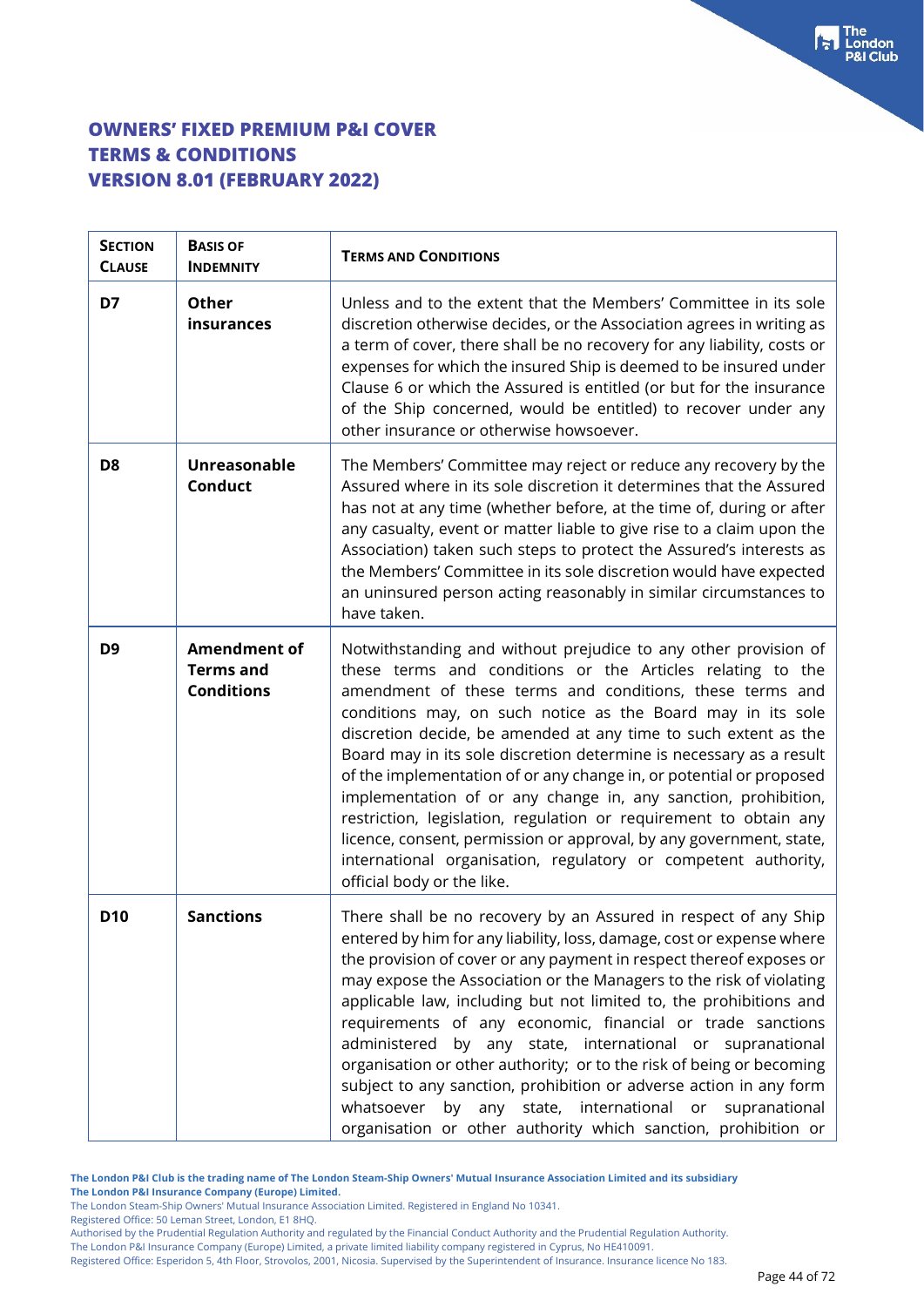| <b>SECTION</b><br><b>CLAUSE</b> | <b>BASIS OF</b><br><b>INDEMNITY</b> | <b>TERMS AND CONDITIONS</b>                                                                                                                                                                                                                                                                                                                                                                                                                                                                                                                                                                                                                                                                                                                                                                                                                                                                                                                                                                                                                                                                                                                                                                                                                                                                      |
|---------------------------------|-------------------------------------|--------------------------------------------------------------------------------------------------------------------------------------------------------------------------------------------------------------------------------------------------------------------------------------------------------------------------------------------------------------------------------------------------------------------------------------------------------------------------------------------------------------------------------------------------------------------------------------------------------------------------------------------------------------------------------------------------------------------------------------------------------------------------------------------------------------------------------------------------------------------------------------------------------------------------------------------------------------------------------------------------------------------------------------------------------------------------------------------------------------------------------------------------------------------------------------------------------------------------------------------------------------------------------------------------|
|                                 |                                     | adverse action the Members' Committee in its sole discretion<br>determines may materially affect the Association in any way<br>whatsoever.                                                                                                                                                                                                                                                                                                                                                                                                                                                                                                                                                                                                                                                                                                                                                                                                                                                                                                                                                                                                                                                                                                                                                       |
| <b>D11</b>                      | <b>Reinsurances</b>                 | 11.1 The Association may reinsure in whole or in part risks insured<br>under these terms and conditions. Where such reinsurance<br>is arranged:<br>11.1.1 the Assured shall be entitled to recover only the net<br>amount actually recovered under such reinsurance<br>arrangements, together with that portion (if any) of<br>the risk or risks retained by the Association; and<br>11.1.2 the Managers shall be at liberty in their sole discretion<br>to delay making payment to the Assured until after<br>recovery under such reinsurance;                                                                                                                                                                                                                                                                                                                                                                                                                                                                                                                                                                                                                                                                                                                                                  |
|                                 |                                     | 11.2 Without prejudice to the generality of clauses 11.1.1 and<br>11.1.2, the Assured shall not be entitled to recovery in respect<br>of that part of any liability, loss, damage, cost or expense<br>which is not recovered by the Association under any<br>reinsurance(s) arranged by the Association because of a<br>shortfall in recovery from such parties or reinsurers<br>thereunder by reason of a potential violation of applicable<br>law, including, but not limited to, the prohibitions and<br>requirements of any economic, financial, or trade sanctions<br>administered by a state, international or supranational<br>organisation or other authority (or the risk thereof); or the<br>risk of being or becoming subject to any sanction, prohibition<br>or adverse action in any form whatsoever by any state,<br>international or supranational organisation or other authority<br>if payment were to be made by such parties or reinsurers. For<br>the purposes of this Rule 31.2, "shortfall" includes any failure<br>or delay in recovery by the Association by reason of such<br>parties or reinsurers making payment into a designated<br>account in compliance with the requirements of any state,<br>international or supranational organisation or other<br>authority. |
| D <sub>12</sub>                 | Premium                             | The Assured shall be liable to pay a fixed premium to the<br>12.1<br>Association of such amount and at such times as agreed with<br>the Association and set out in the Certificate of Entry issued                                                                                                                                                                                                                                                                                                                                                                                                                                                                                                                                                                                                                                                                                                                                                                                                                                                                                                                                                                                                                                                                                               |

**The London P&I Club is the trading name of The London Steam-Ship Owners' Mutual Insurance Association Limited and its subsidiary The London P&I Insurance Company (Europe) Limited.**

The London Steam-Ship Owners' Mutual Insurance Association Limited. Registered in England No 10341.

Registered Office: 50 Leman Street, London, E1 8HQ.

Authorised by the Prudential Regulation Authority and regulated by the Financial Conduct Authority and the Prudential Regulation Authority.

The London P&I Insurance Company (Europe) Limited, a private limited liability company registered in Cyprus, No HE410091.

Registered Office: Esperidon 5, 4th Floor, Strovolos, 2001, Nicosia. Supervised by the Superintendent of Insurance. Insurance licence No 183.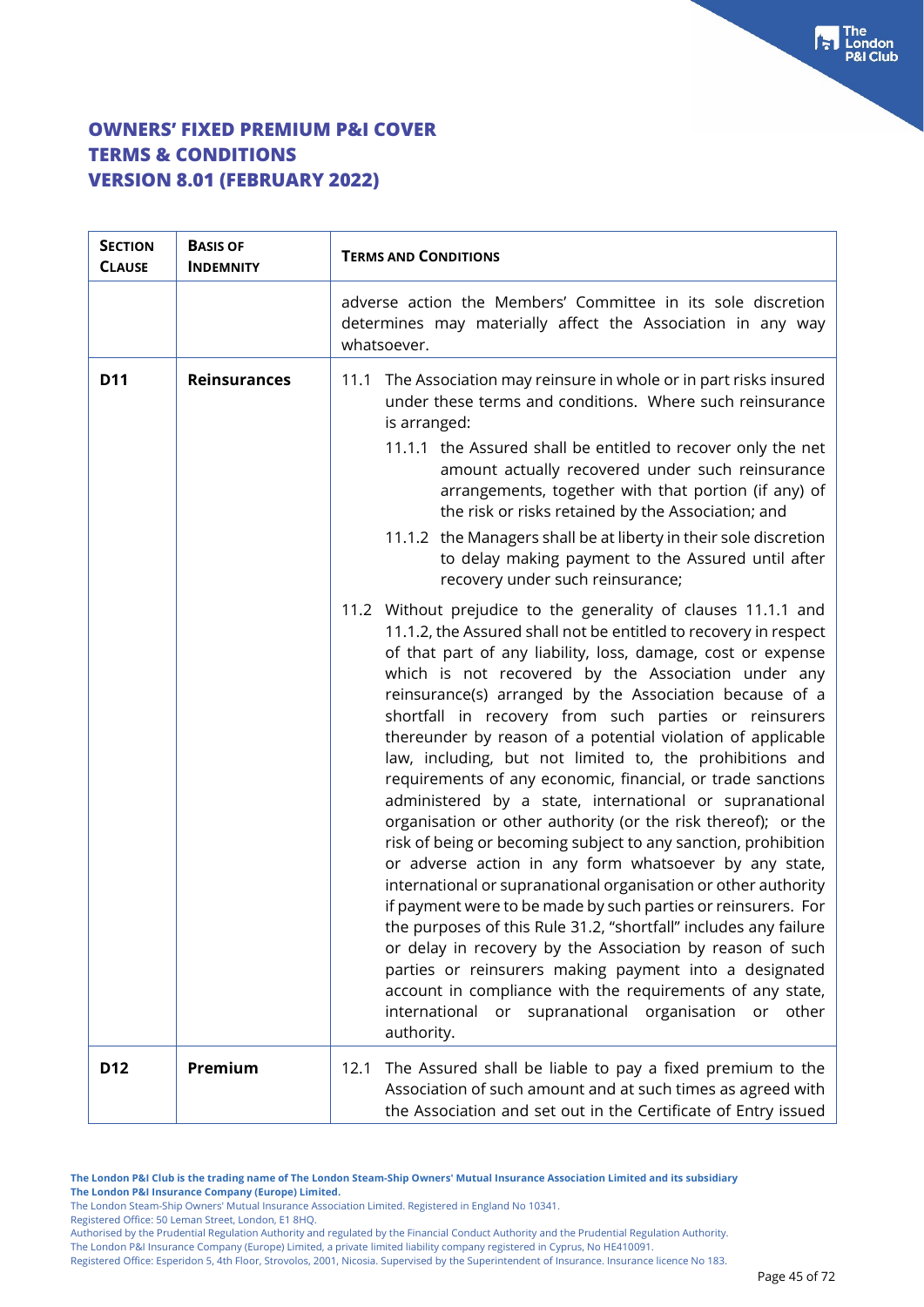| <b>SECTION</b><br><b>CLAUSE</b> | <b>BASIS OF</b><br><b>INDEMNITY</b> | <b>TERMS AND CONDITIONS</b>                                                                                                                                                                                                                                                                                                                                                                                                      |
|---------------------------------|-------------------------------------|----------------------------------------------------------------------------------------------------------------------------------------------------------------------------------------------------------------------------------------------------------------------------------------------------------------------------------------------------------------------------------------------------------------------------------|
|                                 |                                     | in respect of the insured Ship or as set out in the Association's<br>debit note in respect thereof.                                                                                                                                                                                                                                                                                                                              |
|                                 |                                     | The premium due shall be paid without set-off of any amount<br>12.2<br>due or alleged to be due by the Association to the Assured on<br>any ground or of any kind whatsoever. If the premium due<br>under Clause 12.1 is not paid at such times as agreed with the<br>Association, the Association shall have the right to terminate<br>this insurance in accordance with Section F Clause 7.2 of<br>these terms and conditions. |
|                                 |                                     | 12.3 The Assured shall pay on demand to the Association the<br>amount of any premium tax or other excise tax for which the<br>Association determines it or the Assured has or may become<br>liable and shall indemnify and hold harmless the Association<br>in respect of any loss, damage, liability, cost or expense which<br>the Association may incur in respect of such premium tax or<br>other excise tax.                 |

**The London P&I Club is the trading name of The London Steam-Ship Owners' Mutual Insurance Association Limited and its subsidiary The London P&I Insurance Company (Europe) Limited.**

The London Steam-Ship Owners' Mutual Insurance Association Limited. Registered in England No 10341.

Registered Office: 50 Leman Street, London, E1 8HQ.

Authorised by the Prudential Regulation Authority and regulated by the Financial Conduct Authority and the Prudential Regulation Authority.

The London P&I Insurance Company (Europe) Limited, a private limited liability company registered in Cyprus, No HE410091.

Registered Office: Esperidon 5, 4th Floor, Strovolos, 2001, Nicosia. Supervised by the Superintendent of Insurance. Insurance licence No 183.

The<br> **F** London<br>
P&I Club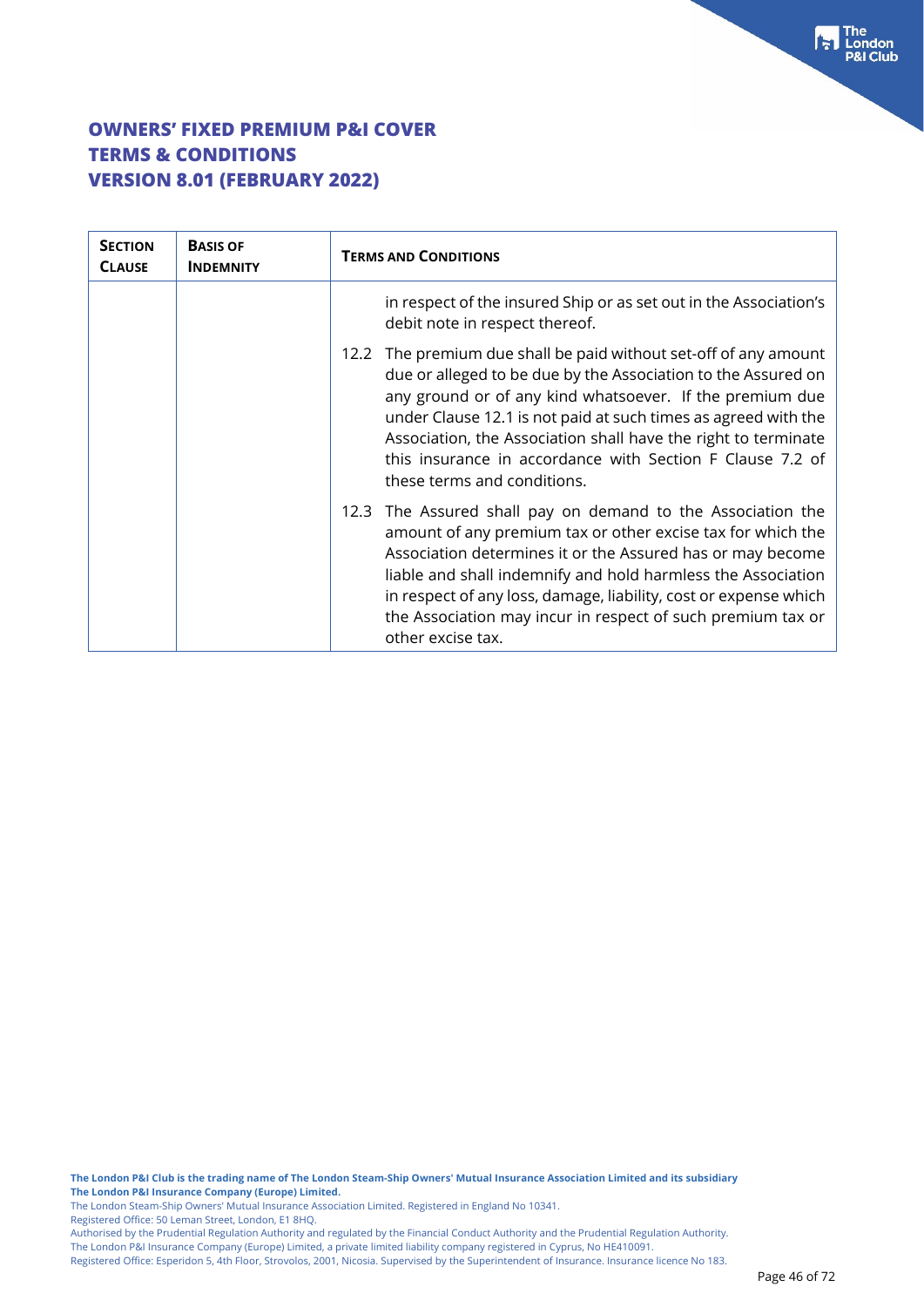| <b>SECTION</b><br><b>CLAUSE</b> | <b>CLAIMS</b>                                                          | <b>TERMS AND CONDITIONS</b>                                                                                                                                                                                                                                                                                                                                                                                                                                                                                                                                                                                                                                                                                                                                                                                                                                           |  |
|---------------------------------|------------------------------------------------------------------------|-----------------------------------------------------------------------------------------------------------------------------------------------------------------------------------------------------------------------------------------------------------------------------------------------------------------------------------------------------------------------------------------------------------------------------------------------------------------------------------------------------------------------------------------------------------------------------------------------------------------------------------------------------------------------------------------------------------------------------------------------------------------------------------------------------------------------------------------------------------------------|--|
| E1                              | <b>Obligations of</b><br>the Assured in<br>respect of<br><b>Claims</b> | 1.1<br>The Assured must promptly:<br>notify the Association of every casualty, event and<br>1.1.1<br>claim against the Assured which threatens to give rise<br>to any liability, costs or expenses for which the<br>Assured is insured, or would have been insured but<br>for the existence of any deductible, other insurance or<br>retention, of all material developments in respect<br>thereof, and of every survey or opportunity for survey<br>(including survey of the condition of the insured Ship)<br>in connection therewith;<br>1.1.2<br>disclose and produce all information, documents,<br>reports or legal advices in or coming into the<br>Assured's or the Assured's agents' (including lawyers')<br>possession, power or knowledge relevant to any such<br>casualty, event or claim either available at the time of<br>notification or at any time. |  |
|                                 |                                                                        | 1.2<br>The Assured must neither settle nor make any admission nor<br>grant any waiver in respect of liabilities, costs or expenses for<br>which the Assured is insured without prior consent from the<br>Association in writing.                                                                                                                                                                                                                                                                                                                                                                                                                                                                                                                                                                                                                                      |  |
|                                 |                                                                        | 1.3<br>If the Assured commits any breach of the Assured's<br>obligations under this Clause 1 the Members' Committee may<br>in its sole discretion reject or reduce any recovery to which<br>such breach may appear to the Members' Committee to be<br>relevant or require the Assured to repay to the Association<br>any amounts in respect of liabilities, costs or expenses which<br>the Association may have incurred or paid or undertaken to<br>pay in connection therewith.                                                                                                                                                                                                                                                                                                                                                                                     |  |
| E <sub>2</sub>                  | <b>Time Bar</b>                                                        | Without derogation from and in addition to the obligation under<br>Clause 1.1.1 to give prompt notice, if the Assured fails to notify the<br>Association in writing of any claim against the Assured as therein<br>described within one year after the Assured has knowledge of such<br>claim, any right of the Assured to recover in respect thereof shall be<br>extinguished, unless the Members' Committee in its sole discretion<br>shall otherwise determine.                                                                                                                                                                                                                                                                                                                                                                                                    |  |
| E3                              | <b>Bail</b>                                                            | The Association may, but shall in no case be obliged to, provide on<br>behalf of the Assured security to prevent arrest or obtain release                                                                                                                                                                                                                                                                                                                                                                                                                                                                                                                                                                                                                                                                                                                             |  |

**The London P&I Club is the trading name of The London Steam-Ship Owners' Mutual Insurance Association Limited and its subsidiary The London P&I Insurance Company (Europe) Limited.**

The London Steam-Ship Owners' Mutual Insurance Association Limited. Registered in England No 10341.

Registered Office: 50 Leman Street, London, E1 8HQ.

Authorised by the Prudential Regulation Authority and regulated by the Financial Conduct Authority and the Prudential Regulation Authority.

The London P&I Insurance Company (Europe) Limited, a private limited liability company registered in Cyprus, No HE410091.

Registered Office: Esperidon 5, 4th Floor, Strovolos, 2001, Nicosia. Supervised by the Superintendent of Insurance. Insurance licence No 183.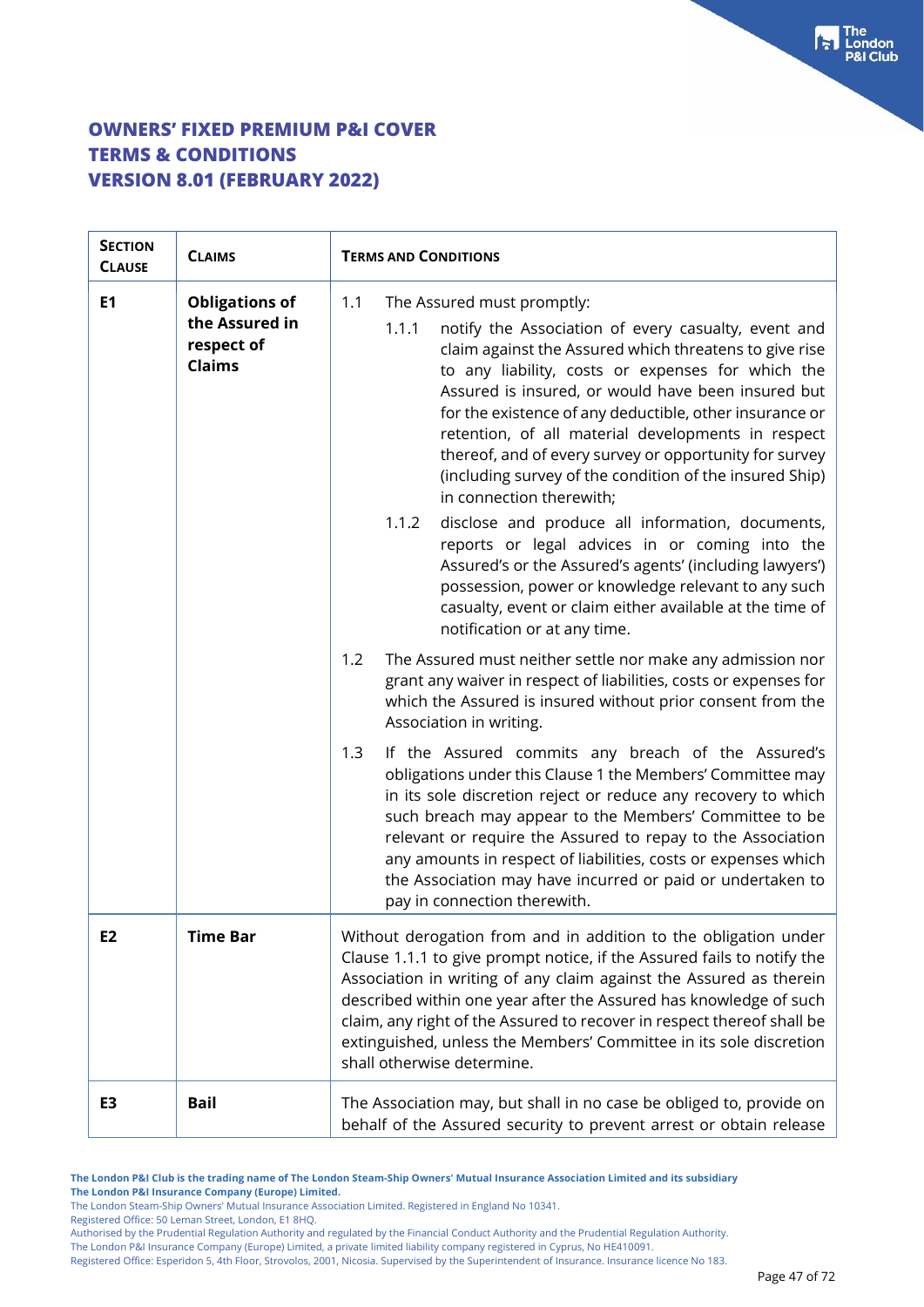| <b>SECTION</b><br><b>CLAUSE</b> | <b>CLAIMS</b>                                                                                                                 | <b>TERMS AND CONDITIONS</b>                                                                                                                                                                                                                                                                                                                                                                                                                                                                                                                                                                                                                                                                                                                                                                                                                                                                                                                                                                                                                                                                                                                                                                                                                                                                                                                                            |  |  |
|---------------------------------|-------------------------------------------------------------------------------------------------------------------------------|------------------------------------------------------------------------------------------------------------------------------------------------------------------------------------------------------------------------------------------------------------------------------------------------------------------------------------------------------------------------------------------------------------------------------------------------------------------------------------------------------------------------------------------------------------------------------------------------------------------------------------------------------------------------------------------------------------------------------------------------------------------------------------------------------------------------------------------------------------------------------------------------------------------------------------------------------------------------------------------------------------------------------------------------------------------------------------------------------------------------------------------------------------------------------------------------------------------------------------------------------------------------------------------------------------------------------------------------------------------------|--|--|
|                                 |                                                                                                                               | from arrest or otherwise in respect of the insured Ship and if it does<br>such Assured shall upon first demand made at any time by the<br>Association in writing arrange such countersecurity (which<br>expression may in the Association's sole discretion include a deposit<br>of cash with the Association) as the Association may require and<br>(with or without such countersecurity having been required or<br>arranged) shall indemnify the Association against all liabilities and<br>expenses incurred by the Association in consequence of the<br>security originally provided by the Association. In the event that the<br>Assured does not arrange such countersecurity as may have been<br>required or does not indemnify the Association as aforesaid, the<br>Association, without prejudice to its other rights, shall be entitled to<br>retain any amounts which would otherwise be recoverable by such<br>Assured, notwithstanding that the same may have no connection<br>with the liability in respect of which the original security was<br>provided and may relate to other periods of cover before or after<br>that liability was incurred by the Assured or to another insured Ship.<br>The provision of security by the Association shall be without<br>prejudice to the Association's liability to the Assured for the claim in<br>question. |  |  |
| E4                              | <b>Powers of the</b><br><b>Association</b><br>relating to the<br><b>Handling and</b><br><b>Settlement of</b><br><b>Claims</b> | 4.1<br>The Association shall at all times have the right to:<br>4.1.1<br>appoint and employ on the Assured's behalf lawyers,<br>surveyors or other persons to co-operate with the<br>Assured in investigating or dealing with (including<br>commencing or defending legal or other proceedings)<br>any matter which may result in liability, costs or<br>expenses for which the Assured is or may be insured<br>by the Association, or would have been insured but<br>for the existence of any deductible, other insurance or<br>retention, or in respect of which the Association has<br>provided security;<br>direct the conduct of any claim or legal or other<br>4.1.2<br>proceedings against the Assured relating to any<br>potential liability for which the Assured is or may be<br>insured by the Association in whole or in part, or<br>would have been insured but for the existence of any<br>deductible, other insurance or retention, or in respect<br>of which the Association has provided security,<br>including direction that such claim or proceedings                                                                                                                                                                                                                                                                                              |  |  |

**The London P&I Club is the trading name of The London Steam-Ship Owners' Mutual Insurance Association Limited and its subsidiary**

**The London P&I Insurance Company (Europe) Limited.**

The London Steam-Ship Owners' Mutual Insurance Association Limited. Registered in England No 10341.

Registered Office: 50 Leman Street, London, E1 8HQ.

Authorised by the Prudential Regulation Authority and regulated by the Financial Conduct Authority and the Prudential Regulation Authority. The London P&I Insurance Company (Europe) Limited, a private limited liability company registered in Cyprus, No HE410091.

Registered Office: Esperidon 5, 4th Floor, Strovolos, 2001, Nicosia. Supervised by the Superintendent of Insurance. Insurance licence No 183.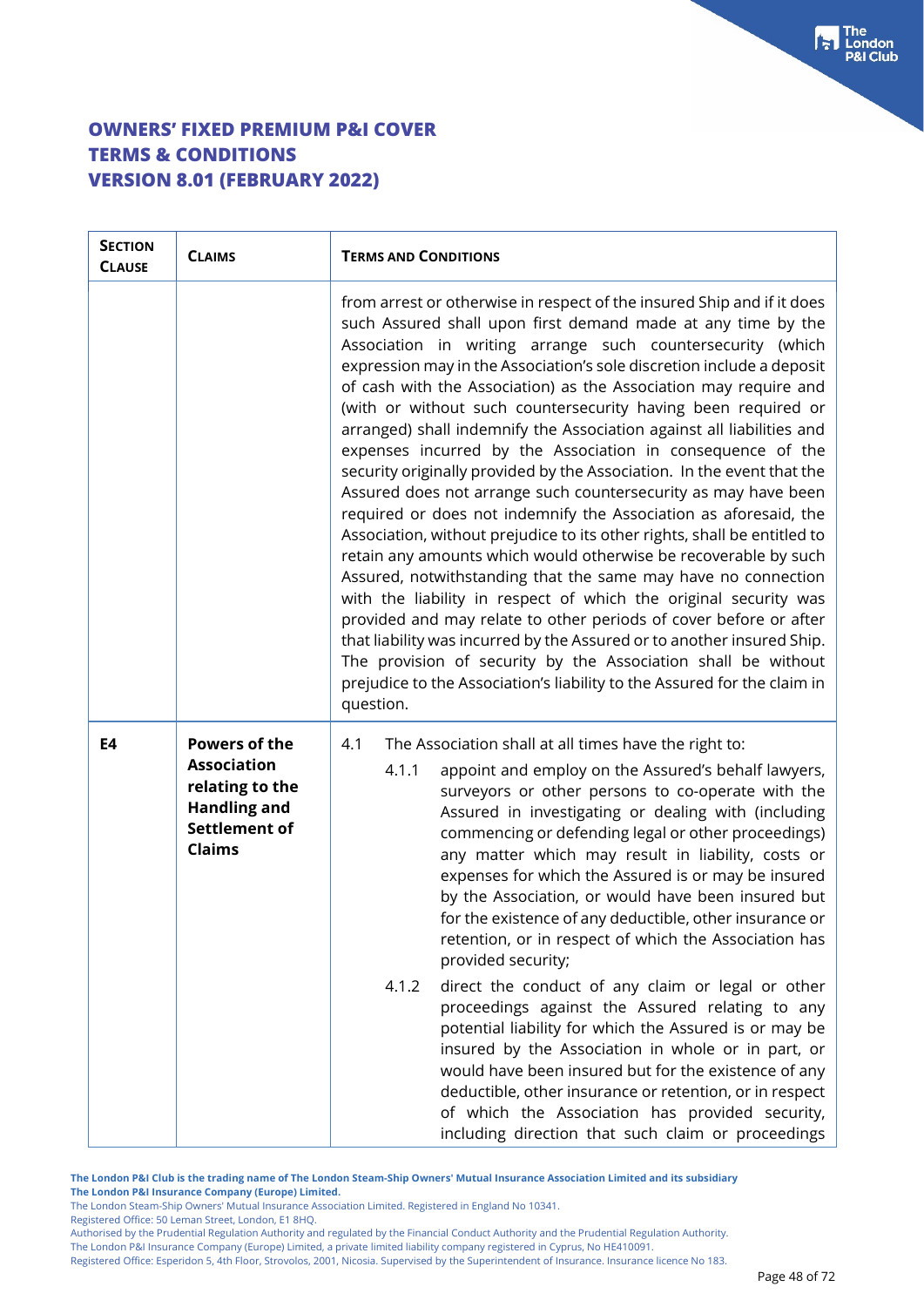| <b>SECTION</b><br><b>CLAUSE</b> | <b>CLAIMS</b>                  | <b>TERMS AND CONDITIONS</b>                                                                                                                                                                                                                                                                                                                                                                                                                                                                                                                                                                                                                                                         |
|---------------------------------|--------------------------------|-------------------------------------------------------------------------------------------------------------------------------------------------------------------------------------------------------------------------------------------------------------------------------------------------------------------------------------------------------------------------------------------------------------------------------------------------------------------------------------------------------------------------------------------------------------------------------------------------------------------------------------------------------------------------------------|
|                                 |                                | should be settled, compromised, or otherwise<br>disposed of in such manner and upon such terms as<br>the Association may require;<br>4.1.3<br>with the approval of the Members' Committee,<br>control the conduct of any claim or legal or other<br>proceedings against the Assured relating to any<br>potential liability for which the Assured is or may be<br>insured but for the existence of any deductible, other<br>insurance or retention, or in respect of which the<br>Association has provided security, including the<br>settlement, compromise or other disposal of such<br>claim or proceedings in such manner and upon such<br>terms as the Association may require; |
|                                 |                                | require the Assured to provide or execute any<br>4.1.4<br>documents to enable it to give effect to its powers<br>under this Section E Clause 4.                                                                                                                                                                                                                                                                                                                                                                                                                                                                                                                                     |
|                                 |                                | Without prejudice to any of the Association's rights and<br>4.2<br>remedies under these terms and conditions and at law, if the<br>Assured fails to co-operate or to comply with any of the<br>provisions under this Section E Clause 4, the Members'<br>Committee may in its sole discretion reject or reduce any<br>recovery to which such failure may appear to the Members'<br>Committee to be relevant.                                                                                                                                                                                                                                                                        |
| E5                              | Settlement of<br><b>Claims</b> | The Members' Committee and the Board shall meet as often<br>5.1<br>as may be required for the purposes of settling and<br>determining claims or any other matters relating to the<br>business of the Association.                                                                                                                                                                                                                                                                                                                                                                                                                                                                   |
|                                 |                                | 5.2<br>The Members' Committee shall in its sole discretion have<br>power from time to time to authorise the Managers to effect<br>both settlement and payment of any claims, without prior<br>reference to the Members' Committee, of such types and up<br>to such sums as the Members' Committee may in its sole<br>discretion determine.                                                                                                                                                                                                                                                                                                                                          |
|                                 |                                | 5.3<br>No member of the Members' Committee may vote upon any<br>claim in which he or she is in any way interested.                                                                                                                                                                                                                                                                                                                                                                                                                                                                                                                                                                  |
|                                 |                                | 5.4<br>Where under any Section of these terms and conditions the<br>Members' Committee shall have exercised its sole discretion                                                                                                                                                                                                                                                                                                                                                                                                                                                                                                                                                     |

**The London P&I Club is the trading name of The London Steam-Ship Owners' Mutual Insurance Association Limited and its subsidiary The London P&I Insurance Company (Europe) Limited.**

The London Steam-Ship Owners' Mutual Insurance Association Limited. Registered in England No 10341.

Registered Office: 50 Leman Street, London, E1 8HQ.

Authorised by the Prudential Regulation Authority and regulated by the Financial Conduct Authority and the Prudential Regulation Authority.

The London P&I Insurance Company (Europe) Limited, a private limited liability company registered in Cyprus, No HE410091.

Registered Office: Esperidon 5, 4th Floor, Strovolos, 2001, Nicosia. Supervised by the Superintendent of Insurance. Insurance licence No 183.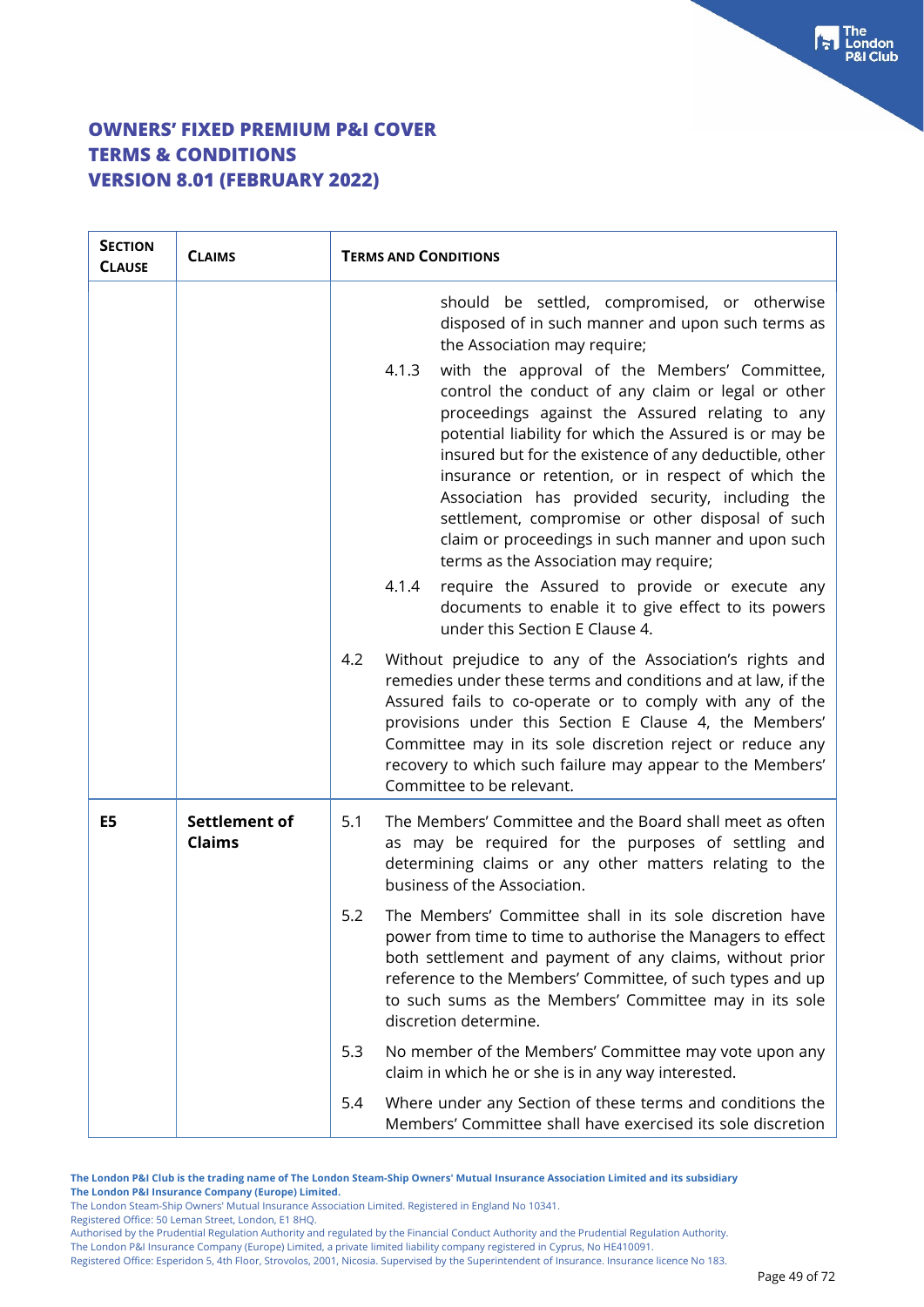| <b>SECTION</b><br><b>CLAUSE</b> | <b>CLAIMS</b> | <b>TERMS AND CONDITIONS</b>                                                                                                                                                             |  |
|---------------------------------|---------------|-----------------------------------------------------------------------------------------------------------------------------------------------------------------------------------------|--|
|                                 |               | in settling or determining claims or any other matters relating<br>to the business of the Association, the Members' Committee<br>shall not be obliged to give reasons for any decision. |  |

**The London P&I Club is the trading name of The London Steam-Ship Owners' Mutual Insurance Association Limited and its subsidiary The London P&I Insurance Company (Europe) Limited.**

The London Steam-Ship Owners' Mutual Insurance Association Limited. Registered in England No 10341.

Registered Office: 50 Leman Street, London, E1 8HQ.

Authorised by the Prudential Regulation Authority and regulated by the Financial Conduct Authority and the Prudential Regulation Authority. The London P&I Insurance Company (Europe) Limited, a private limited liability company registered in Cyprus, No HE410091.

Registered Office: Esperidon 5, 4th Floor, Strovolos, 2001, Nicosia. Supervised by the Superintendent of Insurance. Insurance licence No 183.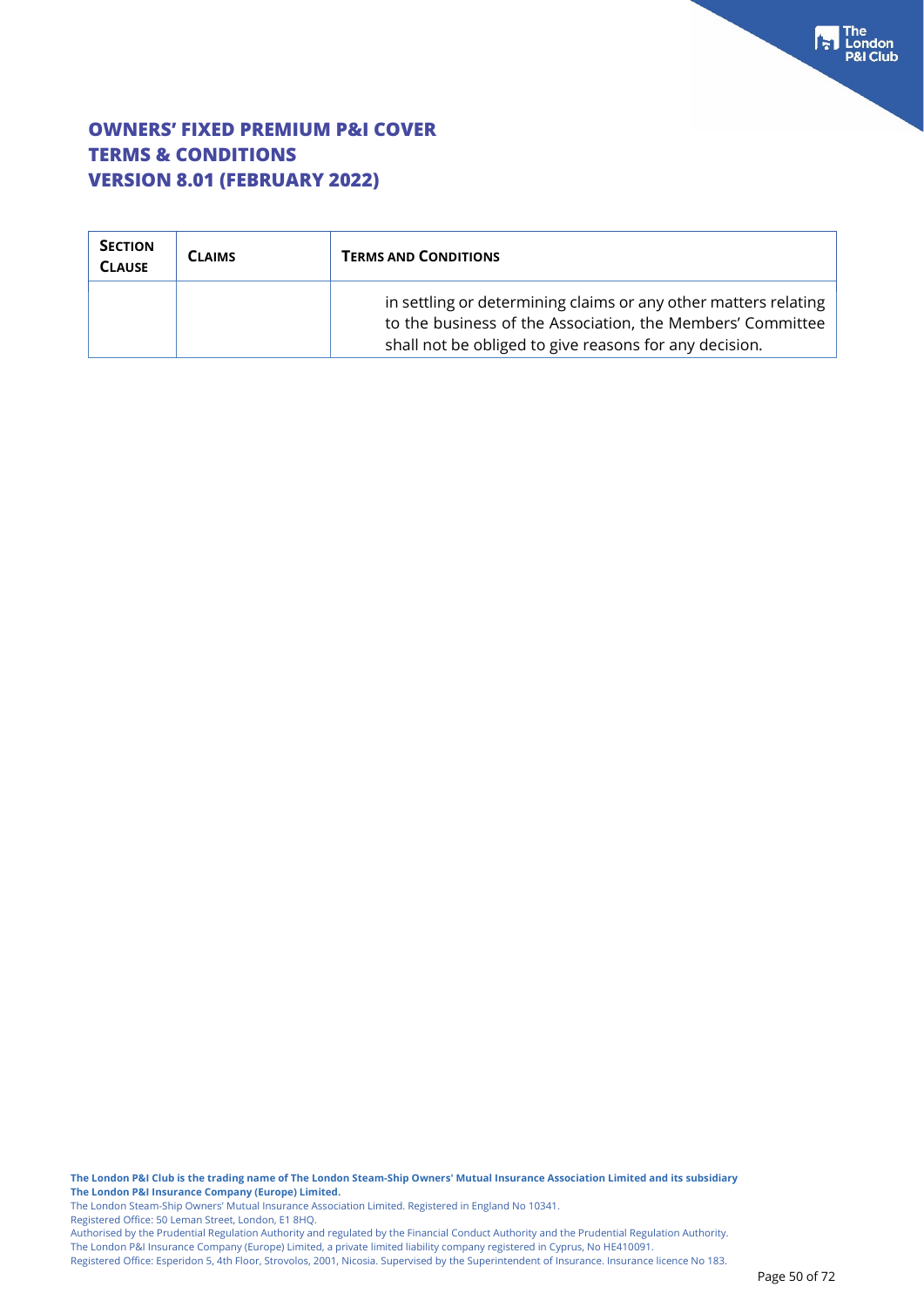| <b>SECTION</b><br><b>CLAUSE</b> | <b>GENERAL</b><br><b>PROVISIONS</b>                           | <b>TERMS AND CONDITIONS</b>                                                                                                                                                                                                                                                                                       |                                                                                                                                                                                                                                                                                                                                   |
|---------------------------------|---------------------------------------------------------------|-------------------------------------------------------------------------------------------------------------------------------------------------------------------------------------------------------------------------------------------------------------------------------------------------------------------|-----------------------------------------------------------------------------------------------------------------------------------------------------------------------------------------------------------------------------------------------------------------------------------------------------------------------------------|
| F1                              | Guarantees,<br><b>Certificates and</b><br><b>Undertakings</b> | Notwithstanding the exclusions in Section B Clauses 4 and 5<br>1.1<br>and the provisos in Section A Clause 1, the Association will<br>discharge on behalf of the Assured liabilities, costs, and<br>expenses arising under a demand made pursuant to the issue<br>by the Association on behalf of the Assured of: |                                                                                                                                                                                                                                                                                                                                   |
|                                 |                                                               | 1.1.1<br>under Section 2 of US Public Law 89-777, or                                                                                                                                                                                                                                                              | a guarantee or other undertaking given by the<br>Association to the Federal Maritime Commission                                                                                                                                                                                                                                   |
|                                 |                                                               | 1.1.2<br>any amendments thereof, or                                                                                                                                                                                                                                                                               | a certificate issued by the Association in compliance<br>with Article VII of the International Conventions on<br>Civil Liability for Oil Pollution Damage 1969 or 1992 or                                                                                                                                                         |
|                                 |                                                               | 1.1.3<br>("STOPIA"), or                                                                                                                                                                                                                                                                                           | an undertaking given by the Association to the<br>International Oil Pollution Compensation Fund 1992<br>in connection with the Small Tanker Oil Pollution<br>Indemnification Agreement 2006 (as amended 2017)                                                                                                                     |
|                                 |                                                               | 1.1.4<br>Liability for Bunker Oil Pollution Damage, 2001, or                                                                                                                                                                                                                                                      | a certificate issued by the Association in compliance<br>with Article 7 of the International Convention on Civil                                                                                                                                                                                                                  |
|                                 |                                                               | 1.1.5<br>Removal of Wrecks 2007, or                                                                                                                                                                                                                                                                               | a certificate issued by the Association in compliance<br>with Article 12 of the International Convention on the                                                                                                                                                                                                                   |
|                                 |                                                               | 1.1.6<br>2009 giving effect thereto, or                                                                                                                                                                                                                                                                           | a non-war certificate issued by the Association in<br>compliance with either Article IV bis of the Athens<br>Convention relating to the Carriage of Passengers and<br>their Luggage by Sea, 1974 and the Protocol thereto<br>of 2002 or regulation (EC) No. 392/2009 of the<br>European Parliament and of the Council of 23 April |
|                                 |                                                               | 1.1.7<br>the Maritime Labour Convention 2006, as amended,                                                                                                                                                                                                                                                         | a certificate issued by the Association in respect of the<br>requirements under Regulation 2.5.2, Standard A2.5.2<br>and Regulation 4.2, Standard A4.2.1 Paragraph 1(b) of                                                                                                                                                        |
|                                 |                                                               | PROVIDED ALWAYS that:                                                                                                                                                                                                                                                                                             |                                                                                                                                                                                                                                                                                                                                   |
|                                 |                                                               | 1.1.8                                                                                                                                                                                                                                                                                                             | The Assured shall indemnify the Association to the<br>extent that any payment under any such guarantee,<br>certificate or undertaking in discharge of the said                                                                                                                                                                    |

**The London P&I Club is the trading name of The London Steam-Ship Owners' Mutual Insurance Association Limited and its subsidiary The London P&I Insurance Company (Europe) Limited.**

The London Steam-Ship Owners' Mutual Insurance Association Limited. Registered in England No 10341.

Registered Office: 50 Leman Street, London, E1 8HQ.

Authorised by the Prudential Regulation Authority and regulated by the Financial Conduct Authority and the Prudential Regulation Authority. The London P&I Insurance Company (Europe) Limited, a private limited liability company registered in Cyprus, No HE410091.

Registered Office: Esperidon 5, 4th Floor, Strovolos, 2001, Nicosia. Supervised by the Superintendent of Insurance. Insurance licence No 183.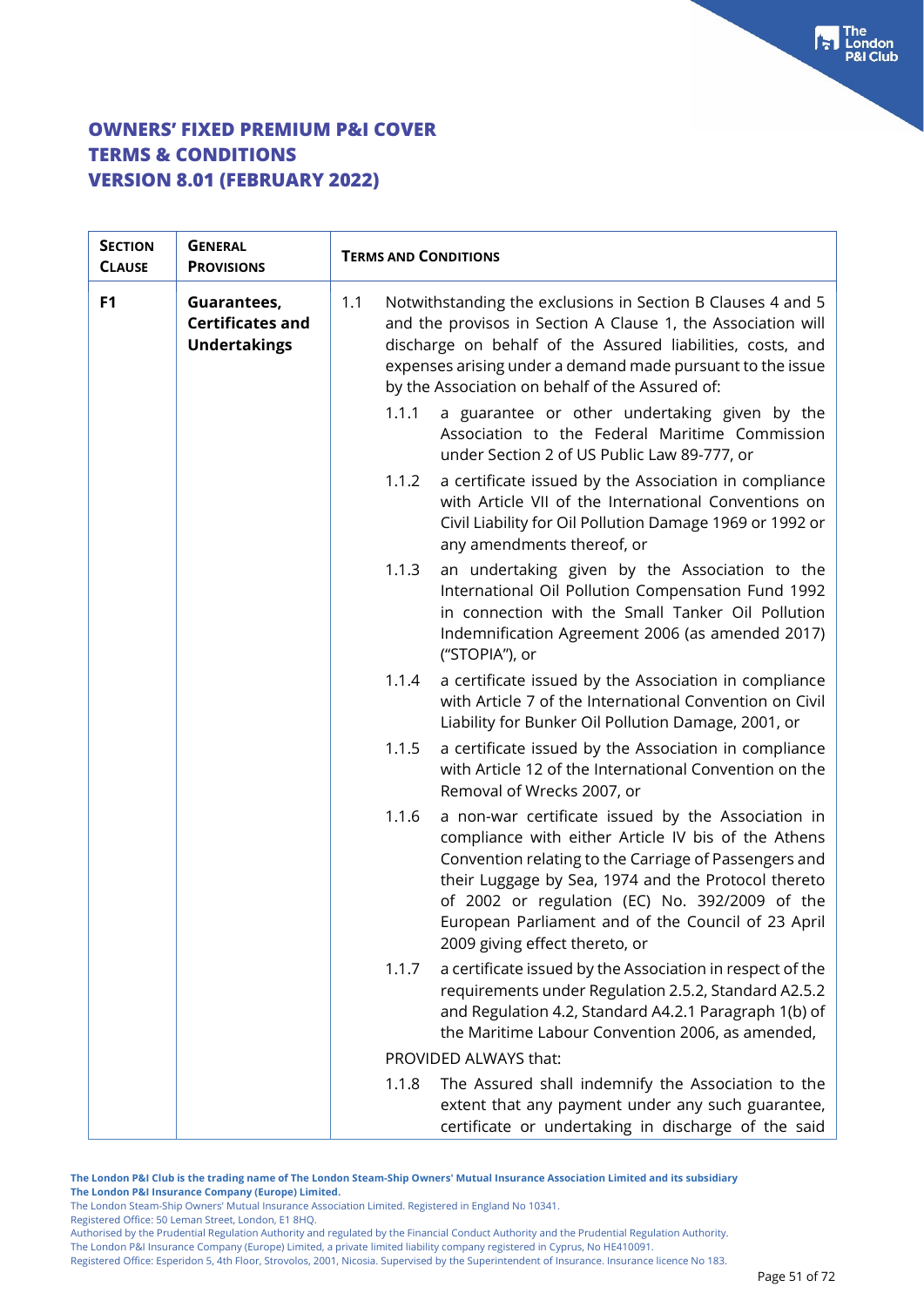| <b>SECTION</b><br><b>CLAUSE</b> | <b>GENERAL</b><br><b>PROVISIONS</b> | <b>TERMS AND CONDITIONS</b>                                                                                                                                                                                                                                                                                                                                                                                                                     |  |
|---------------------------------|-------------------------------------|-------------------------------------------------------------------------------------------------------------------------------------------------------------------------------------------------------------------------------------------------------------------------------------------------------------------------------------------------------------------------------------------------------------------------------------------------|--|
|                                 |                                     | liabilities, costs and expenses is or would have been<br>recoverable in whole or in part under a standard P&I<br>war risk policy had the Assured entered into such<br>policies of insurance and complied with the terms and<br>conditions thereof, and                                                                                                                                                                                          |  |
|                                 |                                     | 1.1.8.1<br>The Assured agrees that:                                                                                                                                                                                                                                                                                                                                                                                                             |  |
|                                 |                                     | 1.1.8.2<br>any payment by the Association under any<br>such guarantee, certificate or undertaking in<br>discharge of the said liabilities, costs and<br>expenses shall, to the extent of any amount<br>recovered under any policy of insurance or<br>extension to the cover provided by the<br>Association, be by way of loan; and                                                                                                              |  |
|                                 |                                     | there shall be assigned to the Association to<br>1.1.8.3<br>the extent and on the terms that it<br>determines in its sole discretion to be<br>practicable all the rights of the Assured<br>under any other insurance and against any<br>third party.                                                                                                                                                                                            |  |
|                                 |                                     | Notwithstanding the provisions of Section D Clause 4.1, the<br>1.2<br>Association shall discharge or pay on the Assured's behalf<br>directly to a seaman or dependent thereof a legal liability<br>which the Assured has failed to discharge to such seaman or<br>dependent to pay damages or compensation for injury, illness<br>or death of the seaman that would have been recoverable by<br>the Assured under Section A Clauses 3 and/or 4, |  |
|                                 |                                     | PROVIDED ALWAYS that:                                                                                                                                                                                                                                                                                                                                                                                                                           |  |
|                                 |                                     | there shall be no recovery under Clause 1.2 (unless<br>1.2.1<br>the seaman or dependent has no enforceable right of<br>recovery against any other party and would otherwise<br>be uncompensated,                                                                                                                                                                                                                                                |  |
|                                 |                                     | the amount payable by the Association shall not be<br>1.2.2<br>subject to set off of any amount due to the Association<br>from the Assured and, subject to Clause 1.2.3 below,<br>the amount payable by the Association shall under no<br>circumstances exceed the amount which the Assured<br>would have been able to recover from the Association<br>under these terms and conditions,                                                        |  |

Authorised by the Prudential Regulation Authority and regulated by the Financial Conduct Authority and the Prudential Regulation Authority. The London P&I Insurance Company (Europe) Limited, a private limited liability company registered in Cyprus, No HE410091.

Registered Office: Esperidon 5, 4th Floor, Strovolos, 2001, Nicosia. Supervised by the Superintendent of Insurance. Insurance licence No 183.

 $\begin{bmatrix} \bullet \\ \bullet \end{bmatrix}$  The **Club** 

The London Steam-Ship Owners' Mutual Insurance Association Limited. Registered in England No 10341.

Registered Office: 50 Leman Street, London, E1 8HQ.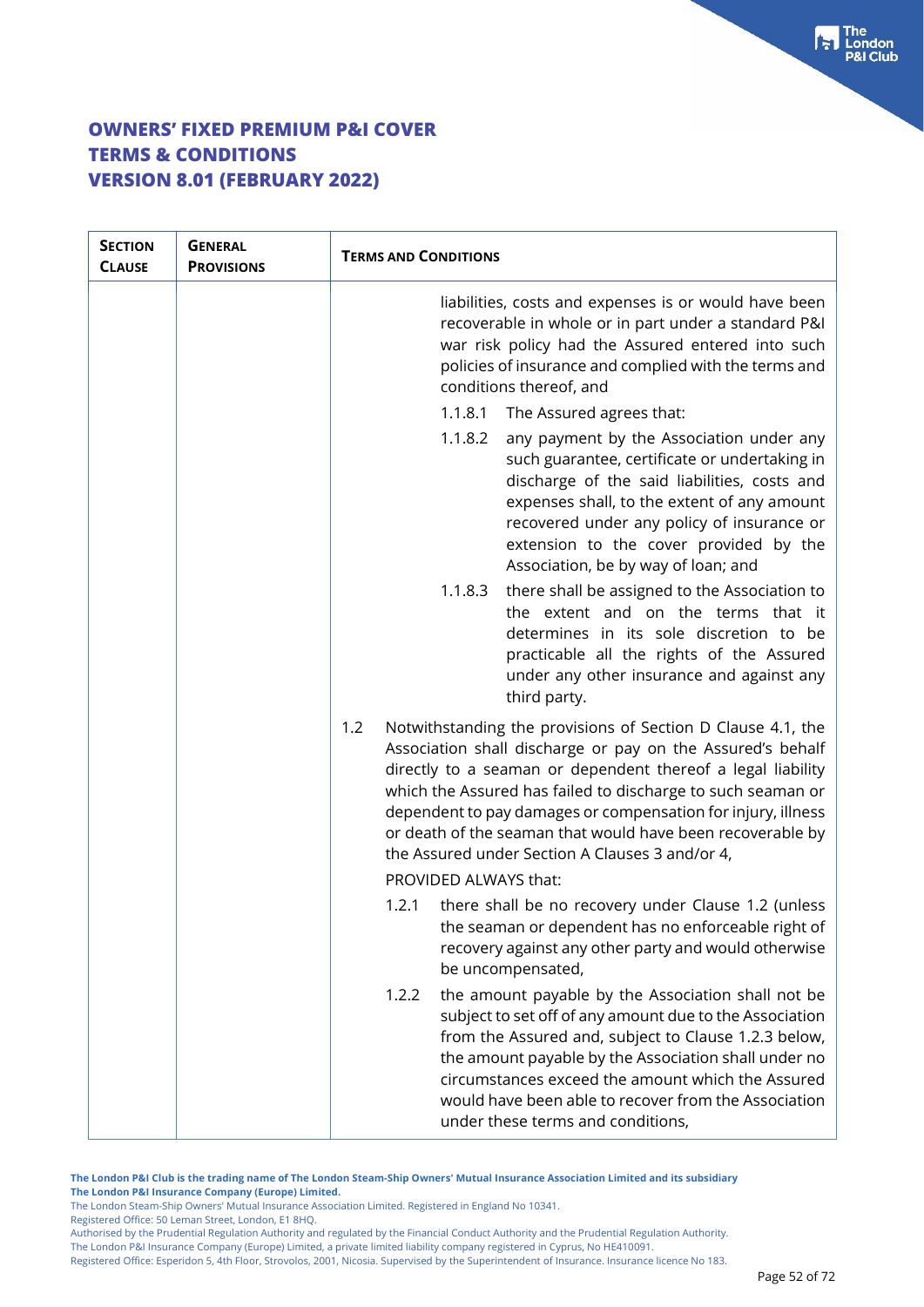| <b>SECTION</b><br><b>CLAUSE</b> | <b>GENERAL</b><br><b>PROVISIONS</b>                                                                                                                                          | <b>TERMS AND CONDITIONS</b>                                                                                                                                                                                                                                                                                                                                                                                                                                                                                                                                                                                                                                                                                                                                                                                                           |                                                                                                                                                                                                                                                                                                                                                                                                                                                                                                                                                                                                                       |
|---------------------------------|------------------------------------------------------------------------------------------------------------------------------------------------------------------------------|---------------------------------------------------------------------------------------------------------------------------------------------------------------------------------------------------------------------------------------------------------------------------------------------------------------------------------------------------------------------------------------------------------------------------------------------------------------------------------------------------------------------------------------------------------------------------------------------------------------------------------------------------------------------------------------------------------------------------------------------------------------------------------------------------------------------------------------|-----------------------------------------------------------------------------------------------------------------------------------------------------------------------------------------------------------------------------------------------------------------------------------------------------------------------------------------------------------------------------------------------------------------------------------------------------------------------------------------------------------------------------------------------------------------------------------------------------------------------|
|                                 |                                                                                                                                                                              | 1.2.3<br>1.2.4                                                                                                                                                                                                                                                                                                                                                                                                                                                                                                                                                                                                                                                                                                                                                                                                                        | where the Association is under no liability to the<br>Assured by virtue of cesser under Section D Clause 4.2<br>by reason of non-payment of amounts due to the<br>Association, the Association shall nevertheless<br>discharge or pay a claim under Clause 1.2 to the<br>extent only that it arises from an event occurring<br>during the period of the contract of insurance,<br>any discharge or payment by the Association in<br>accordance with Clause 1.2 shall be made as agent<br>only of the Assured, and the Assured shall be liable to<br>reimburse the Association for the full amount of such<br>payment. |
| F <sub>2</sub>                  | <b>Claims</b><br>prioritisation<br>and Assured's<br>Indemnity to the<br><b>Association in</b><br>respect of<br>Guarantees,<br><b>Certificates and</b><br><b>Undertakings</b> | 2.1<br>Where the Association has issued any guarantee, undertaking<br>or certificate as referred to in Section F Clause 1 or other bail<br>or security by which it undertakes to directly meet or<br>guarantee any relevant liabilities, (together the "Direct<br>Liabilities"); and claims in respect of Direct Liabilities alone or<br>in combination with other claims may in the sole opinion of<br>the Association exceed any limit(s) on the cover provided by<br>the Association as set out in the terms and conditions or in<br>the Certificate of Entry, the Association may in its sole<br>discretion defer payment of any such other claims or any part<br>thereof until the Direct Liabilities, or such parts of the Direct<br>Liabilities as the Association may in its sole discretion decide,<br>have been discharged. |                                                                                                                                                                                                                                                                                                                                                                                                                                                                                                                                                                                                                       |
|                                 |                                                                                                                                                                              | 2.2                                                                                                                                                                                                                                                                                                                                                                                                                                                                                                                                                                                                                                                                                                                                                                                                                                   | To the extent that any claims or liabilities (including any Direct<br>Liabilities) discharged by the Association exceed the said<br>limit(s), any payment by the Association in respect thereof<br>shall be by way of loan and the Assured shall indemnify the<br>Association promptly upon demand in respect of such<br>payment and shall assign to the Association to the extent and<br>on the terms that the Association determines in its discretion<br>to be practicable all the rights of the Assured under any other<br>insurance and against any third party.                                                 |
| F3                              | <b>Cover for</b><br>Co-assureds and<br><b>Other Assureds</b>                                                                                                                 | 3.1                                                                                                                                                                                                                                                                                                                                                                                                                                                                                                                                                                                                                                                                                                                                                                                                                                   | The Association may accept an application for insurance as a<br>Co-assured of other interests in the same Ship than the<br>interest of the Principal Assured PROVIDED that:                                                                                                                                                                                                                                                                                                                                                                                                                                           |

Registered Office: 50 Leman Street, London, E1 8HQ.

The London P&I Insurance Company (Europe) Limited, a private limited liability company registered in Cyprus, No HE410091. Registered Office: Esperidon 5, 4th Floor, Strovolos, 2001, Nicosia. Supervised by the Superintendent of Insurance. Insurance licence No 183.

The London Steam-Ship Owners' Mutual Insurance Association Limited. Registered in England No 10341.

Authorised by the Prudential Regulation Authority and regulated by the Financial Conduct Authority and the Prudential Regulation Authority.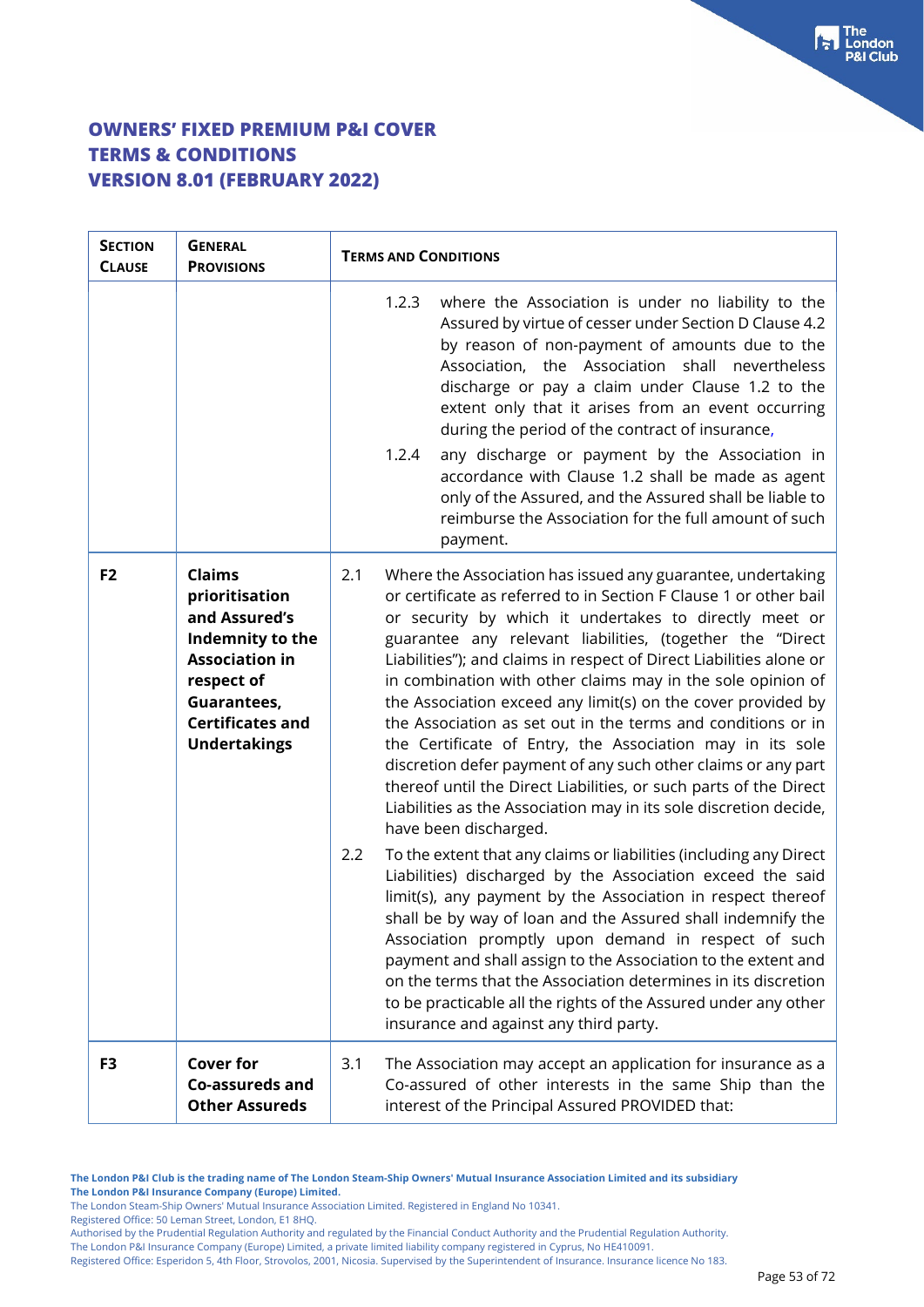| <b>SECTION</b><br><b>CLAUSE</b> | <b>GENERAL</b><br><b>PROVISIONS</b> | <b>TERMS AND CONDITIONS</b> |            |                                                                                                                                                                                                                                                                                                                                                                                 |
|---------------------------------|-------------------------------------|-----------------------------|------------|---------------------------------------------------------------------------------------------------------------------------------------------------------------------------------------------------------------------------------------------------------------------------------------------------------------------------------------------------------------------------------|
|                                 |                                     | 3.1.1                       |            | The cover afforded to such Co-assureds shall extend<br>only to risks, liabilities and expenses arising out of<br>operations and/or activities customarily carried on by<br>or at the risk and responsibility of shipowners and<br>which are within the scope of the cover afforded by<br>these Terms & Conditions and any special terms set<br>out in the Certificate of Entry. |
|                                 |                                     | 3.1.2                       | same loss. | Each Co-assured shall have an independent right of<br>recovery from<br>the Association<br>although the<br>Association may in its sole discretion reject or reduce<br>any multiple recovery by Co-assureds in respect of the                                                                                                                                                     |
|                                 |                                     | 3.1.3                       |            | The Principal Assured and all Co-assureds and Other<br>Assureds under the same entry each warrant that the<br>Co-assured is in relation to the insured Ship:                                                                                                                                                                                                                    |
|                                 |                                     |                             | 3.1.3.1    | interested in its operation, management or<br>manning; or                                                                                                                                                                                                                                                                                                                       |
|                                 |                                     |                             | 3.1.3.2    | the holding company or the beneficial owner<br>of the Principal Assured<br>or any person<br>insured as Co-assured and interested in its<br>operation, management or manning; or                                                                                                                                                                                                 |
|                                 |                                     |                             | 3.1.3.3    | a mortgagee of the ship or a financial<br>institution (or its subsidiary or affiliate) as<br>the owner leasing the insured Ship to the<br>Principal Assured; or                                                                                                                                                                                                                 |
|                                 |                                     |                             | 3.1.3.4    | not a charterer of the ship other than as a<br>bareboat charterer under Section F Clause<br>3.1.3.1.                                                                                                                                                                                                                                                                            |
|                                 |                                     |                             |            | 3.1.4 Co-assureds shall be jointly and severally liable with<br>the Principal Assured to pay all amounts due to the<br>Association whether pursuant to these Terms &<br>Conditions, the Articles or otherwise.                                                                                                                                                                  |
|                                 |                                     | 3.2                         |            | The Association may accept an application for insurance as<br>an Other Assured as follows:                                                                                                                                                                                                                                                                                      |
|                                 |                                     | 3.2.1                       |            | a contractor (including a charterer) who has entered<br>into a contract with the Principal Assured for the<br>provision of services by or to the entered Ship, and<br>any person in the contractor's group,                                                                                                                                                                     |

**The London P&I Club is the trading name of The London Steam-Ship Owners' Mutual Insurance Association Limited and its subsidiary The London P&I Insurance Company (Europe) Limited.**

The London Steam-Ship Owners' Mutual Insurance Association Limited. Registered in England No 10341.

Registered Office: 50 Leman Street, London, E1 8HQ.

Authorised by the Prudential Regulation Authority and regulated by the Financial Conduct Authority and the Prudential Regulation Authority. The London P&I Insurance Company (Europe) Limited, a private limited liability company registered in Cyprus, No HE410091.

Registered Office: Esperidon 5, 4th Floor, Strovolos, 2001, Nicosia. Supervised by the Superintendent of Insurance. Insurance licence No 183.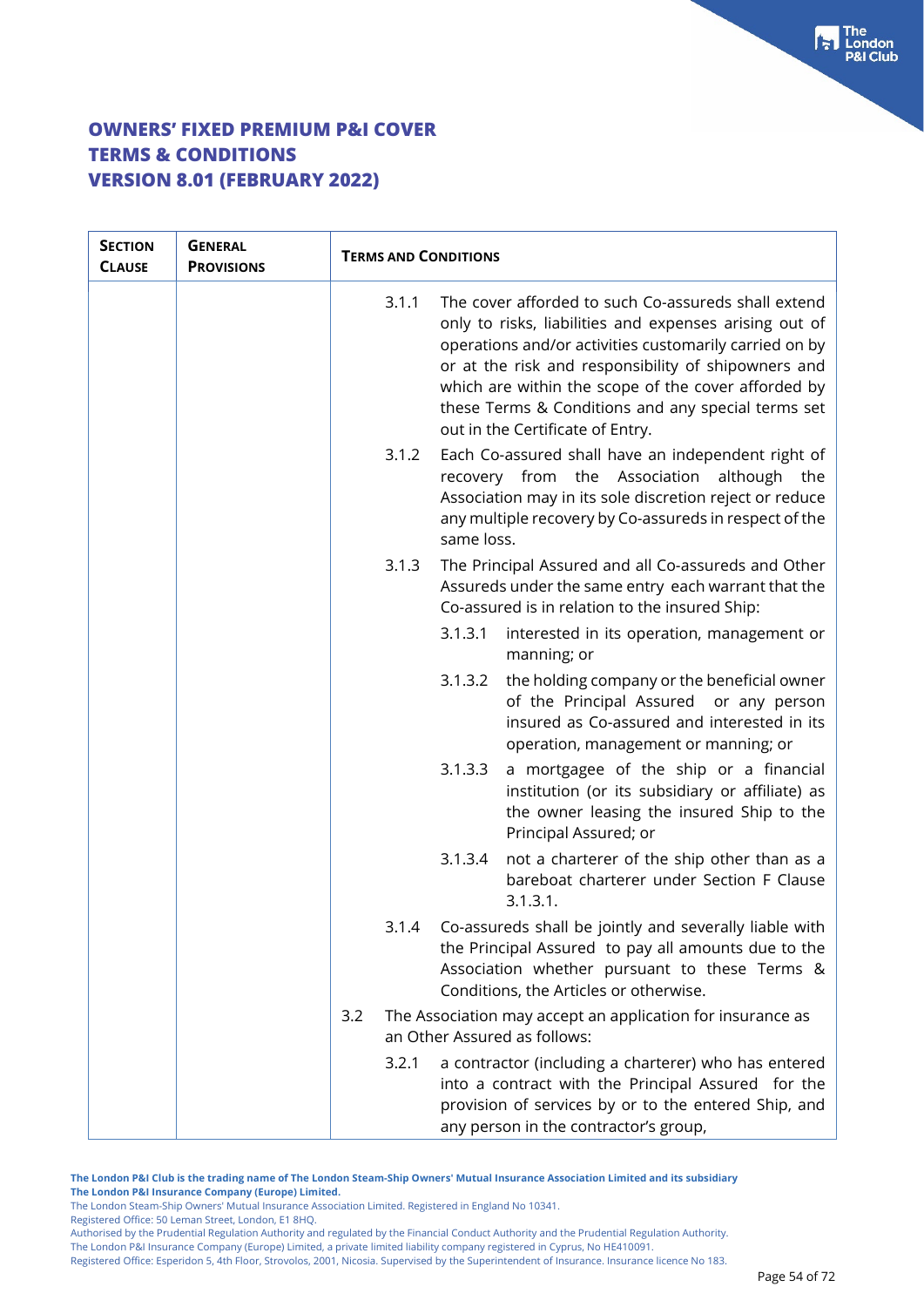| <b>SECTION</b><br><b>CLAUSE</b> | <b>GENERAL</b><br><b>PROVISIONS</b> | <b>TERMS AND CONDITIONS</b> |                                                                                                                                                                                                                                                                       |
|---------------------------------|-------------------------------------|-----------------------------|-----------------------------------------------------------------------------------------------------------------------------------------------------------------------------------------------------------------------------------------------------------------------|
|                                 |                                     | PROVIDED that:              |                                                                                                                                                                                                                                                                       |
|                                 |                                     | 3.2.1.1                     | the contract has been approved by the<br>Association; and                                                                                                                                                                                                             |
|                                 |                                     | 3.2.1.2                     | the contractor and, if so requested by the<br>contractor, any person in the contractor's<br>group is named in the Certificate of Entry;<br>and                                                                                                                        |
|                                 |                                     | 3.2.1.3                     | the contract includes a Knock for Knock<br>agreement in respect of any and all persons<br>in the contractor's group; and                                                                                                                                              |
|                                 |                                     | 3.2.1.4                     | the Other Assured shall only be covered for<br>liabilities, costs and expenses which are to<br>be borne by the Principal Assured under the<br>terms of the contract and would, if borne by<br>that Assured, be recoverable by that Assured<br>from the Association.   |
|                                 |                                     | 3.2.2                       | a charterer affiliated to or associated with the<br>Principal Assured PROVIDED that:                                                                                                                                                                                  |
|                                 |                                     | 3.2.2.1                     | such charterer shall only be covered for the<br>risks, liabilities, costs and expenses for which<br>that Assured has cover;                                                                                                                                           |
|                                 |                                     | 3.2.2.2                     | for the purposes of this Section F Clause<br>3.2.2 a charterer shall only be affiliated to or<br>associated with that Assured if:                                                                                                                                     |
|                                 |                                     |                             | 3.2.2.2.1<br>both that Assured and the<br>charterer have the same parent<br>or                                                                                                                                                                                        |
|                                 |                                     |                             | one of that Assured and charterer<br>3.2.2.2.2<br>is the parent of the other and                                                                                                                                                                                      |
|                                 |                                     |                             | 3.2.2.2.3<br>a parent is a company which<br>owns at least 50% of the shares in<br>and voting rights of another or<br>owns a minority of the shares in<br>the other and the ability to<br>procure that it is managed and<br>operated in accordance with its<br>wishes. |
|                                 |                                     | 3.2.3                       | other persons or companies (for misdirected arrow<br>claims) PROVIDED that:                                                                                                                                                                                           |

**The London P&I Club is the trading name of The London Steam-Ship Owners' Mutual Insurance Association Limited and its subsidiary The London P&I Insurance Company (Europe) Limited.**

The London Steam-Ship Owners' Mutual Insurance Association Limited. Registered in England No 10341.

Registered Office: 50 Leman Street, London, E1 8HQ.

Authorised by the Prudential Regulation Authority and regulated by the Financial Conduct Authority and the Prudential Regulation Authority. The London P&I Insurance Company (Europe) Limited, a private limited liability company registered in Cyprus, No HE410091.

Registered Office: Esperidon 5, 4th Floor, Strovolos, 2001, Nicosia. Supervised by the Superintendent of Insurance. Insurance licence No 183.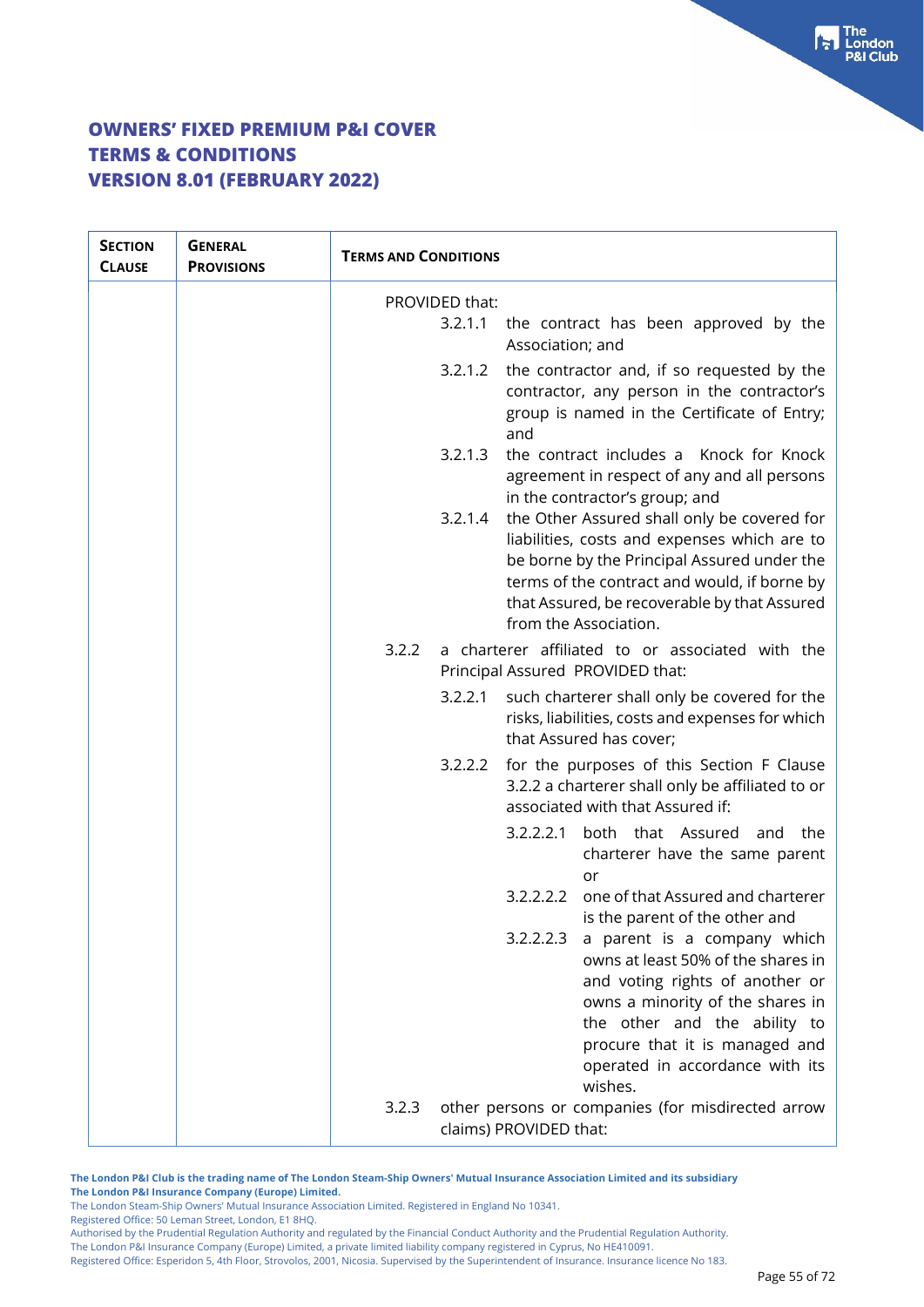| <b>SECTION</b><br><b>CLAUSE</b> | <b>GENERAL</b><br><b>PROVISIONS</b> | <b>TERMS AND CONDITIONS</b>                                                                                                                                                                                                                                                                                                                                                                           |
|---------------------------------|-------------------------------------|-------------------------------------------------------------------------------------------------------------------------------------------------------------------------------------------------------------------------------------------------------------------------------------------------------------------------------------------------------------------------------------------------------|
|                                 |                                     | the cover afforded to the Other Assured<br>3.2.3.1<br>shall extend insofar only as that Other<br>Assured may be found liable to pay in the<br>first instance for loss or damage which is<br>properly the responsibility of the Principal<br>Assured or an affiliated or associated<br>charterer as defined in Clause 3.2.2;                                                                           |
|                                 |                                     | 3.2.3.2<br>nothing in the cover afforded hereunder<br>shall be construed as extending cover in<br>respect of any amount which would not have<br>been recoverable from the Association by<br>the Principal Assured, or as appropriate an<br>affiliated or associated charterer as defined<br>in Clause 3.2.2, had the claim in respect of<br>such loss or damage been made or enforced<br>against him; |
|                                 |                                     | the<br>3.2.3.3<br>Association<br>once<br>has<br>made<br>indemnification under such cover it shall not<br>be under any further liability and shall not<br>make any further payment to any person or<br>whatsoever,<br>including<br>the<br>company<br>affiliated<br>Principal Assured or an<br>or<br>associated charterer as defined in Clause<br>3.2.2 in respect of that loss or damage; and          |
|                                 |                                     | the Principal Assured and all Co-assureds<br>3.2.3.4<br>and Other Assureds under the same entry<br>each warrant that it is not a charterer of the<br>whole or any part of the insured Ship.                                                                                                                                                                                                           |
|                                 |                                     | In relation to Co-assureds and Other Assureds:<br>3.3                                                                                                                                                                                                                                                                                                                                                 |
|                                 |                                     | each Co-assured and each Other Assured shall be<br>3.3.1<br>named as such together with its interest in relation<br>to the insured Ship in the relevant Certificate of Entry<br>or by endorsement thereto;                                                                                                                                                                                            |
|                                 |                                     | 3.3.2<br>the benefit of the insurance of the Principal Assured<br>shall not be extended to third party persons or<br>companies which are not referred to in the relevant<br>Certificate of Entry or by endorsement thereto,<br>whether by name, class, description or otherwise,                                                                                                                      |

**The London P&I Club is the trading name of The London Steam-Ship Owners' Mutual Insurance Association Limited and its subsidiary The London P&I Insurance Company (Europe) Limited.**

The London Steam-Ship Owners' Mutual Insurance Association Limited. Registered in England No 10341.

Registered Office: 50 Leman Street, London, E1 8HQ.

Authorised by the Prudential Regulation Authority and regulated by the Financial Conduct Authority and the Prudential Regulation Authority. The London P&I Insurance Company (Europe) Limited, a private limited liability company registered in Cyprus, No HE410091.

Registered Office: Esperidon 5, 4th Floor, Strovolos, 2001, Nicosia. Supervised by the Superintendent of Insurance. Insurance licence No 183.

 $\begin{bmatrix} \bullet \\ \bullet \end{bmatrix}$  The **Club**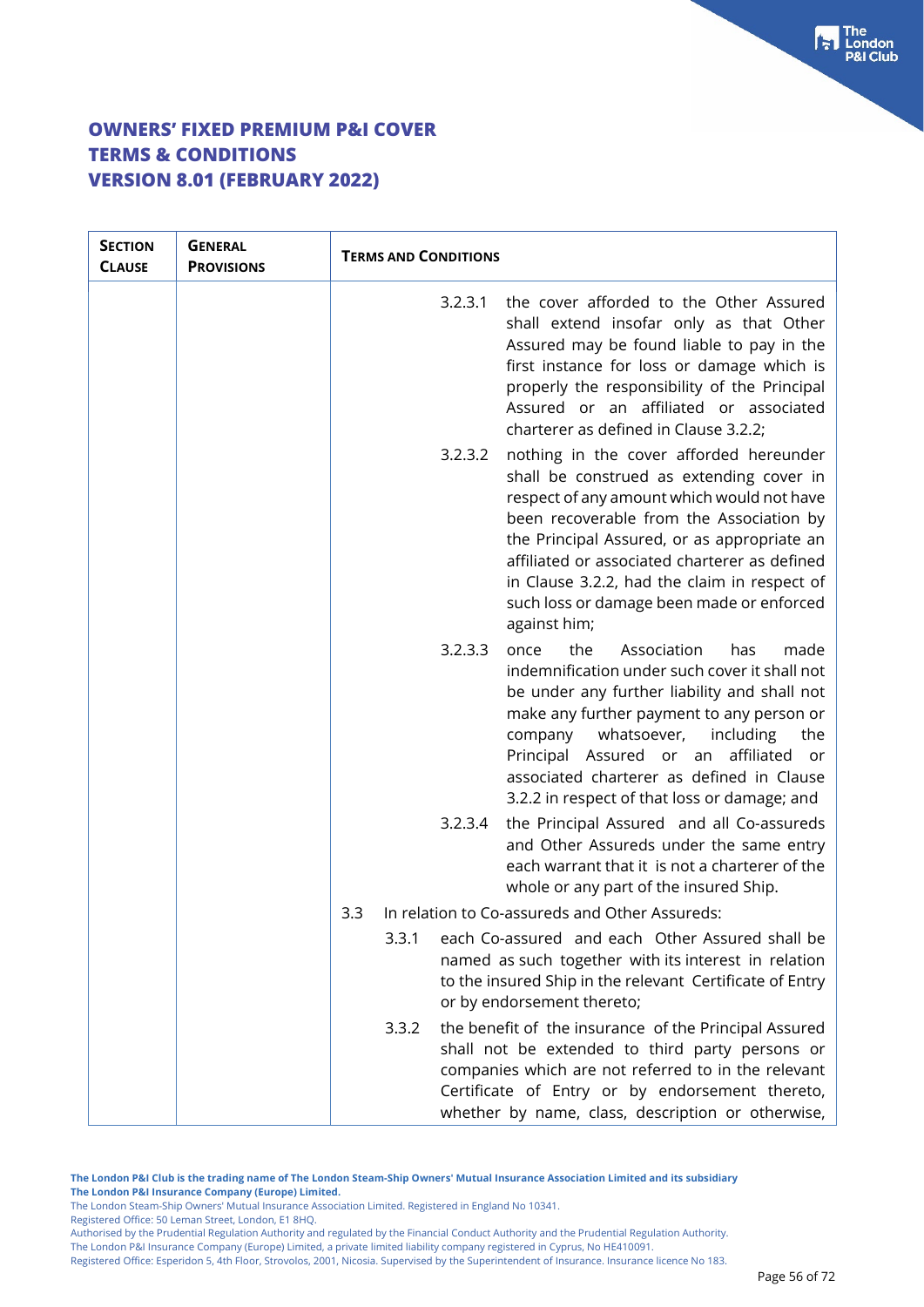| <b>SECTION</b><br><b>CLAUSE</b> | <b>GENERAL</b><br><b>PROVISIONS</b> | <b>TERMS AND CONDITIONS</b> |                                                                                                                                                                                                                                                                                                                                                                                                                                                                                                                                         |
|---------------------------------|-------------------------------------|-----------------------------|-----------------------------------------------------------------------------------------------------------------------------------------------------------------------------------------------------------------------------------------------------------------------------------------------------------------------------------------------------------------------------------------------------------------------------------------------------------------------------------------------------------------------------------------|
|                                 |                                     |                             | notwithstanding the provisions of the Contracts<br>(Rights of Third Parties) Act 1999;                                                                                                                                                                                                                                                                                                                                                                                                                                                  |
|                                 |                                     | 3.3.3                       | the cover afforded shall always be subject to:                                                                                                                                                                                                                                                                                                                                                                                                                                                                                          |
|                                 |                                     |                             | 3.3.3.1 the provisos in Section A Clause 1, and                                                                                                                                                                                                                                                                                                                                                                                                                                                                                         |
|                                 |                                     |                             | the limit of liability of the Association in<br>3.3.3.2<br>Section D Clause 3 of these Terms &<br>Conditions;                                                                                                                                                                                                                                                                                                                                                                                                                           |
|                                 |                                     | 3.3.4                       | there shall be no waiver of subrogation and any<br>contractual or other legal liability of any Assured, Co-<br>assured or Other Assured to each other shall not be<br>excluded or discharged by reason of being insured<br>under the same Entry. Any payment by the<br>Association to any Assured, Co-assured or Other<br>Assured in respect to any liabilities, losses and<br>expenses shall operate only as satisfaction not<br>exclusion or discharge of the liability of any Assured,<br>Co-assured or Other Assured to each other; |
|                                 |                                     | 3.3.5                       | the Association shall not be bound to issue any<br>Certificate of Entry or any Endorsement Slip to more<br>than one Assured delivery of which to whom shall be<br>sufficient delivery to all;                                                                                                                                                                                                                                                                                                                                           |
|                                 |                                     | 3.3.6                       | payment to any one Assured of any sums payable by<br>the Association shall be a sufficient discharge of the<br>Association for the same;                                                                                                                                                                                                                                                                                                                                                                                                |
|                                 |                                     | 3.3.7                       | failure by one Assured to provide particulars and<br>information within his knowledge (or which could with<br>reasonable diligence be ascertained by him) shall be<br>deemed to have been the failure of all;                                                                                                                                                                                                                                                                                                                           |
|                                 |                                     | 3.3.8                       | conduct of one Assured which is sufficient to bar that<br>Assured's right under this policy shall bar the rights of<br>recovery of all and the knowledge (including deemed<br>knowledge) of one Assured shall be deemed to be the<br>knowledge (including deemed knowledge) of all;                                                                                                                                                                                                                                                     |
|                                 |                                     | 3.3.9                       | any provision of these Terms & Conditions which<br>would entitle the Association to reject or reduce<br>recovery in respect of one Assured shall be deemed<br>to apply to all;                                                                                                                                                                                                                                                                                                                                                          |

**The London P&I Club is the trading name of The London Steam-Ship Owners' Mutual Insurance Association Limited and its subsidiary The London P&I Insurance Company (Europe) Limited.**

The London Steam-Ship Owners' Mutual Insurance Association Limited. Registered in England No 10341.

Registered Office: 50 Leman Street, London, E1 8HQ.

Authorised by the Prudential Regulation Authority and regulated by the Financial Conduct Authority and the Prudential Regulation Authority. The London P&I Insurance Company (Europe) Limited, a private limited liability company registered in Cyprus, No HE410091.

Registered Office: Esperidon 5, 4th Floor, Strovolos, 2001, Nicosia. Supervised by the Superintendent of Insurance. Insurance licence No 183.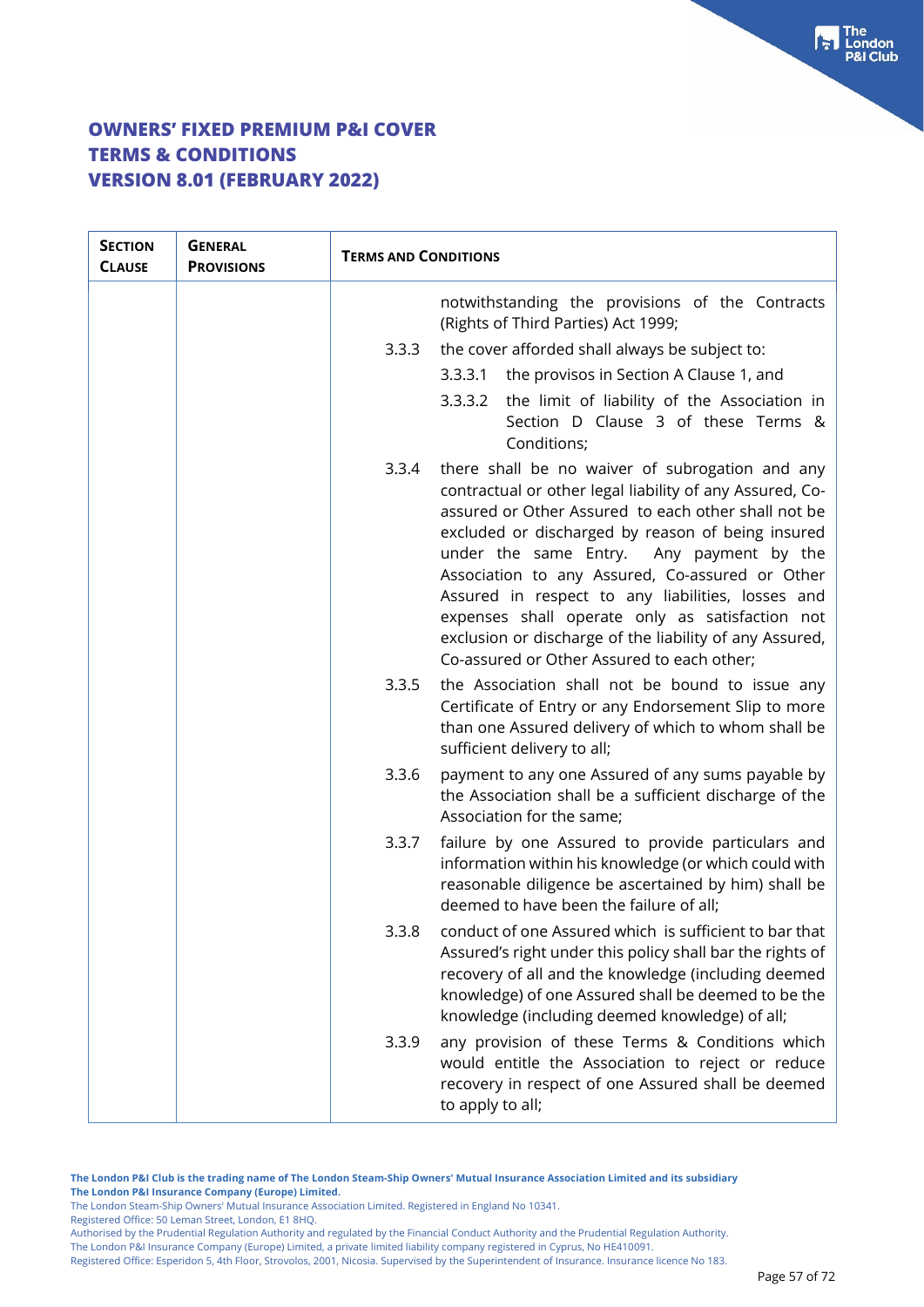| <b>SECTION</b><br><b>CLAUSE</b> | <b>GENERAL</b><br><b>PROVISIONS</b>                                                                                         | <b>TERMS AND CONDITIONS</b>                                                                                                                                                                                                                                                                                                                                                                                                                                                                                                                                                                                                                                                                                                                                                                                                                                                                                                                                                                                                                                         |
|---------------------------------|-----------------------------------------------------------------------------------------------------------------------------|---------------------------------------------------------------------------------------------------------------------------------------------------------------------------------------------------------------------------------------------------------------------------------------------------------------------------------------------------------------------------------------------------------------------------------------------------------------------------------------------------------------------------------------------------------------------------------------------------------------------------------------------------------------------------------------------------------------------------------------------------------------------------------------------------------------------------------------------------------------------------------------------------------------------------------------------------------------------------------------------------------------------------------------------------------------------|
|                                 |                                                                                                                             | 3.3.10 any communication from the Association to one Co-<br>assured or Other Assured shall be deemed to have<br>been communicated to all its other Co-assureds and<br>Other Assureds and any communication from the<br>Association to the Principal Assured shall be deemed<br>to have been communicated to all of its Co-assureds<br>and Other Assureds;                                                                                                                                                                                                                                                                                                                                                                                                                                                                                                                                                                                                                                                                                                           |
|                                 |                                                                                                                             | 3.3.11 any communication from one Assured to the<br>Association shall be deemed to have been made with<br>the full approval and authority of all;                                                                                                                                                                                                                                                                                                                                                                                                                                                                                                                                                                                                                                                                                                                                                                                                                                                                                                                   |
|                                 |                                                                                                                             | 3.3.12 the Association shall be entitled to pay all sums to one<br>Assured on behalf of all Co-assureds and Other<br>Assureds; and                                                                                                                                                                                                                                                                                                                                                                                                                                                                                                                                                                                                                                                                                                                                                                                                                                                                                                                                  |
|                                 |                                                                                                                             | 3.3.13 no Assured shall be entitled to recover from the<br>Association in respect of any dispute or claim arising<br>with any other Assured in respect of an entry.                                                                                                                                                                                                                                                                                                                                                                                                                                                                                                                                                                                                                                                                                                                                                                                                                                                                                                 |
| F4                              | <b>Cover for</b><br><b>Affiliates and</b><br><b>Associates not</b><br>named in the<br><b>Certificate of</b><br><b>Entry</b> | Should a claim in respect whereof the Principal Assured is<br>4.1<br>insured by the Association be made or enforced through a<br>person or company (other than a Co-assured or Other<br>Assured in relation to that Assured) affiliated or associated<br>with such Assured, the Association may if so requested by the<br>Principal Assured indemnify such person or company against<br>any loss which as a consequence thereof such person or<br>company shall have incurred in that capacity provided always<br>that nothing herein contained shall be construed as<br>extending to any amount which would not have been<br>recoverable from the Association by the Principal Assured<br>had such claim been made or enforced against him. Once the<br>Association has made such indemnification it shall not be<br>under any further liability and shall not make any further<br>payment to any person or company whatsoever, including the<br>Principal Assured, in respect of that claim.<br>Conduct of the Principal Assured or affiliate or associate<br>4.2 |
|                                 |                                                                                                                             | hereunder or any Co-assured or Other Assured which would<br>entitle the Association to reject or reduce recovery shall be<br>deemed to have been the conduct of all and shall bar the<br>rights of recovery of all of said insured.                                                                                                                                                                                                                                                                                                                                                                                                                                                                                                                                                                                                                                                                                                                                                                                                                                 |

**The London P&I Club is the trading name of The London Steam-Ship Owners' Mutual Insurance Association Limited and its subsidiary The London P&I Insurance Company (Europe) Limited.**

The London Steam-Ship Owners' Mutual Insurance Association Limited. Registered in England No 10341.

Registered Office: 50 Leman Street, London, E1 8HQ.

Authorised by the Prudential Regulation Authority and regulated by the Financial Conduct Authority and the Prudential Regulation Authority. The London P&I Insurance Company (Europe) Limited, a private limited liability company registered in Cyprus, No HE410091.

Registered Office: Esperidon 5, 4th Floor, Strovolos, 2001, Nicosia. Supervised by the Superintendent of Insurance. Insurance licence No 183.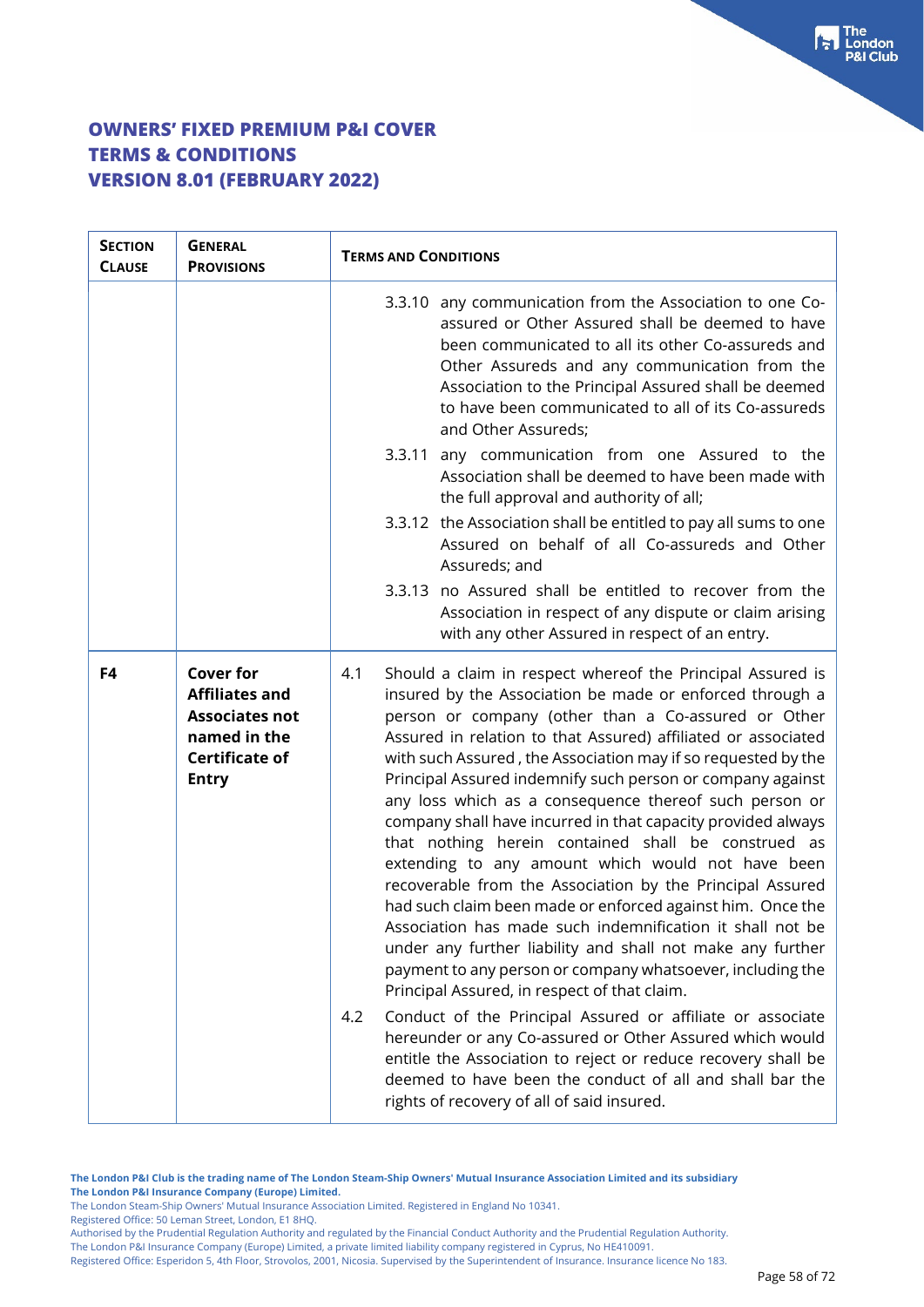| <b>SECTION</b><br><b>CLAUSE</b> | <b>GENERAL</b><br><b>PROVISIONS</b>                                                         | <b>TERMS AND CONDITIONS</b>                                                                                                                                                                                                                                                                                                                                                                                                                                                                                                                                                                                                                                                                                                                                                                                                                                                |  |  |
|---------------------------------|---------------------------------------------------------------------------------------------|----------------------------------------------------------------------------------------------------------------------------------------------------------------------------------------------------------------------------------------------------------------------------------------------------------------------------------------------------------------------------------------------------------------------------------------------------------------------------------------------------------------------------------------------------------------------------------------------------------------------------------------------------------------------------------------------------------------------------------------------------------------------------------------------------------------------------------------------------------------------------|--|--|
| F5                              | <b>Fleet Insurance</b>                                                                      | Applications for insurance may be accepted in respect of Ships of<br>which the beneficial ownership is separate on terms that the Ships<br>concerned shall be deemed (for these insurance purposes only) to<br>form part of a specified fleet whereby the Association shall deal with<br>the insurance of such Ships in combination and not individually (a<br>"Fleet Insurance"), in consideration for which all Assureds within<br>each such Fleet Insurance accept joint and several liability to pay all<br>amounts due to the Association by way of premiums or otherwise<br>in respect of all Ships within that Fleet Insurance. Unless otherwise<br>agreed in writing, where the Association issues a single statement<br>of account in respect of Ships of which the beneficial ownership is<br>separate those Ships shall be deemed insured as a Fleet Insurance. |  |  |
| F6                              | <b>Assignment</b>                                                                           | No insurance afforded by the Association may be assigned<br>6.1<br>without the written consent of the Association, which shall in<br>its sole discretion be entitled to refuse consent or to give<br>consent only upon specified terms or conditions, in either<br>case without stating reasons, and any purported assignments<br>made without such consent shall be void and of no effect.                                                                                                                                                                                                                                                                                                                                                                                                                                                                                |  |  |
|                                 |                                                                                             | 6.2<br>Where the written consent of the Association is given to any<br>proposed assignment, such consent and such assignment<br>shall be on terms that on and from the assignment the<br>assignee shall become and be with the assignor jointly and<br>severally liable for the payment of all premiums and/or other<br>amounts due to the Association and for the performance of<br>the assignor's other obligations hereunder.                                                                                                                                                                                                                                                                                                                                                                                                                                           |  |  |
|                                 |                                                                                             | 6.3<br>In particular, but without prejudice to the generality of the<br>foregoing, from any amount payable by the Association to the<br>assignee there may be deducted such amount as the<br>Association may then estimate as sufficient to discharge any<br>past or future liabilities whatsoever of the assignor to the<br>Association, whether arising before or after the assignment.                                                                                                                                                                                                                                                                                                                                                                                                                                                                                  |  |  |
| F7                              | <b>Period of</b><br>Insurance,<br><b>Termination by</b><br>Contractual<br><b>Notice and</b> | Unless otherwise agreed by the Association in writing or<br>7.1<br>unless terminated earlier in accordance with these terms and<br>conditions, any contract of insurance in respect of the insured<br>Ship shall commence and shall cease at the respective times<br>shown in the Certificate of Entry.                                                                                                                                                                                                                                                                                                                                                                                                                                                                                                                                                                    |  |  |
|                                 | <b>Novation</b>                                                                             | Any contract of insurance in respect of any Assured's interest<br>7.2                                                                                                                                                                                                                                                                                                                                                                                                                                                                                                                                                                                                                                                                                                                                                                                                      |  |  |

**The London P&I Club is the trading name of The London Steam-Ship Owners' Mutual Insurance Association Limited and its subsidiary The London P&I Insurance Company (Europe) Limited.**

The London Steam-Ship Owners' Mutual Insurance Association Limited. Registered in England No 10341.

Registered Office: 50 Leman Street, London, E1 8HQ.

Authorised by the Prudential Regulation Authority and regulated by the Financial Conduct Authority and the Prudential Regulation Authority.

The London P&I Insurance Company (Europe) Limited, a private limited liability company registered in Cyprus, No HE410091.

Registered Office: Esperidon 5, 4th Floor, Strovolos, 2001, Nicosia. Supervised by the Superintendent of Insurance. Insurance licence No 183.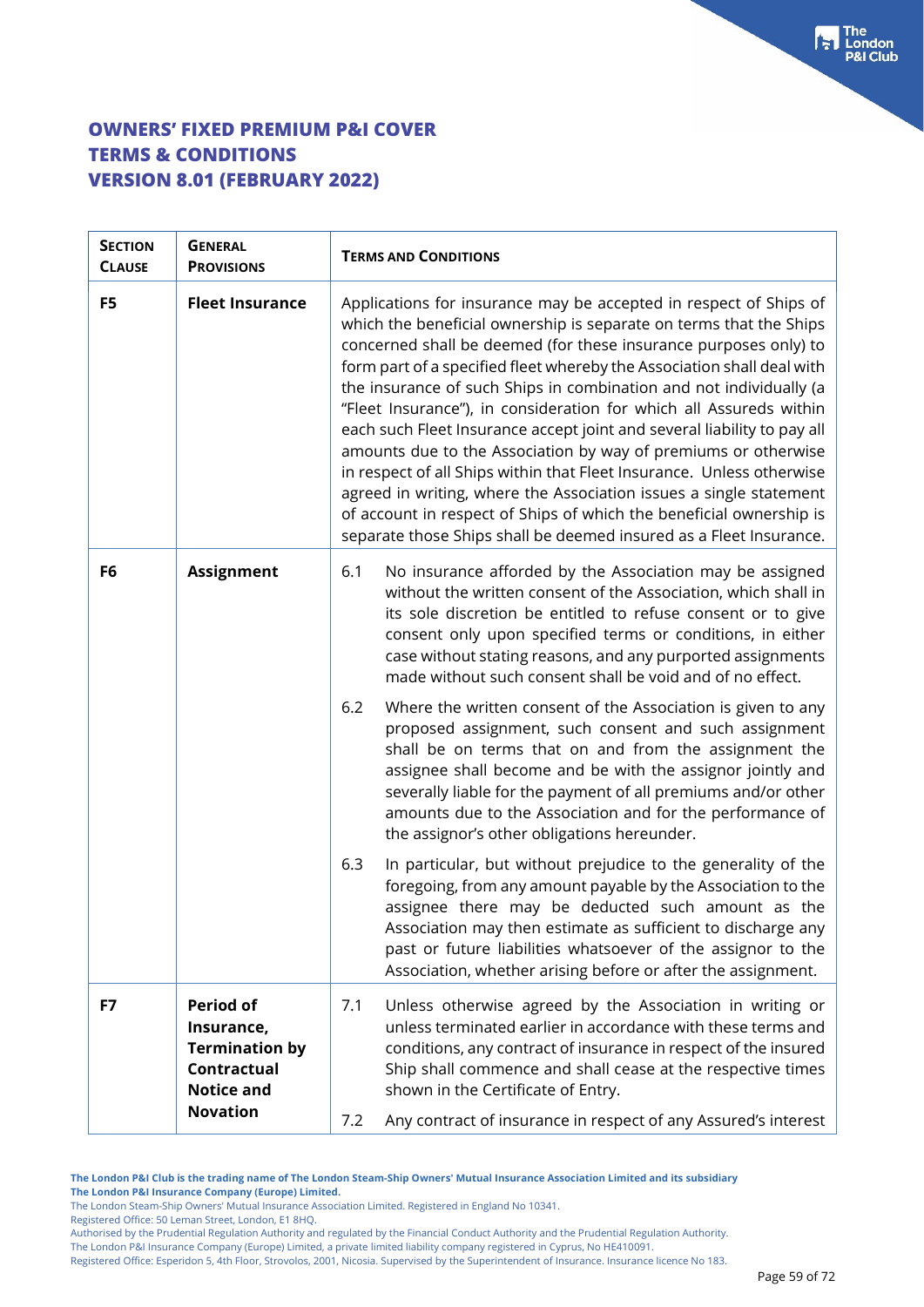| <b>SECTION</b><br><b>CLAUSE</b> | <b>GENERAL</b><br><b>PROVISIONS</b> | <b>TERMS AND CONDITIONS</b>                                                                                                                                                                                                                                                                                                                                                                                                                                                                                                                                                                                                                                                                                                                                                                                                                                                                                                                                                                                                                                                                                                                                                                                                                                                              |  |
|---------------------------------|-------------------------------------|------------------------------------------------------------------------------------------------------------------------------------------------------------------------------------------------------------------------------------------------------------------------------------------------------------------------------------------------------------------------------------------------------------------------------------------------------------------------------------------------------------------------------------------------------------------------------------------------------------------------------------------------------------------------------------------------------------------------------------------------------------------------------------------------------------------------------------------------------------------------------------------------------------------------------------------------------------------------------------------------------------------------------------------------------------------------------------------------------------------------------------------------------------------------------------------------------------------------------------------------------------------------------------------|--|
|                                 |                                     | in the insured Ship may be terminated by the Association at<br>any time with not less than 7 days' written notice to the<br>Assured or, in the event that the Assured declares or<br>manifests an intention not to pay premium or any other<br>amount due to the Association, whether such premium or any<br>other amount due to the Association be then currently due<br>and payable or payable in the future, with immediate effect<br>upon written notice to the Assured.<br>In the event of any sale, disposal or transfer by the<br>7.3<br>Association of the whole or any part of the undertaking,<br>property, assets or liabilities of the Association to any third<br>party carrying on the whole or any part of the business of the<br>succession to the<br>Association<br>in in<br>Association<br>the)<br>"Transferee"), any contract of insurance in respect of any<br>Assured's interest in the insured Ship may, subject to the<br>approval of the Board (provided such approval was decided<br>upon at a meeting of the Board at which not less than two<br>thirds of the Board members present and entitled to vote<br>voted in favour of the resolution to give such approval, or is<br>the subject of a written resolution signed by all members of<br>the Board), be: |  |
|                                 |                                     |                                                                                                                                                                                                                                                                                                                                                                                                                                                                                                                                                                                                                                                                                                                                                                                                                                                                                                                                                                                                                                                                                                                                                                                                                                                                                          |  |
|                                 |                                     | 7.3.1<br>novated, in whole or in part, to the Transferee on such<br>terms as the Board may in its sole discretion deem<br>necessary for the purpose of implementing or giving<br>effect to any such sale, disposal or transfer; and/or<br>terminated by the Association in accordance with<br>7.3.2<br>Clause 7.2 and replaced with a new contract of<br>insurance between each Assured and the Transferee<br>on the same terms mutatis mutandis as that<br>Assured's original contract of insurance with the<br>Association.                                                                                                                                                                                                                                                                                                                                                                                                                                                                                                                                                                                                                                                                                                                                                            |  |
|                                 |                                     | For the purpose of giving effect to Clause 7.3, the Assured<br>7.4<br>hereby consents to any novation, termination and cover by a<br>replacement contract of insurance as referred to in Clauses<br>7.3.1 and 7.3.2 and appoints the Association (acting through<br>one or more members of the Board or the Managers) as agent<br>for and on its behalf and in its name to enter into and execute<br>any such novation, termination and replacement contract of<br>insurance.                                                                                                                                                                                                                                                                                                                                                                                                                                                                                                                                                                                                                                                                                                                                                                                                            |  |

**The London P&I Club is the trading name of The London Steam-Ship Owners' Mutual Insurance Association Limited and its subsidiary The London P&I Insurance Company (Europe) Limited.**

The London Steam-Ship Owners' Mutual Insurance Association Limited. Registered in England No 10341.

Registered Office: 50 Leman Street, London, E1 8HQ.

Authorised by the Prudential Regulation Authority and regulated by the Financial Conduct Authority and the Prudential Regulation Authority. The London P&I Insurance Company (Europe) Limited, a private limited liability company registered in Cyprus, No HE410091.

Registered Office: Esperidon 5, 4th Floor, Strovolos, 2001, Nicosia. Supervised by the Superintendent of Insurance. Insurance licence No 183.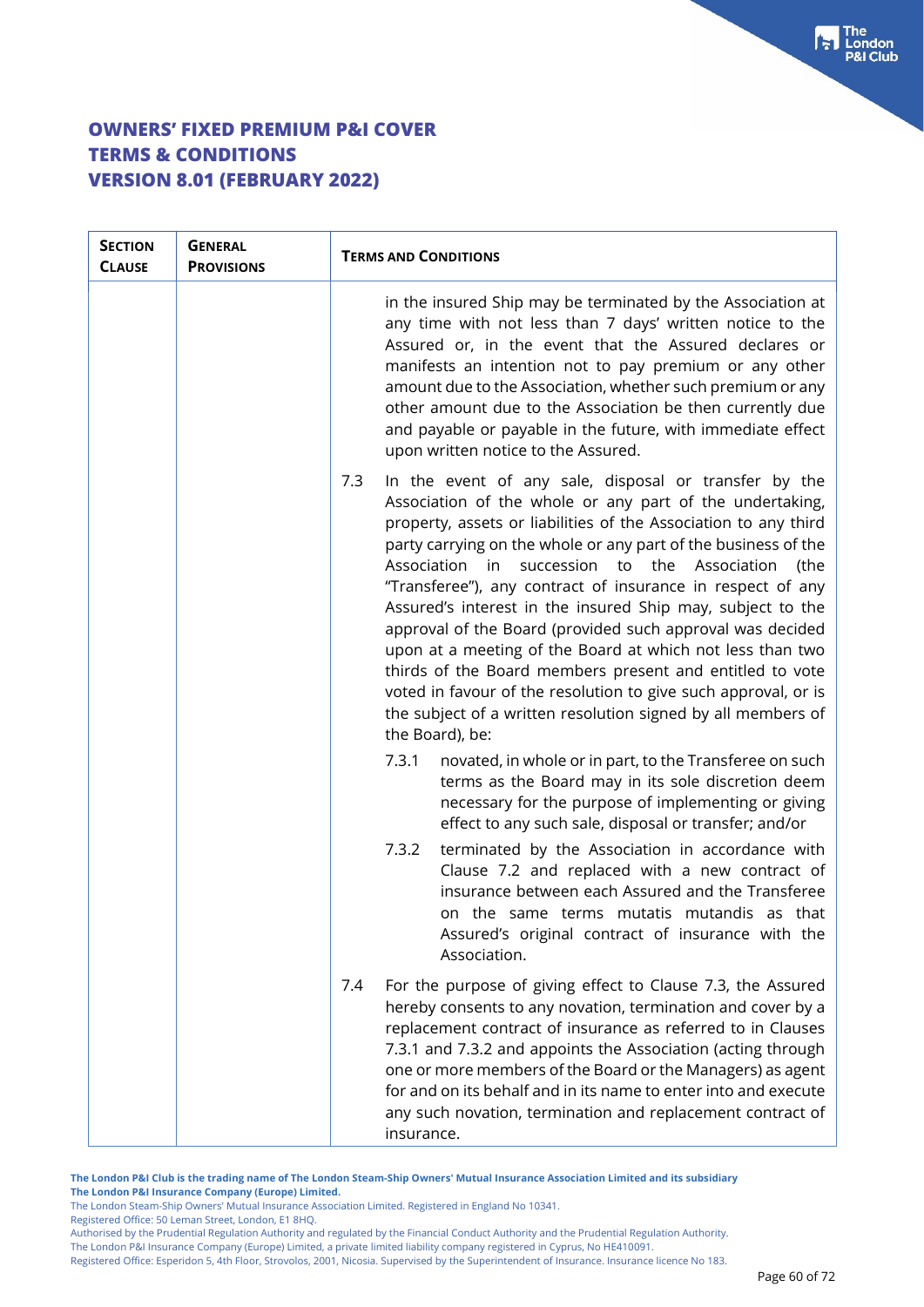| <b>SECTION</b><br><b>CLAUSE</b> | <b>GENERAL</b><br><b>PROVISIONS</b>                     |     | <b>TERMS AND CONDITIONS</b>                                                                                                                                                                                                                                                                                                                                                                                                                                                                                                                                           |  |
|---------------------------------|---------------------------------------------------------|-----|-----------------------------------------------------------------------------------------------------------------------------------------------------------------------------------------------------------------------------------------------------------------------------------------------------------------------------------------------------------------------------------------------------------------------------------------------------------------------------------------------------------------------------------------------------------------------|--|
| F8                              | <b>Termination</b><br>upon Sale, Loss<br>etc.           | 8.1 | Unless otherwise agreed by the Association in writing, any<br>contract of insurance in respect of the insured Ship shall<br>terminate upon the happening of any of the following events:<br>8.1.1<br>the Assured parting with or assigning the Assured's<br>interest in the Ship whether by bill of sale or other<br>formal document or in any other way whatsoever;                                                                                                                                                                                                  |  |
|                                 |                                                         |     | the Ship is a total loss or is accepted by the hull<br>8.1.2<br>underwriters as being a constructive, compromised<br>or arranged total loss, save as regards the liabilities,<br>costs and expenses resulting directly from the<br>casualty which has given rise to such total loss or<br>which are incurred as a result of measures taken with<br>the Association's approval for the purpose of avoiding<br>or minimising any such liabilities;                                                                                                                      |  |
|                                 |                                                         |     | the Ship being missing for ten days from the date it<br>8.1.3<br>was last heard of or from it being posted at Lloyd's as<br>missing, whichever shall be the earlier.                                                                                                                                                                                                                                                                                                                                                                                                  |  |
|                                 |                                                         | 8.2 | The Association may terminate any contract of insurance in<br>respect of the insured Ship upon there being any change in<br>the management or operation of the insured Ship.                                                                                                                                                                                                                                                                                                                                                                                          |  |
| F9                              | <b>Termination</b><br>upon Insolvency<br>or Liquidation | 9.1 | Any contract of insurance in respect of the insured Ship shall<br>terminate upon the happening of any of the following events:<br>where the Assured is an individual upon the Assured's<br>9.1.1<br>death, or upon a receiving order being made against<br>the Assured, or upon the Assured becoming<br>bankrupt, or upon the Assured making any<br>composition or arrangement with the Assured's<br>creditors generally, or upon the Assured becoming<br>incapable by reason of mental disorder of managing<br>and administering the Assured's property and affairs; |  |
|                                 |                                                         |     | where the Assured is a corporation, upon the<br>9.1.2<br>occurrence of any of the following:<br>dissolution;<br>9.1.2.1                                                                                                                                                                                                                                                                                                                                                                                                                                               |  |
|                                 |                                                         |     | 9.1.2.2<br>a resolution for voluntary winding-up being<br>passed (other than for purposes of company<br>or group reorganisation);                                                                                                                                                                                                                                                                                                                                                                                                                                     |  |
|                                 |                                                         |     | an order for compulsory winding-up being<br>9.1.2.3                                                                                                                                                                                                                                                                                                                                                                                                                                                                                                                   |  |

**The London P&I Club is the trading name of The London Steam-Ship Owners' Mutual Insurance Association Limited and its subsidiary The London P&I Insurance Company (Europe) Limited.**

The London Steam-Ship Owners' Mutual Insurance Association Limited. Registered in England No 10341.

Registered Office: 50 Leman Street, London, E1 8HQ.

Authorised by the Prudential Regulation Authority and regulated by the Financial Conduct Authority and the Prudential Regulation Authority. The London P&I Insurance Company (Europe) Limited, a private limited liability company registered in Cyprus, No HE410091.

Registered Office: Esperidon 5, 4th Floor, Strovolos, 2001, Nicosia. Supervised by the Superintendent of Insurance. Insurance licence No 183.

 $\begin{bmatrix} 1 \\ 2 \end{bmatrix}$  The London **8I Club**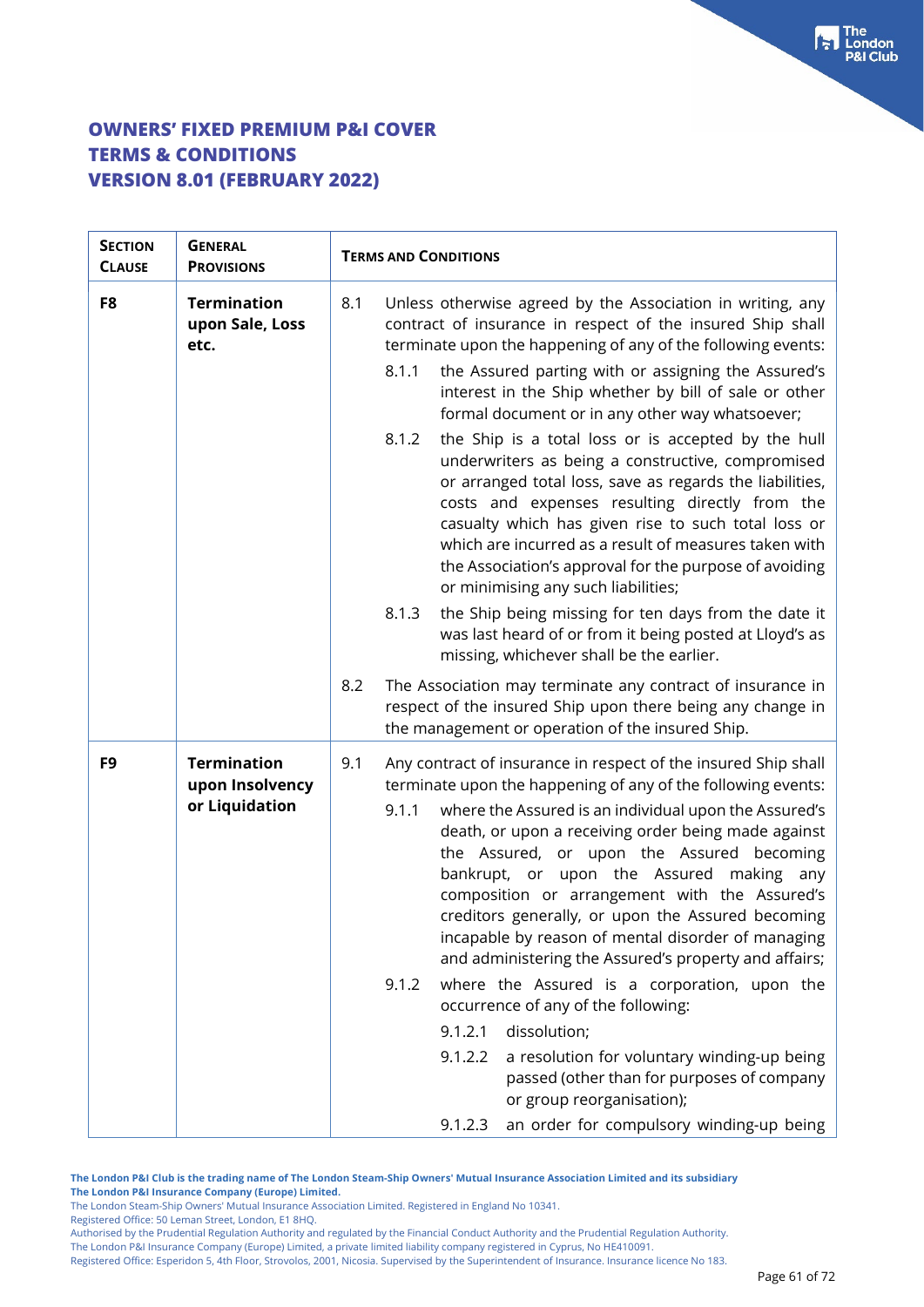| <b>SECTION</b><br><b>CLAUSE</b> | <b>GENERAL</b><br><b>PROVISIONS</b> | <b>TERMS AND CONDITIONS</b>                                                                                                                                                                                                                                                                        |  |
|---------------------------------|-------------------------------------|----------------------------------------------------------------------------------------------------------------------------------------------------------------------------------------------------------------------------------------------------------------------------------------------------|--|
|                                 |                                     | made;                                                                                                                                                                                                                                                                                              |  |
|                                 |                                     | possession being taken by or on behalf of<br>9.1.2.4<br>the holder(s) of any debenture(s) secured by<br>a floating charge of any property comprised<br>in or subject to the charge;                                                                                                                |  |
|                                 |                                     | any event analogous to or having an effect<br>9.1.2.5<br>analogous to those set out in Clauses 9.1.2.1<br>to 9.1.2.4 under the applicable laws and<br>proceedings of any jurisdiction;                                                                                                             |  |
|                                 |                                     | 9.1.2.6<br>any action being taken by the Assured<br>intended to procure the occurrence of any or<br>more of the events set out in Clauses 9.1.2.1<br>to 9.1.2.5.                                                                                                                                   |  |
|                                 |                                     | 9.2<br>Where the Assured is a corporation, the Association may<br>terminate any contract of insurance in respect of that<br>Assured's interest in the insured Ship (together with the<br>insurance of that Ship in respect of that interest) upon the<br>happening of any of the following events: |  |
|                                 |                                     | 9.2.1<br>the appointment of an administrator, receiver,<br>trustee, custodian or other similar official for it or for<br>all or substantially all of its assets;                                                                                                                                   |  |
|                                 |                                     | the making of any general assignment, arrangement<br>9.2.2<br>or composition with or for the benefit of creditors;                                                                                                                                                                                 |  |
|                                 |                                     | 9.2.3<br>an order granting protection from creditors being<br>made;                                                                                                                                                                                                                                |  |
|                                 |                                     | 9.2.4<br>any event analogous to or having an effect analogous<br>to those set out in Clauses 9.2.1 to 9.2.3 under the<br>applicable laws and procedures of any jurisdiction;                                                                                                                       |  |
|                                 |                                     | 9.2.5<br>any action being taken by the Assured intended to<br>procure the occurrence of any or more of the events<br>set out in Clauses 9.2.1 to 9.2.4.                                                                                                                                            |  |
| F <sub>10</sub>                 | <b>Termination</b>                  | Where the contract of insurance in respect of the insured Ship is<br>terminated for any reason it is agreed that the Association is entitled<br>to a lien over the Ship for premiums and any other amounts due to<br>the Association.                                                              |  |

**The London P&I Club is the trading name of The London Steam-Ship Owners' Mutual Insurance Association Limited and its subsidiary The London P&I Insurance Company (Europe) Limited.**

The London Steam-Ship Owners' Mutual Insurance Association Limited. Registered in England No 10341.

Registered Office: 50 Leman Street, London, E1 8HQ.

Authorised by the Prudential Regulation Authority and regulated by the Financial Conduct Authority and the Prudential Regulation Authority.

The London P&I Insurance Company (Europe) Limited, a private limited liability company registered in Cyprus, No HE410091.

Registered Office: Esperidon 5, 4th Floor, Strovolos, 2001, Nicosia. Supervised by the Superintendent of Insurance. Insurance licence No 183.

Fraction<br>P&I Club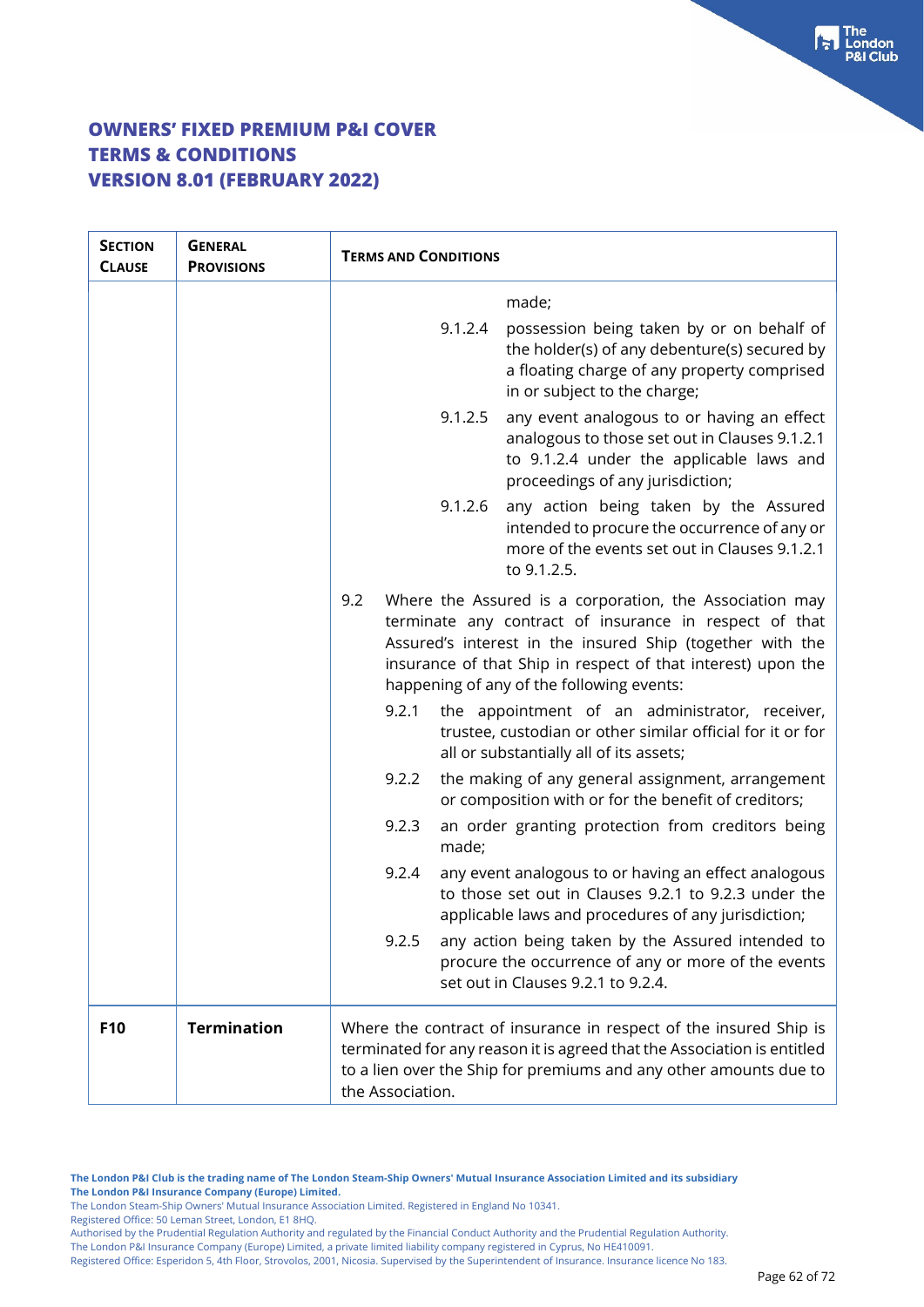| <b>SECTION</b><br><b>CLAUSE</b> | <b>GENERAL</b><br><b>PROVISIONS</b> | <b>TERMS AND CONDITIONS</b>                                                                                                                                                                                                                                                                                                                                                                                                                                                                                                                                                                                                                                                                                                                                                                                                                                                                                                                                                          |
|---------------------------------|-------------------------------------|--------------------------------------------------------------------------------------------------------------------------------------------------------------------------------------------------------------------------------------------------------------------------------------------------------------------------------------------------------------------------------------------------------------------------------------------------------------------------------------------------------------------------------------------------------------------------------------------------------------------------------------------------------------------------------------------------------------------------------------------------------------------------------------------------------------------------------------------------------------------------------------------------------------------------------------------------------------------------------------|
| F11                             | <b>Notices</b>                      | 11.1 Service of any notice or other document required under these<br>terms and conditions by the Association on the Assured may<br>be sent through the post in a prepaid letter or by courier,<br>facsimile or by Electronic Means all of which shall be<br>addressed to the Assured at any address identified by or for<br>the Assured to the Association expressly or impliedly as the<br>Assured's place of business,<br>11.1.1 PROVIDED that if the insurance of a Ship by the<br>Association on behalf of the Assured is through a<br>broker or other agent on behalf of the Assured, or if the<br>Association has been notified that a broker or other<br>agent is to be involved in any manner whatsoever with<br>the insurance of the Ship, any such notice or other<br>document may be addressed to that broker or agent<br>and served at the address of any place of business of<br>that broker or agent and such service shall be deemed<br>to be service on the Assured. |
|                                 |                                     | 11.1.2 In these terms and conditions "address" in relation to<br>'Electronic Means' has the meaning set out in<br>paragraph 7(1) of Part 3 of Schedule 4 and<br>paragraph 7(1) of Part 3 of Schedule 5 of the<br>Companies Act 2006.                                                                                                                                                                                                                                                                                                                                                                                                                                                                                                                                                                                                                                                                                                                                                 |
|                                 |                                     | 11.2 Service of any notice or other document required under these<br>terms and conditions by the Assured on the Association shall<br>be by any of the methods described in Clause 11.1, sent to the<br>address of the registered office of the Association.                                                                                                                                                                                                                                                                                                                                                                                                                                                                                                                                                                                                                                                                                                                          |
|                                 |                                     | 11.3 If posted, any such notice or other document as referred to in<br>Clauses 11.1, 11.1.1 and 11.2 shall be deemed to have been<br>served 24 hours after the letter containing the same was put<br>into the post, and in proving such service it shall be sufficient<br>to prove that the letter containing the notice or document was<br>properly addressed and put into the post as a prepaid letter.<br>Any such notice or other document sent by courier shall be<br>deemed to have been served at the time of delivery and any<br>such notice or other document sent by facsimile or by<br>Electronic Means shall be deemed to have been served at the<br>time it was sent and in proving such service it shall be                                                                                                                                                                                                                                                            |

Registered Office: 50 Leman Street, London, E1 8HQ.

The London P&I Insurance Company (Europe) Limited, a private limited liability company registered in Cyprus, No HE410091. Registered Office: Esperidon 5, 4th Floor, Strovolos, 2001, Nicosia. Supervised by the Superintendent of Insurance. Insurance licence No 183.  $\begin{bmatrix} \bullet \\ \bullet \end{bmatrix}$  The **&I Club** 

The London Steam-Ship Owners' Mutual Insurance Association Limited. Registered in England No 10341.

Authorised by the Prudential Regulation Authority and regulated by the Financial Conduct Authority and the Prudential Regulation Authority.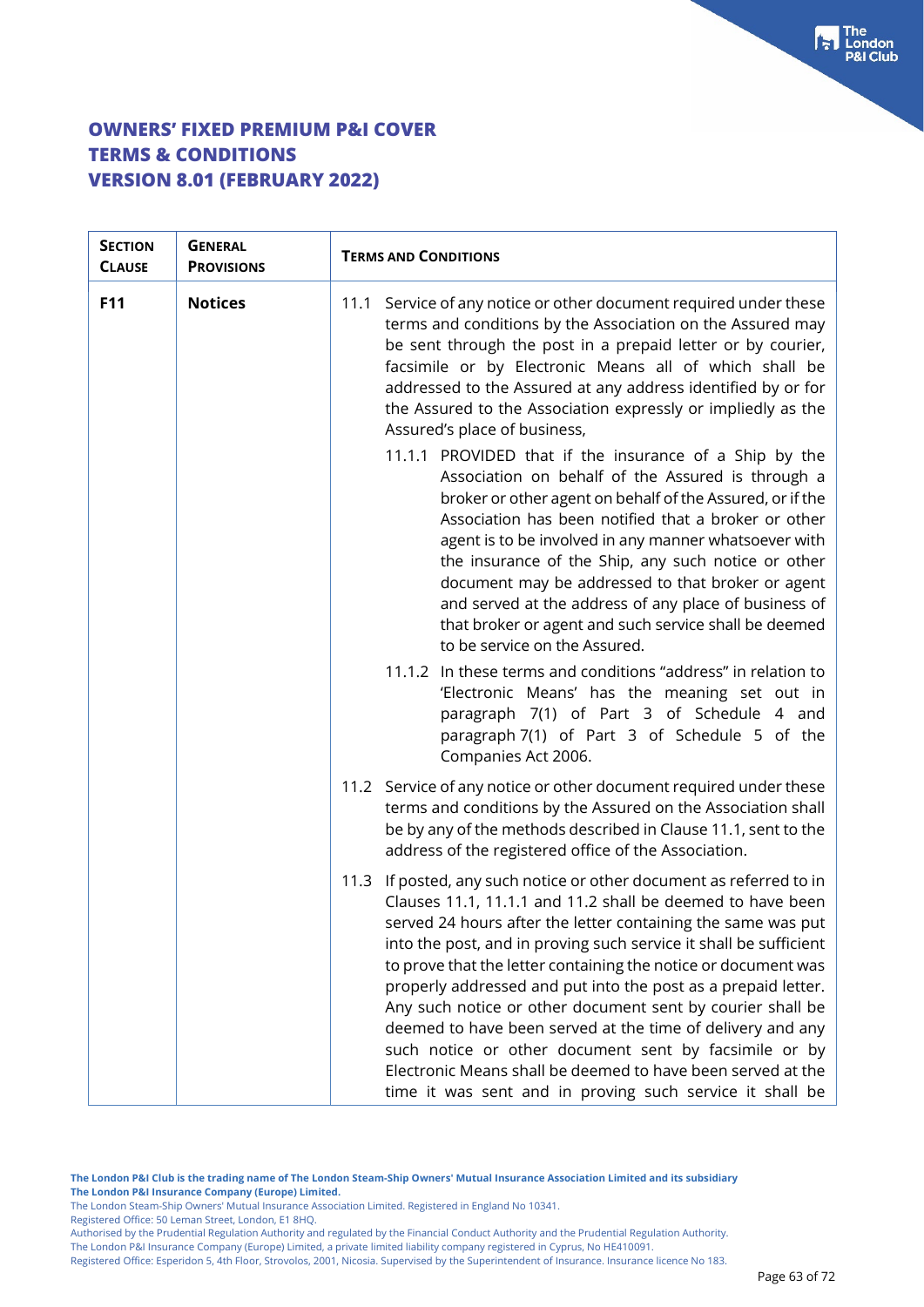| <b>SECTION</b><br><b>CLAUSE</b> | <b>GENERAL</b><br><b>PROVISIONS</b> | <b>TERMS AND CONDITIONS</b>                                                                                                                                                                                                                                                                                                                                                                                                                                              |  |  |
|---------------------------------|-------------------------------------|--------------------------------------------------------------------------------------------------------------------------------------------------------------------------------------------------------------------------------------------------------------------------------------------------------------------------------------------------------------------------------------------------------------------------------------------------------------------------|--|--|
|                                 |                                     | sufficient to prove that the notice or other document was duly<br>despatched.                                                                                                                                                                                                                                                                                                                                                                                            |  |  |
|                                 |                                     | 11.4 Every successor, legal personal representative, receiver,<br>curator bonis or other legal curator, trustee in bankruptcy or<br>liquidator of the Assured shall be bound by a notice or other<br>document given as aforesaid if sent as aforesaid,<br>notwithstanding that the Association may have notice of the<br>Assured's death, mental disorder, bankruptcy, liquidation,<br>incapacity or administration.                                                     |  |  |
| F12                             | <b>Forbearance</b>                  | No act, omission, course of dealing, forbearance, delay or<br>indulgence of any kind by the Association in enforcing any<br>provisions under these terms and conditions or any contractual<br>terms or conditions, shall be treated as any waiver of any of the<br>Association's rights thereunder, the strict enforcement of which the<br>Association shall at all times and without notice be entitled to insist<br>upon notwithstanding any of the matters aforesaid. |  |  |
| F13                             | Jurisdiction and<br>Law             | 13.1 These terms and conditions and any contract of insurance<br>entered into by the Association shall be governed by and<br>construed in accordance with English law and shall be subject<br>to the provisions of the Marine Insurance Act 1906 and the<br>Insurance Act 2015 and any statutory modifications thereof<br>except insofar as such Acts or modifications may have been<br>excluded by these terms and conditions or by any terms of<br>such contracts.     |  |  |
|                                 |                                     | 13.1.1 The following provisions of the Insurance Act 2015<br>("the Act") are excluded as follows:                                                                                                                                                                                                                                                                                                                                                                        |  |  |
|                                 |                                     | Section 8 and Section 14 of the Act are excluded.<br>(i)<br>As a result any breach of the duty of fair<br>presentation and/or the duty of good faith shall<br>entitle the Association to avoid this insurance in<br>all circumstances.                                                                                                                                                                                                                                   |  |  |
|                                 |                                     | Section 10 of the Act is excluded. As a result if the<br>(ii)<br>Assured fails to comply with any warranty in<br>these terms and conditions and/or any contract<br>of insurance, the Association shall be discharged<br>from liability from the date of the breach,<br>regardless of whether the breach is subsequently                                                                                                                                                  |  |  |

**The London P&I Club is the trading name of The London Steam-Ship Owners' Mutual Insurance Association Limited and its subsidiary The London P&I Insurance Company (Europe) Limited.**

The London Steam-Ship Owners' Mutual Insurance Association Limited. Registered in England No 10341.

Registered Office: 50 Leman Street, London, E1 8HQ.

Authorised by the Prudential Regulation Authority and regulated by the Financial Conduct Authority and the Prudential Regulation Authority. The London P&I Insurance Company (Europe) Limited, a private limited liability company registered in Cyprus, No HE410091.

Registered Office: Esperidon 5, 4th Floor, Strovolos, 2001, Nicosia. Supervised by the Superintendent of Insurance. Insurance licence No 183.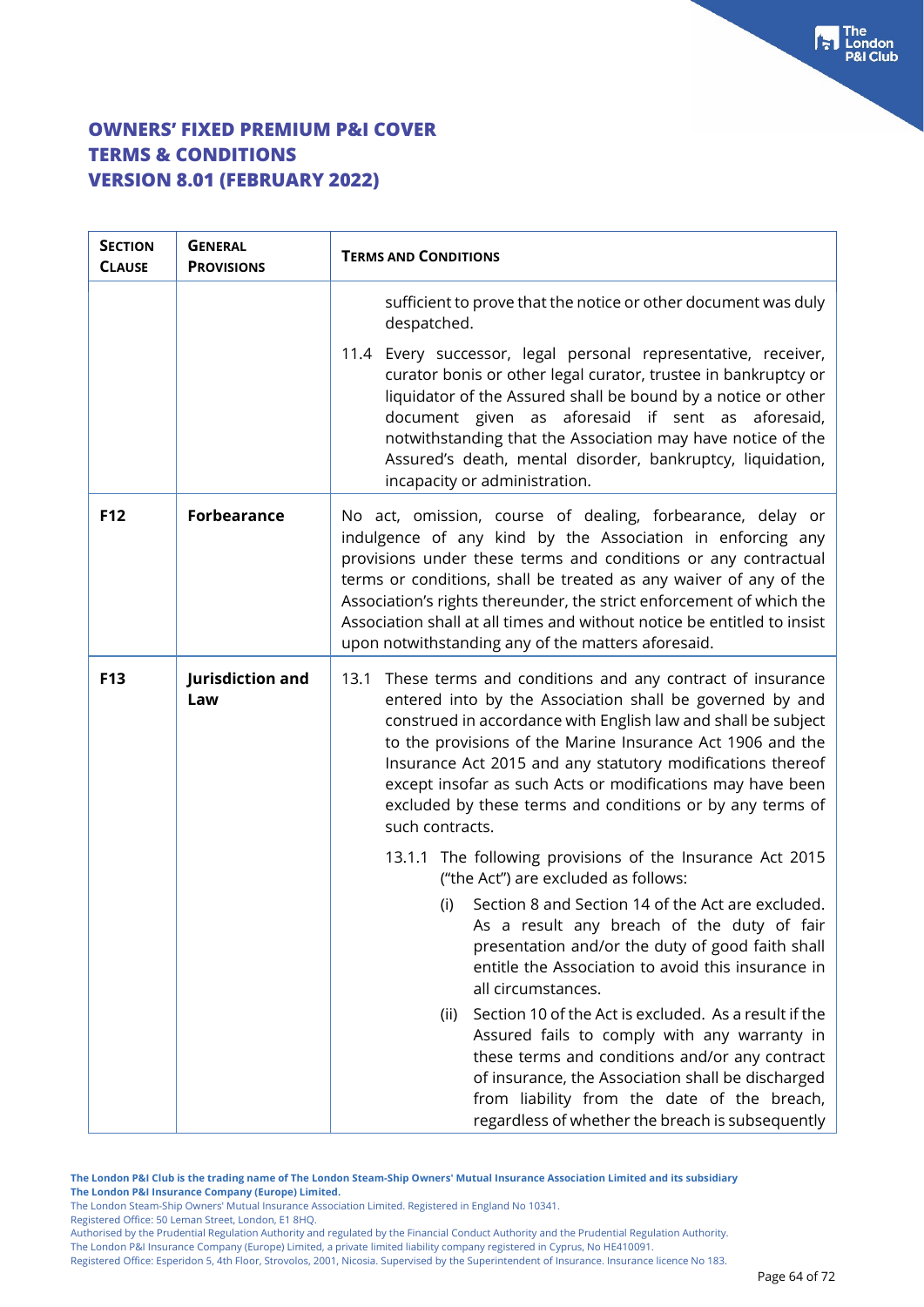| <b>SECTION</b><br><b>CLAUSE</b> | <b>GENERAL</b><br><b>PROVISIONS</b> | <b>TERMS AND CONDITIONS</b>                                                                                                                                                                                                                                                                                                                                                                                                                                                                                                                                                                                                                                                                                                                                                                                                                                                                                                                          |  |
|---------------------------------|-------------------------------------|------------------------------------------------------------------------------------------------------------------------------------------------------------------------------------------------------------------------------------------------------------------------------------------------------------------------------------------------------------------------------------------------------------------------------------------------------------------------------------------------------------------------------------------------------------------------------------------------------------------------------------------------------------------------------------------------------------------------------------------------------------------------------------------------------------------------------------------------------------------------------------------------------------------------------------------------------|--|
|                                 |                                     | remedied.                                                                                                                                                                                                                                                                                                                                                                                                                                                                                                                                                                                                                                                                                                                                                                                                                                                                                                                                            |  |
|                                 |                                     | (iii) Section 11 of the Act is excluded. As a result if the<br>Assured fails to comply with any term of these<br>terms and conditions and/or the contract of<br>insurance, the Association's liability may be<br>excluded, limited or discharged in accordance<br>with these terms and conditions notwithstanding<br>that the breach could not have increased the risk<br>of the loss which actually occurred in the<br>circumstances in which it occurred.                                                                                                                                                                                                                                                                                                                                                                                                                                                                                          |  |
|                                 |                                     | (iv) Section 13 of the Act is excluded. As a result the<br>Association shall be entitled to exercise its right<br>to terminate any contract of insurance in respect<br>of the Assured in the event that a fraudulent<br>claim is submitted by or on behalf of the Assured<br>and/or any affiliated or associated company of<br>the Assured.                                                                                                                                                                                                                                                                                                                                                                                                                                                                                                                                                                                                          |  |
|                                 |                                     | (v) Section 13A of the Act is excluded. Any contract of<br>insurance between the Association and the<br>Assured shall not be subject to nor shall the<br>Association be in breach of any implied term that<br>it will pay any sums due in respect of a claim within<br>a reasonable time save that the Association may<br>not deliberately or recklessly fail to do so.                                                                                                                                                                                                                                                                                                                                                                                                                                                                                                                                                                              |  |
|                                 |                                     | 13.2 If any difference or dispute shall arise between the<br>Association and the Assured (or any other person) out of or in<br>connection with these terms and conditions, or out of any<br>contract between the Association and the Assured, or as to<br>the rights or obligations of the Association or the Assured<br>thereunder, or in connection therewith, or as to any other<br>matter whatsoever, such difference or dispute shall be<br>referred to arbitration in London in accordance with the<br>Arbitration Act 1996 and any statutory modifications or re-<br>enactment thereof save to the extent necessary to give effect<br>to the provisions of this Clause 13. The arbitration shall be<br>conducted in accordance with the London Maritime<br>Arbitrators' Association (LMAA) Terms current at the time<br>when the arbitration proceedings are commenced.<br>The<br>reference shall be to three arbitrators and the arbitrators |  |

**The London P&I Club is the trading name of The London Steam-Ship Owners' Mutual Insurance Association Limited and its subsidiary**

**The London P&I Insurance Company (Europe) Limited.** The London Steam-Ship Owners' Mutual Insurance Association Limited. Registered in England No 10341.

Registered Office: 50 Leman Street, London, E1 8HQ.

Authorised by the Prudential Regulation Authority and regulated by the Financial Conduct Authority and the Prudential Regulation Authority. The London P&I Insurance Company (Europe) Limited, a private limited liability company registered in Cyprus, No HE410091.

Registered Office: Esperidon 5, 4th Floor, Strovolos, 2001, Nicosia. Supervised by the Superintendent of Insurance. Insurance licence No 183.

 $\begin{bmatrix} \bullet \\ \bullet \end{bmatrix}$  The **8I Club**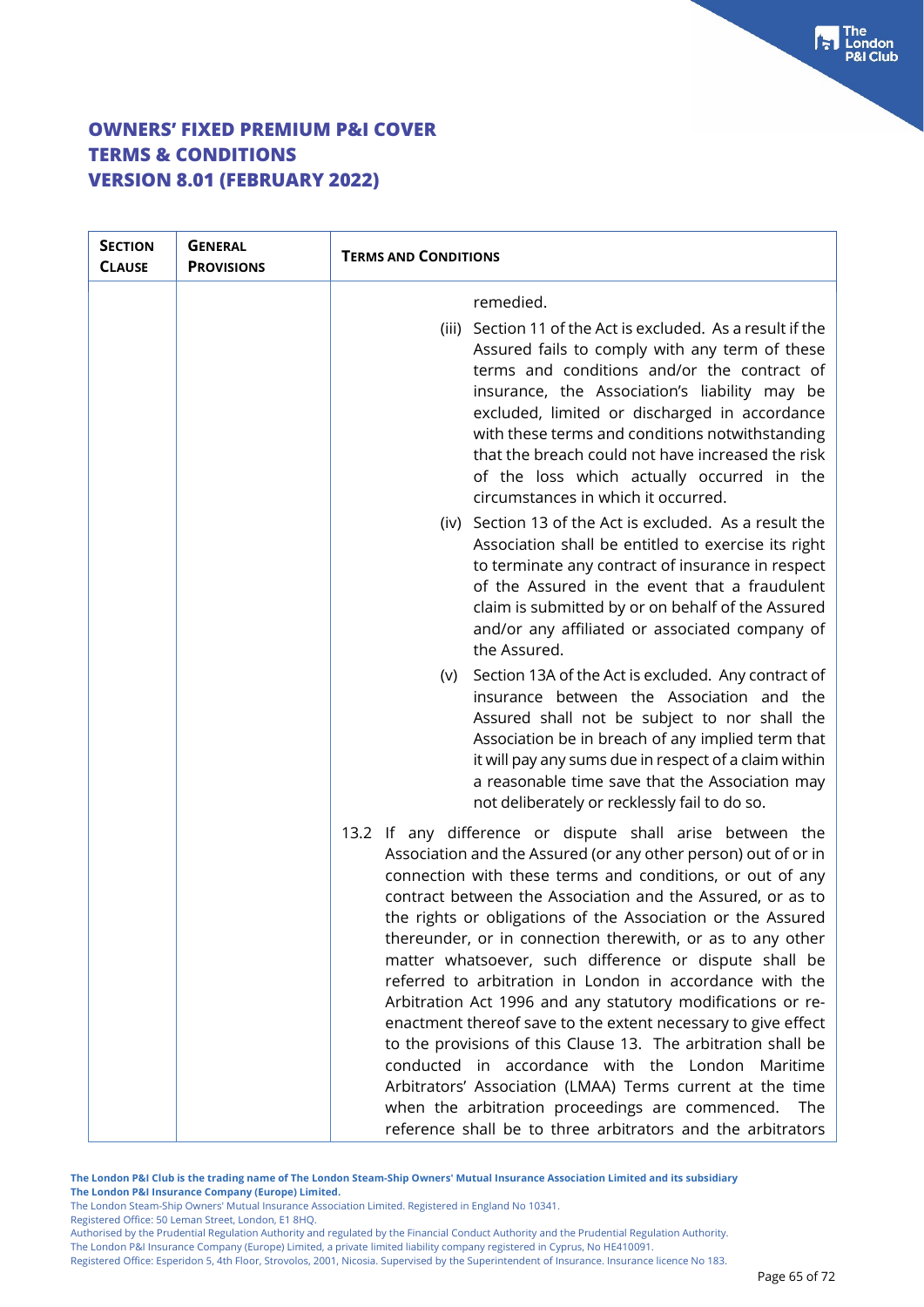| <b>SECTION</b><br><b>CLAUSE</b> | <b>GENERAL</b><br><b>PROVISIONS</b> | <b>TERMS AND CONDITIONS</b>                                                                                                                                                                                                                                                                                                                                                                                                                                                                                                                                                                                                                                                                                                                                                                                                                                                                                                                                                                                                                                                                                                                   |  |  |
|---------------------------------|-------------------------------------|-----------------------------------------------------------------------------------------------------------------------------------------------------------------------------------------------------------------------------------------------------------------------------------------------------------------------------------------------------------------------------------------------------------------------------------------------------------------------------------------------------------------------------------------------------------------------------------------------------------------------------------------------------------------------------------------------------------------------------------------------------------------------------------------------------------------------------------------------------------------------------------------------------------------------------------------------------------------------------------------------------------------------------------------------------------------------------------------------------------------------------------------------|--|--|
|                                 |                                     | shall all be full members of the LMAA and/or Queen's Counsel<br>practising at the Commercial Bar in London.                                                                                                                                                                                                                                                                                                                                                                                                                                                                                                                                                                                                                                                                                                                                                                                                                                                                                                                                                                                                                                   |  |  |
|                                 |                                     | A party wishing to refer a dispute to arbitration shall appoint<br>its arbitrator and send notice of such appointment in writing<br>to the other party requiring the other party to appoint its own<br>arbitrator within fourteen (14) calendar days of that notice<br>and stating that it will appoint its arbitrator as sole arbitrator<br>unless the other party appoints its own arbitrator and gives<br>notice that it has done so within the fourteen (14) days<br>specified. If the other party does not appoint its own<br>arbitrator and give notice that it has done so within the<br>fourteen (14) days specified, the party referring a dispute to<br>arbitration may, without the requirement of any further prior<br>notice to the other party, appoint its arbitrator as sole<br>arbitrator and shall advise the other party accordingly. The<br>award of a sole arbitrator shall be binding on both parties as<br>if the sole arbitrator had been appointed by agreement.<br>Nothing herein shall prevent the parties agreeing in writing to<br>vary these provisions to provide for the appointment of a sole<br>arbitrator. |  |  |
|                                 |                                     | In any such arbitration, any matter decided or stated in any<br>judgment or arbitration award (or in any reasons given by an<br>arbitrator for making any award) relating to proceedings<br>between the Assured and any third party shall be admissible<br>in evidence.                                                                                                                                                                                                                                                                                                                                                                                                                                                                                                                                                                                                                                                                                                                                                                                                                                                                       |  |  |
|                                 |                                     | The Assured may not bring or maintain any action, suit or<br>other legal proceedings against the Association in connection<br>with any such difference or dispute unless the Assured has<br>first obtained an arbitration award in accordance with this<br>Clause 13.                                                                                                                                                                                                                                                                                                                                                                                                                                                                                                                                                                                                                                                                                                                                                                                                                                                                         |  |  |
|                                 |                                     | In respect of any monies whatsoever which the Association<br>13.3<br>considers are due to it, such as but not limited to, outstanding<br>premiums ("Sums Due"), the Association may but shall not be<br>obliged to commence and maintain proceedings to obtain<br>payment in its sole discretion in the following ways:                                                                                                                                                                                                                                                                                                                                                                                                                                                                                                                                                                                                                                                                                                                                                                                                                       |  |  |
|                                 |                                     | (i)<br>in arbitration in London pursuant to Clause 13.2 above;<br>or                                                                                                                                                                                                                                                                                                                                                                                                                                                                                                                                                                                                                                                                                                                                                                                                                                                                                                                                                                                                                                                                          |  |  |
|                                 |                                     | in the High Court of Justice of England and, if it does so,<br>(ii)<br>the Assured hereby submits to the jurisdiction of that                                                                                                                                                                                                                                                                                                                                                                                                                                                                                                                                                                                                                                                                                                                                                                                                                                                                                                                                                                                                                 |  |  |

**The London P&I Club is the trading name of The London Steam-Ship Owners' Mutual Insurance Association Limited and its subsidiary The London P&I Insurance Company (Europe) Limited.**

The London Steam-Ship Owners' Mutual Insurance Association Limited. Registered in England No 10341.

Registered Office: 50 Leman Street, London, E1 8HQ.

Authorised by the Prudential Regulation Authority and regulated by the Financial Conduct Authority and the Prudential Regulation Authority. The London P&I Insurance Company (Europe) Limited, a private limited liability company registered in Cyprus, No HE410091.

Registered Office: Esperidon 5, 4th Floor, Strovolos, 2001, Nicosia. Supervised by the Superintendent of Insurance. Insurance licence No 183.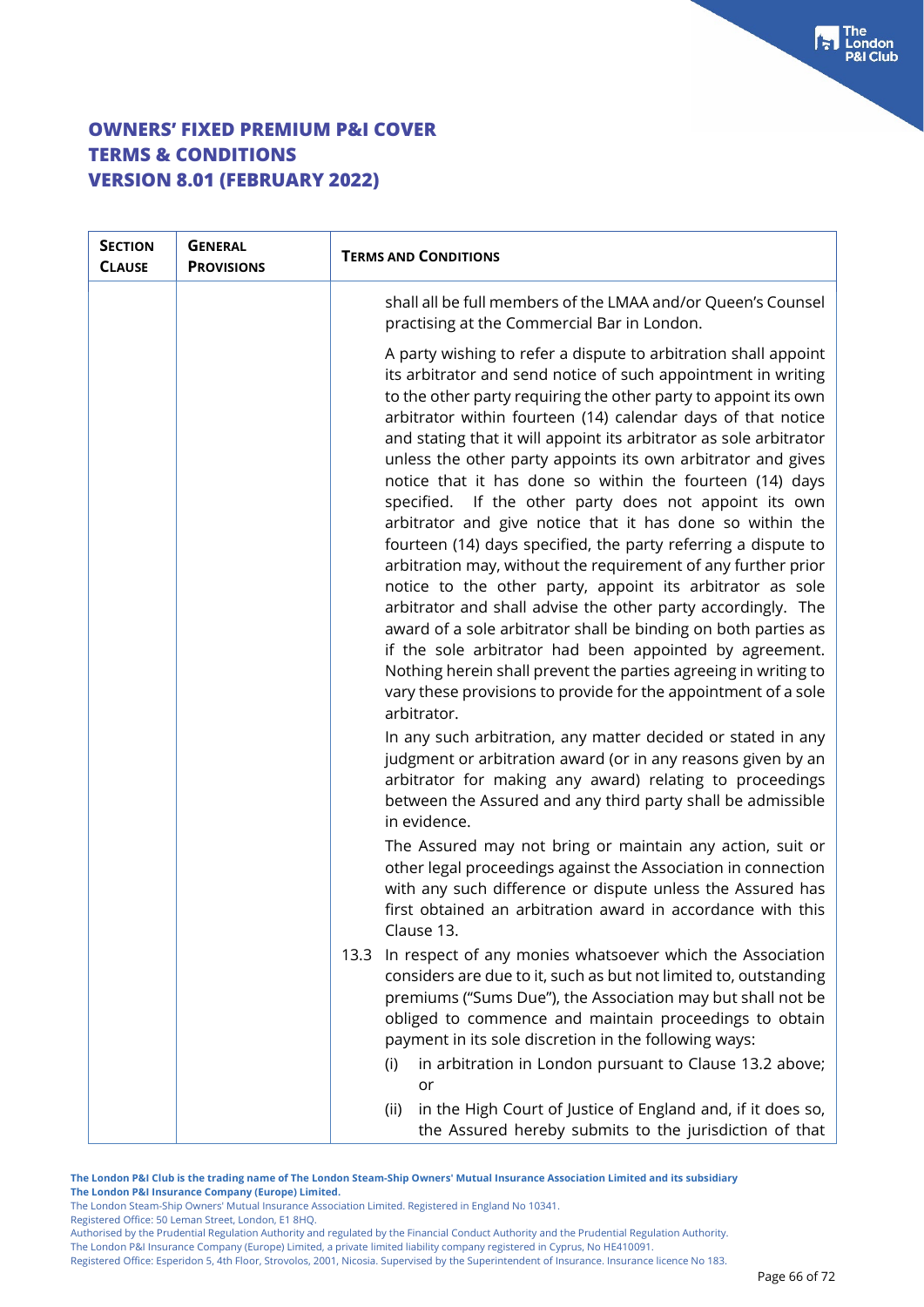| <b>SECTION</b><br><b>CLAUSE</b> | <b>GENERAL</b><br><b>PROVISIONS</b> | <b>TERMS AND CONDITIONS</b>                                                                                                                                                                                                                                                                                                                                                                                                                                                                                                                                                                                                                                                                      |                                                                                                                                                                                                                                                                 |
|---------------------------------|-------------------------------------|--------------------------------------------------------------------------------------------------------------------------------------------------------------------------------------------------------------------------------------------------------------------------------------------------------------------------------------------------------------------------------------------------------------------------------------------------------------------------------------------------------------------------------------------------------------------------------------------------------------------------------------------------------------------------------------------------|-----------------------------------------------------------------------------------------------------------------------------------------------------------------------------------------------------------------------------------------------------------------|
|                                 |                                     | Court in respect of any such action.<br>Nothing in this Clause 13 including Clause 13.2 or in any other<br>Clause in these terms and conditions or otherwise shall<br>preclude the Association from taking any legal action of<br>whatsoever nature in any jurisdiction at its sole discretion,<br>and subject to and/or under the law of such jurisdiction, in<br>order to pursue or enforce any of its rights whatsoever and<br>howsoever arising including but not limited to:<br>(a) Recovering Sums Due; and/or<br>(b) Obtaining security for Sums Due; and/or<br>Preserving the assets of the Assured; and/or<br>(c)<br>Enforcement of its rights of lien whether arising by law or<br>(d) |                                                                                                                                                                                                                                                                 |
| F <sub>14</sub>                 | <b>Definitions</b>                  | under these terms and conditions.<br>Unless the context requires otherwise where the following terms<br>appear within these terms and conditions they shall have the<br>following meanings:                                                                                                                                                                                                                                                                                                                                                                                                                                                                                                      |                                                                                                                                                                                                                                                                 |
|                                 |                                     | <b>Articles</b>                                                                                                                                                                                                                                                                                                                                                                                                                                                                                                                                                                                                                                                                                  | the Articles of Association of the Association<br>in force from time to time;                                                                                                                                                                                   |
|                                 |                                     | Association                                                                                                                                                                                                                                                                                                                                                                                                                                                                                                                                                                                                                                                                                      | The London Steam-Ship Owners' Mutual<br>Insurance Association Limited, a company<br>limited by guarantee registered in England<br>under number 10341;                                                                                                           |
|                                 |                                     | Assured                                                                                                                                                                                                                                                                                                                                                                                                                                                                                                                                                                                                                                                                                          | means a person whose application for<br>insurance under these terms and conditions<br>of any interest in a Ship has been accepted by<br>the Association and includes, for the<br>avoidance of doubt, a Principal Assured, a<br>Co-assured and an Other Assured; |
|                                 |                                     | Board                                                                                                                                                                                                                                                                                                                                                                                                                                                                                                                                                                                                                                                                                            | the board of Directors for the time being of<br>the Association;                                                                                                                                                                                                |
|                                 |                                     | <b>Brexit Event</b>                                                                                                                                                                                                                                                                                                                                                                                                                                                                                                                                                                                                                                                                              | has the meaning given in Section F Clause 16.1<br>of these terms and conditions;                                                                                                                                                                                |
|                                 |                                     | Certificate of Entry                                                                                                                                                                                                                                                                                                                                                                                                                                                                                                                                                                                                                                                                             | certificate issued by the Association<br>a<br>pursuant to Section D Clause 2 of these terms<br>and conditions;                                                                                                                                                  |
|                                 |                                     | Co-assureds                                                                                                                                                                                                                                                                                                                                                                                                                                                                                                                                                                                                                                                                                      | Assureds whose application for insurance<br>under these terms and conditions has been                                                                                                                                                                           |

**The London P&I Club is the trading name of The London Steam-Ship Owners' Mutual Insurance Association Limited and its subsidiary The London P&I Insurance Company (Europe) Limited.**

The London Steam-Ship Owners' Mutual Insurance Association Limited. Registered in England No 10341.

Registered Office: 50 Leman Street, London, E1 8HQ.

Authorised by the Prudential Regulation Authority and regulated by the Financial Conduct Authority and the Prudential Regulation Authority. The London P&I Insurance Company (Europe) Limited, a private limited liability company registered in Cyprus, No HE410091.

Registered Office: Esperidon 5, 4th Floor, Strovolos, 2001, Nicosia. Supervised by the Superintendent of Insurance. Insurance licence No 183.

 $\begin{bmatrix} 1 \\ 2 \end{bmatrix}$  The London **P&I Club**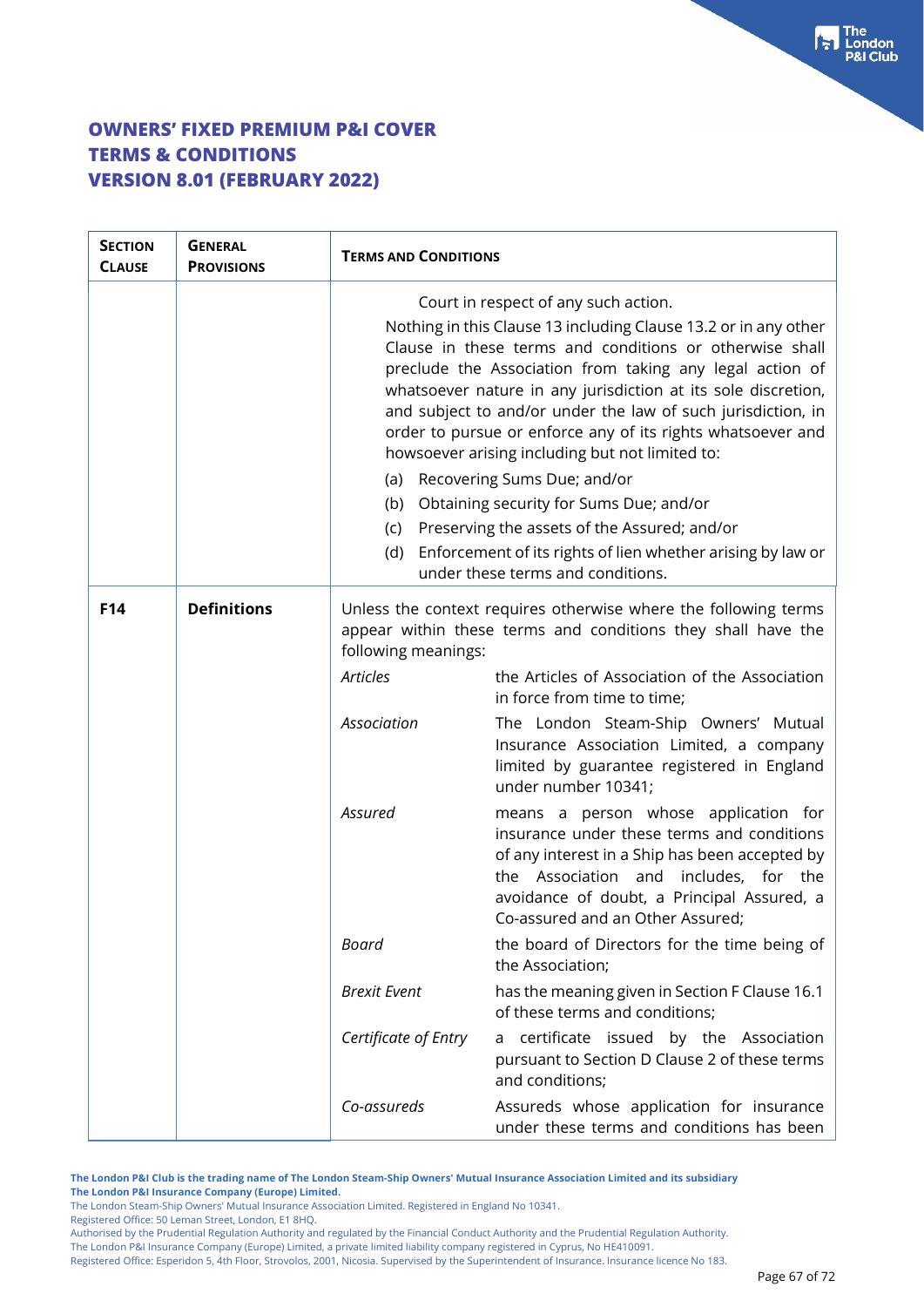| <b>SECTION</b><br><b>CLAUSE</b> | <b>GENERAL</b><br><b>PROVISIONS</b> | <b>TERMS AND CONDITIONS</b> |                                                                                                                                                                                                                                                                                                                                                                                                    |
|---------------------------------|-------------------------------------|-----------------------------|----------------------------------------------------------------------------------------------------------------------------------------------------------------------------------------------------------------------------------------------------------------------------------------------------------------------------------------------------------------------------------------------------|
|                                 |                                     |                             | accepted by the Association pursuant to<br>Section F Clause 3 of these terms and<br>conditions and Co-assured shall be construed<br>accordingly;                                                                                                                                                                                                                                                   |
|                                 |                                     | Communicable<br>Disease     | Any disease, known or unknown, which can be<br>transmitted by means of any substance or<br>agent from any organism to another<br>organism where:                                                                                                                                                                                                                                                   |
|                                 |                                     |                             | the substance or agent includes but is<br>(a)<br>not limited to a virus, bacterium,<br>parasite or other organism or any<br>variation or mutation of any of the<br>foregoing, whether deemed living or<br>not, and                                                                                                                                                                                 |
|                                 |                                     |                             | the method of transmission, whether<br>(b)<br>direct or indirect, includes but is not<br>limited to human touch or contact,<br>airborne transmission, bodily fluid<br>transmission, transmission to or from or<br>via any solid object or surface or liquid<br>or gas, and                                                                                                                         |
|                                 |                                     |                             | the disease, substance or agent may,<br>(c)<br>acting alone or in conjunction with other<br>co-morbidities,<br>conditions,<br>genetic<br>susceptibilities, or with the human<br>immune system, cause death, illness or<br>bodily<br>harm<br>or temporarily or<br>permanently impair human physical or<br>mental health or adversely affect the<br>value of or safe use of property of any<br>kind. |
|                                 |                                     | Costs and expenses          | Costs and expenses shall be deemed to<br>include fees for professional<br>services<br>rendered with the agreement of and/or at the<br>instruction of the Association;                                                                                                                                                                                                                              |

The London Steam-Ship Owners' Mutual Insurance Association Limited. Registered in England No 10341.

Registered Office: 50 Leman Street, London, E1 8HQ.

Authorised by the Prudential Regulation Authority and regulated by the Financial Conduct Authority and the Prudential Regulation Authority.

The London P&I Insurance Company (Europe) Limited, a private limited liability company registered in Cyprus, No HE410091. Registered Office: Esperidon 5, 4th Floor, Strovolos, 2001, Nicosia. Supervised by the Superintendent of Insurance. Insurance licence No 183.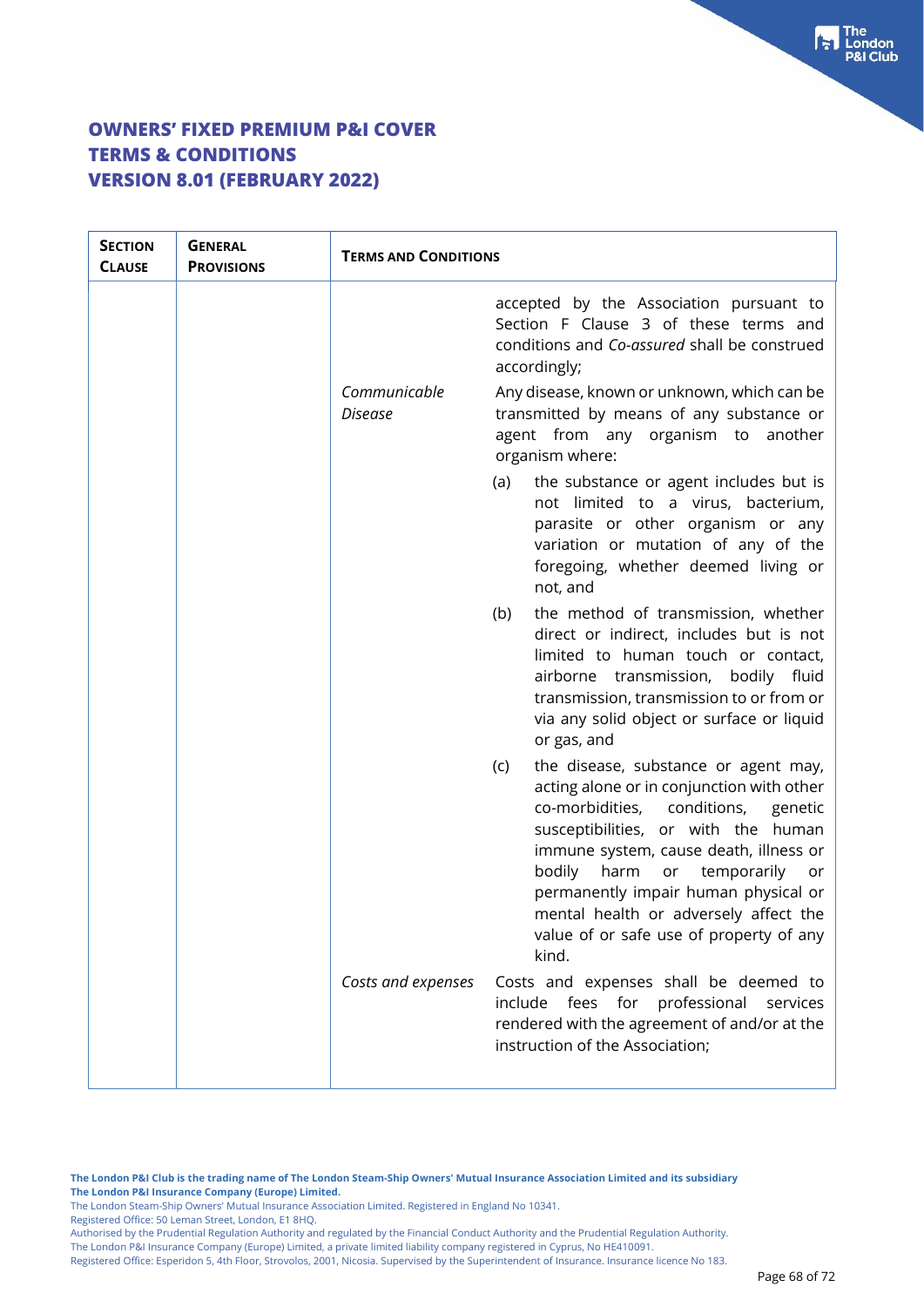| <b>SECTION</b><br><b>CLAUSE</b> | <b>GENERAL</b><br><b>PROVISIONS</b> | <b>TERMS AND CONDITIONS</b>                |                                                                                                                                                                                                                                                                                                                                                                                                                                                                       |
|---------------------------------|-------------------------------------|--------------------------------------------|-----------------------------------------------------------------------------------------------------------------------------------------------------------------------------------------------------------------------------------------------------------------------------------------------------------------------------------------------------------------------------------------------------------------------------------------------------------------------|
|                                 |                                     | <b>Declared</b><br>Communicable<br>Disease | A Communicable Disease which outbreak<br>the World Health Organisation ("WHO") has<br>determined to be a public health emergency<br>of international concern;                                                                                                                                                                                                                                                                                                         |
|                                 |                                     | <b>Directors</b>                           | the directors for the time being of the<br>Association;                                                                                                                                                                                                                                                                                                                                                                                                               |
|                                 |                                     | <b>Electronic Form</b>                     | has the meaning given in section 1168(3) of<br>the Companies Act 2006;                                                                                                                                                                                                                                                                                                                                                                                                |
|                                 |                                     | <b>Electronic Means</b>                    | has the meaning given in section 1168(4) of<br>the Companies Act 2006;                                                                                                                                                                                                                                                                                                                                                                                                |
|                                 |                                     | Himalaya Clause                            | means a clause stipulating that the servant,<br>agent, or independent contractor employed<br>by the contracting party shall be entitled to<br>the protection and benefit of every right,<br>exemption, limitation, immunity or defence<br>available to that contracting party and that the<br>contracting party is contracting not only on his<br>own behalf but as agent or trustee for such<br>persons;                                                             |
|                                 |                                     | in writing                                 | written, printed, lithographed, electronic<br>form, or visibly expressed in all or any of those<br>or any other modes of representing or<br>reproducing words;                                                                                                                                                                                                                                                                                                        |
|                                 |                                     | Knock for Knock                            | means a provision or provisions stipulating<br>that:<br>(a) each party to a contract shall be similarly<br>responsible for<br>(i) loss of or damage to, and/or death of<br>or injury to, any of its own property or<br>personnel, and/or the property or<br>personnel of its contractors and/or of<br>its and their subcontractors and/or of<br>other parties, and/or<br>(ii) liability arising out of the ownership or<br>operation of its own property, and<br>that |
|                                 |                                     |                                            | (b) such responsibility shall be without<br>recourse to the other party and arise                                                                                                                                                                                                                                                                                                                                                                                     |

**The London P&I Club is the trading name of The London Steam-Ship Owners' Mutual Insurance Association Limited and its subsidiary The London P&I Insurance Company (Europe) Limited.**

The London Steam-Ship Owners' Mutual Insurance Association Limited. Registered in England No 10341.

Registered Office: 50 Leman Street, London, E1 8HQ.

Authorised by the Prudential Regulation Authority and regulated by the Financial Conduct Authority and the Prudential Regulation Authority. The London P&I Insurance Company (Europe) Limited, a private limited liability company registered in Cyprus, No HE410091.

Registered Office: Esperidon 5, 4th Floor, Strovolos, 2001, Nicosia. Supervised by the Superintendent of Insurance. Insurance licence No 183.

 $\begin{bmatrix} 1 \\ 2 \end{bmatrix}$  The London **8I Club**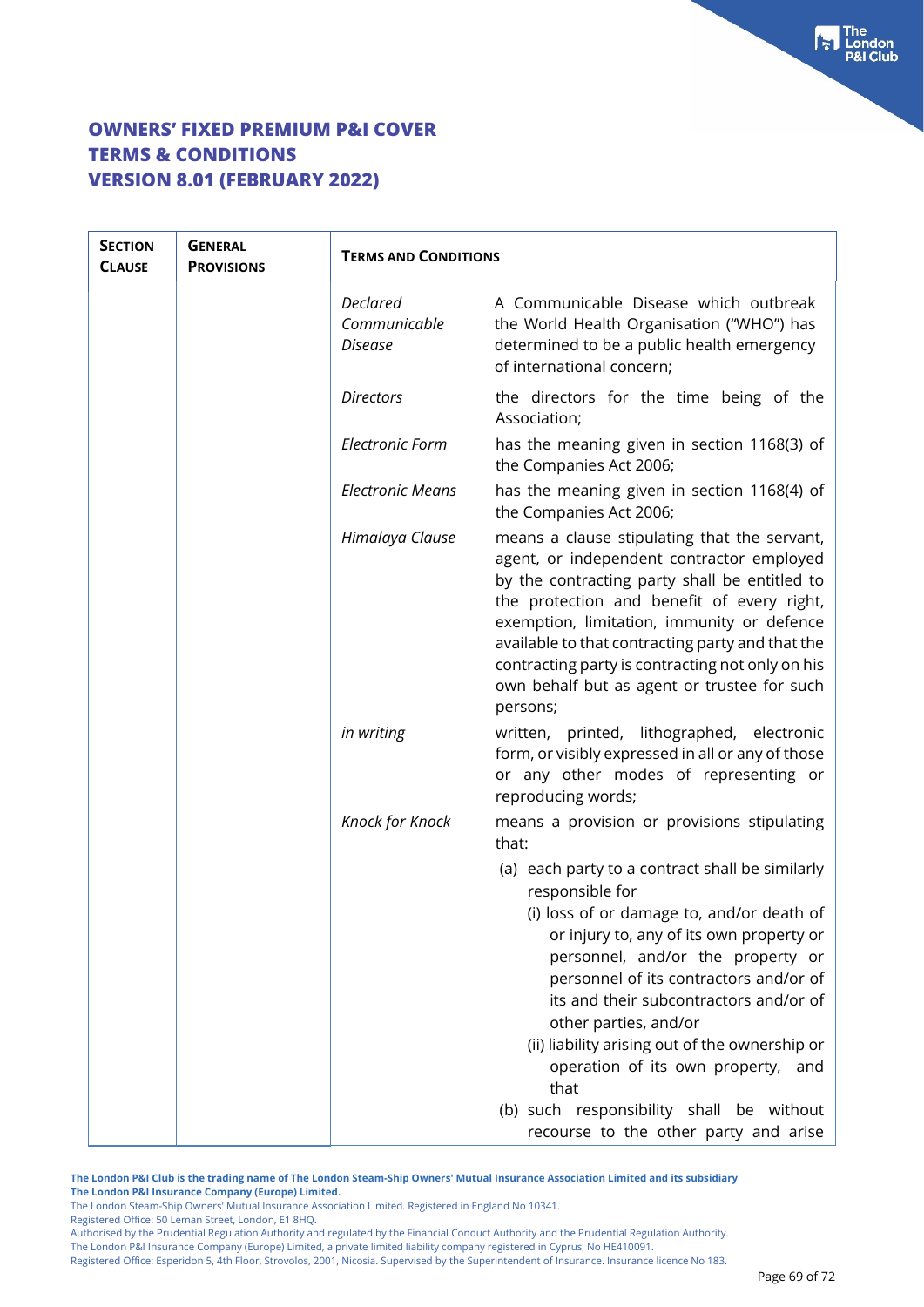| <b>SECTION</b><br><b>CLAUSE</b> | <b>GENERAL</b><br><b>PROVISIONS</b> | <b>TERMS AND CONDITIONS</b> |                                                                                                                                                                                                                                                                                                                                                                                                                                                                                                                                                                                                                                                                                 |
|---------------------------------|-------------------------------------|-----------------------------|---------------------------------------------------------------------------------------------------------------------------------------------------------------------------------------------------------------------------------------------------------------------------------------------------------------------------------------------------------------------------------------------------------------------------------------------------------------------------------------------------------------------------------------------------------------------------------------------------------------------------------------------------------------------------------|
|                                 |                                     |                             | notwithstanding any fault or neglect of<br>any party, and that<br>(c) each party shall, in respect of those<br>losses, damages or other liabilities for<br>which it has assumed responsibility,<br>correspondingly indemnify the other<br>against any liability that that party shall<br>incur in relation thereto.                                                                                                                                                                                                                                                                                                                                                             |
|                                 |                                     | <b>Managers</b>             | the managers from time to time of the<br>Association;                                                                                                                                                                                                                                                                                                                                                                                                                                                                                                                                                                                                                           |
|                                 |                                     |                             | Members' Committee the members' committee for the time being of<br>the Association's group;                                                                                                                                                                                                                                                                                                                                                                                                                                                                                                                                                                                     |
|                                 |                                     | <b>Other Assured</b>        | a person to whom the benefit of the Assured's<br>insurance is agreed to be extended by the<br>Association pursuant to Section F Clause 3.2<br>of this Policy;                                                                                                                                                                                                                                                                                                                                                                                                                                                                                                                   |
|                                 |                                     | <b>Principal Assured</b>    | means the Assured who is named as Principal<br>Assured in the Certificate of Entry (or any<br>amendment thereto);                                                                                                                                                                                                                                                                                                                                                                                                                                                                                                                                                               |
|                                 |                                     | Ship                        | ship, boat, hydrofoil, hovercraft or other<br>description of vessel or structure (including a<br>lighter, barge or similar vessel or structure<br>under construction howsoever propelled, but<br>excluding (a) a unit or vessel constructed or<br>adapted for the purpose of carrying out<br>drilling operations in connection with oil and<br>gas exploration or production, (b) a fixed<br>platform or fixed rig and (c) a wing-in-ground<br>craft), used or intended to be used for any<br>whatsoever<br>navigation<br>purpose<br>in<br>or<br>otherwise on, under, over or in water or any<br>part thereof or any proportion of the tonnage<br>thereof or any share therein. |
|                                 |                                     | Subsidiary                  | any subsidiary (within the meaning of section<br>1159 of the Companies Act 2006) of The<br>London Steam-Ship Owners' Mutual Insurance<br>Association Limited (a company limited by<br>registered in England<br>under<br>guarantee                                                                                                                                                                                                                                                                                                                                                                                                                                               |

**The London P&I Club is the trading name of The London Steam-Ship Owners' Mutual Insurance Association Limited and its subsidiary The London P&I Insurance Company (Europe) Limited.**

The London Steam-Ship Owners' Mutual Insurance Association Limited. Registered in England No 10341.

Registered Office: 50 Leman Street, London, E1 8HQ.

Authorised by the Prudential Regulation Authority and regulated by the Financial Conduct Authority and the Prudential Regulation Authority. The London P&I Insurance Company (Europe) Limited, a private limited liability company registered in Cyprus, No HE410091.

Registered Office: Esperidon 5, 4th Floor, Strovolos, 2001, Nicosia. Supervised by the Superintendent of Insurance. Insurance licence No 183.

 $\begin{bmatrix} \bullet \\ \bullet \end{bmatrix}$  The **8I Club**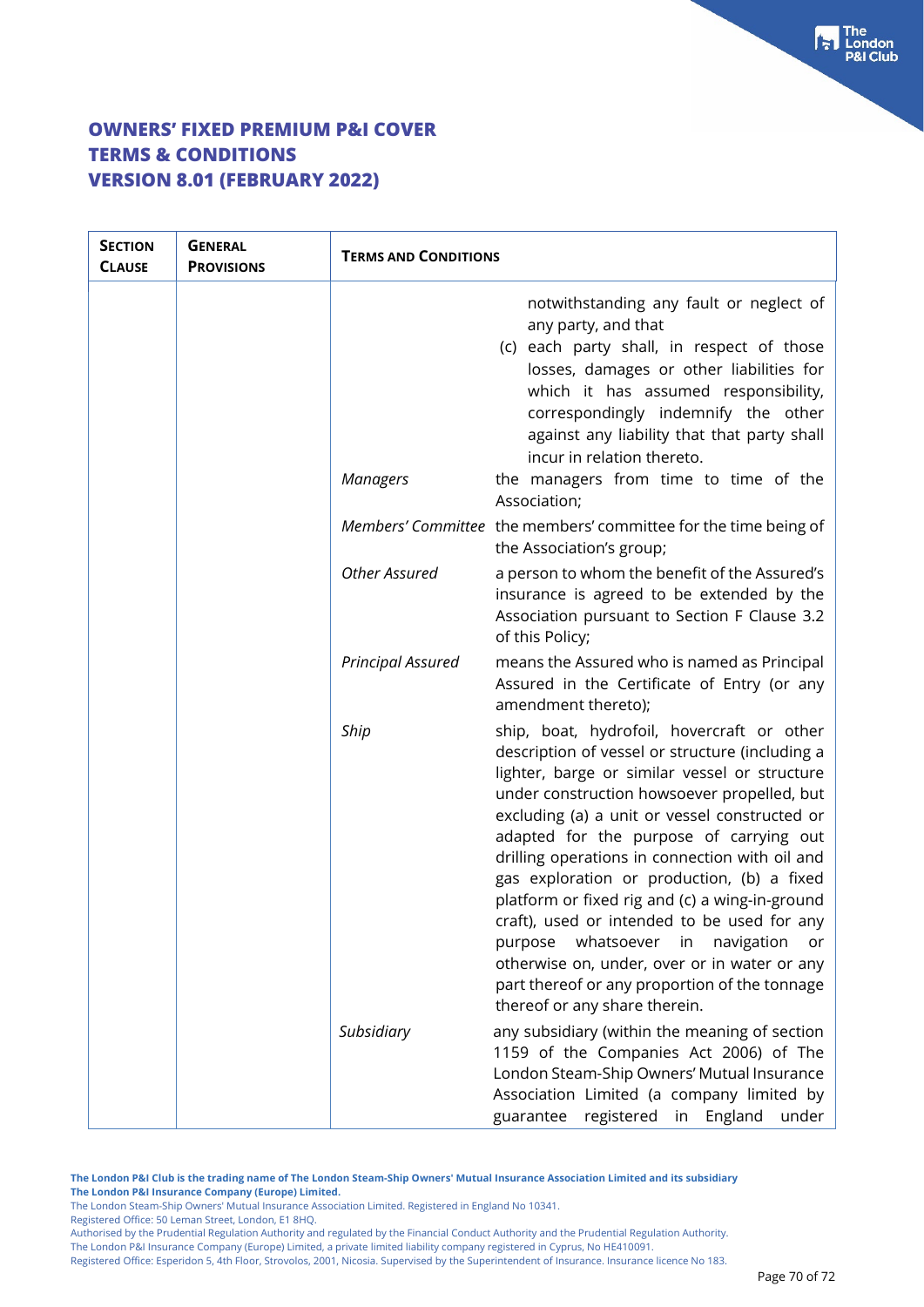## **OWNERS' FIXED PREMIUM P&I COVER TERMS & CONDITIONS VERSION 8.01 (FEBRUARY 2022)**

| <b>SECTION</b><br><b>CLAUSE</b> | <b>GENERAL</b><br><b>PROVISIONS</b> | <b>TERMS AND CONDITIONS</b>                                                                                                                                                                                                                                                                                                                                                                                                                                                                                                                                                                                                                                                                                                                                                                                                                                              |
|---------------------------------|-------------------------------------|--------------------------------------------------------------------------------------------------------------------------------------------------------------------------------------------------------------------------------------------------------------------------------------------------------------------------------------------------------------------------------------------------------------------------------------------------------------------------------------------------------------------------------------------------------------------------------------------------------------------------------------------------------------------------------------------------------------------------------------------------------------------------------------------------------------------------------------------------------------------------|
|                                 |                                     | number 10341) providing Owner's Fixed<br>Premium P&I Cover.                                                                                                                                                                                                                                                                                                                                                                                                                                                                                                                                                                                                                                                                                                                                                                                                              |
|                                 |                                     | In addition, within these terms and conditions, words importing the<br>singular number only shall include the plural number and vice<br>versa; words importing the masculine gender only shall include the<br>feminine gender; words importing persons shall include individuals,<br>corporations, partnerships and firms (whether or not having a<br>separate legal personality); headings are for convenience only and<br>shall not affect the interpretation of these terms and conditions;<br>and in the event of any conflict between the English text of these<br>terms and conditions and any text thereof written in any other<br>language the English text shall prevail.                                                                                                                                                                                       |
| <b>F15</b>                      | <b>Subsidiary cover</b>             | All cover afforded by a Subsidiary within its Owner's Fixed<br>15.1<br>Premium P&I Cover and all contracts relating thereto shall be<br>deemed to incorporate the provisions of these terms and<br>conditions, save in so far as those provisions are varied as<br>follows:<br>15.1.1<br>unless the context requires otherwise, all references<br>in these terms and conditions to "the Articles" shall be<br>to the Articles of Association (or foreign equivalent) of<br>the relevant Subsidiary;<br>15.1.2 unless the context requires otherwise, all references<br>in these terms and conditions to "the Association"<br>shall be to that Subsidiary; and<br>15.1.3 unless the context requires otherwise, all references<br>in these terms and conditions to "the terms and<br>conditions" shall be to these terms and conditions as<br>varied by this Clause 15.1. |
| F16                             | <b>Contract</b><br>Continuity       | This Clause 16.1 shall only apply following the withdrawal<br>16.1<br>from the European Union by the United Kingdom, including<br>where a transition agreement has been effected ("Brexit<br>Event").<br>16.1.1 Subject to Clause 16.1.2 and to the extent that the<br>Association as a consequence of a Brexit Event is:<br>16.1.1.1 not permitted<br>by applicable<br>law<br>or<br>regulation to perform any contract<br>of<br>insurance (including in respect of the period                                                                                                                                                                                                                                                                                                                                                                                           |

**The London P&I Club is the trading name of The London Steam-Ship Owners' Mutual Insurance Association Limited and its subsidiary The London P&I Insurance Company (Europe) Limited.**

The London Steam-Ship Owners' Mutual Insurance Association Limited. Registered in England No 10341.

Registered Office: 50 Leman Street, London, E1 8HQ.

Authorised by the Prudential Regulation Authority and regulated by the Financial Conduct Authority and the Prudential Regulation Authority.

The London P&I Insurance Company (Europe) Limited, a private limited liability company registered in Cyprus, No HE410091.

Registered Office: Esperidon 5, 4th Floor, Strovolos, 2001, Nicosia. Supervised by the Superintendent of Insurance. Insurance licence No 183.

 $\begin{bmatrix} 1 \\ 2 \end{bmatrix}$  The London **8I Club**